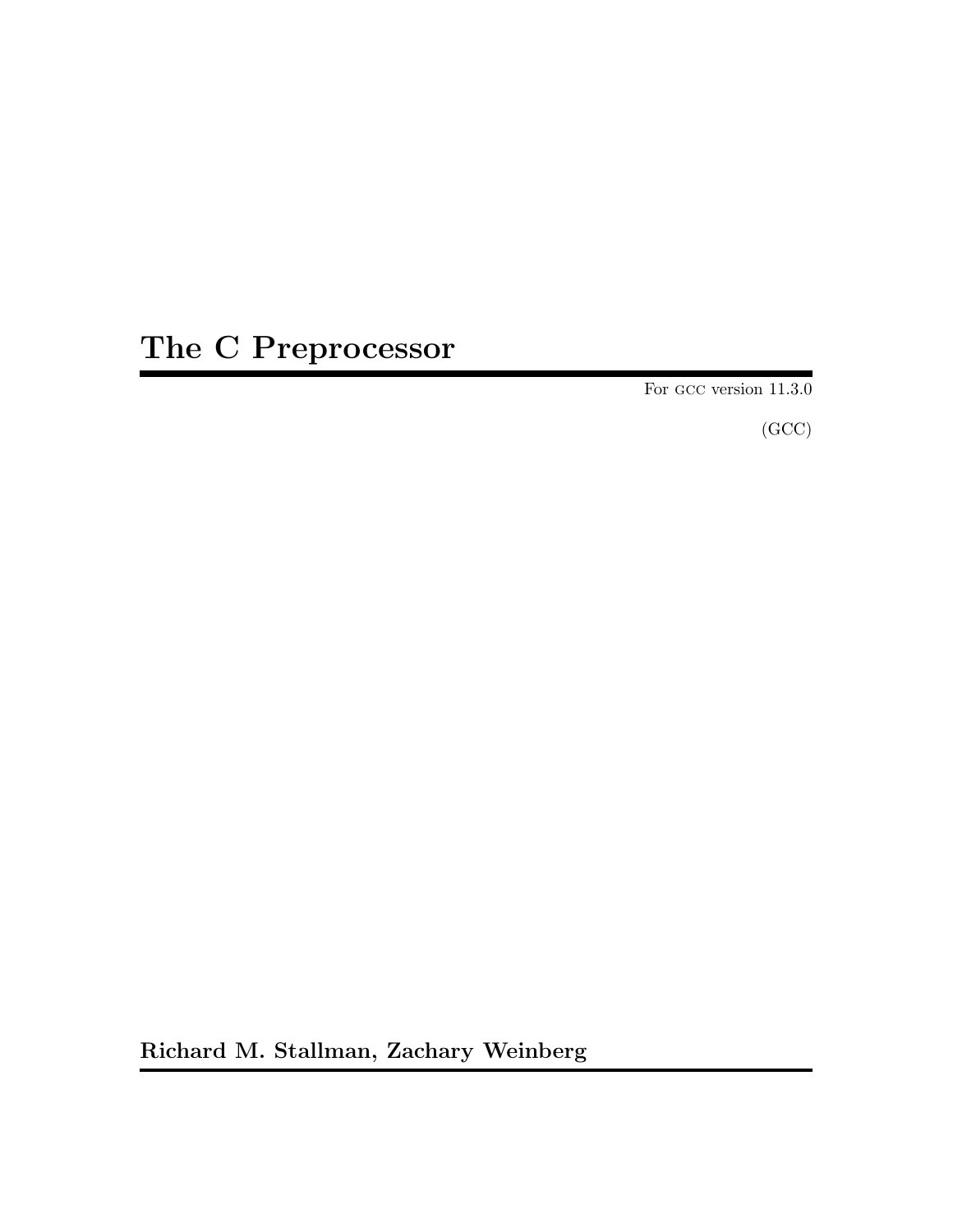Copyright (c) 1987-2021 Free Software Foundation, Inc.

Permission is granted to copy, distribute and/or modify this document under the terms of the GNU Free Documentation License, Version 1.3 or any later version published by the Free Software Foundation. A copy of the license is included in the section entitled "GNU Free Documentation License".

This manual contains no Invariant Sections. The Front-Cover Texts are (a) (see below), and the Back-Cover Texts are (b) (see below).

(a) The FSF's Front-Cover Text is:

A GNU Manual

(b) The FSF's Back-Cover Text is:

You have freedom to copy and modify this GNU Manual, like GNU software. Copies published by the Free Software Foundation raise funds for GNU development.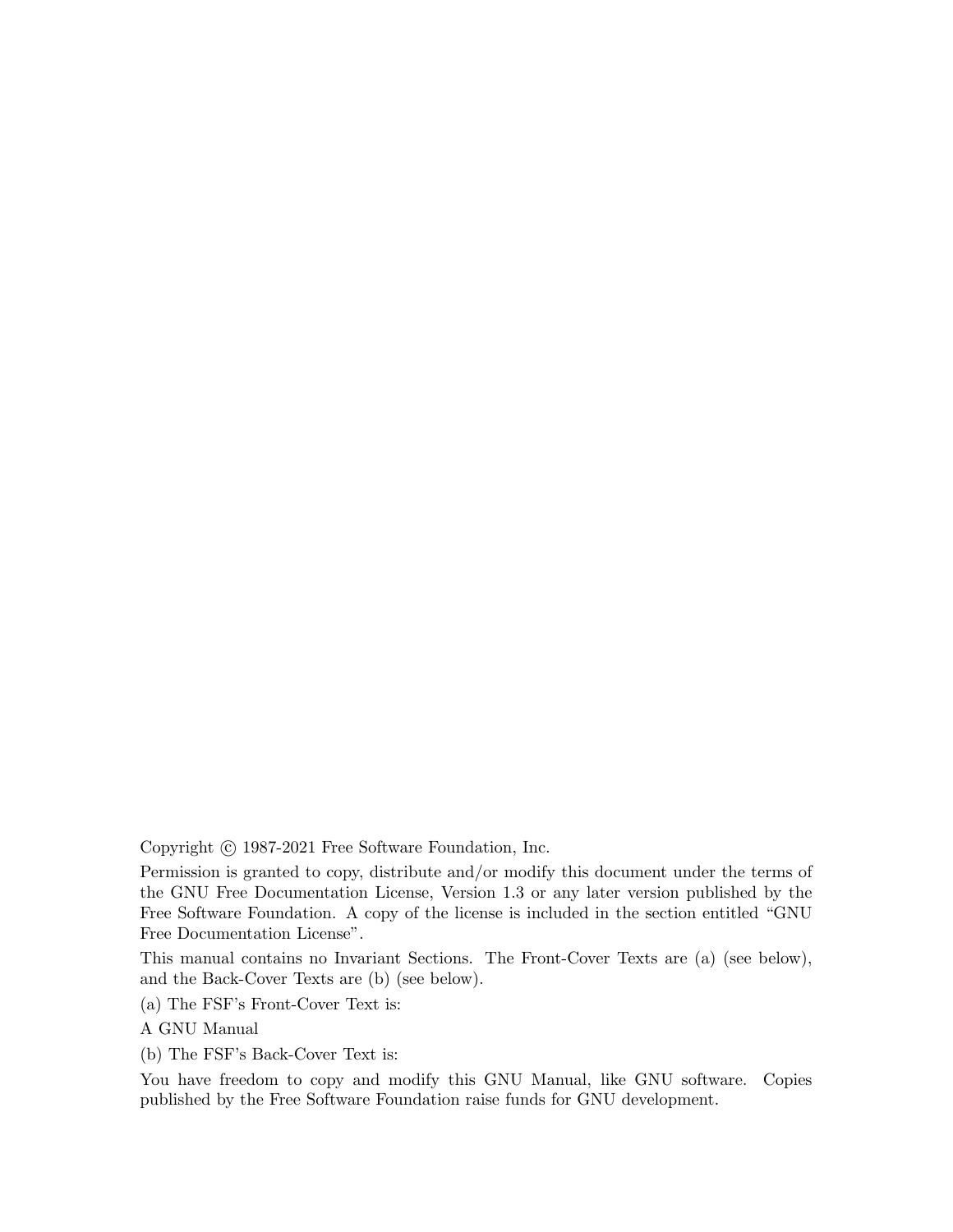# Table of Contents

| $\mathbf 1$    |            | 1            |  |  |  |  |
|----------------|------------|--------------|--|--|--|--|
| 1.1            |            |              |  |  |  |  |
|                | 1.2        |              |  |  |  |  |
|                | 1.3        |              |  |  |  |  |
|                | 1.4        |              |  |  |  |  |
| $\overline{2}$ |            | 7            |  |  |  |  |
|                | 2.1        |              |  |  |  |  |
|                | 2.2        |              |  |  |  |  |
|                | 2.3        |              |  |  |  |  |
|                | 2.4        |              |  |  |  |  |
|                | 2.5        |              |  |  |  |  |
|                | 2.6        | 10           |  |  |  |  |
|                | 2.7        | 11           |  |  |  |  |
|                | 2.8        |              |  |  |  |  |
| 3              |            | - 13         |  |  |  |  |
|                |            |              |  |  |  |  |
|                | 3.1        |              |  |  |  |  |
|                | 3.2        | 14           |  |  |  |  |
|                | 3.3        | 15           |  |  |  |  |
|                | 3.4<br>3.5 | 16           |  |  |  |  |
|                |            | 17           |  |  |  |  |
|                | 3.6<br>3.7 | 18<br>20     |  |  |  |  |
|                |            | 3.7.1        |  |  |  |  |
|                |            | 3.7.2        |  |  |  |  |
|                |            | 3.7.3<br>32  |  |  |  |  |
|                |            | 3.7.4<br>33  |  |  |  |  |
|                | 3.8        | 33           |  |  |  |  |
|                | 3.9        |              |  |  |  |  |
|                | 3.10       | 35           |  |  |  |  |
|                |            | 3.10.1<br>35 |  |  |  |  |
|                |            | 3.10.2<br>35 |  |  |  |  |
|                |            | 3.10.3<br>36 |  |  |  |  |
|                |            | 3.10.4       |  |  |  |  |
|                |            | 3.10.5       |  |  |  |  |
|                |            | 3.10.6<br>38 |  |  |  |  |
|                |            | 3.10.7       |  |  |  |  |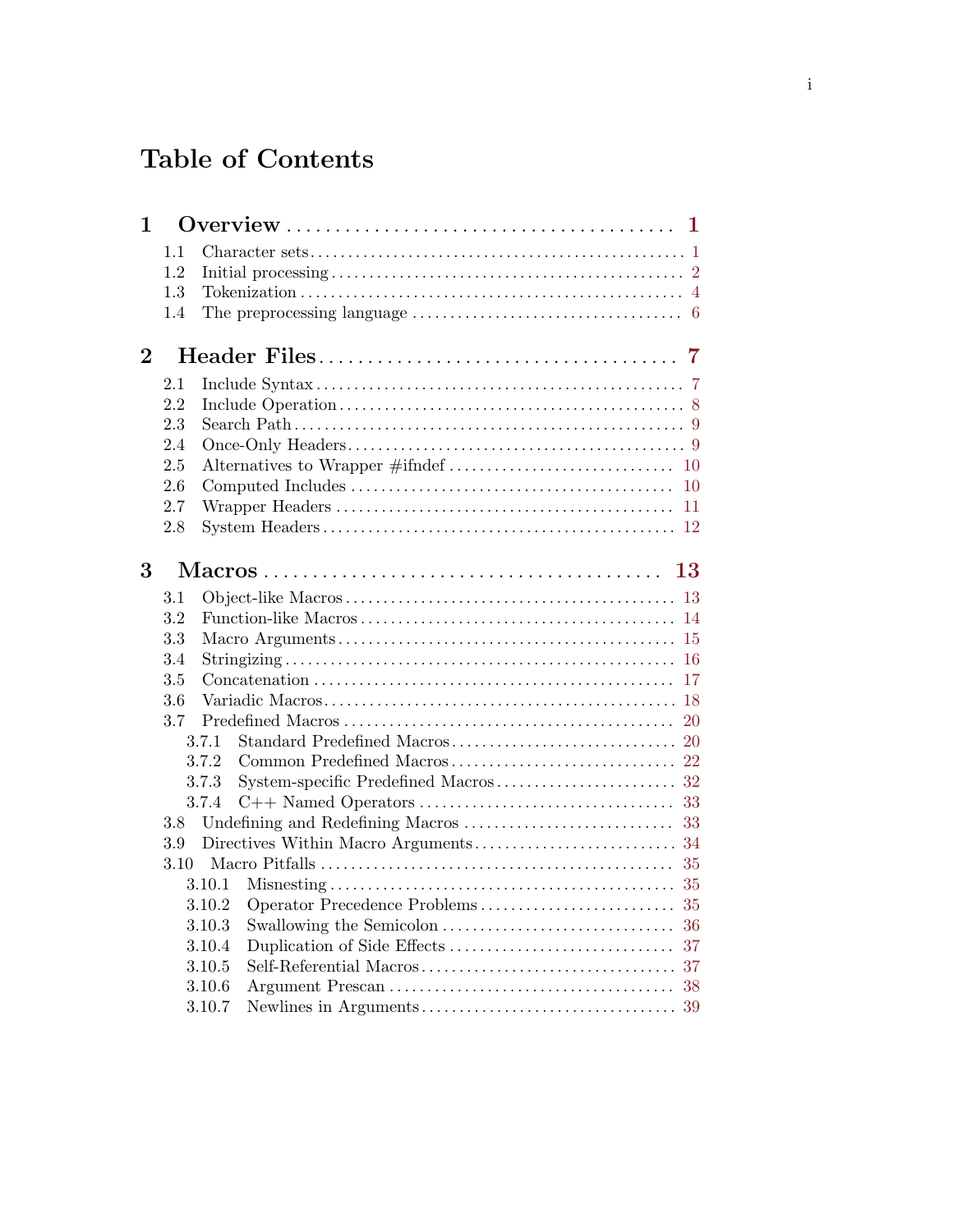| $\overline{4}$ |                                                           |    |
|----------------|-----------------------------------------------------------|----|
|                | 4.1                                                       |    |
|                | 4.2                                                       |    |
|                | 4.2.1                                                     |    |
|                | 4.2.2                                                     |    |
|                | 4.2.3                                                     |    |
|                | 4.2.4                                                     |    |
|                | 4.2.5<br>4.2.6                                            |    |
|                | 4.2.7                                                     |    |
|                | 4.2.8                                                     |    |
|                | 4.2.9                                                     |    |
|                | 4.2.10                                                    |    |
|                |                                                           |    |
| $\overline{5}$ |                                                           |    |
|                |                                                           |    |
| 6              |                                                           |    |
|                |                                                           |    |
| $\overline{7}$ |                                                           |    |
|                |                                                           |    |
| 8              |                                                           |    |
|                |                                                           |    |
| 9              | Preprocessor Output 49                                    |    |
|                |                                                           |    |
| 10             |                                                           |    |
|                | 10.1                                                      |    |
|                | 10.2                                                      |    |
|                | 10.3<br>10.4                                              |    |
|                |                                                           |    |
| 11             |                                                           |    |
|                | 11.1                                                      |    |
|                | 11.2                                                      |    |
|                | 11.3                                                      |    |
|                |                                                           |    |
| 12             |                                                           | 57 |
| 13             | Environment Variables                                     | 66 |
|                |                                                           |    |
|                |                                                           |    |
|                | ADDENDUM: How to use this License for your documents $75$ |    |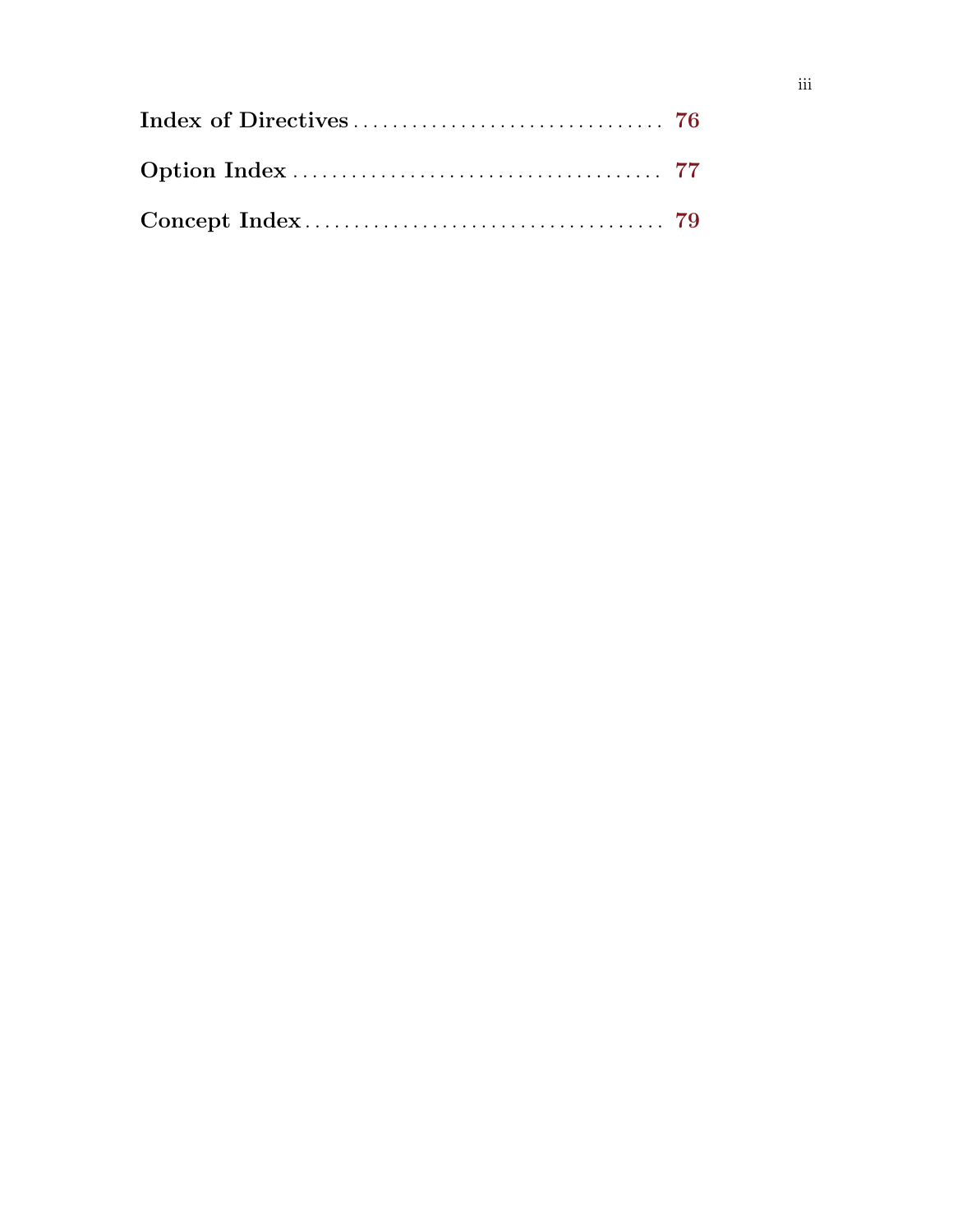## <span id="page-5-0"></span>1 Overview

The C preprocessor, often known as cpp, is a macro processor that is used automatically by the C compiler to transform your program before compilation. It is called a macro processor because it allows you to define macros, which are brief abbreviations for longer constructs.

The C preprocessor is intended to be used only with C, C++, and Objective-C source code. In the past, it has been abused as a general text processor. It will choke on input which does not obey C's lexical rules. For example, apostrophes will be interpreted as the beginning of character constants, and cause errors. Also, you cannot rely on it preserving characteristics of the input which are not significant to C-family languages. If a Makefile is preprocessed, all the hard tabs will be removed, and the Makefile will not work.

Having said that, you can often get away with using cpp on things which are not C. Other Algol-ish programming languages are often safe (Ada, etc.) So is assembly, with caution. '-traditional-cpp' mode preserves more white space, and is otherwise more permissive. Many of the problems can be avoided by writing C or C++ style comments instead of native language comments, and keeping macros simple.

Wherever possible, you should use a preprocessor geared to the language you are writing in. Modern versions of the GNU assembler have macro facilities. Most high level programming languages have their own conditional compilation and inclusion mechanism. If all else fails, try a true general text processor, such as GNU M4.

C preprocessors vary in some details. This manual discusses the GNU C preprocessor, which provides a small superset of the features of ISO Standard C. In its default mode, the GNU C preprocessor does not do a few things required by the standard. These are features which are rarely, if ever, used, and may cause surprising changes to the meaning of a program which does not expect them. To get strict ISO Standard C, you should use the '-std=c90', '-std=c99', '-std=c11' or '-std=c17' options, depending on which version of the standard you want. To get all the mandatory diagnostics, you must also use '-pedantic'. See [Chapter 12 \[Invocation\], page 57](#page-61-1).

This manual describes the behavior of the ISO preprocessor. To minimize gratuitous differences, where the ISO preprocessor's behavior does not conflict with traditional semantics, the traditional preprocessor should behave the same way. The various differences that do exist are detailed in the section [Chapter 10 \[Traditional Mode\], page 50.](#page-54-1)

For clarity, unless noted otherwise, references to 'CPP' in this manual refer to GNU CPP.

## 1.1 Character sets

Source code character set processing in C and related languages is rather complicated. The C standard discusses two character sets, but there are really at least four.

The files input to CPP might be in any character set at all. CPP's very first action, before it even looks for line boundaries, is to convert the file into the character set it uses for internal processing. That set is what the C standard calls the source character set. It must be isomorphic with ISO 10646, also known as Unicode. CPP uses the UTF-8 encoding of Unicode.

The character sets of the input files are specified using the '-finput-charset=' option.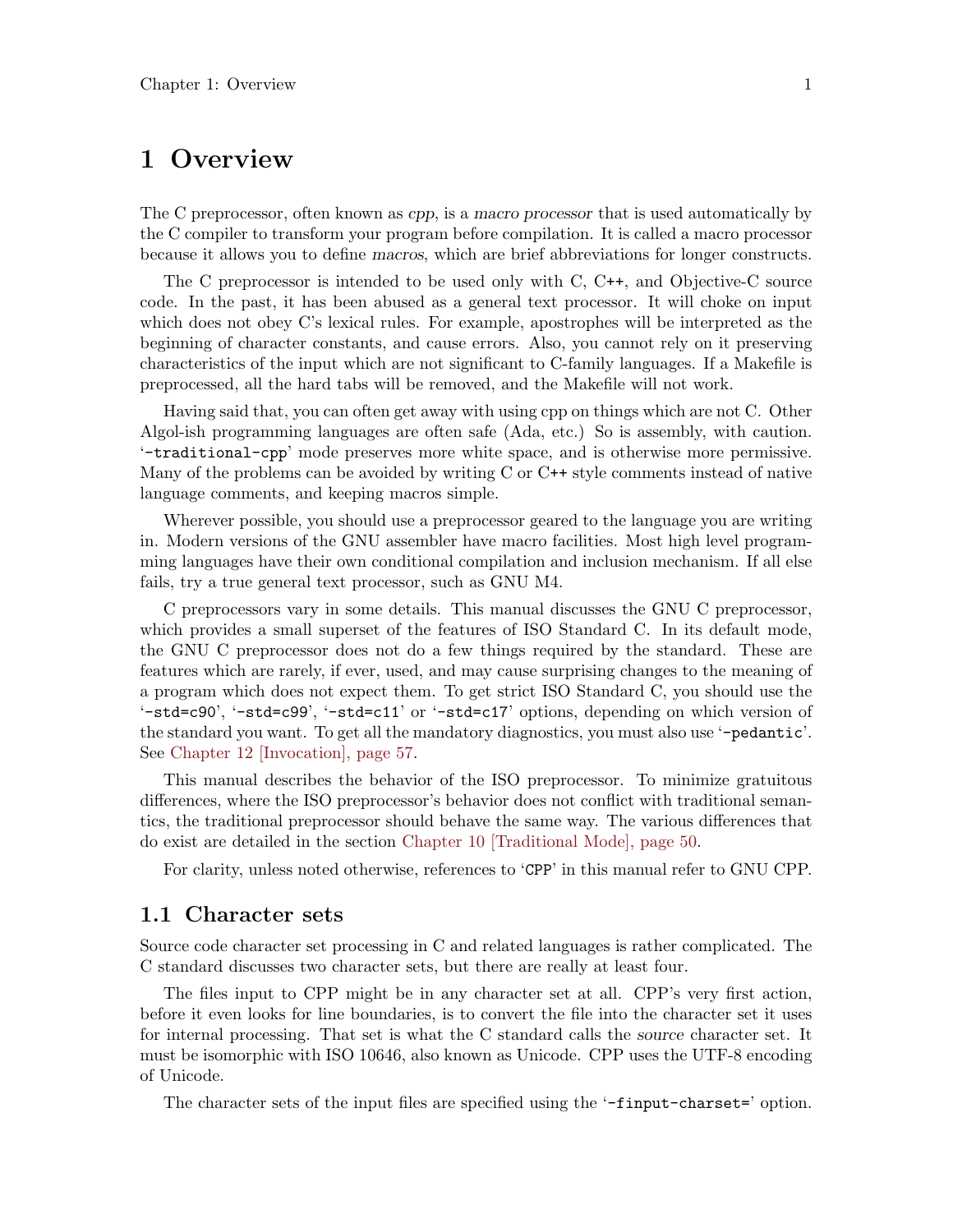<span id="page-6-0"></span>All preprocessing work (the subject of the rest of this manual) is carried out in the source character set. If you request textual output from the preprocessor with the '-E' option, it will be in UTF-8.

After preprocessing is complete, string and character constants are converted again, into the execution character set. This character set is under control of the user; the default is UTF-8, matching the source character set. Wide string and character constants have their own character set, which is not called out specifically in the standard. Again, it is under control of the user. The default is UTF-16 or UTF-32, whichever fits in the target's wchar<sub>t</sub> type, in the target machine's byte order.<sup>1</sup> Octal and hexadecimal escape sequences do not undergo conversion;  $\lambda x12'$  has the value 0x12 regardless of the currently selected execution character set. All other escapes are replaced by the character in the source character set that they represent, then converted to the execution character set, just like unescaped characters.

In identifiers, characters outside the ASCII range can be specified with the '\u' and '\U' escapes or used directly in the input encoding. If strict ISO C90 conformance is specified with an option such as '-std=c90', or '-fno-extended-identifiers' is used, then those constructs are not permitted in identifiers.

## 1.2 Initial processing

The preprocessor performs a series of textual transformations on its input. These happen before all other processing. Conceptually, they happen in a rigid order, and the entire file is run through each transformation before the next one begins. CPP actually does them all at once, for performance reasons. These transformations correspond roughly to the first three "phases of translation" described in the C standard.

1. The input file is read into memory and broken into lines.

Different systems use different conventions to indicate the end of a line. GCC accepts the ASCII control sequences  $LF$ ,  $CR$   $LF$  and  $CR$  as end-of-line markers. These are the canonical sequences used by Unix, DOS and VMS, and the classic Mac OS (before OSX) respectively. You may therefore safely copy source code written on any of those systems to a different one and use it without conversion. (GCC may lose track of the current line number if a file doesn't consistently use one convention, as sometimes happens when it is edited on computers with different conventions that share a network file system.)

If the last line of any input file lacks an end-of-line marker, the end of the file is considered to implicitly supply one. The C standard says that this condition provokes undefined behavior, so GCC will emit a warning message.

2. If trigraphs are enabled, they are replaced by their corresponding single characters. By default GCC ignores trigraphs, but if you request a strictly conforming mode with the '-std' option, or you specify the '-trigraphs' option, then it converts them.

These are nine three-character sequences, all starting with '??', that are defined by ISO C to stand for single characters. They permit obsolete systems that lack some of C's punctuation to use C. For example, '??/' stands for '\', so '??/n' is a character constant for a newline.

<sup>1</sup> UTF-16 does not meet the requirements of the C standard for a wide character set, but the choice of 16-bit wchar\_t is enshrined in some system ABIs so we cannot fix this.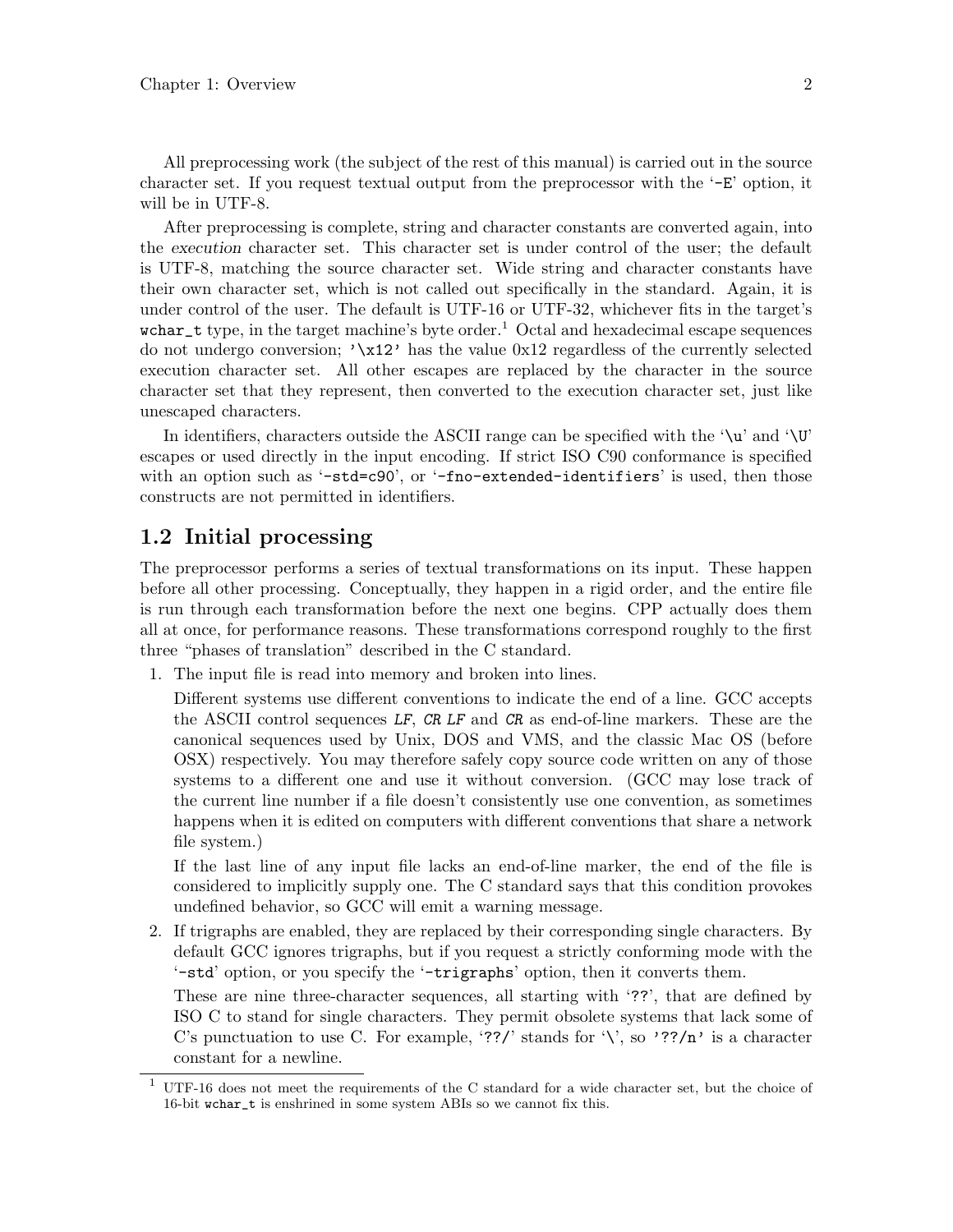Trigraphs are not popular and many compilers implement them incorrectly. Portable code should not rely on trigraphs being either converted or ignored. With '-Wtrigraphs' GCC will warn you when a trigraph may change the meaning of your program if it were converted. See [\[Wtrigraphs\], page 65.](#page-69-0)

In a string constant, you can prevent a sequence of question marks from being confused with a trigraph by inserting a backslash between the question marks, or by separating the string literal at the trigraph and making use of string literal concatenation. " $(??\)$ " is the string ' $(???)$ ', not ' $(?)'$ . Traditional C compilers do not recognize these idioms.

The nine trigraphs and their replacements are

Trigraph: ??( ??) ??< ??> ??= ??/ ??' ??! ??- Replacement: [ ] { } # \ ^ | ~

3. Continued lines are merged into one long line.

A continued line is a line which ends with a backslash, '\'. The backslash is removed and the following line is joined with the current one. No space is inserted, so you may split a line anywhere, even in the middle of a word. (It is generally more readable to split lines only at white space.)

The trailing backslash on a continued line is commonly referred to as a backslashnewline.

If there is white space between a backslash and the end of a line, that is still a continued line. However, as this is usually the result of an editing mistake, and many compilers will not accept it as a continued line, GCC will warn you about it.

4. All comments are replaced with single spaces.

There are two kinds of comments. Block comments begin with '/\*' and continue until the next '\*/'. Block comments do not nest:

/\* this is /\* one comment \*/ text outside comment

Line comments begin with  $\frac{1}{\ell}$  and continue to the end of the current line. Line comments do not nest either, but it does not matter, because they would end in the same place anyway.

// this is // one comment text outside comment

It is safe to put line comments inside block comments, or vice versa.

/\* block comment

// contains line comment

- yet more comment
- \*/ outside comment

 $//$  line comment  $/*$  contains block comment  $*/$ 

But beware of commenting out one end of a block comment with a line comment.

// l.c. /\* block comment begins

oops! this isn't a comment anymore \*/

Comments are not recognized within string literals. "/\* blah  $*/$ " is the string constant  $\sqrt{\ast}$  blah  $\ast$ /', not an empty string.

Line comments are not in the 1989 edition of the C standard, but they are recognized by GCC as an extension. In C++ and in the 1999 edition of the C standard, they are an official part of the language.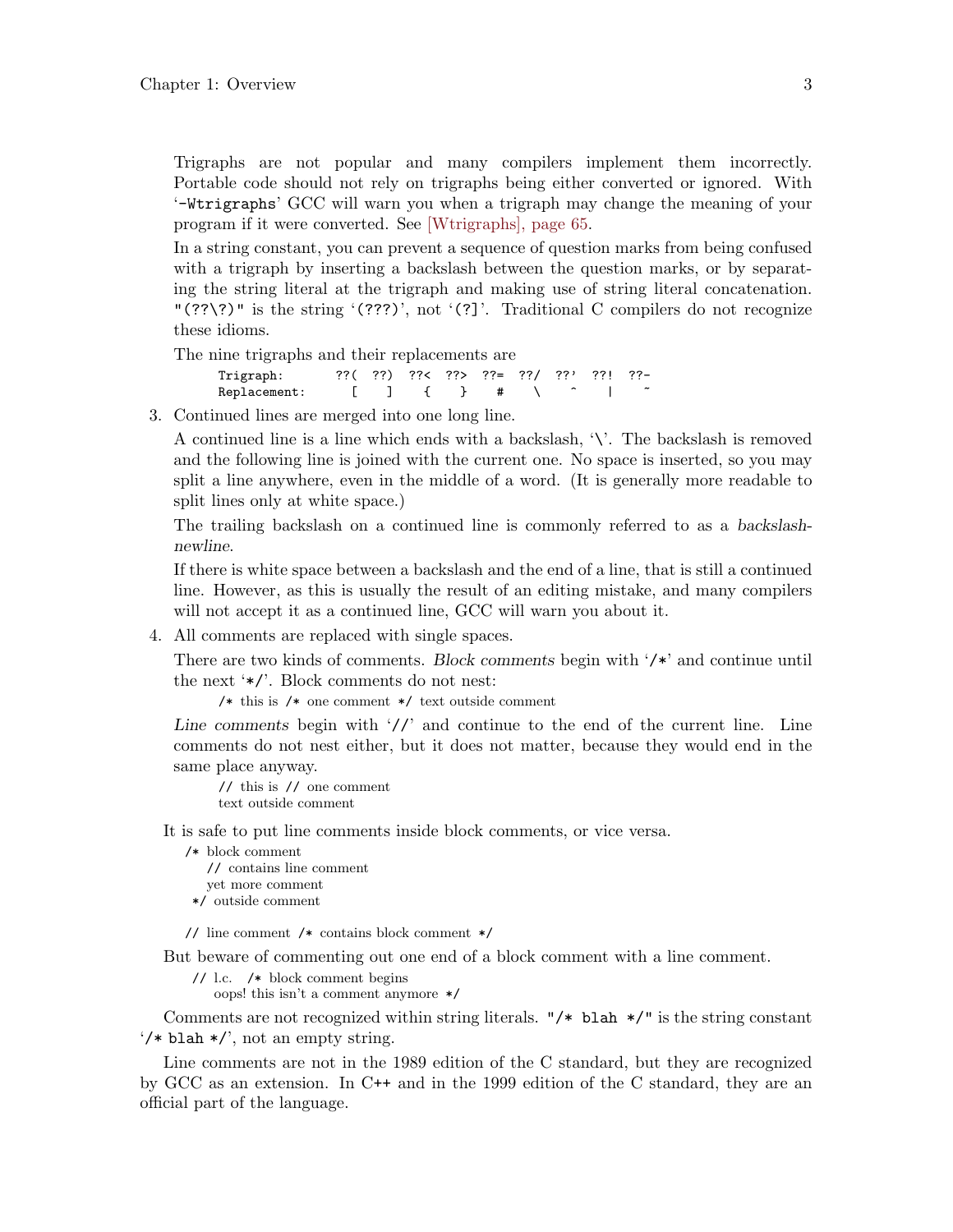<span id="page-8-0"></span>Since these transformations happen before all other processing, you can split a line mechanically with backslash-newline anywhere. You can comment out the end of a line. You can continue a line comment onto the next line with backslash-newline. You can even split  $\forall$ \*', '\*/', and  $\forall$ '/' onto multiple lines with backslash-newline. For example:

```
/\setminus*
*/ # /*
*/ defi\
ne FO\
0 10\lambda20
```
is equivalent to #define FOO 1020. All these tricks are extremely confusing and should not be used in code intended to be readable.

There is no way to prevent a backslash at the end of a line from being interpreted as a backslash-newline. This cannot affect any correct program, however.

## 1.3 Tokenization

After the textual transformations are finished, the input file is converted into a sequence of preprocessing tokens. These mostly correspond to the syntactic tokens used by the C compiler, but there are a few differences. White space separates tokens; it is not itself a token of any kind. Tokens do not have to be separated by white space, but it is often necessary to avoid ambiguities.

When faced with a sequence of characters that has more than one possible tokenization, the preprocessor is greedy. It always makes each token, starting from the left, as big as possible before moving on to the next token. For instance, a+++++b is interpreted as a ++ ++ + b, not as a ++ + ++ b, even though the latter tokenization could be part of a valid C program and the former could not.

Once the input file is broken into tokens, the token boundaries never change, except when the '##' preprocessing operator is used to paste tokens together. See [Section 3.5](#page-21-1) [\[Concatenation\], page 17](#page-21-1). For example,

```
#define foo() bar
foo()baz
      \mapsto bar baz
not
      \mapsto barbaz
```
The compiler does not re-tokenize the preprocessor's output. Each preprocessing token becomes one compiler token.

Preprocessing tokens fall into five broad classes: identifiers, preprocessing numbers, string literals, punctuators, and other. An identifier is the same as an identifier in C: any sequence of letters, digits, or underscores, which begins with a letter or underscore. Keywords of C have no significance to the preprocessor; they are ordinary identifiers. You can define a macro whose name is a keyword, for instance. The only identifier which can be considered a preprocessing keyword is defined. See [Section 4.2.3 \[Defined\], page 42](#page-46-1).

This is mostly true of other languages which use the C preprocessor. However, a few of the keywords of C++ are significant even in the preprocessor. See [Section 3.7.4 \[C](#page-37-1)++ Named [Operators\], page 33.](#page-37-1)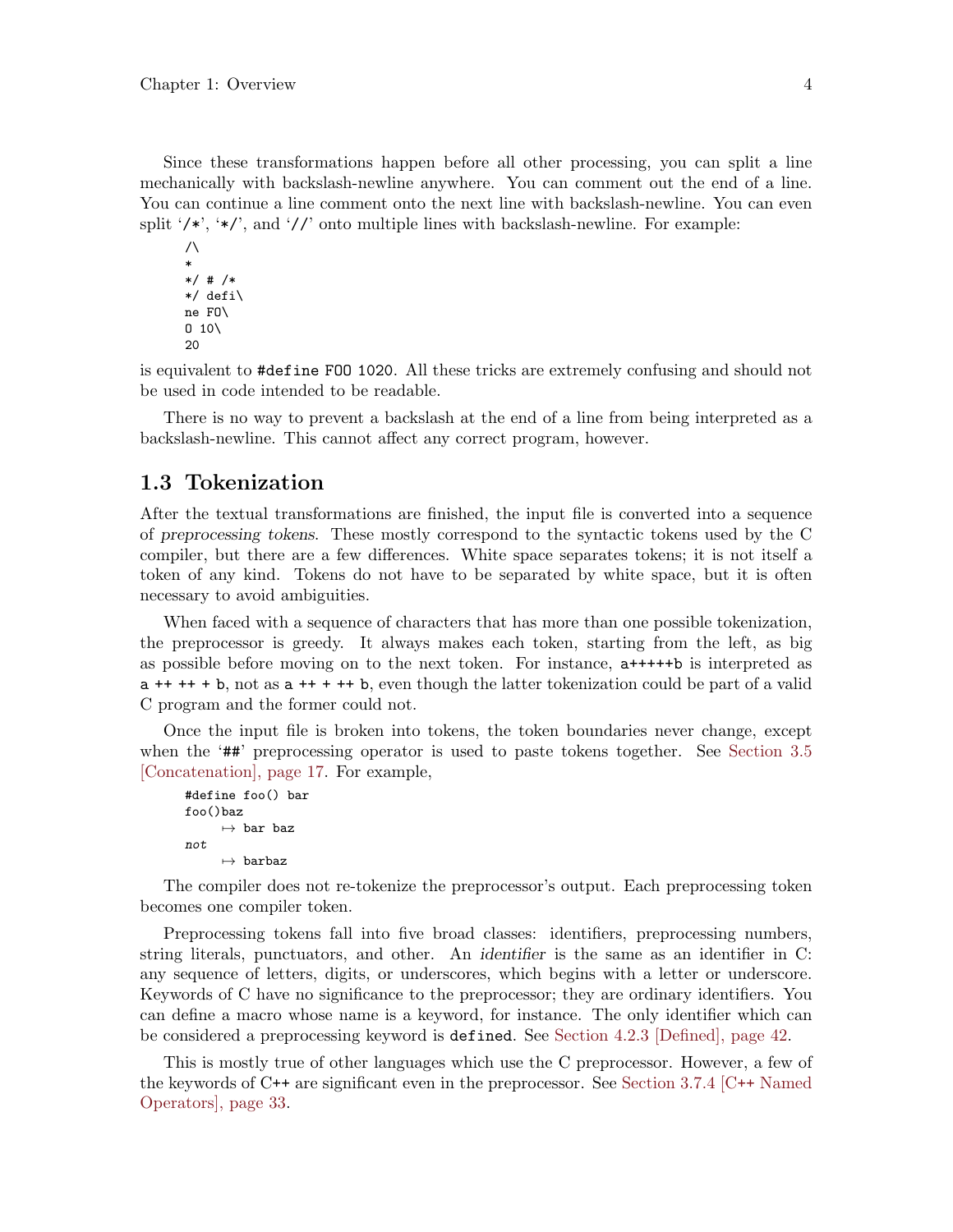In the 1999 C standard, identifiers may contain letters which are not part of the "basic source character set", at the implementation's discretion (such as accented Latin letters, Greek letters, or Chinese ideograms). This may be done with an extended character set, or the  $\forall u'$  and  $\forall U'$  escape sequences.

As an extension, GCC treats '\$' as a letter. This is for compatibility with some systems, such as VMS, where  $\mathcal{F}$  is commonly used in system-defined function and object names.  $\mathcal{F}$ is not a letter in strictly conforming mode, or if you specify the '-\$' option. See [Chapter 12](#page-61-1) [\[Invocation\], page 57](#page-61-1).

A preprocessing number has a rather bizarre definition. The category includes all the normal integer and floating point constants one expects of C, but also a number of other things one might not initially recognize as a number. Formally, preprocessing numbers begin with an optional period, a required decimal digit, and then continue with any sequence of letters, digits, underscores, periods, and exponents. Exponents are the two-character sequences 'e+', 'e-', 'E+', 'E-', 'p+', 'p-', 'P+', and 'P-'. (The exponents that begin with 'p' or 'P' are used for hexadecimal floating-point constants.)

The purpose of this unusual definition is to isolate the preprocessor from the full complexity of numeric constants. It does not have to distinguish between lexically valid and invalid floating-point numbers, which is complicated. The definition also permits you to split an identifier at any position and get exactly two tokens, which can then be pasted back together with the '##' operator.

It's possible for preprocessing numbers to cause programs to be misinterpreted. For example, 0xE+12 is a preprocessing number which does not translate to any valid numeric constant, therefore a syntax error. It does not mean  $0xE + 12$ , which is what you might have intended.

String literals are string constants, character constants, and header file names (the argument of '#include').<sup>2</sup> String constants and character constants are straightforward: "..." or '...'. In either case embedded quotes should be escaped with a backslash: '\'' is the character constant for '''. There is no limit on the length of a character constant, but the value of a character constant that contains more than one character is implementationdefined. See [Chapter 11 \[Implementation Details\], page 54](#page-58-0).

Header file names either look like string constants, "...", or are written with angle brackets instead, <...>. In either case, backslash is an ordinary character. There is no way to escape the closing quote or angle bracket. The preprocessor looks for the header file in different places depending on which form you use. See [Section 2.2 \[Include Operation\],](#page-12-1) [page 8.](#page-12-1)

No string literal may extend past the end of a line. You may use continued lines instead, or string constant concatenation.

Punctuators are all the usual bits of punctuation which are meaningful to C and C++. All but three of the punctuation characters in ASCII are C punctuators. The exceptions are '@', '\$', and '''. In addition, all the two- and three-character operators are punctuators. There are also six digraphs, which the C++ standard calls alternative tokens, which are merely alternate ways to spell other punctuators. This is a second attempt to work around missing punctuation in obsolete systems. It has no negative side effects, unlike trigraphs, but does not cover as much ground. The digraphs and their corresponding normal punctuators are:

<sup>&</sup>lt;sup>2</sup> The C standard uses the term string literal to refer only to what we are calling string constants.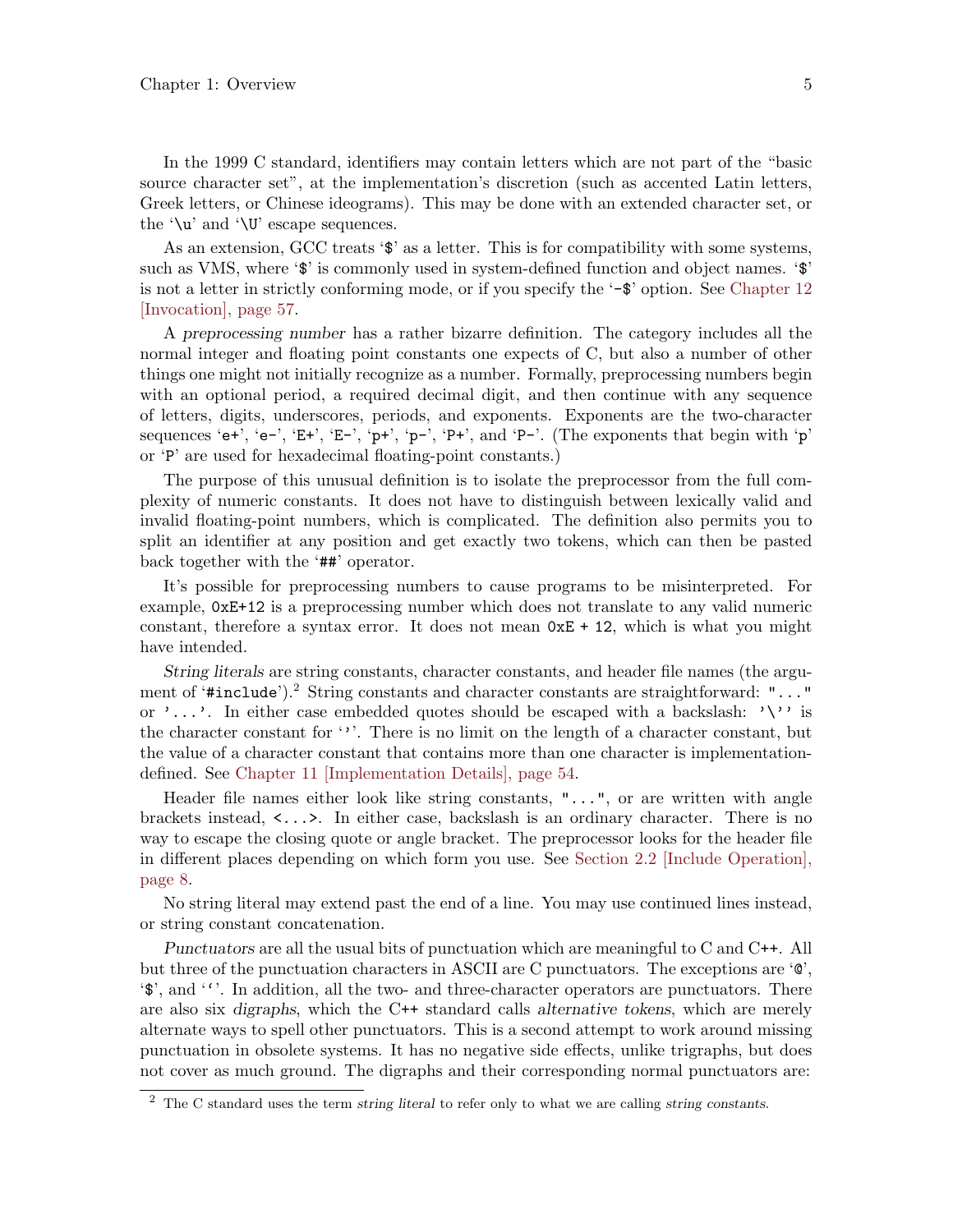<span id="page-10-0"></span>

| Digraph:    |  |  | $\langle\!\langle\!\langle \begin{array}{cccc} \end{array}\!\rangle_{0}\!\rangle \rangle \langle\!\langle \begin{array}{cccc} \end{array}\!\rangle_{1}\rangle \langle\!\langle \begin{array}{cccc} \end{array}\!\rangle_{2}\rangle$ |
|-------------|--|--|-------------------------------------------------------------------------------------------------------------------------------------------------------------------------------------------------------------------------------------|
| Punctuator: |  |  | ##                                                                                                                                                                                                                                  |

Any other single byte is considered "other" and passed on to the preprocessor's output unchanged. The C compiler will almost certainly reject source code containing "other" tokens. In ASCII, the only "other" characters are '@', '\$', ''', and control characters other than NUL (all bits zero). (Note that '\$' is normally considered a letter.) All bytes with the high bit set (numeric range  $0x7F-0xFF$ ) that were not succesfully interpreted as part of an extended character in the input encoding are also "other" in the present implementation.

NUL is a special case because of the high probability that its appearance is accidental, and because it may be invisible to the user (many terminals do not display NUL at all). Within comments, NULs are silently ignored, just as any other character would be. In running text, NUL is considered white space. For example, these two directives have the same meaning.

```
#define X^@1
#define X 1
```
(where  $\hat{\sigma}$  is ASCII NUL). Within string or character constants, NULs are preserved. In the latter two cases the preprocessor emits a warning message.

## 1.4 The preprocessing language

After tokenization, the stream of tokens may simply be passed straight to the compiler's parser. However, if it contains any operations in the preprocessing language, it will be transformed first. This stage corresponds roughly to the standard's "translation phase 4" and is what most people think of as the preprocessor's job.

The preprocessing language consists of directives to be executed and macros to be expanded. Its primary capabilities are:

- Inclusion of header files. These are files of declarations that can be substituted into your program.
- Macro expansion. You can define macros, which are abbreviations for arbitrary fragments of C code. The preprocessor will replace the macros with their definitions throughout the program. Some macros are automatically defined for you.
- Conditional compilation. You can include or exclude parts of the program according to various conditions.
- Line control. If you use a program to combine or rearrange source files into an intermediate file which is then compiled, you can use line control to inform the compiler where each source line originally came from.
- Diagnostics. You can detect problems at compile time and issue errors or warnings.

There are a few more, less useful, features.

Except for expansion of predefined macros, all these operations are triggered with preprocessing directives. Preprocessing directives are lines in your program that start with '#'. Whitespace is allowed before and after the '#'. The '#' is followed by an identifier, the directive name. It specifies the operation to perform. Directives are commonly referred to as '#name' where name is the directive name. For example, '#define' is the directive that defines a macro.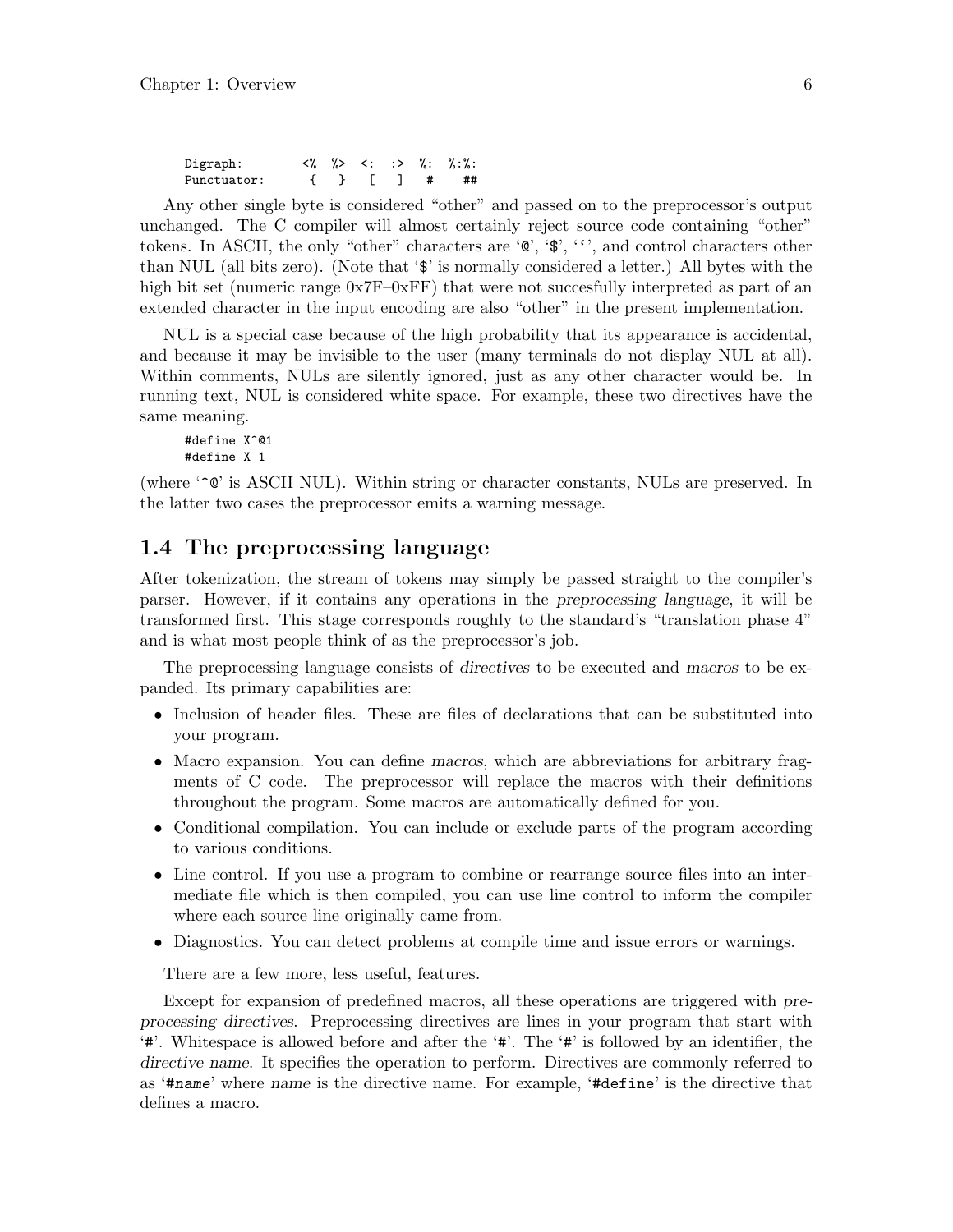<span id="page-11-0"></span>The '#' which begins a directive cannot come from a macro expansion. Also, the directive name is not macro expanded. Thus, if foo is defined as a macro expanding to define, that does not make '#foo' a valid preprocessing directive.

The set of valid directive names is fixed. Programs cannot define new preprocessing directives.

Some directives require arguments; these make up the rest of the directive line and must be separated from the directive name by whitespace. For example, '#define' must be followed by a macro name and the intended expansion of the macro.

A preprocessing directive cannot cover more than one line. The line may, however, be continued with backslash-newline, or by a block comment which extends past the end of the line. In either case, when the directive is processed, the continuations have already been merged with the first line to make one long line.

## 2 Header Files

A header file is a file containing C declarations and macro definitions (see [Chapter 3](#page-17-1) [\[Macros\], page 13\)](#page-17-1) to be shared between several source files. You request the use of a header file in your program by *including* it, with the C preprocessing directive '#include'.

Header files serve two purposes.

- System header files declare the interfaces to parts of the operating system. You include them in your program to supply the definitions and declarations you need to invoke system calls and libraries.
- Your own header files contain declarations for interfaces between the source files of your program. Each time you have a group of related declarations and macro definitions all or most of which are needed in several different source files, it is a good idea to create a header file for them.

Including a header file produces the same results as copying the header file into each source file that needs it. Such copying would be time-consuming and error-prone. With a header file, the related declarations appear in only one place. If they need to be changed, they can be changed in one place, and programs that include the header file will automatically use the new version when next recompiled. The header file eliminates the labor of finding and changing all the copies as well as the risk that a failure to find one copy will result in inconsistencies within a program.

In C, the usual convention is to give header files names that end with  $\cdot$ .h'. It is most portable to use only letters, digits, dashes, and underscores in header file names, and at most one dot.

## 2.1 Include Syntax

Both user and system header files are included using the preprocessing directive '#include'. It has two variants:

#### #include <file>

This variant is used for system header files. It searches for a file named file in a standard list of system directories. You can prepend directories to this list with the  $\text{-}I'$  option (see [Chapter 12 \[Invocation\], page 57](#page-61-1)).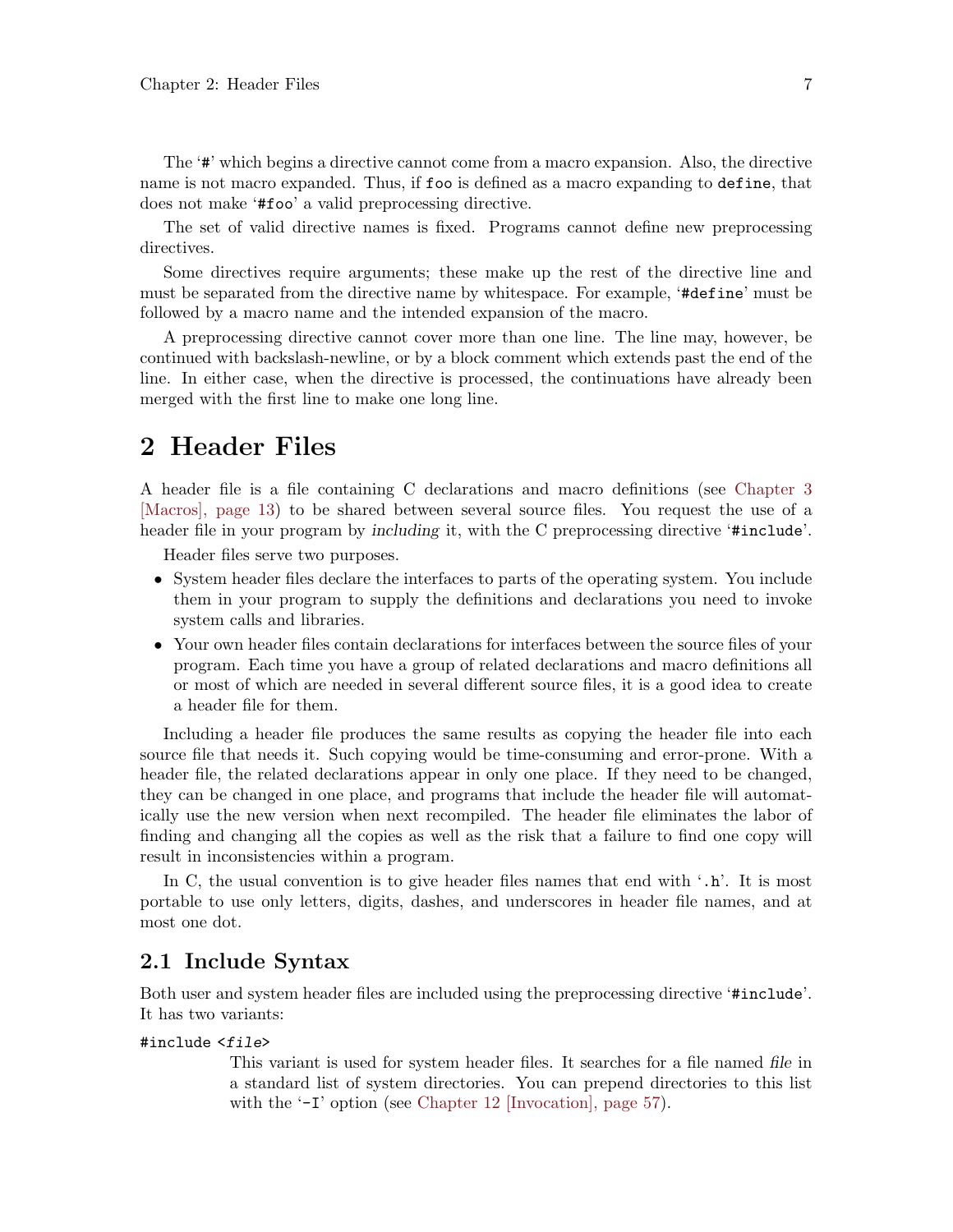#### <span id="page-12-0"></span>#include "file"

This variant is used for header files of your own program. It searches for a file named file first in the directory containing the current file, then in the quote directories and then the same directories used for  $\langle$ file>. You can prepend directories to the list of quote directories with the '-iquote' option.

The argument of '#include', whether delimited with quote marks or angle brackets, behaves like a string constant in that comments are not recognized, and macro names are not expanded. Thus, #include  $\langle x/\ast y \rangle$  specifies inclusion of a system header file named  $x/\ast y'$ .

However, if backslashes occur within file, they are considered ordinary text characters, not escape characters. None of the character escape sequences appropriate to string constants in C are processed. Thus,  $\#\text{include } "x\h\wedge y"$  specifies a filename containing three backslashes. (Some systems interpret '\' as a pathname separator. All of these also interpret '/' the same way. It is most portable to use only '/'.)

It is an error if there is anything (other than comments) on the line after the file name.

## <span id="page-12-1"></span>2.2 Include Operation

The '#include' directive works by directing the C preprocessor to scan the specified file as input before continuing with the rest of the current file. The output from the preprocessor contains the output already generated, followed by the output resulting from the included file, followed by the output that comes from the text after the '#include' directive. For example, if you have a header file 'header.h' as follows,

char \*test (void);

and a main program called 'program.c' that uses the header file, like this,

```
int x;
#include "header.h"
int
main (void)
{
 puts (test ());
}
```
the compiler will see the same token stream as it would if 'program.c' read

```
int x;
char *test (void);
int
main (void)
{
 puts (test ());
}
```
Included files are not limited to declarations and macro definitions; those are merely the typical uses. Any fragment of a C program can be included from another file. The include file could even contain the beginning of a statement that is concluded in the containing file, or the end of a statement that was started in the including file. However, an included file must consist of complete tokens. Comments and string literals which have not been closed by the end of an included file are invalid. For error recovery, they are considered to end at the end of the file.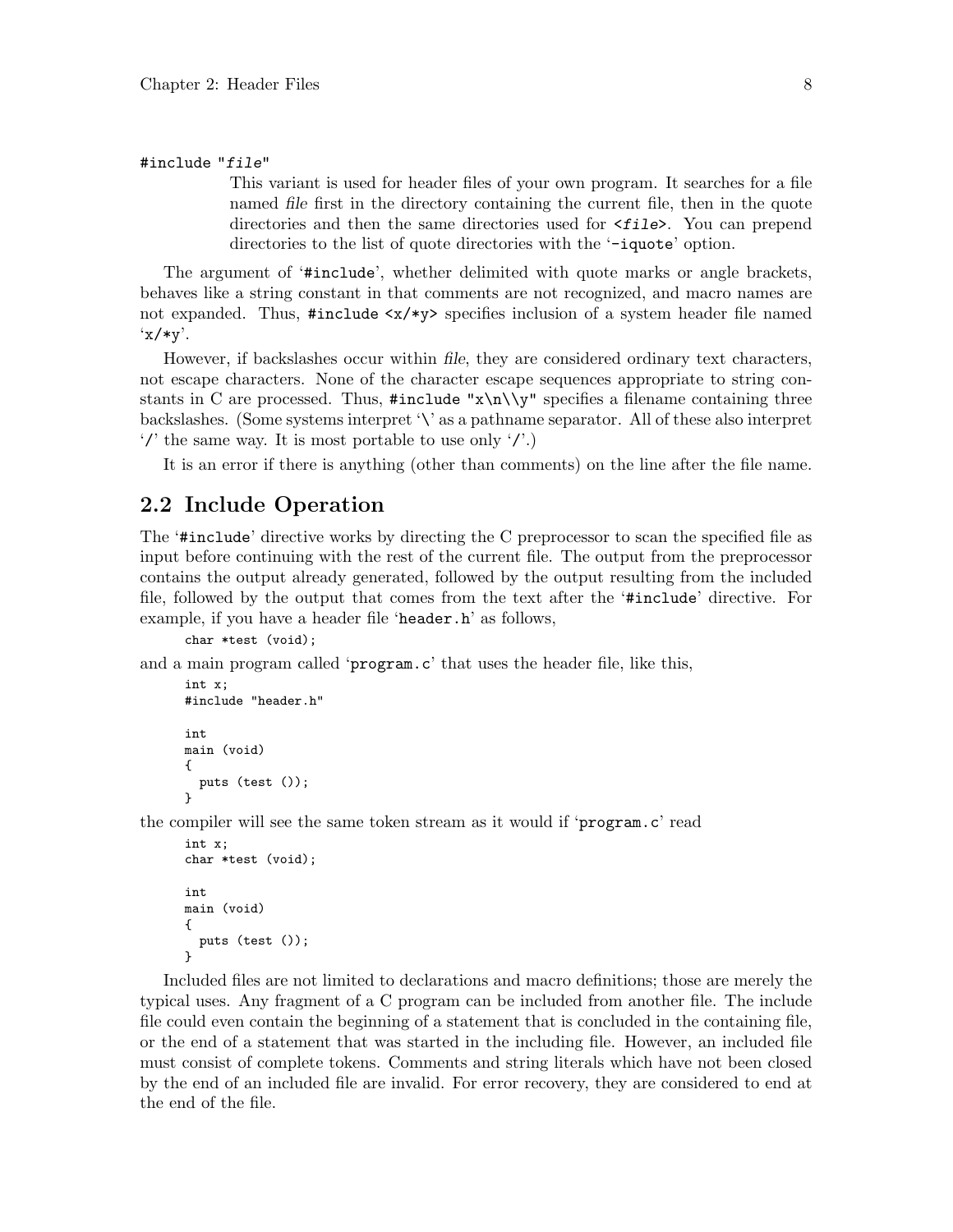<span id="page-13-0"></span>To avoid confusion, it is best if header files contain only complete syntactic units function declarations or definitions, type declarations, etc.

The line following the '#include' directive is always treated as a separate line by the C preprocessor, even if the included file lacks a final newline.

## 2.3 Search Path

By default, the preprocessor looks for header files included by the quote form of the directive #include "file" first relative to the directory of the current file, and then in a preconfigured list of standard system directories. For example, if '/usr/include/sys/stat.h' contains #include "types.h", GCC looks for 'types.h' first in '/usr/include/sys', then in its usual search path.

For the angle-bracket form #include <file>, the preprocessor's default behavior is to look only in the standard system directories. The exact search directory list depends on the target system, how GCC is configured, and where it is installed. You can find the default search directory list for your version of CPP by invoking it with the '-v' option. For example,

cpp -v /dev/null -o /dev/null

There are a number of command-line options you can use to add additional directories to the search path. The most commonly-used option is '-Idir', which causes dir to be searched after the current directory (for the quote form of the directive) and ahead of the standard system directories. You can specify multiple '-I' options on the command line, in which case the directories are searched in left-to-right order.

If you need separate control over the search paths for the quote and angle-bracket forms of the '#include' directive, you can use the '-iquote' and/or '-isystem' options instead of '-I'. See [Chapter 12 \[Invocation\], page 57](#page-61-1), for a detailed description of these options, as well as others that are less generally useful.

If you specify other options on the command line, such as '-I', that affect where the preprocessor searches for header files, the directory list printed by the '-v' option reflects the actual search path used by the preprocessor.

Note that you can also prevent the preprocessor from searching any of the default system header directories with the '-nostdinc' option. This is useful when you are compiling an operating system kernel or some other program that does not use the standard C library facilities, or the standard C library itself.

## <span id="page-13-1"></span>2.4 Once-Only Headers

If a header file happens to be included twice, the compiler will process its contents twice. This is very likely to cause an error, e.g. when the compiler sees the same structure definition twice. Even if it does not, it will certainly waste time.

The standard way to prevent this is to enclose the entire real contents of the file in a conditional, like this: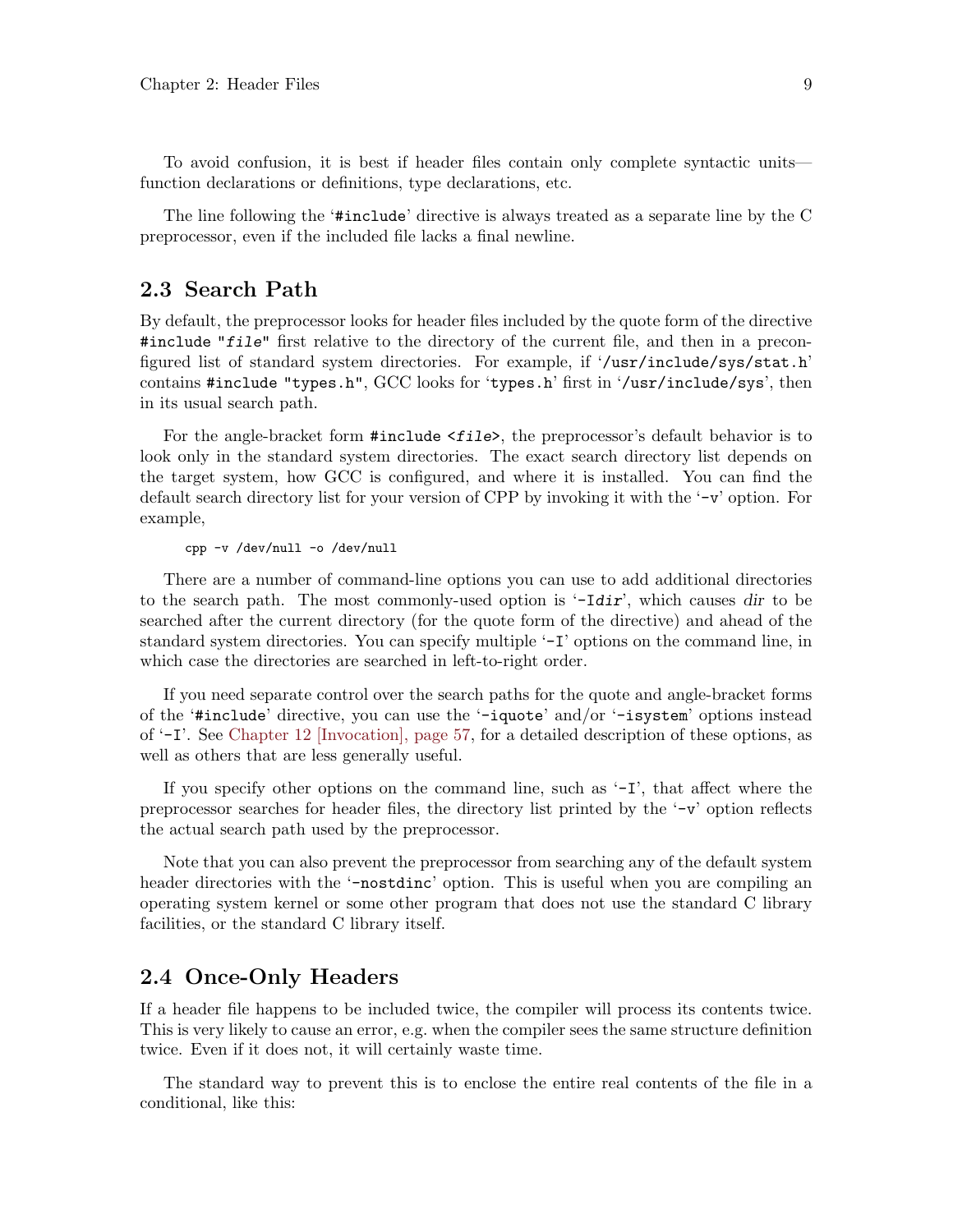```
/* File foo. */
#ifndef FILE_FOO_SEEN
#define FILE_FOO_SEEN
the entire file
#endif /* !FILE_FOO_SEEN */
```
This construct is commonly known as a *wrapper #ifndef*. When the header is included again, the conditional will be false, because FILE\_FOO\_SEEN is defined. The preprocessor will skip over the entire contents of the file, and the compiler will not see it twice.

CPP optimizes even further. It remembers when a header file has a wrapper '#ifndef'. If a subsequent '#include' specifies that header, and the macro in the '#ifndef' is still defined, it does not bother to rescan the file at all.

You can put comments outside the wrapper. They will not interfere with this optimization.

The macro FILE\_FOO\_SEEN is called the controlling macro or guard macro. In a user header file, the macro name should not begin with '\_'. In a system header file, it should begin with '\_\_' to avoid conflicts with user programs. In any kind of header file, the macro name should contain the name of the file and some additional text, to avoid conflicts with other header files.

## 2.5 Alternatives to Wrapper #ifndef

CPP supports two more ways of indicating that a header file should be read only once. Neither one is as portable as a wrapper '#ifndef' and we recommend you do not use them in new programs, with the caveat that '#import' is standard practice in Objective-C.

CPP supports a variant of '#include' called '#import' which includes a file, but does so at most once. If you use '#import' instead of '#include', then you don't need the conditionals inside the header file to prevent multiple inclusion of the contents. '#import' is standard in Objective-C, but is considered a deprecated extension in C and C++.

'#import' is not a well designed feature. It requires the users of a header file to know that it should only be included once. It is much better for the header file's implementor to write the file so that users don't need to know this. Using a wrapper '#ifndef' accomplishes this goal.

In the present implementation, a single use of '#import' will prevent the file from ever being read again, by either '#import' or '#include'. You should not rely on this; do not use both '#import' and '#include' to refer to the same header file.

Another way to prevent a header file from being included more than once is with the '#pragma once' directive (see [Chapter 7 \[Pragmas\], page 47\)](#page-51-1). '#pragma once' does not have the problems that '#import' does, but it is not recognized by all preprocessors, so you cannot rely on it in a portable program.

## 2.6 Computed Includes

Sometimes it is necessary to select one of several different header files to be included into your program. They might specify configuration parameters to be used on different sorts of operating systems, for instance. You could do this with a series of conditionals,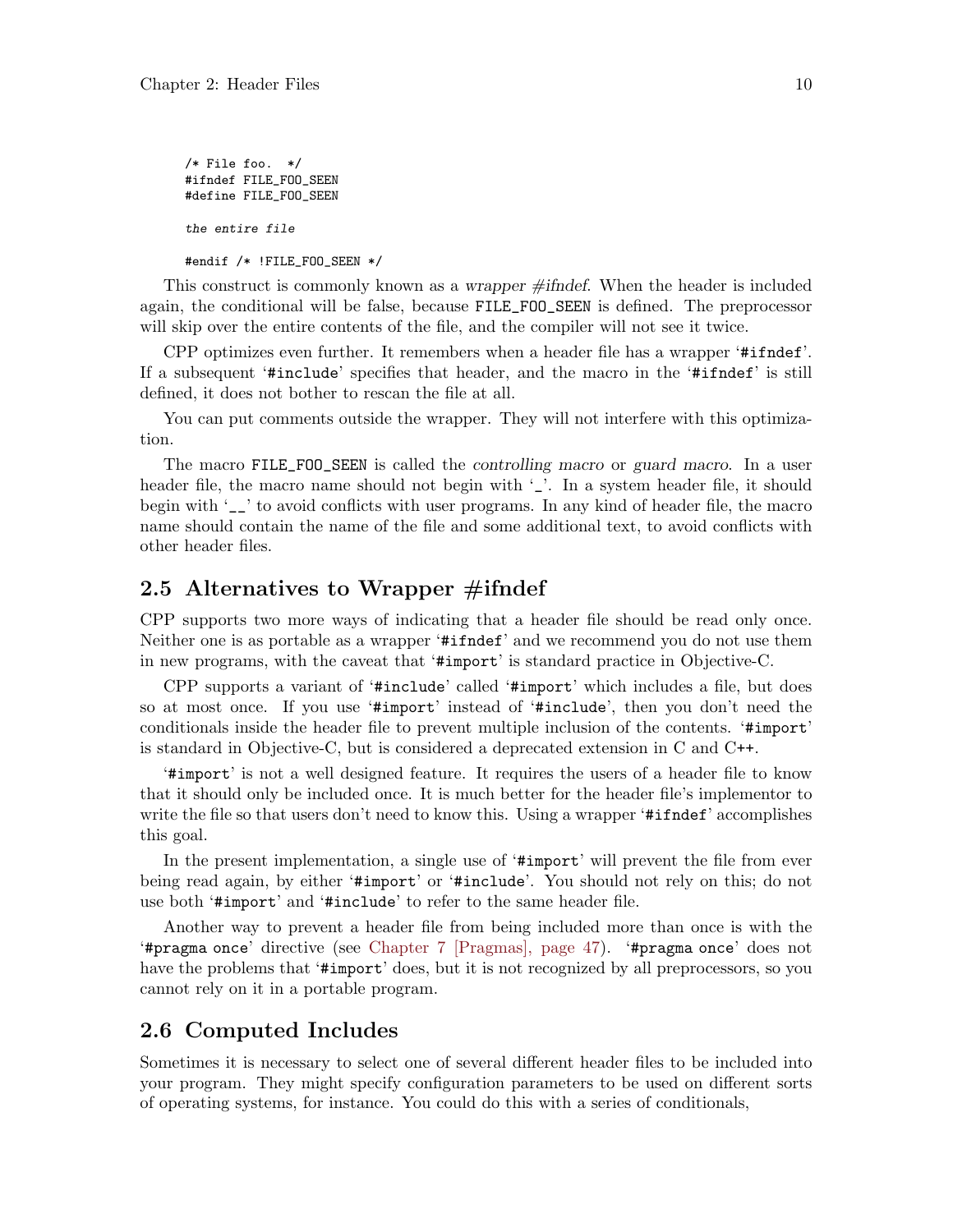```
#if SYSTEM_1
# include "system_1.h"
#elif SYSTEM_2
# include "system_2.h"
#elif SYSTEM_3
...
#endif
```
That rapidly becomes tedious. Instead, the preprocessor offers the ability to use a macro for the header name. This is called a computed include. Instead of writing a header name as the direct argument of '#include', you simply put a macro name there instead:

#define SYSTEM\_H "system\_1.h"

```
#include SYSTEM_H
```
...

SYSTEM\_H will be expanded, and the preprocessor will look for 'system\_1.h' as if the '#include' had been written that way originally. SYSTEM\_H could be defined by your Makefile with a  $\left(-D\right)$  option.

You must be careful when you define the macro. '#define' saves tokens, not text. The preprocessor has no way of knowing that the macro will be used as the argument of '#include', so it generates ordinary tokens, not a header name. This is unlikely to cause problems if you use double-quote includes, which are close enough to string constants. If you use angle brackets, however, you may have trouble.

The syntax of a computed include is actually a bit more general than the above. If the first non-whitespace character after '#include' is not '"' or '<', then the entire line is macro-expanded like running text would be.

If the line expands to a single string constant, the contents of that string constant are the file to be included. CPP does not re-examine the string for embedded quotes, but neither does it process backslash escapes in the string. Therefore

```
#define HEADER "a\"b"
#include HEADER
```
looks for a file named 'a\"b'. CPP searches for the file according to the rules for doublequoted includes.

If the line expands to a token stream beginning with a  $\leq$  token and including a  $\geq$ token, then the tokens between the '<' and the first '>' are combined to form the filename to be included. Any whitespace between tokens is reduced to a single space; then any space after the initial  $\langle \cdot \rangle$  is retained, but a trailing space before the closing  $\langle \cdot \rangle$  is ignored. CPP searches for the file according to the rules for angle-bracket includes.

In either case, if there are any tokens on the line after the file name, an error occurs and the directive is not processed. It is also an error if the result of expansion does not match either of the two expected forms.

These rules are implementation-defined behavior according to the C standard. To minimize the risk of different compilers interpreting your computed includes differently, we recommend you use only a single object-like macro which expands to a string constant. This will also minimize confusion for people reading your program.

## 2.7 Wrapper Headers

Sometimes it is necessary to adjust the contents of a system-provided header file without editing it directly. GCC's fixincludes operation does this, for example. One way to do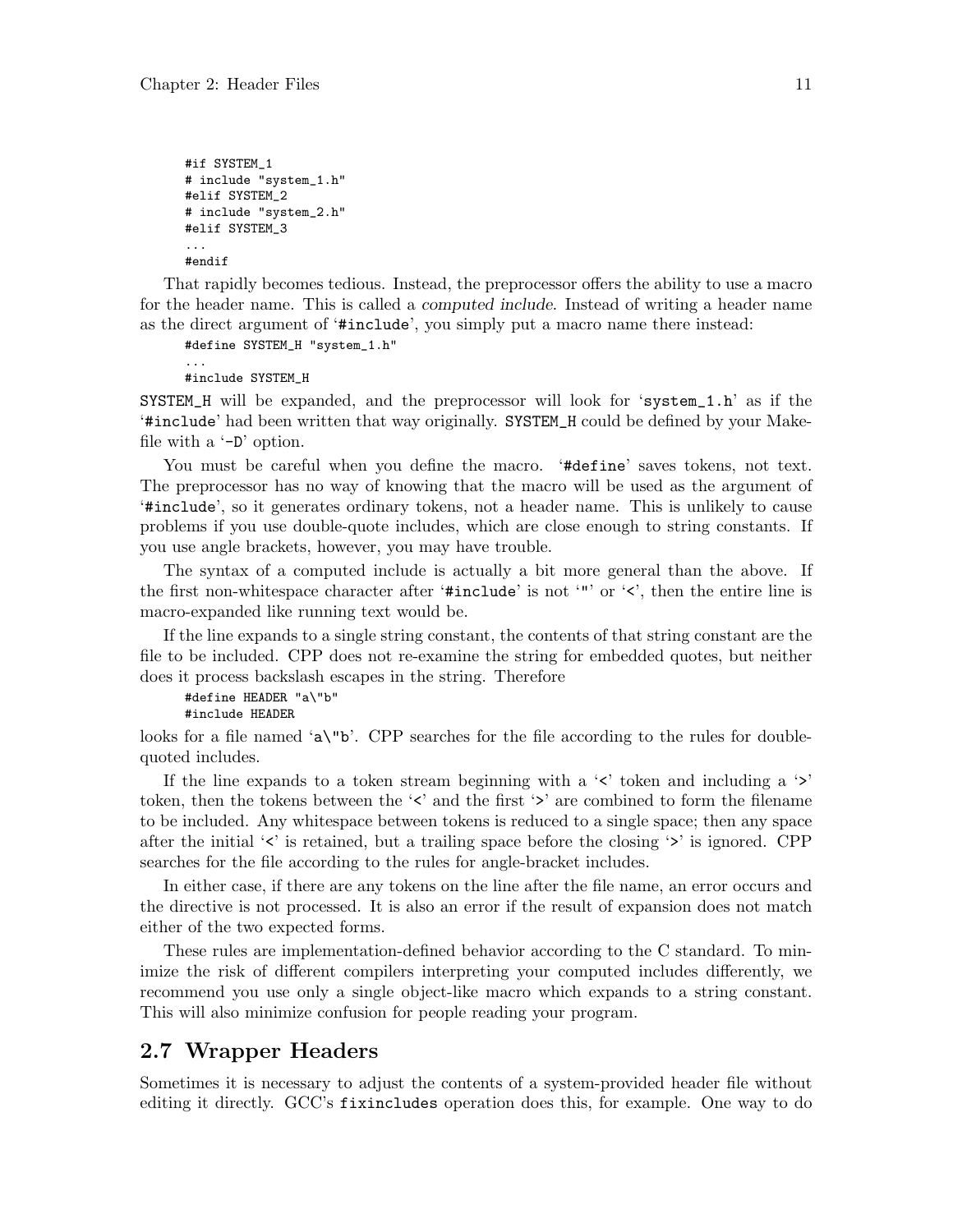<span id="page-16-0"></span>that would be to create a new header file with the same name and insert it in the search path before the original header. That works fine as long as you're willing to replace the old header entirely. But what if you want to refer to the old header from the new one?

You cannot simply include the old header with '#include'. That will start from the beginning, and find your new header again. If your header is not protected from multiple inclusion (see [Section 2.4 \[Once-Only Headers\], page 9\)](#page-13-1), it will recurse infinitely and cause a fatal error.

You could include the old header with an absolute pathname:

```
#include "/usr/include/old-header.h"
```
This works, but is not clean; should the system headers ever move, you would have to edit the new headers to match.

There is no way to solve this problem within the C standard, but you can use the GNU extension '#include\_next'. It means, "Include the next file with this name". This directive works like '#include' except in searching for the specified file: it starts searching the list of header file directories after the directory in which the current file was found.

Suppose you specify '-I /usr/local/include', and the list of directories to search also includes '/usr/include'; and suppose both directories contain 'signal.h'. Ordinary #include <signal.h> finds the file under '/usr/local/include'. If that file contains #include\_next <signal.h>, it starts searching after that directory, and finds the file in '/usr/include'.

'#include\_next' does not distinguish between <file> and "file" inclusion, nor does it check that the file you specify has the same name as the current file. It simply looks for the file named, starting with the directory in the search path after the one where the current file was found.

The use of '#include\_next' can lead to great confusion. We recommend it be used only when there is no other alternative. In particular, it should not be used in the headers belonging to a specific program; it should be used only to make global corrections along the lines of fixincludes.

## 2.8 System Headers

The header files declaring interfaces to the operating system and runtime libraries often cannot be written in strictly conforming C. Therefore, GCC gives code found in system headers special treatment. All warnings, other than those generated by '#warning' (see [Chapter 5](#page-50-1) [\[Diagnostics\], page 46](#page-50-1)), are suppressed while GCC is processing a system header. Macros defined in a system header are immune to a few warnings wherever they are expanded. This immunity is granted on an ad-hoc basis, when we find that a warning generates lots of false positives because of code in macros defined in system headers.

Normally, only the headers found in specific directories are considered system headers. These directories are determined when GCC is compiled. There are, however, two ways to make normal headers into system headers:

• Header files found in directories added to the search path with the '-isystem' and '-idirafter' command-line options are treated as system headers for the purposes of diagnostics.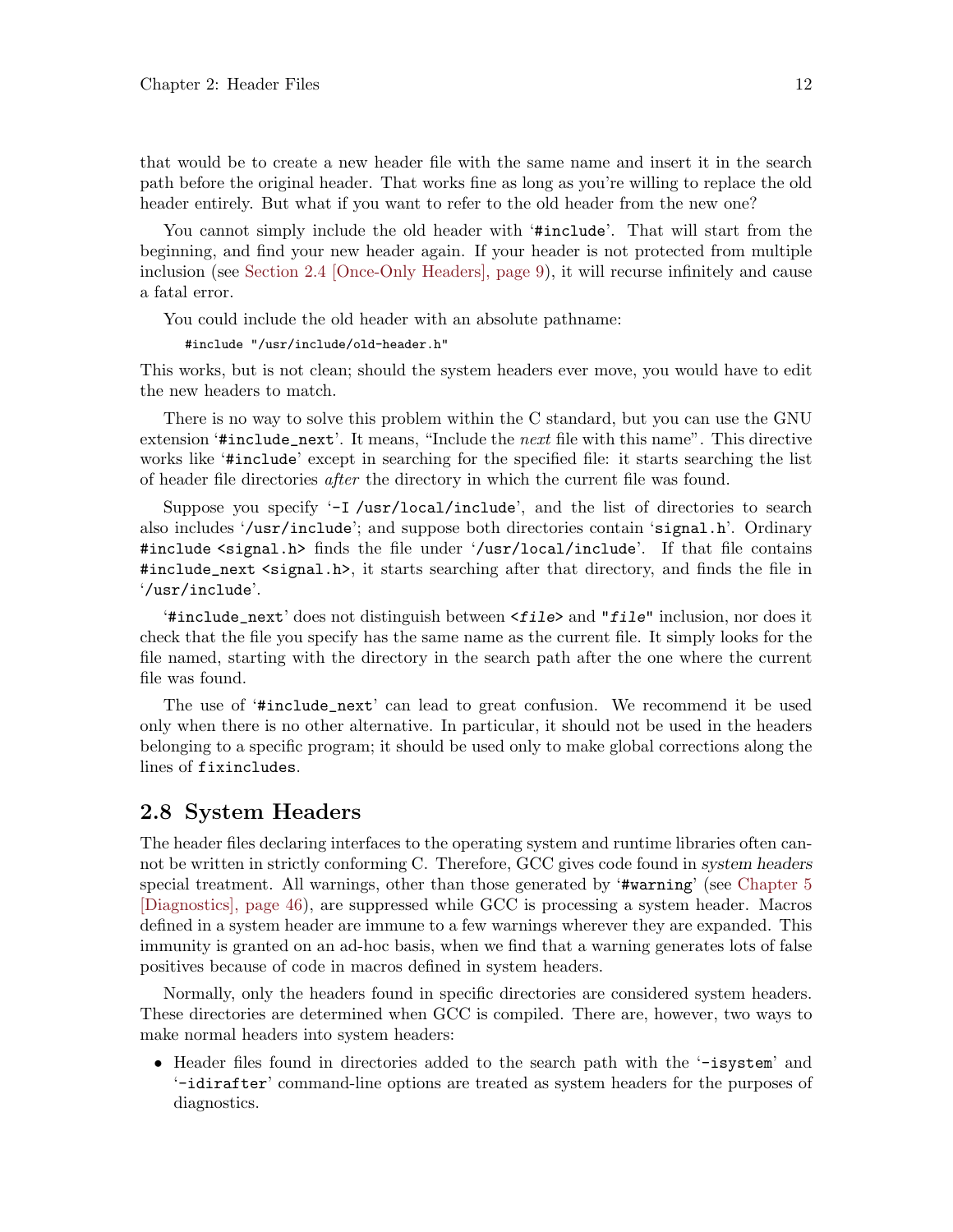<span id="page-17-0"></span>• There is also a directive, #pragma GCC system\_header, which tells GCC to consider the rest of the current include file a system header, no matter where it was found. Code that comes before the '#pragma' in the file is not affected. #pragma GCC system\_header has no effect in the primary source file.

On some targets, such as RS/6000 AIX, GCC implicitly surrounds all system headers with an 'extern "C"' block when compiling as C++.

## <span id="page-17-1"></span>3 Macros

A macro is a fragment of code which has been given a name. Whenever the name is used, it is replaced by the contents of the macro. There are two kinds of macros. They differ mostly in what they look like when they are used. Object-like macros resemble data objects when used, function-like macros resemble function calls.

You may define any valid identifier as a macro, even if it is a C keyword. The preprocessor does not know anything about keywords. This can be useful if you wish to hide a keyword such as const from an older compiler that does not understand it. However, the preprocessor operator defined (see [Section 4.2.3 \[Defined\], page 42\)](#page-46-1) can never be defined as a macro, and C++'s named operators (see Section 3.7.4 [C++ [Named Operators\], page 33](#page-37-1)) cannot be macros when you are compiling C++.

## 3.1 Object-like Macros

An object-like macro is a simple identifier which will be replaced by a code fragment. It is called object-like because it looks like a data object in code that uses it. They are most commonly used to give symbolic names to numeric constants.

You create macros with the '#define' directive. '#define' is followed by the name of the macro and then the token sequence it should be an abbreviation for, which is variously referred to as the macro's body, expansion or replacement list. For example,

```
#define BUFFER_SIZE 1024
```
defines a macro named BUFFER\_SIZE as an abbreviation for the token 1024. If somewhere after this '#define' directive there comes a C statement of the form

foo = (char \*) malloc (BUFFER\_SIZE);

then the C preprocessor will recognize and expand the macro BUFFER\_SIZE. The C compiler will see the same tokens as it would if you had written

foo =  $(char * )$  malloc  $(1024)$ ;

By convention, macro names are written in uppercase. Programs are easier to read when it is possible to tell at a glance which names are macros.

The macro's body ends at the end of the '#define' line. You may continue the definition onto multiple lines, if necessary, using backslash-newline. When the macro is expanded, however, it will all come out on one line. For example,

```
#define NUMBERS 1, \
                  2, \lambda3
int x[] = { NUMBERS };\mapsto int x[] = { 1, 2, 3 };
```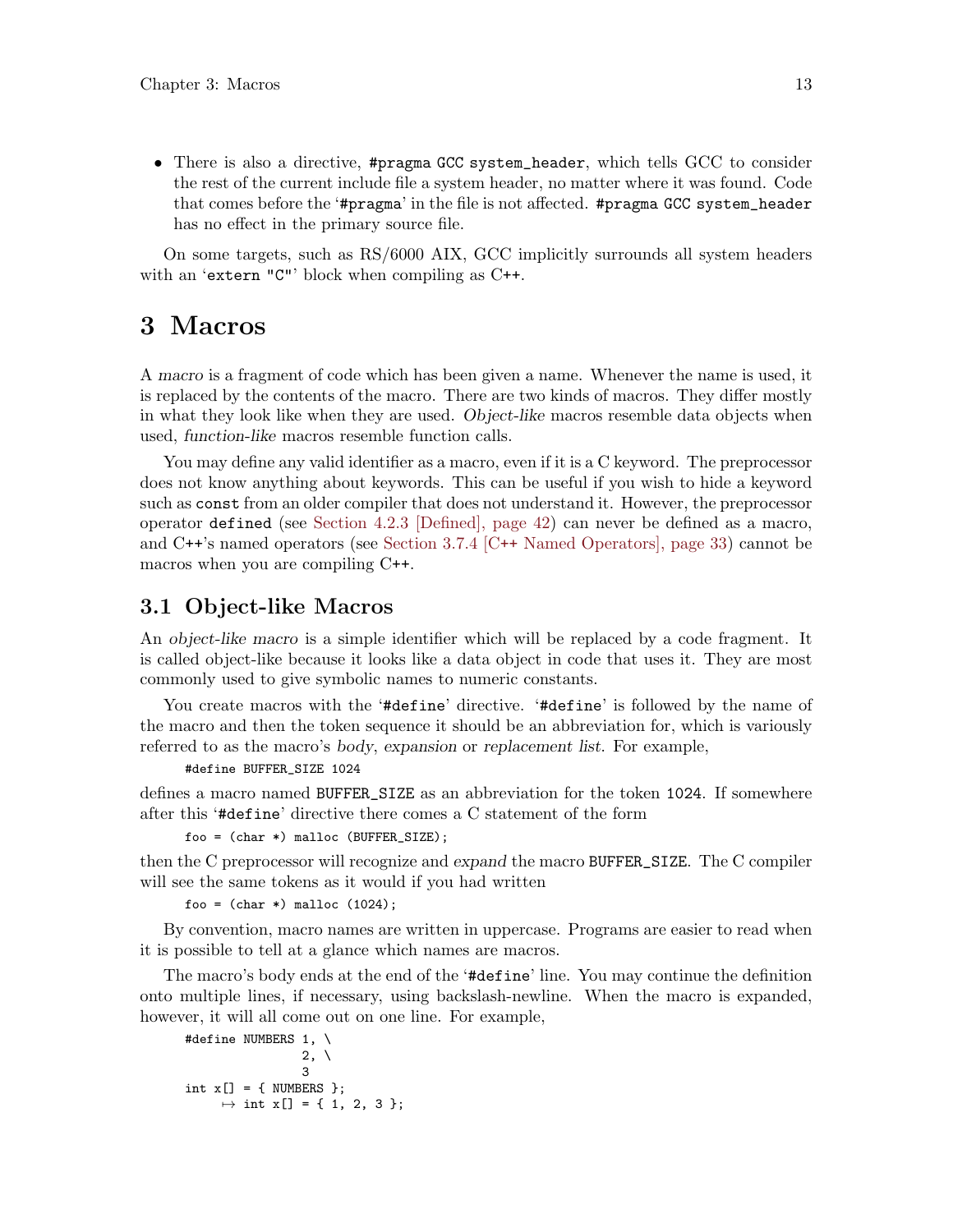<span id="page-18-0"></span>The most common visible consequence of this is surprising line numbers in error messages.

There is no restriction on what can go in a macro body provided it decomposes into valid preprocessing tokens. Parentheses need not balance, and the body need not resemble valid C code. (If it does not, you may get error messages from the C compiler when you use the macro.)

The C preprocessor scans your program sequentially. Macro definitions take effect at the place you write them. Therefore, the following input to the C preprocessor

```
foo = X;
#define X 4
bar = X;
```
produces

 $foo = X$ :  $bar = 4$ ;

When the preprocessor expands a macro name, the macro's expansion replaces the macro invocation, then the expansion is examined for more macros to expand. For example,

```
#define TABLESIZE BUFSIZE
#define BUFSIZE 1024
TABLESIZE
     \mapsto BUFSIZE
     \mapsto 1024
```
TABLESIZE is expanded first to produce BUFSIZE, then that macro is expanded to produce the final result, 1024.

Notice that BUFSIZE was not defined when TABLESIZE was defined. The '#define' for TABLESIZE uses exactly the expansion you specify—in this case, BUFSIZE—and does not check to see whether it too contains macro names. Only when you use TABLESIZE is the result of its expansion scanned for more macro names.

This makes a difference if you change the definition of BUFSIZE at some point in the source file. TABLESIZE, defined as shown, will always expand using the definition of BUFSIZE that is currently in effect:

```
#define BUFSIZE 1020
#define TABLESIZE BUFSIZE
#undef BUFSIZE
#define BUFSIZE 37
```
Now TABLESIZE expands (in two stages) to 37.

If the expansion of a macro contains its own name, either directly or via intermediate macros, it is not expanded again when the expansion is examined for more macros. This prevents infinite recursion. See [Section 3.10.5 \[Self-Referential Macros\], page 37](#page-41-1), for the precise details.

## 3.2 Function-like Macros

You can also define macros whose use looks like a function call. These are called functionlike macros. To define a function-like macro, you use the same '#define' directive, but you put a pair of parentheses immediately after the macro name. For example,

```
#define lang_init() c_init()
lang_init()
     \mapsto c_init()
```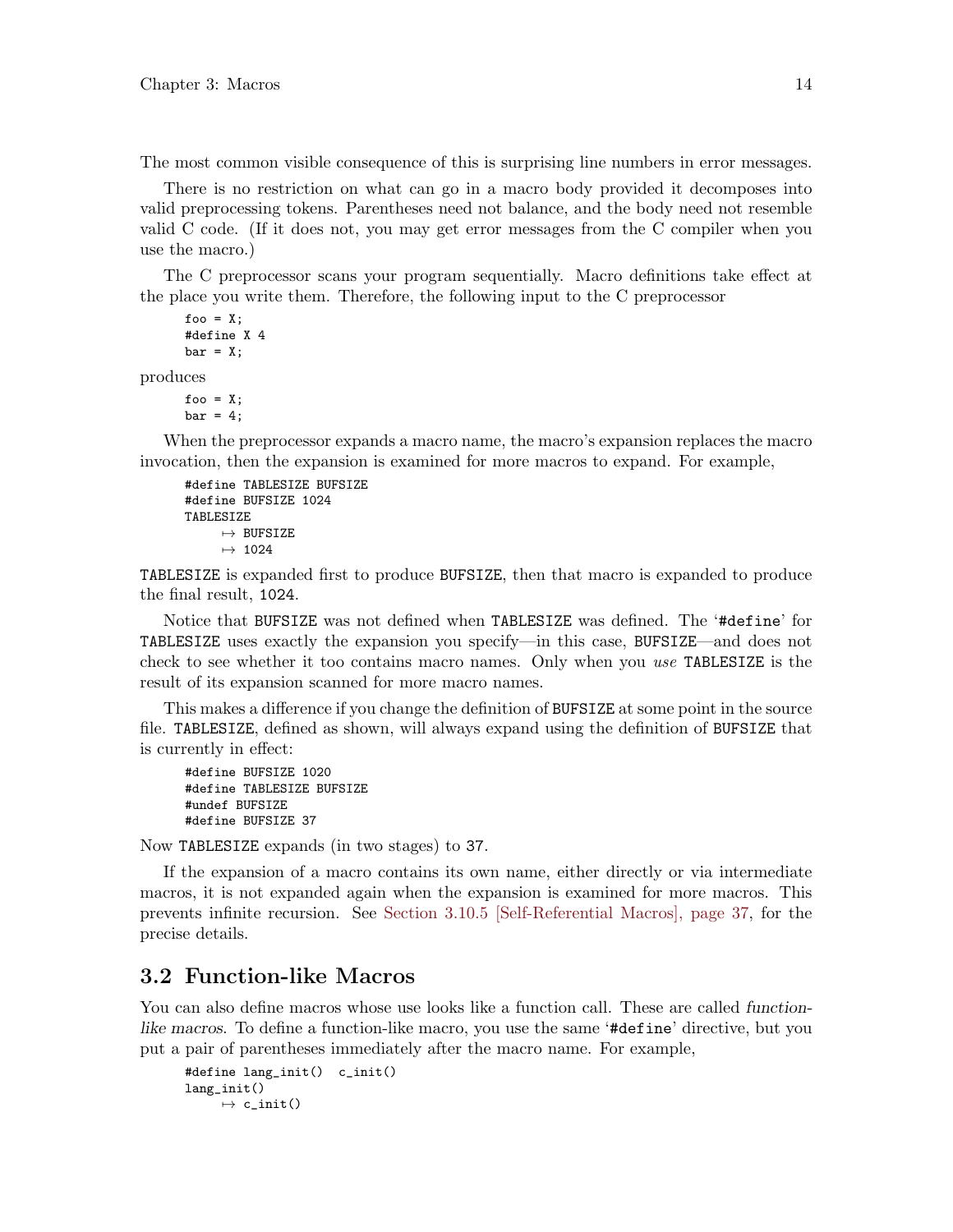<span id="page-19-0"></span>A function-like macro is only expanded if its name appears with a pair of parentheses after it. If you write just the name, it is left alone. This can be useful when you have a function and a macro of the same name, and you wish to use the function sometimes.

```
extern void foo(void);
#define foo() /* optimized inline version */
...
  foo();
  funcptr = foo;
```
Here the call to foo() will use the macro, but the function pointer will get the address of the real function. If the macro were to be expanded, it would cause a syntax error.

If you put spaces between the macro name and the parentheses in the macro definition, that does not define a function-like macro, it defines an object-like macro whose expansion happens to begin with a pair of parentheses.

```
#define lang_init () c_init()
lang_init()
     \mapsto () c_init()()
```
The first two pairs of parentheses in this expansion come from the macro. The third is the pair that was originally after the macro invocation. Since lang\_init is an object-like macro, it does not consume those parentheses.

## 3.3 Macro Arguments

Function-like macros can take arguments, just like true functions. To define a macro that uses arguments, you insert parameters between the pair of parentheses in the macro definition that make the macro function-like. The parameters must be valid C identifiers, separated by commas and optionally whitespace.

To invoke a macro that takes arguments, you write the name of the macro followed by a list of actual arguments in parentheses, separated by commas. The invocation of the macro need not be restricted to a single logical line—it can cross as many lines in the source file as you wish. The number of arguments you give must match the number of parameters in the macro definition. When the macro is expanded, each use of a parameter in its body is replaced by the tokens of the corresponding argument. (You need not use all of the parameters in the macro body.)

As an example, here is a macro that computes the minimum of two numeric values, as it is defined in many C programs, and some uses.

```
#define min(X, Y) ((X) < (Y) ? (X) : (Y))x = min(a, b); \mapsto x = ((a) < (b) ? (a) : (b));y = min(1, 2); \mapsto y = ((1) < (2) ? (1) : (2));z = min(a + 28, *p); \mapsto z = ((a + 28) < (*p) ? (a + 28) : (*p));
```
(In this small example you can already see several of the dangers of macro arguments. See [Section 3.10 \[Macro Pitfalls\], page 35,](#page-39-0) for detailed explanations.)

Leading and trailing whitespace in each argument is dropped, and all whitespace between the tokens of an argument is reduced to a single space. Parentheses within each argument must balance; a comma within such parentheses does not end the argument. However, there is no requirement for square brackets or braces to balance, and they do not prevent a comma from separating arguments. Thus,

macro  $(\arctan x = y, x + 1])$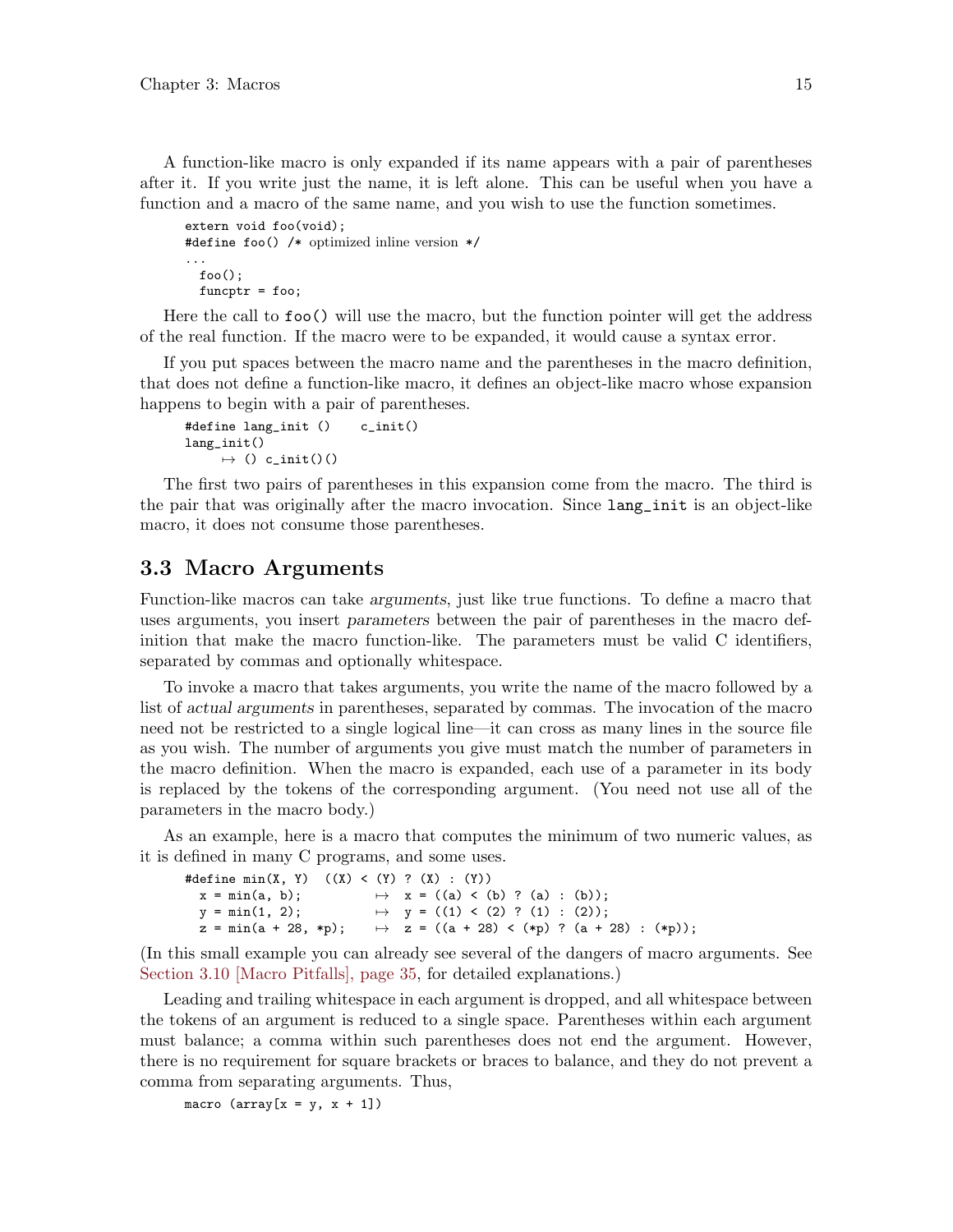<span id="page-20-0"></span>passes two arguments to macro:  $array[x = y and x + 1]$ . If you want to supply array  $[x =$ y,  $x + 1$ ] as an argument, you can write it as  $array[(x = y, x + 1)]$ , which is equivalent C code.

All arguments to a macro are completely macro-expanded before they are substituted into the macro body. After substitution, the complete text is scanned again for macros to expand, including the arguments. This rule may seem strange, but it is carefully designed so you need not worry about whether any function call is actually a macro invocation. You can run into trouble if you try to be too clever, though. See [Section 3.10.6 \[Argument](#page-42-1) [Prescan\], page 38](#page-42-1), for detailed discussion.

```
For example, min (min (a, b), c) is first expanded to
    min (((a) < (b) ? (a) : (b)), (c))
```
and then to

 $((((a) < (b) ? (a) : (b))) < (c)$ ? (((a) < (b) ? (a) : (b))) : (c))

(Line breaks shown here for clarity would not actually be generated.)

You can leave macro arguments empty; this is not an error to the preprocessor (but many macros will then expand to invalid code). You cannot leave out arguments entirely; if a macro takes two arguments, there must be exactly one comma at the top level of its argument list. Here are some silly examples using min:

| $min($ , b)  |       | $\mapsto (() < (b) ? ( ) : (b))$                                   |  |  |  |                                                    |
|--------------|-------|--------------------------------------------------------------------|--|--|--|----------------------------------------------------|
| min(a, )     |       | $\mapsto ((a \to \langle \rangle \circ (a \to \rangle \circ (a)))$ |  |  |  |                                                    |
| $min($ , $)$ |       | $\mapsto (( ) \leq ( ) ? ( ) : ( ))$                               |  |  |  |                                                    |
| min((,),)    |       | $\mapsto$ (((,)) < ( ) ? ((,)) : ( ))                              |  |  |  |                                                    |
| min()        | error |                                                                    |  |  |  | macro "min" requires 2 arguments, but only 1 given |
| $min($ )     | error |                                                                    |  |  |  | macro "min" passed 3 arguments, but takes just 2   |

Whitespace is not a preprocessing token, so if a macro foo takes one argument, foo () and foo ( ) both supply it an empty argument. Previous GNU preprocessor implementations and documentation were incorrect on this point, insisting that a function-like macro that takes a single argument be passed a space if an empty argument was required.

Macro parameters appearing inside string literals are not replaced by their corresponding actual arguments.

#define foo(x) x, "x"  $foo(bar) \rightarrow bar$ , "x"

## 3.4 Stringizing

Sometimes you may want to convert a macro argument into a string constant. Parameters are not replaced inside string constants, but you can use the '#' preprocessing operator instead. When a macro parameter is used with a leading '#', the preprocessor replaces it with the literal text of the actual argument, converted to a string constant. Unlike normal parameter replacement, the argument is not macro-expanded first. This is called stringizing.

There is no way to combine an argument with surrounding text and stringize it all together. Instead, you can write a series of adjacent string constants and stringized arguments. The preprocessor replaces the stringized arguments with string constants. The C compiler then combines all the adjacent string constants into one long string.

Here is an example of a macro definition that uses stringizing: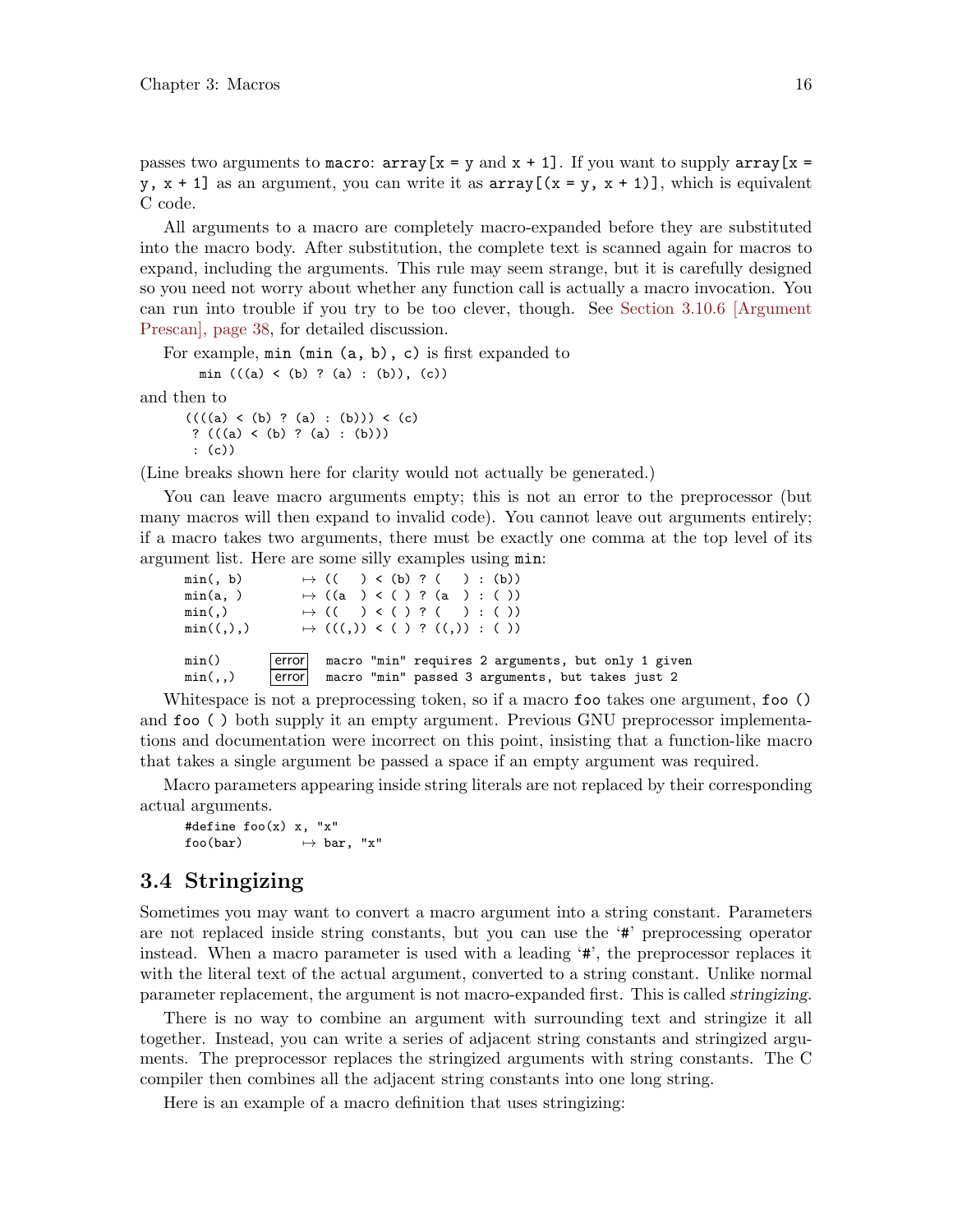```
#define WARN_IF(EXP) \
do { if (EXP) \setminusfprintf (stderr, "Warning: " #EXP "\n"); } \
while (0)
WARN_I (x == 0);
     \mapsto do { if (x == 0)
           fprintf (stderr, "Warning: " "x == 0" "\n"); } while (0);
```
The argument for EXP is substituted once, as-is, into the if statement, and once, stringized, into the argument to fprintf. If x were a macro, it would be expanded in the if statement, but not in the string.

The do and while (0) are a kludge to make it possible to write  $WARN_IIF$  (arg);, which the resemblance of WARN\_IF to a function would make C programmers want to do; see [Section 3.10.3 \[Swallowing the Semicolon\], page 36.](#page-40-1)

Stringizing in C involves more than putting double-quote characters around the fragment. The preprocessor backslash-escapes the quotes surrounding embedded string constants, and all backslashes within string and character constants, in order to get a valid C string constant with the proper contents. Thus, stringizing p = "foo\n"; results in "p = \"foo\\n\";". However, backslashes that are not inside string or character constants are not duplicated: '\n' by itself stringizes to "\n".

All leading and trailing whitespace in text being stringized is ignored. Any sequence of whitespace in the middle of the text is converted to a single space in the stringized result. Comments are replaced by whitespace long before stringizing happens, so they never appear in stringized text.

There is no way to convert a macro argument into a character constant.

If you want to stringize the result of expansion of a macro argument, you have to use two levels of macros.

```
#define xstr(s) str(s)
#define str(s) #s
#define foo 4
str (foo)
     \mapsto "foo"
xstr (foo)
     \mapsto xstr (4)
     \mapsto str (4)
     \mapsto "4"
```
s is stringized when it is used in str, so it is not macro-expanded first. But s is an ordinary argument to xstr, so it is completely macro-expanded before xstr itself is expanded (see [Section 3.10.6 \[Argument Prescan\], page 38\)](#page-42-1). Therefore, by the time str gets to its argument, it has already been macro-expanded.

## <span id="page-21-1"></span>3.5 Concatenation

It is often useful to merge two tokens into one while expanding macros. This is called token pasting or token concatenation. The '##' preprocessing operator performs token pasting. When a macro is expanded, the two tokens on either side of each '##' operator are combined into a single token, which then replaces the '##' and the two original tokens in the macro expansion. Usually both will be identifiers, or one will be an identifier and the other a preprocessing number. When pasted, they make a longer identifier. This isn't the only valid case. It is also possible to concatenate two numbers (or a number and a name, such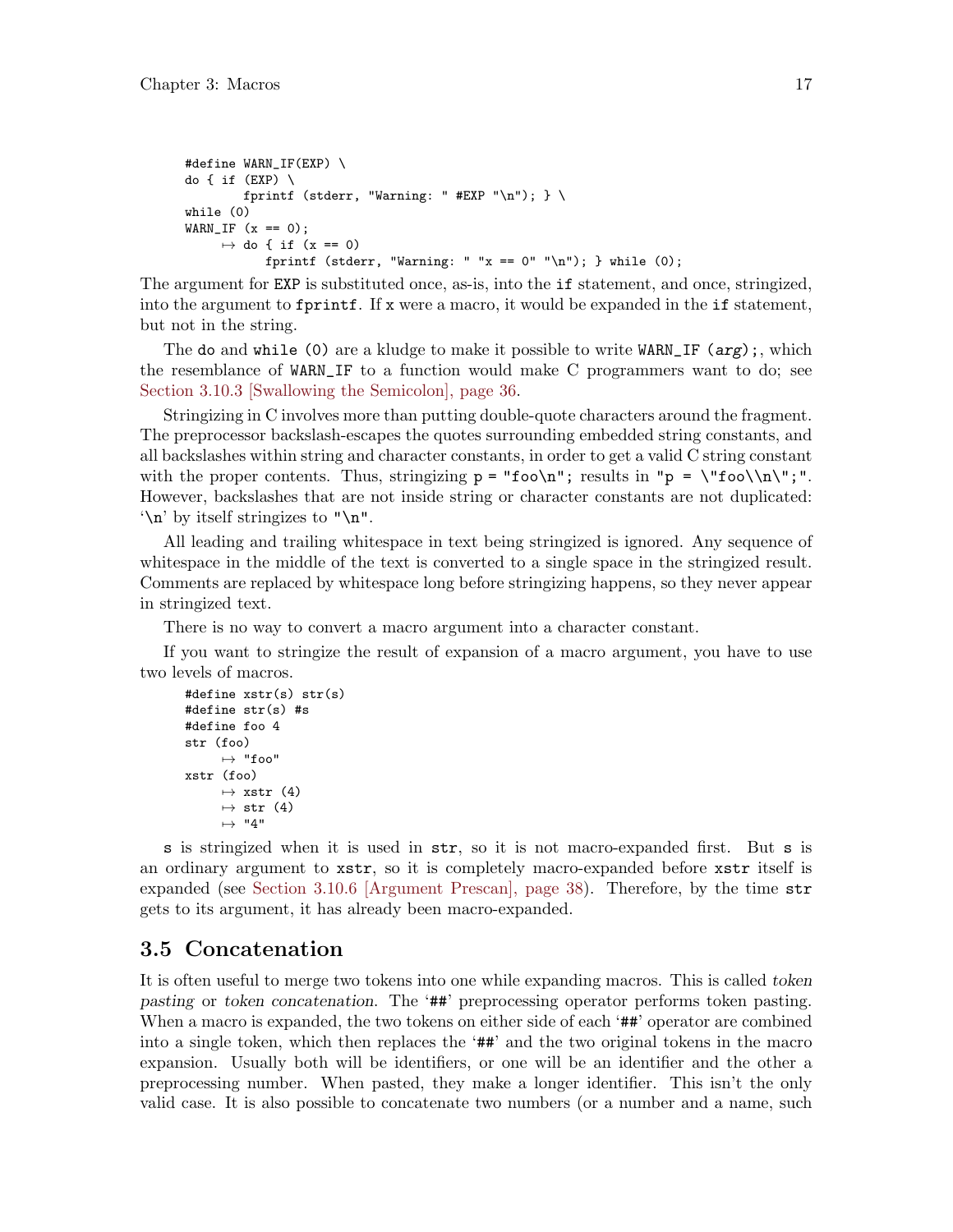<span id="page-22-0"></span>as 1.5 and e3) into a number. Also, multi-character operators such as += can be formed by token pasting.

However, two tokens that don't together form a valid token cannot be pasted together. For example, you cannot concatenate  $x$  with  $+$  in either order. If you try, the preprocessor issues a warning and emits the two tokens. Whether it puts white space between the tokens is undefined. It is common to find unnecessary uses of '##' in complex macros. If you get this warning, it is likely that you can simply remove the '##'.

Both the tokens combined by '##' could come from the macro body, but you could just as well write them as one token in the first place. Token pasting is most useful when one or both of the tokens comes from a macro argument. If either of the tokens next to an '##' is a parameter name, it is replaced by its actual argument before '##' executes. As with stringizing, the actual argument is not macro-expanded first. If the argument is empty, that '##' has no effect.

Keep in mind that the C preprocessor converts comments to whitespace before macros are even considered. Therefore, you cannot create a comment by concatenating '/' and '\*'. You can put as much whitespace between '##' and its operands as you like, including comments, and you can put comments in arguments that will be concatenated. However, it is an error if '##' appears at either end of a macro body.

Consider a C program that interprets named commands. There probably needs to be a table of commands, perhaps an array of structures declared as follows:

```
struct command
{
 char *name;
  void (*function) (void);
};
struct command commands[] =
{
  { "quit", quit_command },
  { "help", help_command },
  ...
};
```
It would be cleaner not to have to give each command name twice, once in the string constant and once in the function name. A macro which takes the name of a command as an argument can make this unnecessary. The string constant can be created with stringizing, and the function name by concatenating the argument with '\_command'. Here is how it is done:

```
#define COMMAND(NAME) { #NAME, NAME ## _command }
struct command commands [] =
{
 COMMAND (quit),
 COMMAND (help),
  ...
\};
```
## 3.6 Variadic Macros

A macro can be declared to accept a variable number of arguments much as a function can. The syntax for defining the macro is similar to that of a function. Here is an example: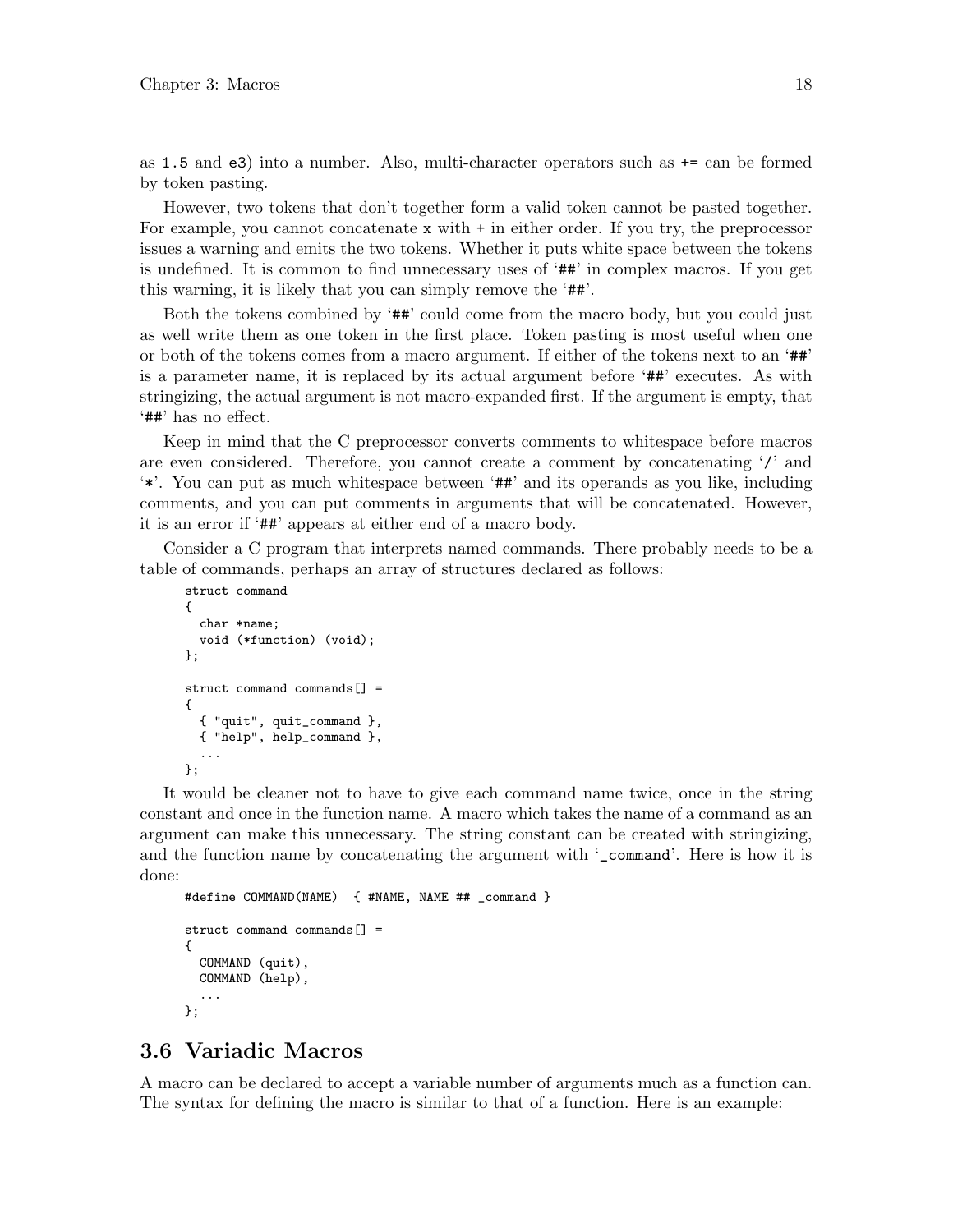#define eprintf(...) fprintf (stderr, \_\_VA\_ARGS\_\_)

This kind of macro is called variadic. When the macro is invoked, all the tokens in its argument list after the last named argument (this macro has none), including any commas, become the variable argument. This sequence of tokens replaces the identifier \_\_VA\_ARGS\_\_ in the macro body wherever it appears. Thus, we have this expansion:

```
eprintf ("%s:%d: ", input_file, lineno)
     \mapsto fprintf (stderr, "%s:%d: ", input_file, lineno)
```
The variable argument is completely macro-expanded before it is inserted into the macro expansion, just like an ordinary argument. You may use the '#' and '##' operators to stringize the variable argument or to paste its leading or trailing token with another token. (But see below for an important special case for '##'.)

If your macro is complicated, you may want a more descriptive name for the variable argument than \_\_VA\_ARGS\_\_. CPP permits this, as an extension. You may write an argument name immediately before the '...'; that name is used for the variable argument. The eprintf macro above could be written

#define eprintf(args...) fprintf (stderr, args)

using this extension. You cannot use \_\_VA\_ARGS\_\_ and this extension in the same macro.

You can have named arguments as well as variable arguments in a variadic macro. We could define eprintf like this, instead:

```
#define eprintf(format, ...) fprintf (stderr, format, __VA_ARGS__)
```
This formulation looks more descriptive, but historically it was less flexible: you had to supply at least one argument after the format string. In standard C, you could not omit the comma separating the named argument from the variable arguments. (Note that this restriction has been lifted in C++2a, and never existed in GNU C; see below.)

Furthermore, if you left the variable argument empty, you would have gotten a syntax error, because there would have been an extra comma after the format string.

```
eprintf("success!\n", );
     \mapsto fprintf(stderr, "success!\n", );
```
This has been fixed in C++2a, and GNU CPP also has a pair of extensions which deal with this problem.

First, in GNU CPP, and in C++ beginning in C++2a, you are allowed to leave the variable argument out entirely:

eprintf ("success!\n")  $\mapsto$  fprintf(stderr, "success!\n", );

Second, C++2a introduces the \_\_VA\_OPT\_\_ function macro. This macro may only appear in the definition of a variadic macro. If the variable argument has any tokens, then a \_\_VA\_OPT\_\_ invocation expands to its argument; but if the variable argument does not have any tokens, the  $\text{\_VA}$ -OPT<sub>-</sub> expands to nothing:

```
#define eprintf(format, ...) \
  fprintf (stderr, format __VA_OPT__(,) __VA_ARGS__)
```
\_\_VA\_OPT\_\_ is also available in GNU C and GNU C++.

Historically, GNU CPP has also had another extension to handle the trailing comma: the '##' token paste operator has a special meaning when placed between a comma and a variable argument. Despite the introduction of \_\_VA\_OPT\_\_, this extension remains supported in GNU CPP, for backward compatibility. If you write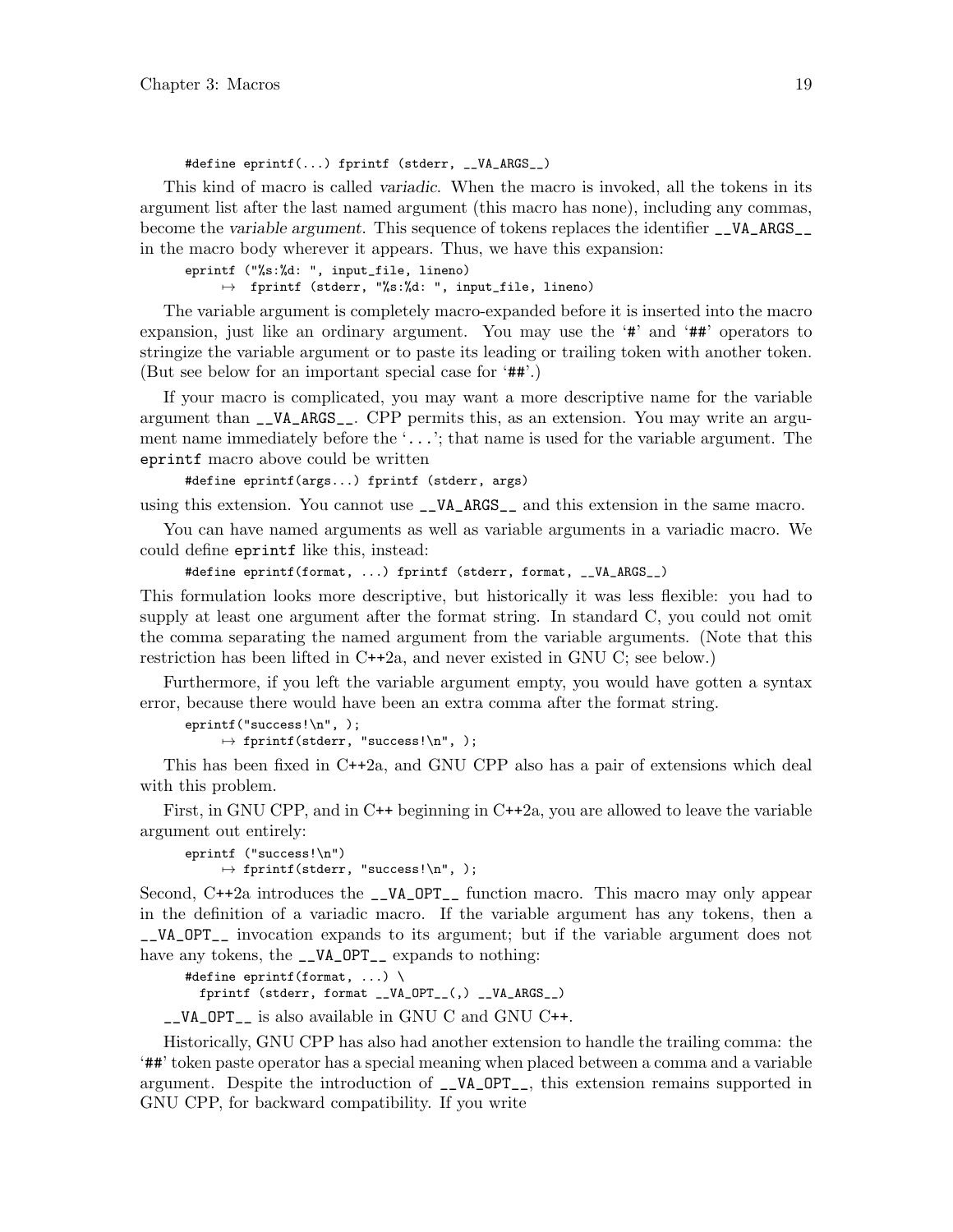#### <span id="page-24-0"></span>#define eprintf(format, ...) fprintf (stderr, format, ##\_\_VA\_ARGS\_\_)

and the variable argument is left out when the eprintf macro is used, then the comma before the '##' will be deleted. This does not happen if you pass an empty argument, nor does it happen if the token preceding '##' is anything other than a comma.

```
eprintf ("success!\n")
     \mapsto fprintf(stderr, "success!\n");
```
The above explanation is ambiguous about the case where the only macro parameter is a variable arguments parameter, as it is meaningless to try to distinguish whether no argument at all is an empty argument or a missing argument. CPP retains the comma when conforming to a specific C standard. Otherwise the comma is dropped as an extension to the standard.

The C standard mandates that the only place the identifier \_\_VA\_ARGS\_\_ can appear is in the replacement list of a variadic macro. It may not be used as a macro name, macro argument name, or within a different type of macro. It may also be forbidden in open text; the standard is ambiguous. We recommend you avoid using it except for its defined purpose.

Likewise, C<sup>++</sup> forbids  $\text{LVA}$ -OPT<sub>-</sub> anywhere outside the replacement list of a variadic macro.

Variadic macros became a standard part of the C language with C99. GNU CPP previously supported them with a named variable argument ('args...', not '...' and \_\_VA\_ARGS\_\_), which is still supported for backward compatibility.

## 3.7 Predefined Macros

Several object-like macros are predefined; you use them without supplying their definitions. They fall into three classes: standard, common, and system-specific.

In C++, there is a fourth category, the named operators. They act like predefined macros, but you cannot undefine them.

### 3.7.1 Standard Predefined Macros

The standard predefined macros are specified by the relevant language standards, so they are available with all compilers that implement those standards. Older compilers may not provide all of them. Their names all start with double underscores.

- \_\_FILE\_\_ This macro expands to the name of the current input file, in the form of a C string constant. This is the path by which the preprocessor opened the file, not the short name specified in '#include' or as the input file name argument. For example, "/usr/local/include/myheader.h" is a possible expansion of this macro.
- \_\_LINE\_\_ This macro expands to the current input line number, in the form of a decimal integer constant. While we call it a predefined macro, it's a pretty strange macro, since its "definition" changes with each new line of source code.

\_\_FILE\_\_ and \_\_LINE\_\_ are useful in generating an error message to report an inconsistency detected by the program; the message can state the source line at which the inconsistency was detected. For example,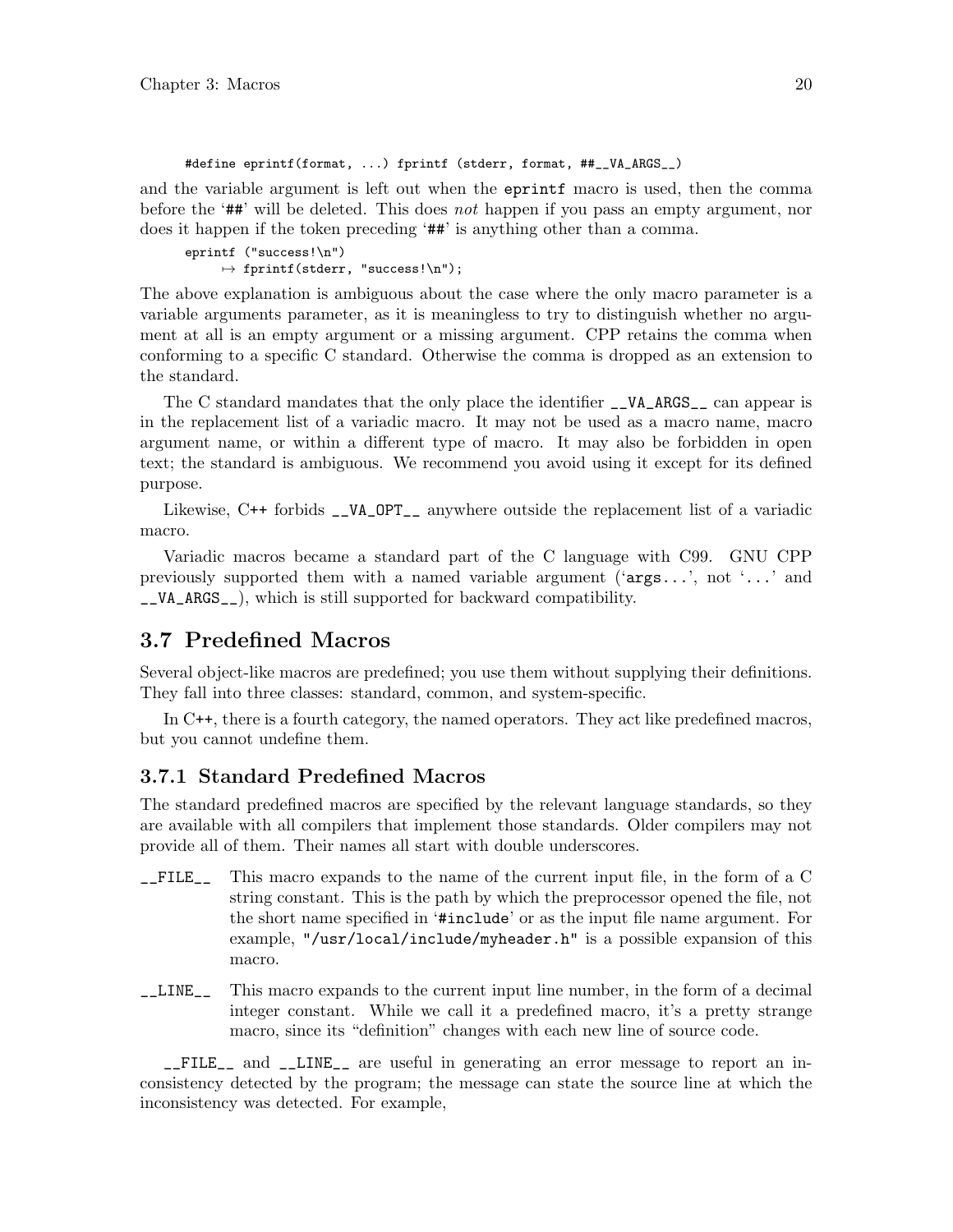```
fprintf (stderr, "Internal error: "
                 "negative string length "
                 "%d at %s, line %d.",
         length, __FILE__, __LINE__);
```
An '#include' directive changes the expansions of \_\_FILE\_\_ and \_\_LINE\_\_ to correspond to the included file. At the end of that file, when processing resumes on the input file that contained the '#include' directive, the expansions of \_\_FILE\_\_ and \_\_LINE\_\_ revert to the values they had before the '#include' (but \_\_LINE\_\_ is then incremented by one as processing moves to the line after the '#include').

A '#line' directive changes \_\_LINE\_\_, and may change \_\_FILE\_\_ as well. See [Chapter 6](#page-51-0) [\[Line Control\], page 47.](#page-51-0)

C99 introduced \_\_func\_\_, and GCC has provided \_\_FUNCTION\_\_ for a long time. Both of these are strings containing the name of the current function (there are slight semantic differences; see the GCC manual). Neither of them is a macro; the preprocessor does not know the name of the current function. They tend to be useful in conjunction with \_\_FILE\_\_ and \_\_LINE\_\_, though.

\_\_DATE\_\_ This macro expands to a string constant that describes the date on which the preprocessor is being run. The string constant contains eleven characters and looks like "Feb 12 1996". If the day of the month is less than 10, it is padded with a space on the left.

> If GCC cannot determine the current date, it will emit a warning message (once per compilation) and \_\_DATE\_\_ will expand to "??? ?? ????".

\_\_TIME\_\_ This macro expands to a string constant that describes the time at which the preprocessor is being run. The string constant contains eight characters and looks like "23:59:01".

> If GCC cannot determine the current time, it will emit a warning message (once per compilation) and \_\_TIME\_\_ will expand to "??:??:??".

\_\_STDC\_\_ In normal operation, this macro expands to the constant 1, to signify that this compiler conforms to ISO Standard C. If GNU CPP is used with a compiler other than GCC, this is not necessarily true; however, the preprocessor always conforms to the standard unless the '-traditional-cpp' option is used.

This macro is not defined if the '-traditional-cpp' option is used.

On some hosts, the system compiler uses a different convention, where \_\_STDC\_\_ is normally 0, but is 1 if the user specifies strict conformance to the C Standard. CPP follows the host convention when processing system header files, but when processing user files \_\_STDC\_\_ is always 1. This has been reported to cause problems; for instance, some versions of Solaris provide X Windows headers that expect \_\_STDC\_\_ to be either undefined or 1. See [Chapter 12 \[Invocation\],](#page-61-1) [page 57.](#page-61-1)

\_\_STDC\_VERSION\_\_

This macro expands to the C Standard's version number, a long integer constant of the form yyyymmL where yyyy and mm are the year and month of the Standard version. This signifies which version of the C Standard the compiler conforms to. Like \_\_STDC\_\_, this is not necessarily accurate for the entire implementation, unless GNU CPP is being used with GCC.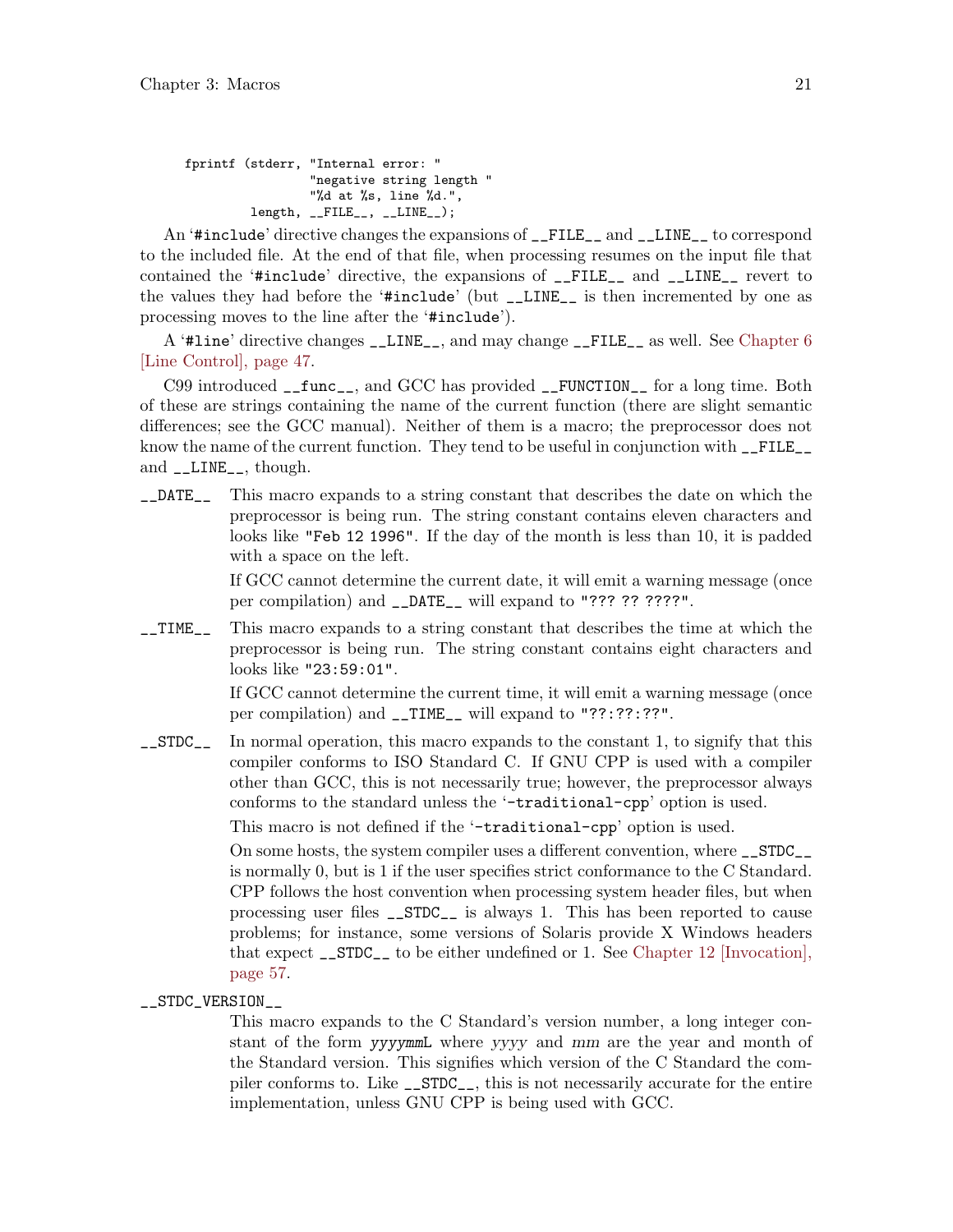<span id="page-26-0"></span>The value 199409L signifies the 1989 C standard as amended in 1994, which is the current default; the value 199901L signifies the 1999 revision of the C standard; the value 201112L signifies the 2011 revision of the C standard; the value 201710L signifies the 2017 revision of the C standard (which is otherwise identical to the 2011 version apart from correction of defects). An unspecified value larger than 201710L is used for the experimental '-std=c2x' and '-std=gnu2x' modes.

This macro is not defined if the '-traditional-cpp' option is used, nor when compiling C++ or Objective-C.

\_\_STDC\_HOSTED\_\_

This macro is defined, with value 1, if the compiler's target is a hosted environment. A hosted environment has the complete facilities of the standard C library available.

\_\_cplusplus

This macro is defined when the C++ compiler is in use. You can use  $\overline{\phantom{a}}$ cplusplus to test whether a header is compiled by a C compiler or a C++ compiler. This macro is similar to \_\_STDC\_VERSION\_\_, in that it expands to a version number. Depending on the language standard selected, the value of the macro is 199711L for the 1998 C++ standard, 201103L for the 2011 C++ standard, 201402L for the 2014 C++ standard, 201703L for the 2017 C++ standard, 202002L for the 2020 C++ standard, or an unspecified value strictly larger than 202002L for the experimental languages enabled by '-std=c++23' and '-std=gnu++23'.

\_\_OBJC\_\_ This macro is defined, with value 1, when the Objective-C compiler is in use. You can use  $\angle$ \_\_OBJC<sub>\_\_</sub> to test whether a header is compiled by a C compiler or an Objective-C compiler.

\_\_ASSEMBLER\_\_

This macro is defined with value 1 when preprocessing assembly language.

## 3.7.2 Common Predefined Macros

The common predefined macros are GNU C extensions. They are available with the same meanings regardless of the machine or operating system on which you are using GNU C or GNU Fortran. Their names all start with double underscores.

\_\_COUNTER\_\_

This macro expands to sequential integral values starting from 0. In conjunction with the  $\#$  operator, this provides a convenient means to generate unique identifiers. Care must be taken to ensure that \_\_COUNTER\_\_ is not expanded prior to inclusion of precompiled headers which use it. Otherwise, the precompiled headers will not be used.

\_\_GFORTRAN\_\_

The GNU Fortran compiler defines this.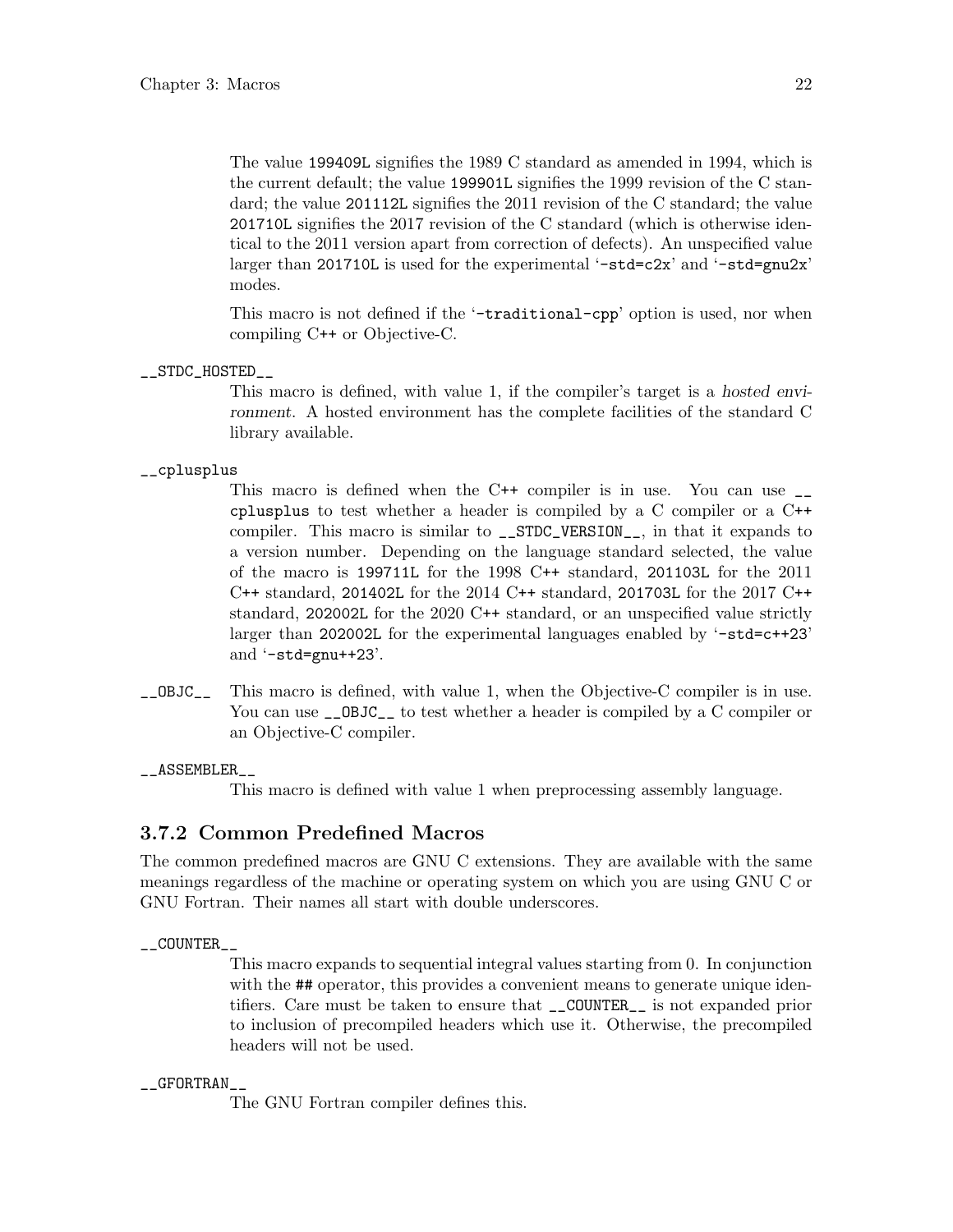#### $\_$ GNUC $\_$

\_\_GNUC\_MINOR\_\_

\_\_GNUC\_PATCHLEVEL\_\_

These macros are defined by all GNU compilers that use the C preprocessor: C, C++, Objective-C and Fortran. Their values are the major version, minor version, and patch level of the compiler, as integer constants. For example, GCC version x.y.z defines  $\text{\_GNUC}\_$  to x,  $\text{\_GNUC}\_$  MINOR $\text{\_}$  to y, and  $\text{\_GNUC}\_$ PATCHLEVEL\_\_ to z. These macros are also defined if you invoke the preprocessor directly.

If all you need to know is whether or not your program is being compiled by GCC, or a non-GCC compiler that claims to accept the GNU C dialects, you can simply test \_\_GNUC\_\_. If you need to write code which depends on a specific version, you must be more careful. Each time the minor version is increased, the patch level is reset to zero; each time the major version is increased, the minor version and patch level are reset. If you wish to use the predefined macros directly in the conditional, you will need to write it like this:

/\* Test for GCC  $> 3.2.0$   $*/$ #if  $_C(WC_{--} > 3 || \ \ \ 1$  $($ \_\_GNUC\_\_ == 3 && (\_\_GNUC\_MINOR\_\_ > 2 || \  $($   $GNUC_MINOR$  == 2 && \ \_\_GNUC\_PATCHLEVEL\_\_ > 0))

Another approach is to use the predefined macros to calculate a single number, then compare that against a threshold:

```
#define GCC_VERSION (__GNUC_ * 10000 \
                     + __GNUC_MINOR__ * 100 \
                     + __GNUC_PATCHLEVEL__)
...
/* Test for GCC > 3.2.0 */#if GCC_VERSION > 30200
```
Many people find this form easier to understand.

\_\_GNUG\_\_ The GNU C++ compiler defines this. Testing it is equivalent to testing (\_\_GNUC\_\_ && \_\_cplusplus).

#### \_\_STRICT\_ANSI\_\_

GCC defines this macro if and only if the '-ansi' switch, or a '-std' switch specifying strict conformance to some version of ISO C or ISO C++, was specified when GCC was invoked. It is defined to '1'. This macro exists primarily to direct GNU libc's header files to use only definitions found in standard C.

\_\_BASE\_FILE\_\_

This macro expands to the name of the main input file, in the form of a C string constant. This is the source file that was specified on the command line of the preprocessor or C compiler.

\_\_INCLUDE\_LEVEL\_\_

This macro expands to a decimal integer constant that represents the depth of nesting in include files. The value of this macro is incremented on every '#include' directive and decremented at the end of every included file. It starts out at 0, its value within the base file specified on the command line.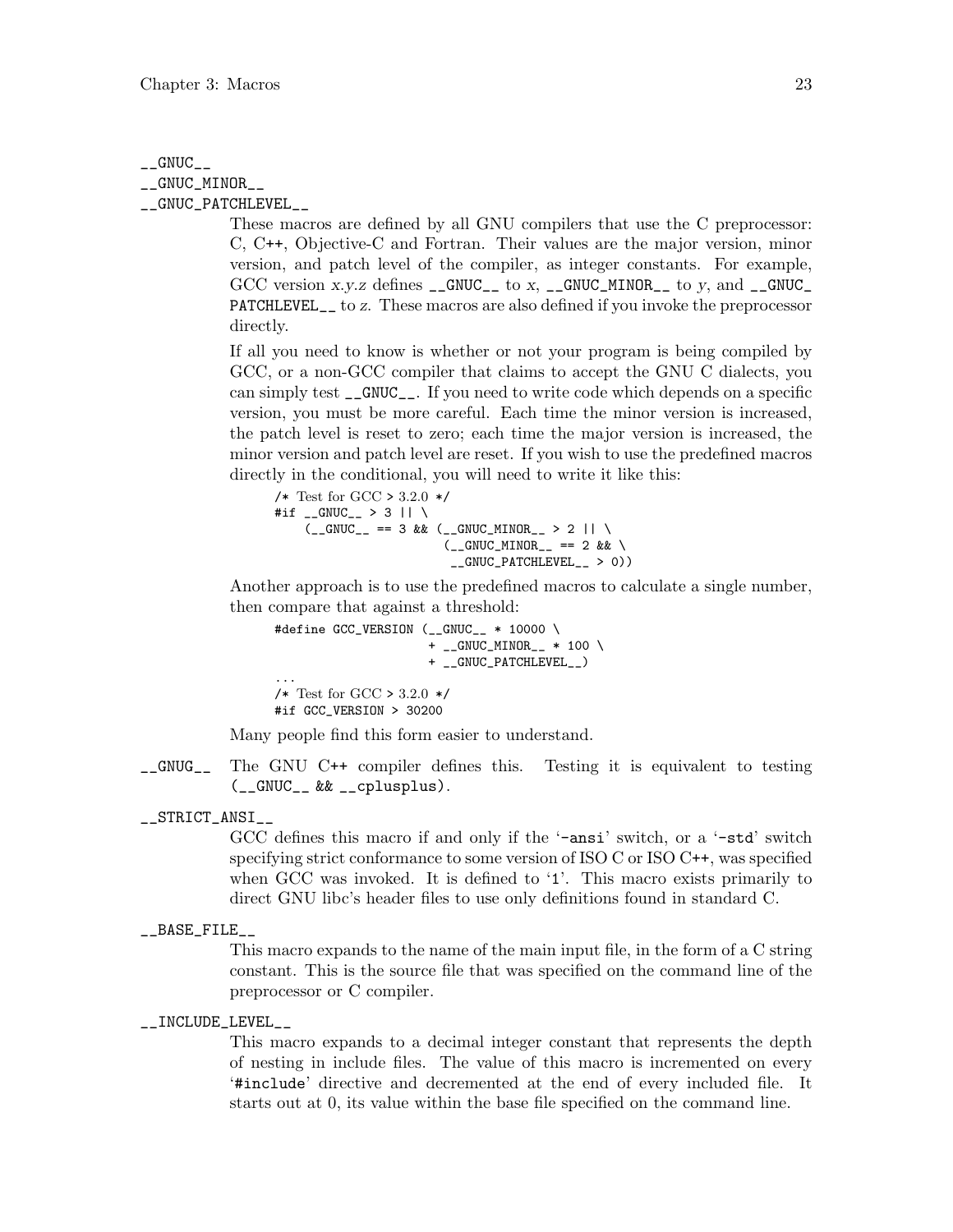\_\_ELF\_\_ This macro is defined if the target uses the ELF object format.

\_\_VERSION\_\_

This macro expands to a string constant which describes the version of the compiler in use. You should not rely on its contents having any particular form, but it can be counted on to contain at least the release number.

\_\_OPTIMIZE\_\_

#### \_\_OPTIMIZE\_SIZE\_\_

\_\_NO\_INLINE\_\_

These macros describe the compilation mode. \_\_OPTIMIZE\_\_ is defined in all optimizing compilations. \_\_OPTIMIZE\_SIZE\_\_ is defined if the compiler is optimizing for size, not speed. \_\_NO\_INLINE\_\_ is defined if no functions will be inlined into their callers (when not optimizing, or when inlining has been specifically disabled by '-fno-inline').

These macros cause certain GNU header files to provide optimized definitions, using macros or inline functions, of system library functions. You should not use these macros in any way unless you make sure that programs will execute with the same effect whether or not they are defined. If they are defined, their value is 1.

#### \_\_GNUC\_GNU\_INLINE\_\_

GCC defines this macro if functions declared inline will be handled in GCC's traditional gnu90 mode. Object files will contain externally visible definitions of all functions declared inline without extern or static. They will not contain any definitions of any functions declared extern inline.

#### \_\_GNUC\_STDC\_INLINE\_\_

GCC defines this macro if functions declared inline will be handled according to the ISO C99 or later standards. Object files will contain externally visible definitions of all functions declared extern inline. They will not contain definitions of any functions declared inline without extern.

If this macro is defined, GCC supports the gnu\_inline function attribute as a way to always get the gnu90 behavior.

\_\_CHAR\_UNSIGNED\_\_

GCC defines this macro if and only if the data type char is unsigned on the target machine. It exists to cause the standard header file 'limits.h' to work correctly. You should not use this macro yourself; instead, refer to the standard macros defined in 'limits.h'.

#### \_\_WCHAR\_UNSIGNED\_\_

Like  $\text{\_}CHAR\text{\_}UNSIGNED\text{\_}$ , this macro is defined if and only if the data type wchar\_t is unsigned and the front-end is in C++ mode.

#### \_\_REGISTER\_PREFIX\_\_

This macro expands to a single token (not a string constant) which is the prefix applied to CPU register names in assembly language for this target. You can use it to write assembly that is usable in multiple environments. For example, in the m68k-aout environment it expands to nothing, but in the m68k-coff environment it expands to a single '%'.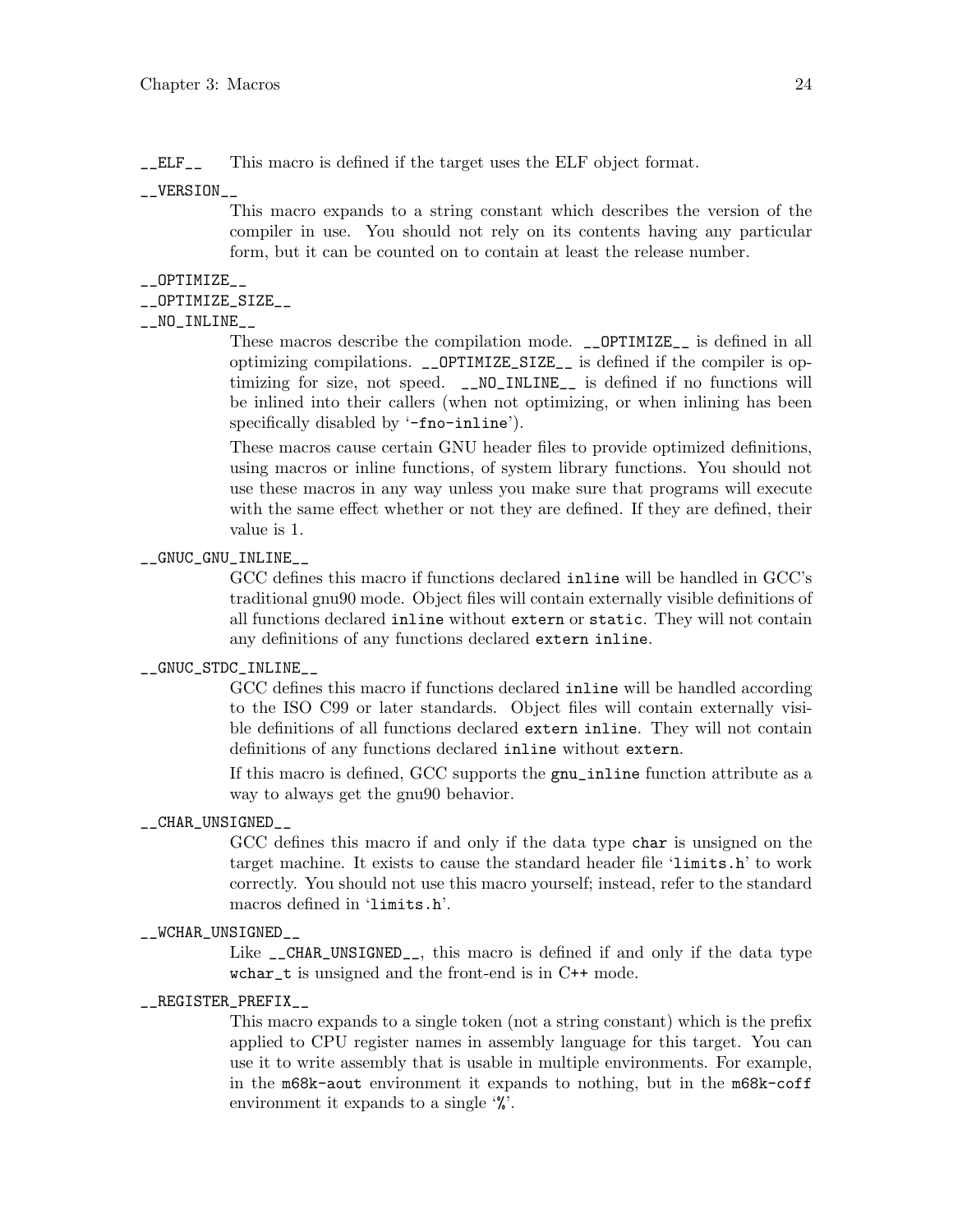#### \_\_USER\_LABEL\_PREFIX\_\_

This macro expands to a single token which is the prefix applied to user labels (symbols visible to C code) in assembly. For example, in the m68k-aout environment it expands to an '\_', but in the m68k-coff environment it expands to nothing.

This macro will have the correct definition even if  $\div f$  (no-)underscores' is in use, but it will not be correct if target-specific options that adjust this prefix are used (e.g. the OSF/rose '-mno-underscores' option).

\_\_SIZE\_TYPE\_\_ \_\_PTRDIFF\_TYPE\_\_ \_\_WCHAR\_TYPE\_\_ \_\_WINT\_TYPE\_\_ \_\_INTMAX\_TYPE\_\_ \_\_UINTMAX\_TYPE\_\_ \_\_SIG\_ATOMIC\_TYPE\_\_ \_\_INT8\_TYPE\_\_  $\_INT16$ <sup>TYPE</sup> $_{\rm -I}$ NT32\_TYPE\_\_ \_\_INT64\_TYPE\_\_ \_\_UINT8\_TYPE\_\_ \_\_UINT16\_TYPE\_\_ \_\_UINT32\_TYPE\_\_ \_\_UINT64\_TYPE\_\_ \_\_INT\_LEAST8\_TYPE\_\_ \_\_INT\_LEAST16\_TYPE\_\_ \_\_INT\_LEAST32\_TYPE\_\_ \_\_INT\_LEAST64\_TYPE\_\_ \_\_UINT\_LEAST8\_TYPE\_\_ \_\_UINT\_LEAST16\_TYPE\_\_ \_\_UINT\_LEAST32\_TYPE\_\_ \_\_UINT\_LEAST64\_TYPE\_\_ \_\_INT\_FAST8\_TYPE\_\_ \_\_INT\_FAST16\_TYPE\_\_ \_\_INT\_FAST32\_TYPE\_\_ \_\_INT\_FAST64\_TYPE\_\_ \_\_UINT\_FAST8\_TYPE\_\_ \_\_UINT\_FAST16\_TYPE\_\_ \_\_UINT\_FAST32\_TYPE\_\_ \_\_UINT\_FAST64\_TYPE\_\_ \_\_INTPTR\_TYPE\_\_ \_\_UINTPTR\_TYPE\_\_

These macros are defined to the correct underlying types for the size\_t, ptrdiff\_t, wchar\_t, wint\_t, intmax\_t, uintmax\_t, sig\_atomic\_t,  $int8_t$ ,  $int16_t$ ,  $int32_t$ ,  $int64_t$ ,  $uint8_t$ ,  $uint16_t$ ,  $uint32_t$ , uint64\_t, int\_least8\_t, int\_least16\_t, int\_least32\_t, int\_least64\_t, uint\_least8\_t, uint\_least16\_t, uint\_least32\_t, uint\_least64\_t,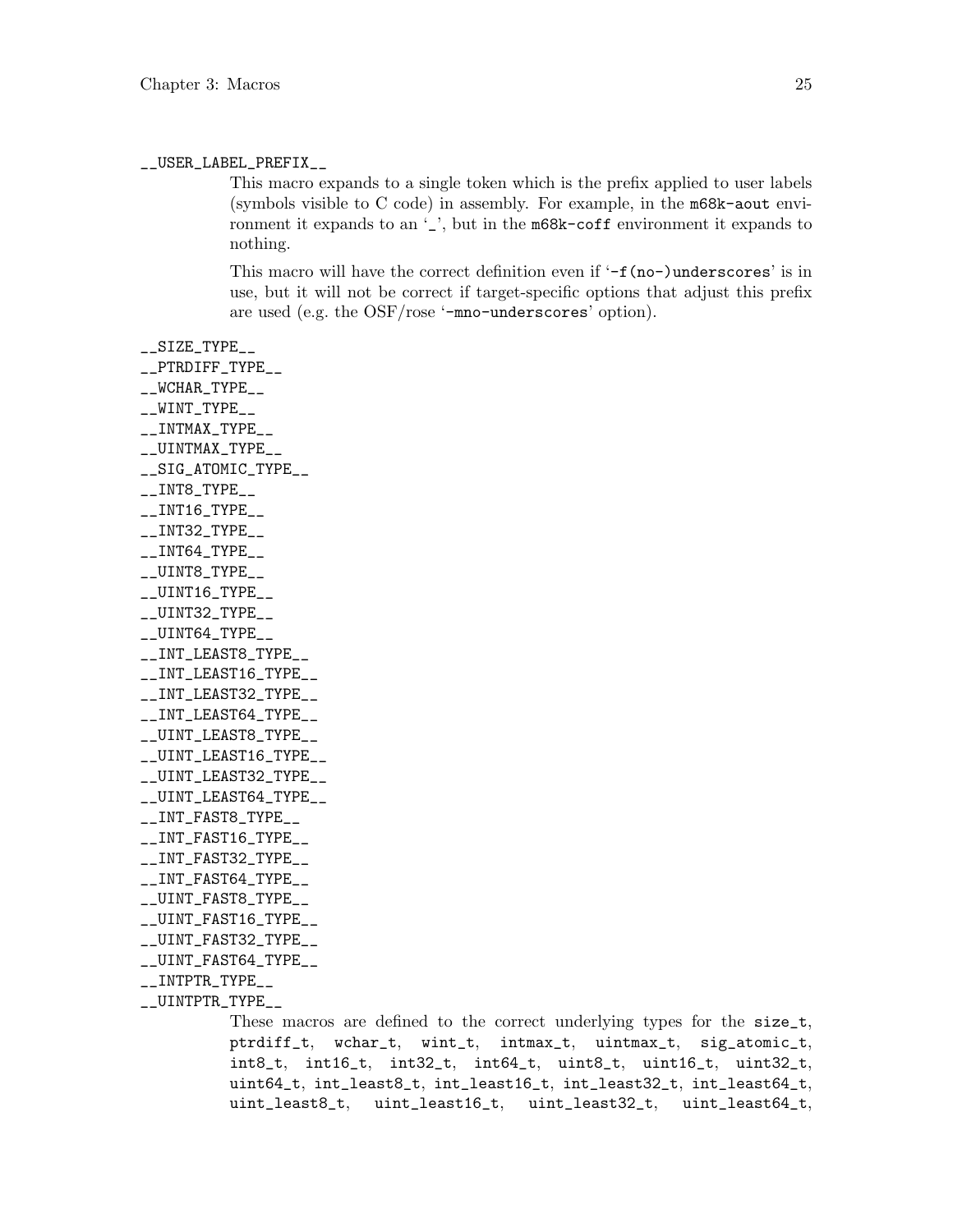int\_fast8\_t, int\_fast16\_t, int\_fast32\_t, int\_fast64\_t, uint\_fast8\_t, uint\_fast16\_t, uint\_fast32\_t, uint\_fast64\_t, intptr\_t, and uintptr\_t typedefs, respectively. They exist to make the standard header files 'stddef.h', 'stdint.h', and 'wchar.h' work correctly. You should not use these macros directly; instead, include the appropriate headers and use the typedefs. Some of these macros may not be defined on particular systems if GCC does not provide a 'stdint.h' header on those systems.

\_\_CHAR\_BIT\_\_

Defined to the number of bits used in the representation of the char data type. It exists to make the standard header given numerical limits work correctly. You should not use this macro directly; instead, include the appropriate headers.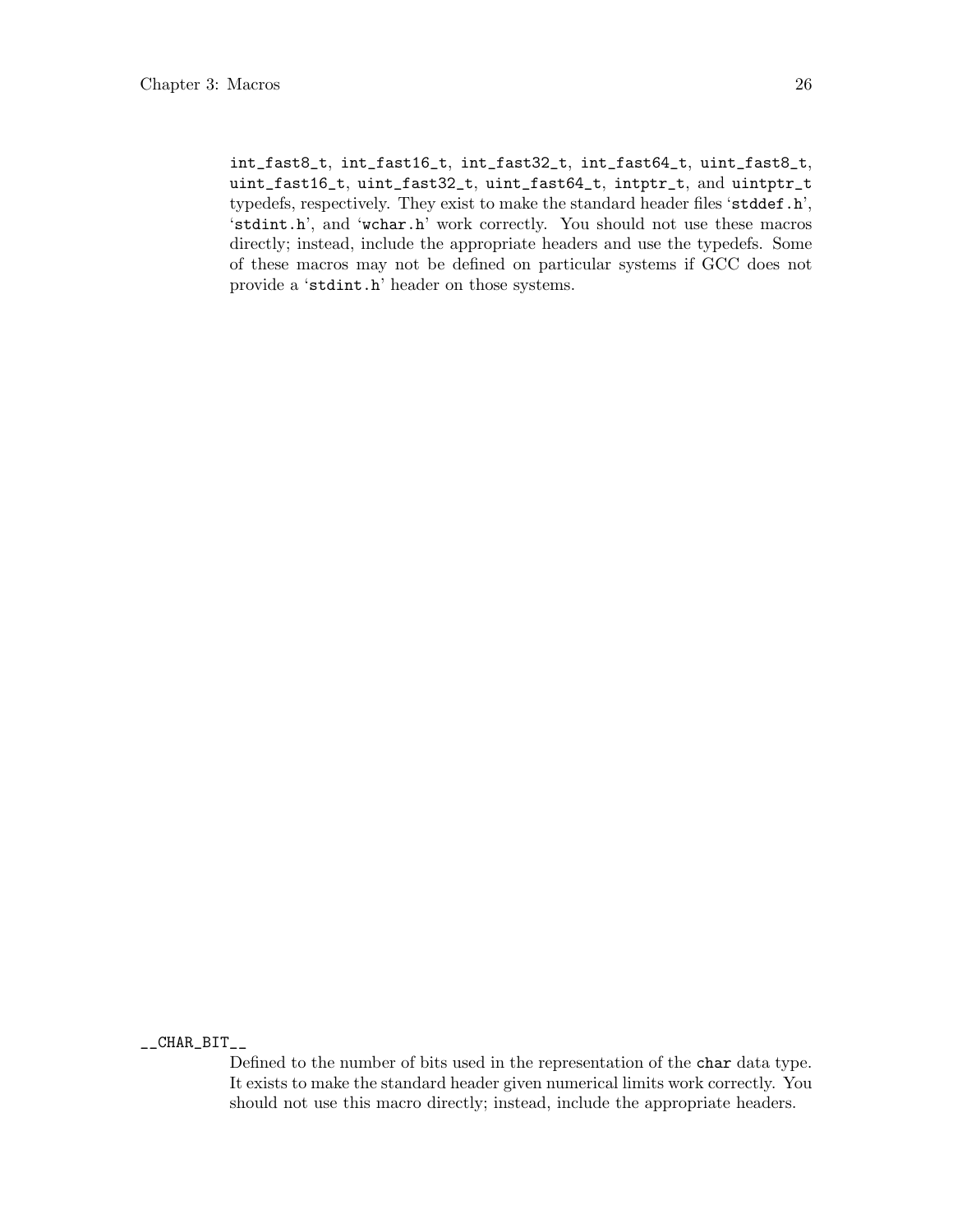\_\_SCHAR\_MAX\_\_ \_\_WCHAR\_MAX\_\_  $\n <sup>__</sup>$ SHRT $<sup>__</sup>$ MAX $<sup>__</sup>$ </sup></sup>  $\_INT\_MAX\_$ \_\_LONG\_MAX\_\_ \_\_LONG\_LONG\_MAX\_\_ \_\_WINT\_MAX\_\_  $_{\rm -}$ SIZE\_MAX $_{\rm -}$ \_\_PTRDIFF\_MAX\_\_ \_\_INTMAX\_MAX\_\_ \_\_UINTMAX\_MAX\_\_ \_\_SIG\_ATOMIC\_MAX\_\_  $\_INT8\_MAX\_$  $\_INT16$  $\_MAX$ <sub> $-$ </sub> \_\_INT32\_MAX\_\_  $\_INT64$ \_MAX $\_$ \_\_UINT8\_MAX\_\_  $\_$ UINT16\_MAX $\_$  $\_$ UINT32 $\_$ MAX $\_$  $\_$ UINT64 $\_$ MAX $\_$ \_\_INT\_LEAST8\_MAX\_\_ \_\_INT\_LEAST16\_MAX\_\_ \_\_INT\_LEAST32\_MAX\_\_ \_\_INT\_LEAST64\_MAX\_\_ \_\_UINT\_LEAST8\_MAX\_\_ \_\_UINT\_LEAST16\_MAX\_\_ \_\_UINT\_LEAST32\_MAX\_\_ \_\_UINT\_LEAST64\_MAX\_\_ \_\_INT\_FAST8\_MAX\_\_ \_\_INT\_FAST16\_MAX\_\_ \_\_INT\_FAST32\_MAX\_\_ \_\_INT\_FAST64\_MAX\_\_ \_\_UINT\_FAST8\_MAX\_\_ \_\_UINT\_FAST16\_MAX\_\_ \_\_UINT\_FAST32\_MAX\_\_ \_\_UINT\_FAST64\_MAX\_\_ \_\_INTPTR\_MAX\_\_ \_\_UINTPTR\_MAX\_\_ \_\_WCHAR\_MIN\_\_ \_\_WINT\_MIN\_\_ \_\_SIG\_ATOMIC\_MIN\_\_

Defined to the maximum value of the signed char, wchar\_t, signed short, signed int, signed long, signed long long, wint\_t, size\_t, ptrdiff\_t, intmax\_t, uintmax\_t, sig\_atomic\_t, int8\_t, int16\_t, int32\_t, int64\_t, uint8\_t, uint16\_t, uint32\_t, uint64\_t, int\_least8\_t, int\_least16\_t, int\_least32\_t, int\_least64\_t, uint\_least8\_t, uint\_least16\_t, uint\_least32\_t, uint\_least64\_t, int\_fast8\_t, int\_fast16\_t, int\_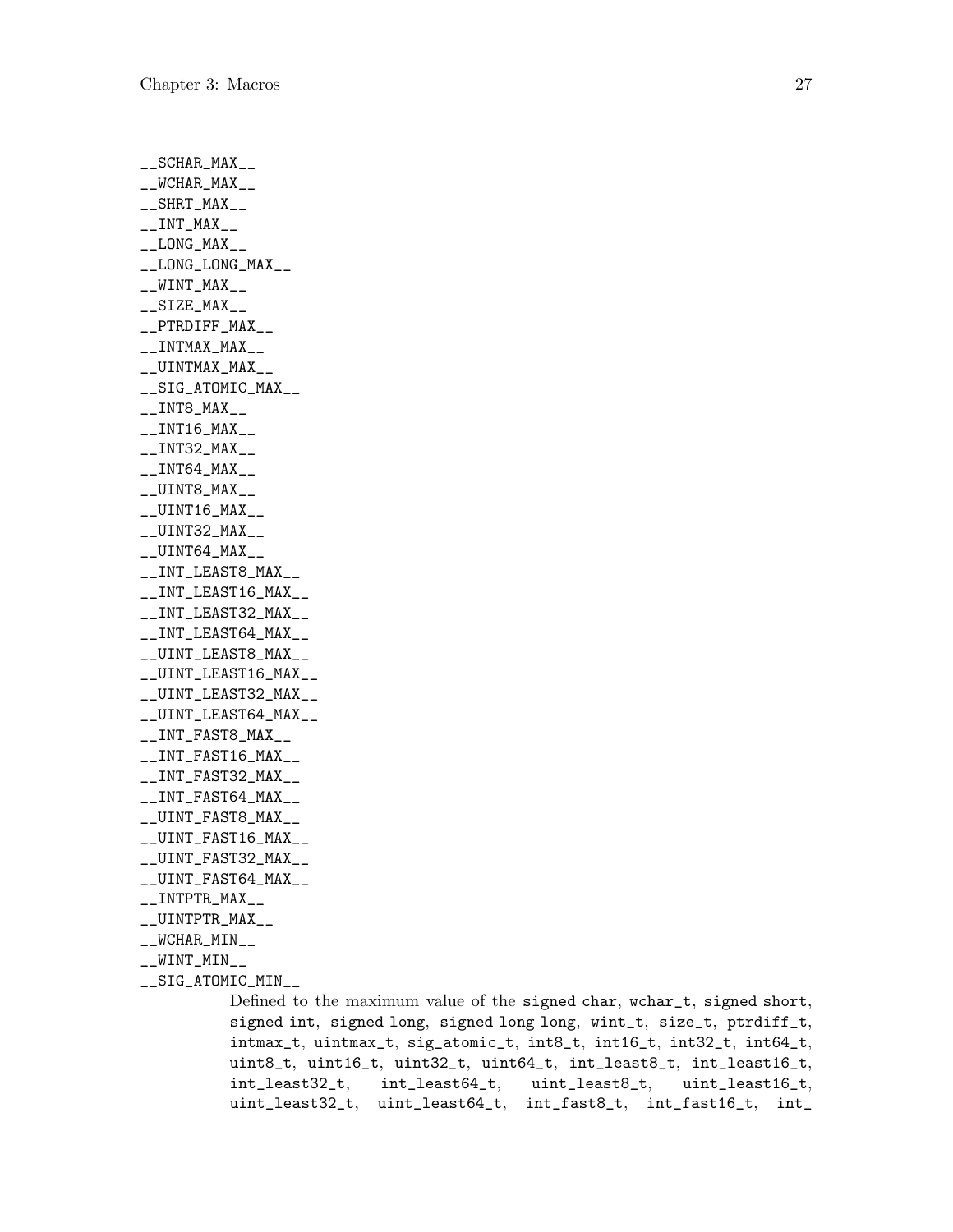fast32\_t, int\_fast64\_t, uint\_fast8\_t, uint\_fast16\_t, uint\_fast32\_t, uint\_fast64\_t, intptr\_t, and uintptr\_t types and to the minimum value of the wchar\_t, wint\_t, and sig\_atomic\_t types respectively. They exist to make the standard header given numerical limits work correctly. You should not use these macros directly; instead, include the appropriate headers. Some of these macros may not be defined on particular systems if GCC does not provide a 'stdint.h' header on those systems.

- $_{--}$ INT8\_C
- $\_INT16_C$
- $_{--}$ INT32\_C
- $_{-}$ INT64 $_{-}$ C
- \_\_UINT8\_C
- $\_$ UINT16 $\_$ C
- \_\_UINT32\_C
- $\_$ UINT64 $\_$ C
- 
- \_\_INTMAX\_C
- \_\_UINTMAX\_C

Defined to implementations of the standard 'stdint.h' macros with the same names without the leading  $\overline{\phantom{a}}$ . They exist the make the implementation of that header work correctly. You should not use these macros directly; instead, include the appropriate headers. Some of these macros may not be defined on particular systems if GCC does not provide a 'stdint.h' header on those systems.

\_\_SCHAR\_WIDTH\_\_

\_\_SHRT\_WIDTH\_\_  $\_$ INT\_WIDTH $\_$ \_\_LONG\_WIDTH\_\_ \_\_LONG\_LONG\_WIDTH\_\_ \_\_PTRDIFF\_WIDTH\_\_ \_\_SIG\_ATOMIC\_WIDTH\_\_ \_\_SIZE\_WIDTH\_\_ \_\_WCHAR\_WIDTH\_\_ \_\_WINT\_WIDTH\_\_ \_\_INT\_LEAST8\_WIDTH\_\_ \_\_INT\_LEAST16\_WIDTH\_\_ \_\_INT\_LEAST32\_WIDTH\_\_ \_\_INT\_LEAST64\_WIDTH\_\_  $\_$ INT\_FAST8\_WIDTH $\_$ \_\_INT\_FAST16\_WIDTH\_\_ \_\_INT\_FAST32\_WIDTH\_\_ \_\_INT\_FAST64\_WIDTH\_\_ \_\_INTPTR\_WIDTH\_\_ \_\_INTMAX\_WIDTH\_\_

> Defined to the bit widths of the corresponding types. They exist to make the implementations of 'limits.h' and 'stdint.h' behave correctly. You should not use these macros directly; instead, include the appropriate headers. Some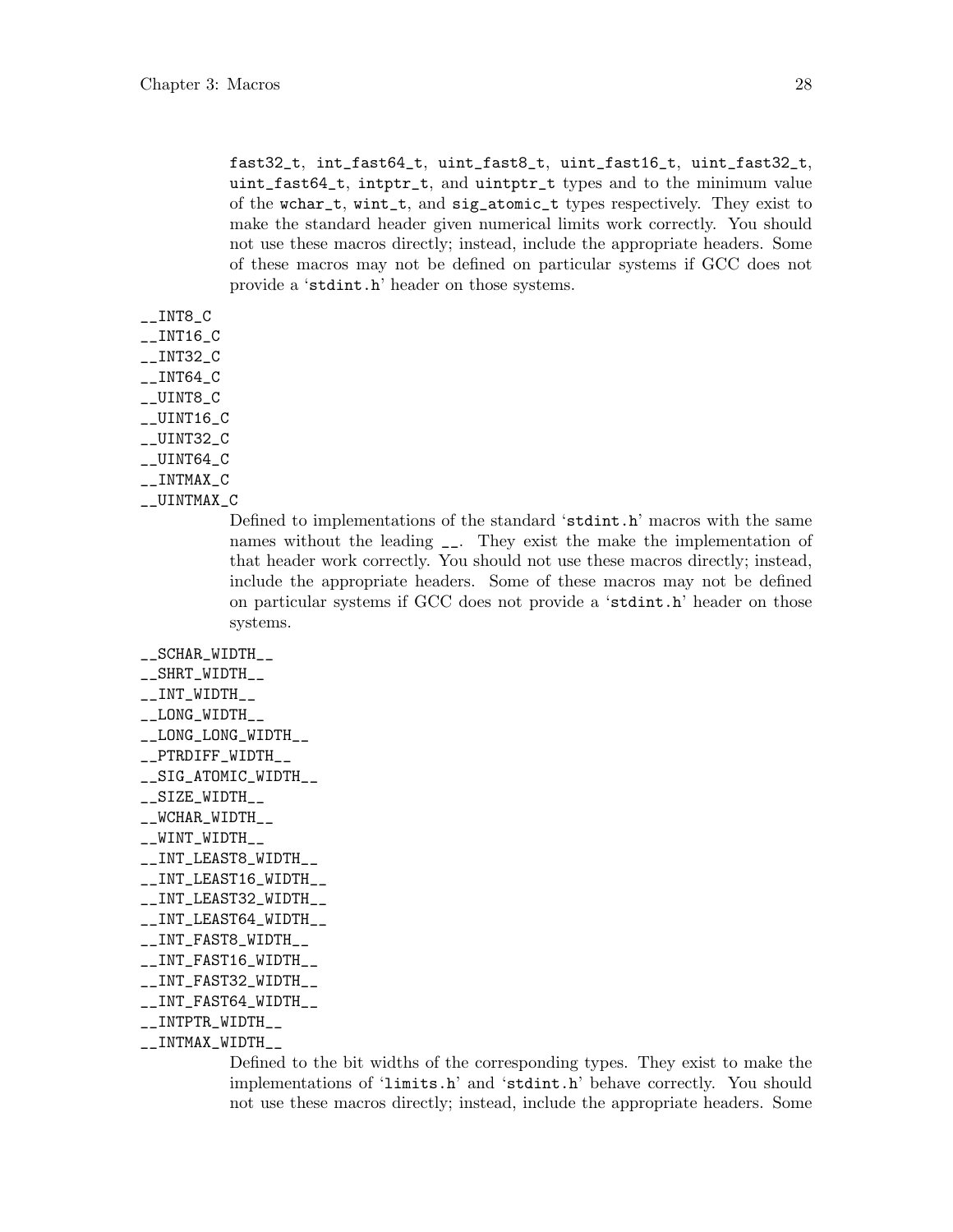of these macros may not be defined on particular systems if GCC does not provide a 'stdint.h' header on those systems.

\_\_SIZEOF\_INT\_\_

- \_\_SIZEOF\_LONG\_\_
- \_\_SIZEOF\_LONG\_LONG\_\_
- \_\_SIZEOF\_SHORT\_\_
- \_\_SIZEOF\_POINTER\_\_
- \_\_SIZEOF\_FLOAT\_\_
- \_\_SIZEOF\_DOUBLE\_\_
- \_\_SIZEOF\_LONG\_DOUBLE\_\_
- \_\_SIZEOF\_SIZE\_T\_\_
- \_\_SIZEOF\_WCHAR\_T\_\_
- \_\_SIZEOF\_WINT\_T\_\_
- \_\_SIZEOF\_PTRDIFF\_T\_\_

Defined to the number of bytes of the C standard data types: int, long, long long, short, void \*, float, double, long double, size\_t, wchar\_t, wint\_t and ptrdiff\_t.

#### \_\_BYTE\_ORDER\_\_

- \_\_ORDER\_LITTLE\_ENDIAN\_\_
- \_\_ORDER\_BIG\_ENDIAN\_\_
- \_\_ORDER\_PDP\_ENDIAN\_\_

\_\_BYTE\_ORDER\_\_ is defined to one of the values \_\_ORDER\_LITTLE\_ENDIAN\_\_ , \_\_ORDER\_BIG\_ENDIAN\_\_, or \_\_ORDER\_PDP\_ENDIAN\_\_ to reflect the layout of multi-byte and multi-word quantities in memory. If \_\_BYTE\_ORDER\_\_ is equal to \_\_ORDER\_LITTLE\_ENDIAN\_\_ or \_\_ORDER\_BIG\_ENDIAN\_\_, then multi-byte and multi-word quantities are laid out identically: the byte (word) at the lowest address is the least significant or most significant byte (word) of the quantity, respectively. If \_\_BYTE\_ORDER\_\_ is equal to \_\_ORDER\_PDP\_ENDIAN\_\_, then bytes in 16-bit words are laid out in a little-endian fashion, whereas the 16-bit subwords of a 32-bit quantity are laid out in big-endian fashion.

You should use these macros for testing like this:

```
/* Test for a little-endian machine */
#if __BYTE_ORDER__ == __ORDER_LITTLE_ENDIAN__
```
#### \_\_FLOAT\_WORD\_ORDER\_\_

\_\_FLOAT\_WORD\_ORDER\_\_ is defined to one of the values \_\_ORDER\_LITTLE\_ ENDIAN\_\_ or \_\_ORDER\_BIG\_ENDIAN\_\_ to reflect the layout of the words of multi-word floating-point quantities.

#### \_\_DEPRECATED

This macro is defined, with value 1, when compiling a C++ source file with warnings about deprecated constructs enabled. These warnings are enabled by default, but can be disabled with '-Wno-deprecated'.

#### \_\_EXCEPTIONS

This macro is defined, with value 1, when compiling a  $C^{++}$  source file with exceptions enabled. If '-fno-exceptions' is used when compiling the file, then this macro is not defined.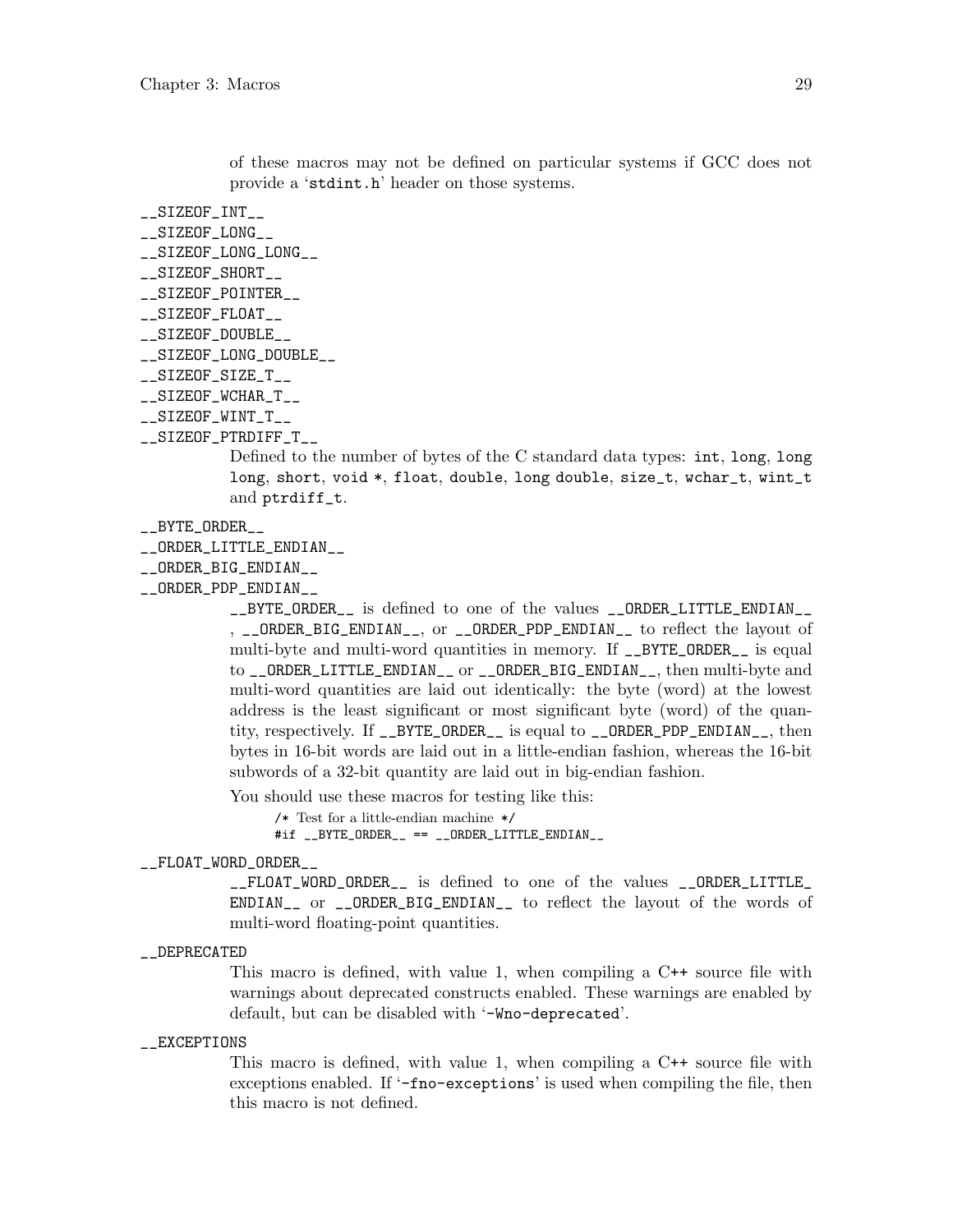#### \_\_GXX\_RTTI

This macro is defined, with value 1, when compiling a C++ source file with runtime type identification enabled. If '-fno-rtti' is used when compiling the file, then this macro is not defined.

#### \_\_USING\_SJLJ\_EXCEPTIONS\_\_

This macro is defined, with value 1, if the compiler uses the old mechanism based on setjmp and longjmp for exception handling.

#### \_\_GXX\_EXPERIMENTAL\_CXX0X\_\_

This macro is defined when compiling a C++ source file with C++11 features enabled, i.e., for all C++ language dialects except '-std=c++98' and '-std=gnu++98'. This macro is obsolete, but can be used to detect experimental C++0x features in very old versions of GCC. Since GCC 4.7.0 the \_\_cplusplus macro is defined correctly, so most code should test \_\_cplusplus >= 201103L instead of using this macro.

#### $_{\rm -\_GXX\_WEAK\_\_}$

This macro is defined when compiling a C++ source file. It has the value 1 if the compiler will use weak symbols, COMDAT sections, or other similar techniques to collapse symbols with "vague linkage" that are defined in multiple translation units. If the compiler will not collapse such symbols, this macro is defined with value 0. In general, user code should not need to make use of this macro; the purpose of this macro is to ease implementation of the C++ runtime library provided with G++.

#### \_\_NEXT\_RUNTIME\_\_

This macro is defined, with value 1, if (and only if) the NeXT runtime (as in '-fnext-runtime') is in use for Objective-C. If the GNU runtime is used, this macro is not defined, so that you can use this macro to determine which runtime (NeXT or GNU) is being used.

#### $-LP64$ <sub>--</sub>

- \_LP64 These macros are defined, with value 1, if (and only if) the compilation is for a target where long int and pointer both use 64-bits and int uses 32-bit.
- \_\_SSP\_\_ This macro is defined, with value 1, when '-fstack-protector' is in use.

#### \_\_SSP\_ALL\_\_

This macro is defined, with value 2, when '-fstack-protector-all' is in use.

#### \_\_SSP\_STRONG\_\_

This macro is defined, with value 3, when '-fstack-protector-strong' is in use.

#### \_\_SSP\_EXPLICIT\_\_

This macro is defined, with value 4, when '-fstack-protector-explicit' is in use.

#### \_\_SANITIZE\_ADDRESS\_\_

This macro is defined, with value 1, when '-fsanitize=address' or '-fsanitize=kernel-address' are in use.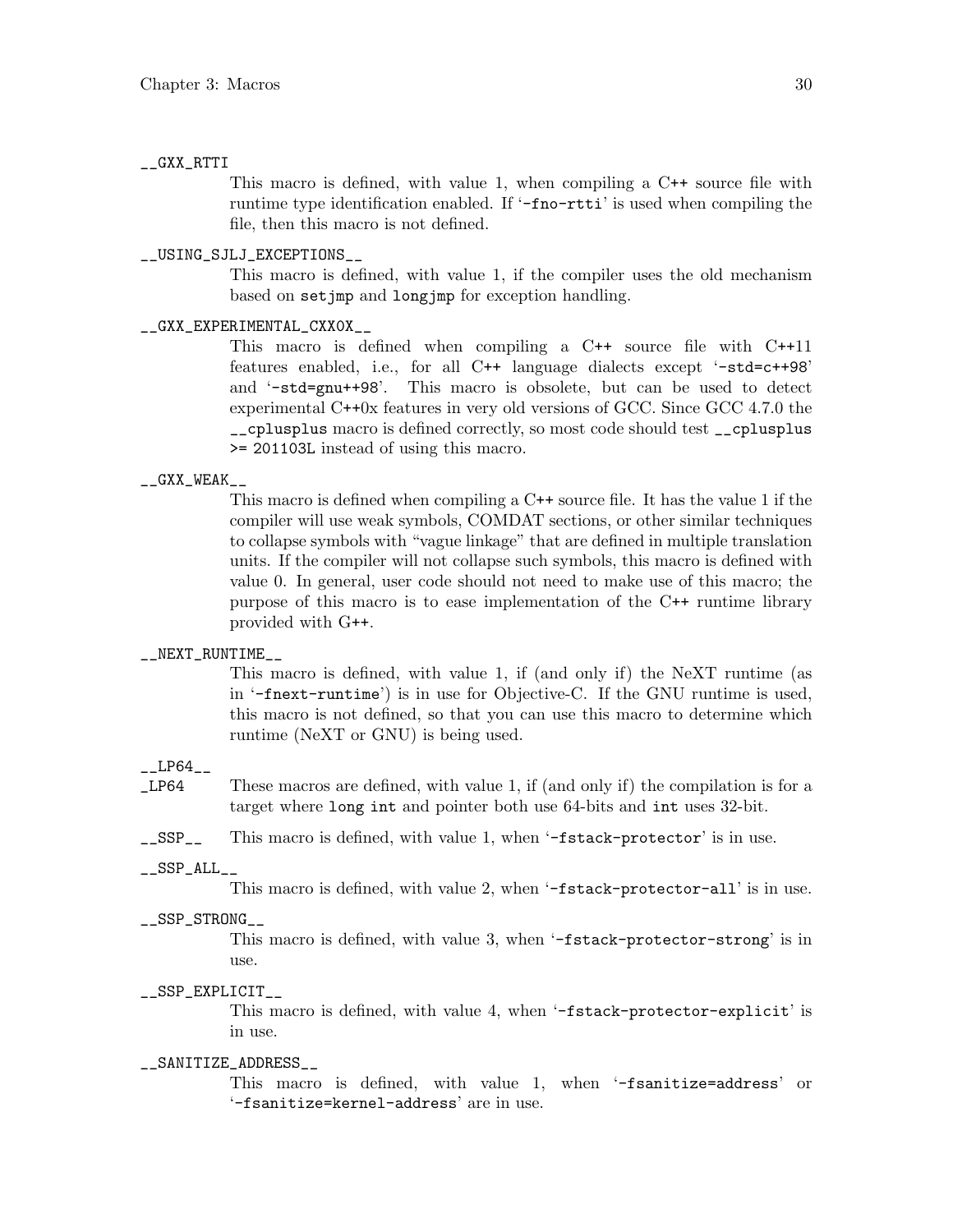#### \_\_SANITIZE\_THREAD\_\_

This macro is defined, with value 1, when  $-$ fsanitize=thread' is in use.

#### \_\_TIMESTAMP\_\_

This macro expands to a string constant that describes the date and time of the last modification of the current source file. The string constant contains abbreviated day of the week, month, day of the month, time in hh:mm:ss form, year and looks like "Sun Sep 16 01:03:52 1973". If the day of the month is less than 10, it is padded with a space on the left.

If GCC cannot determine the current date, it will emit a warning message (once per compilation) and \_\_TIMESTAMP\_\_ will expand to "??? ??? ?? ??:??:?? ????".

## \_\_GCC\_HAVE\_SYNC\_COMPARE\_AND\_SWAP\_1

\_\_GCC\_HAVE\_SYNC\_COMPARE\_AND\_SWAP\_2

\_\_GCC\_HAVE\_SYNC\_COMPARE\_AND\_SWAP\_4

\_\_GCC\_HAVE\_SYNC\_COMPARE\_AND\_SWAP\_8

#### \_\_GCC\_HAVE\_SYNC\_COMPARE\_AND\_SWAP\_16

These macros are defined when the target processor supports atomic compare and swap operations on operands 1, 2, 4, 8 or 16 bytes in length, respectively.

#### \_\_HAVE\_SPECULATION\_SAFE\_VALUE

This macro is defined with the value 1 to show that this version of GCC supports \_\_builtin\_speculation\_safe\_value.

#### \_\_GCC\_HAVE\_DWARF2\_CFI\_ASM

This macro is defined when the compiler is emitting DWARF CFI directives to the assembler. When this is defined, it is possible to emit those same directives in inline assembly.

#### \_\_FP\_FAST\_FMA

- \_\_FP\_FAST\_FMAF
- \_\_FP\_FAST\_FMAL

These macros are defined with value 1 if the backend supports the fma, fmaf, and fmal builtin functions, so that the include file 'math.h' can define the macros FP\_FAST\_FMA, FP\_FAST\_FMAF, and FP\_FAST\_FMAL for compatibility with the 1999 C standard.

### \_\_FP\_FAST\_FMAF16

- \_\_FP\_FAST\_FMAF32
- \_\_FP\_FAST\_FMAF64
- \_\_FP\_FAST\_FMAF128
- \_\_FP\_FAST\_FMAF32X
- \_\_FP\_FAST\_FMAF64X
- \_\_FP\_FAST\_FMAF128X

These macros are defined with the value 1 if the backend supports the fma functions using the additional \_Floatn and \_Floatnx types that are defined in ISO/IEC TS 18661-3:2015. The include file 'math.h' can define the FP\_ FAST\_FMAFn and FP\_FAST\_FMAFnx macros if the user defined \_\_STDC\_WANT\_ IEC\_60559\_TYPES\_EXT\_\_ before including 'math.h'.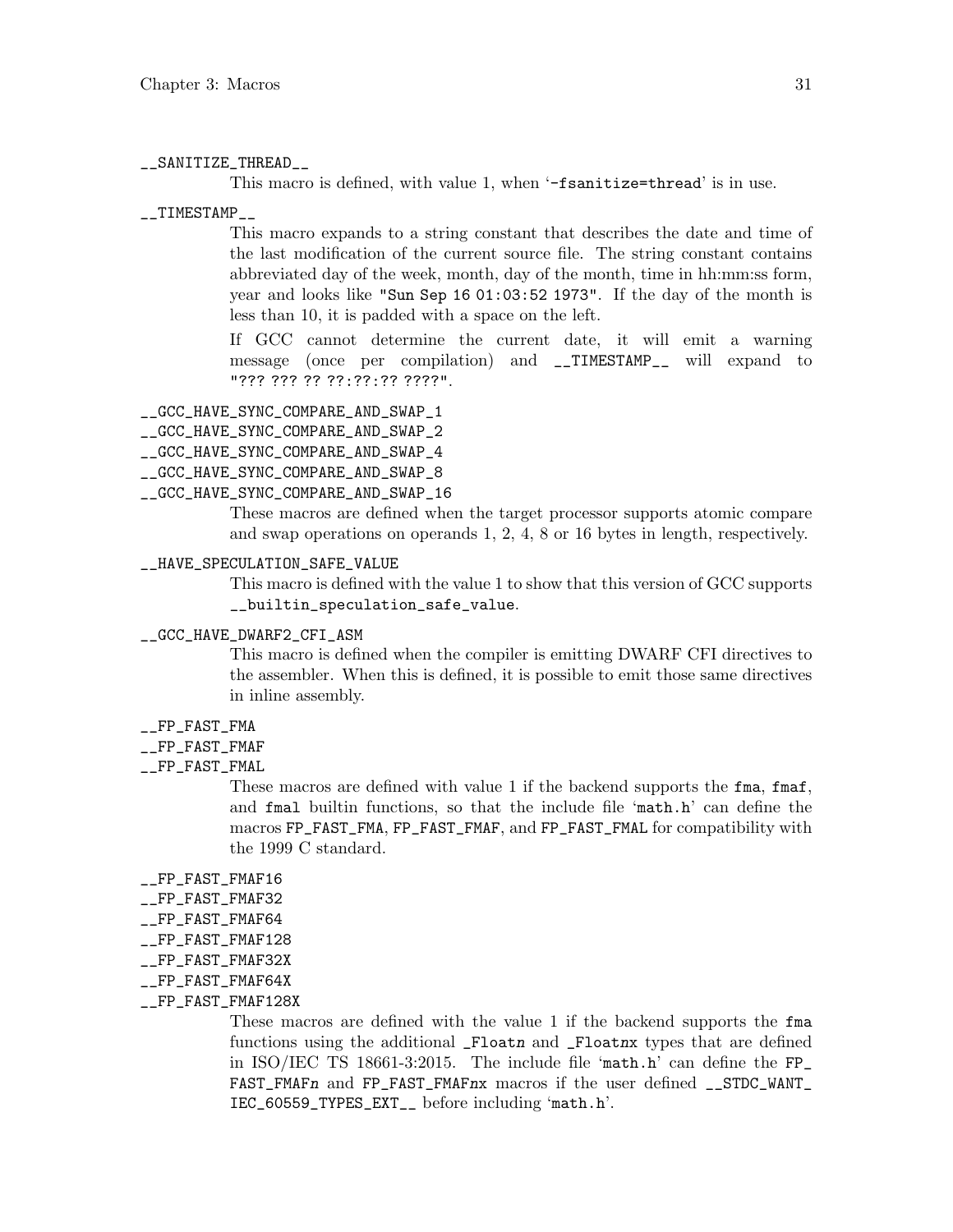### \_\_GCC\_IEC\_559

This macro is defined to indicate the intended level of support for IEEE 754 (IEC 60559) floating-point arithmetic. It expands to a nonnegative integer value. If 0, it indicates that the combination of the compiler configuration and the command-line options is not intended to support IEEE 754 arithmetic for float and double as defined in C99 and C11 Annex F (for example, that the standard rounding modes and exceptions are not supported, or that optimizations are enabled that conflict with IEEE 754 semantics). If 1, it indicates that IEEE 754 arithmetic is intended to be supported; this does not mean that all relevant language features are supported by GCC. If 2 or more, it additionally indicates support for IEEE 754-2008 (in particular, that the binary encodings for quiet and signaling NaNs are as specified in IEEE 754-2008).

This macro does not indicate the default state of command-line options that control optimizations that C99 and C11 permit to be controlled by standard pragmas, where those standards do not require a particular default state. It does not indicate whether optimizations respect signaling NaN semantics (the macro for that is \_\_SUPPORT\_SNAN\_\_). It does not indicate support for decimal floating point or the IEEE 754 binary16 and binary128 types.

\_\_GCC\_IEC\_559\_COMPLEX

This macro is defined to indicate the intended level of support for IEEE 754 (IEC 60559) floating-point arithmetic for complex numbers, as defined in C99 and C11 Annex G. It expands to a nonnegative integer value. If 0, it indicates that the combination of the compiler configuration and the command-line options is not intended to support Annex G requirements (for example, because '-fcx-limited-range' was used). If 1 or more, it indicates that it is intended to support those requirements; this does not mean that all relevant language features are supported by GCC.

\_\_NO\_MATH\_ERRNO\_\_

This macro is defined if '-fno-math-errno' is used, or enabled by another option such as '-ffast-math' or by default.

### \_\_GNUC\_EXECUTION\_CHARSET\_NAME

## \_\_GNUC\_WIDE\_EXECUTION\_CHARSET\_NAME

These macros are defined to expand to a narrow string literal of the name of the narrow and wide compile-time execution character set used. It directly reflects the name passed to the options '-fexec-charset' and '-fwide-exec-charset', or the defaults documented for those options (that is, it can expand to something like "UTF-8"). See [Chapter 12 \[Invocation\], page 57.](#page-61-0)

## <span id="page-36-0"></span>3.7.3 System-specific Predefined Macros

The C preprocessor normally predefines several macros that indicate what type of system and machine is in use. They are obviously different on each target supported by GCC. This manual, being for all systems and machines, cannot tell you what their names are, but you can use cpp -dM to see them all. See [Chapter 12 \[Invocation\], page 57](#page-61-0). All system-specific predefined macros expand to a constant value, so you can test them with either '#ifdef' or '#if'.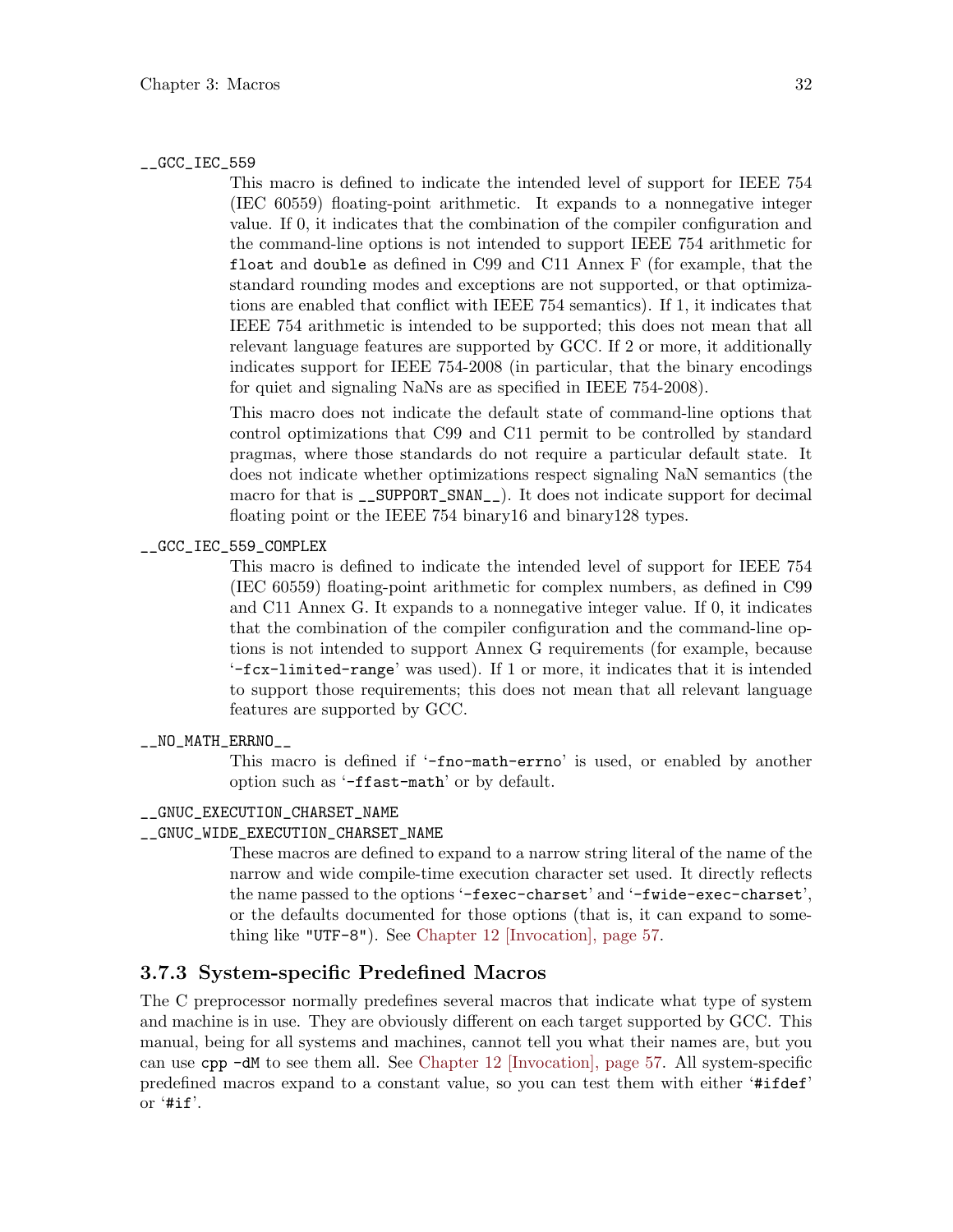The C standard requires that all system-specific macros be part of the reserved namespace. All names which begin with two underscores, or an underscore and a capital letter, are reserved for the compiler and library to use as they wish. However, historically systemspecific macros have had names with no special prefix; for instance, it is common to find unix defined on Unix systems. For all such macros, GCC provides a parallel macro with two underscores added at the beginning and the end. If unix is defined, \_\_unix\_\_ will be defined too. There will never be more than two underscores; the parallel of  $\text{__mips}$  is \_\_mips\_\_.

When the '-ansi' option, or any '-std' option that requests strict conformance, is given to the compiler, all the system-specific predefined macros outside the reserved namespace are suppressed. The parallel macros, inside the reserved namespace, remain defined.

We are slowly phasing out all predefined macros which are outside the reserved namespace. You should never use them in new programs, and we encourage you to correct older code to use the parallel macros whenever you find it. We don't recommend you use the system-specific macros that are in the reserved namespace, either. It is better in the long run to check specifically for features you need, using a tool such as autoconf.

## 3.7.4 C++ Named Operators

In C++, there are eleven keywords which are simply alternate spellings of operators normally written with punctuation. These keywords are treated as such even in the preprocessor. They function as operators in '#if', and they cannot be defined as macros or poisoned. In C, you can request that those keywords take their C++ meaning by including 'iso646.h'. That header defines each one as a normal object-like macro expanding to the appropriate punctuator.

These are the named operators and their corresponding punctuators:

| Named Operator | Punctuator |
|----------------|------------|
| and            | &&         |
| and_eq         | &=         |
| bitand         | &          |
| bitor          |            |
| compl          |            |
| not            | Î          |
| not_eq         | ! =        |
| or             |            |
| $or_{eq}$      | l =        |
| xor            |            |
| xor_eq         | `=         |
|                |            |

## 3.8 Undefining and Redefining Macros

If a macro ceases to be useful, it may be undefined with the '#undef' directive. '#undef' takes a single argument, the name of the macro to undefine. You use the bare macro name, even if the macro is function-like. It is an error if anything appears on the line after the macro name. '#undef' has no effect if the name is not a macro.

#define FOO 4  $x = F00$ ;  $\rightarrow x = 4$ ; #undef FOO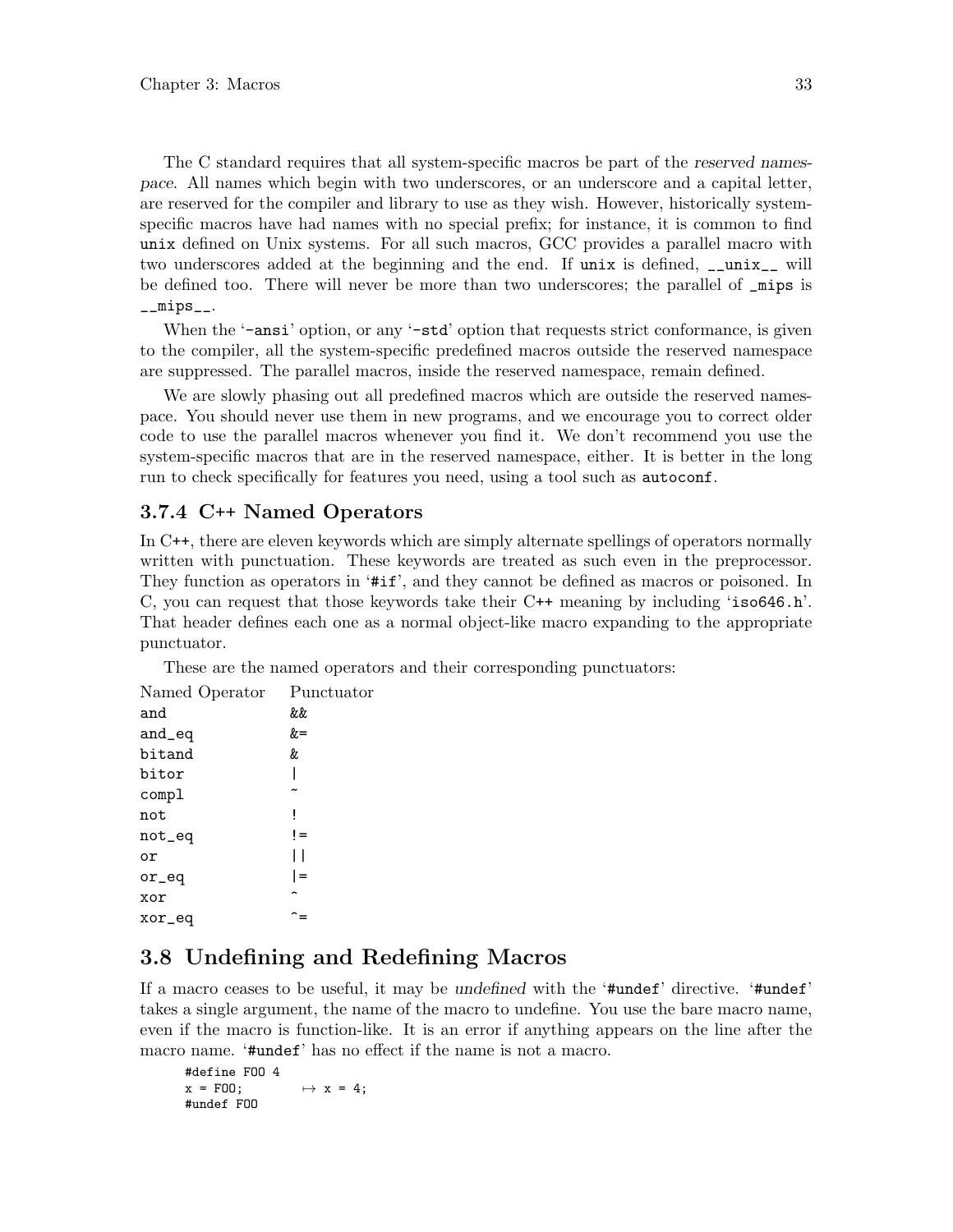$x = F00$ ;  $\rightarrow x = F00$ ;

Once a macro has been undefined, that identifier may be redefined as a macro by a subsequent '#define' directive. The new definition need not have any resemblance to the old definition.

However, if an identifier which is currently a macro is redefined, then the new definition must be effectively the same as the old one. Two macro definitions are effectively the same if:

- Both are the same type of macro (object- or function-like).
- All the tokens of the replacement list are the same.
- If there are any parameters, they are the same.
- White space appears in the same places in both. It need not be exactly the same amount of whitespace, though. Remember that comments count as whitespace.

These definitions are effectively the same:

```
#define FOUR (2 + 2)
\text{\#define} FOUR (2 + 2)#define FOUR (2 / * two * / + 2)
```
but these are not:

```
#define FOUR (2 + 2)
#define FOUR ( 2+2 )
#define FOUR (2 * 2)
#define FOUR(score,and,seven,years,ago) (2 + 2)
```
If a macro is redefined with a definition that is not effectively the same as the old one, the preprocessor issues a warning and changes the macro to use the new definition. If the new definition is effectively the same, the redefinition is silently ignored. This allows, for instance, two different headers to define a common macro. The preprocessor will only complain if the definitions do not match.

## 3.9 Directives Within Macro Arguments

Occasionally it is convenient to use preprocessor directives within the arguments of a macro. The C and C++ standards declare that behavior in these cases is undefined. GNU CPP processes arbitrary directives within macro arguments in exactly the same way as it would have processed the directive were the function-like macro invocation not present.

If, within a macro invocation, that macro is redefined, then the new definition takes effect in time for argument pre-expansion, but the original definition is still used for argument replacement. Here is a pathological example:

```
#define f(x) x x
f (1
#undef f
#define f 2
f)
```
which expands to

1 2 1 2

with the semantics described above.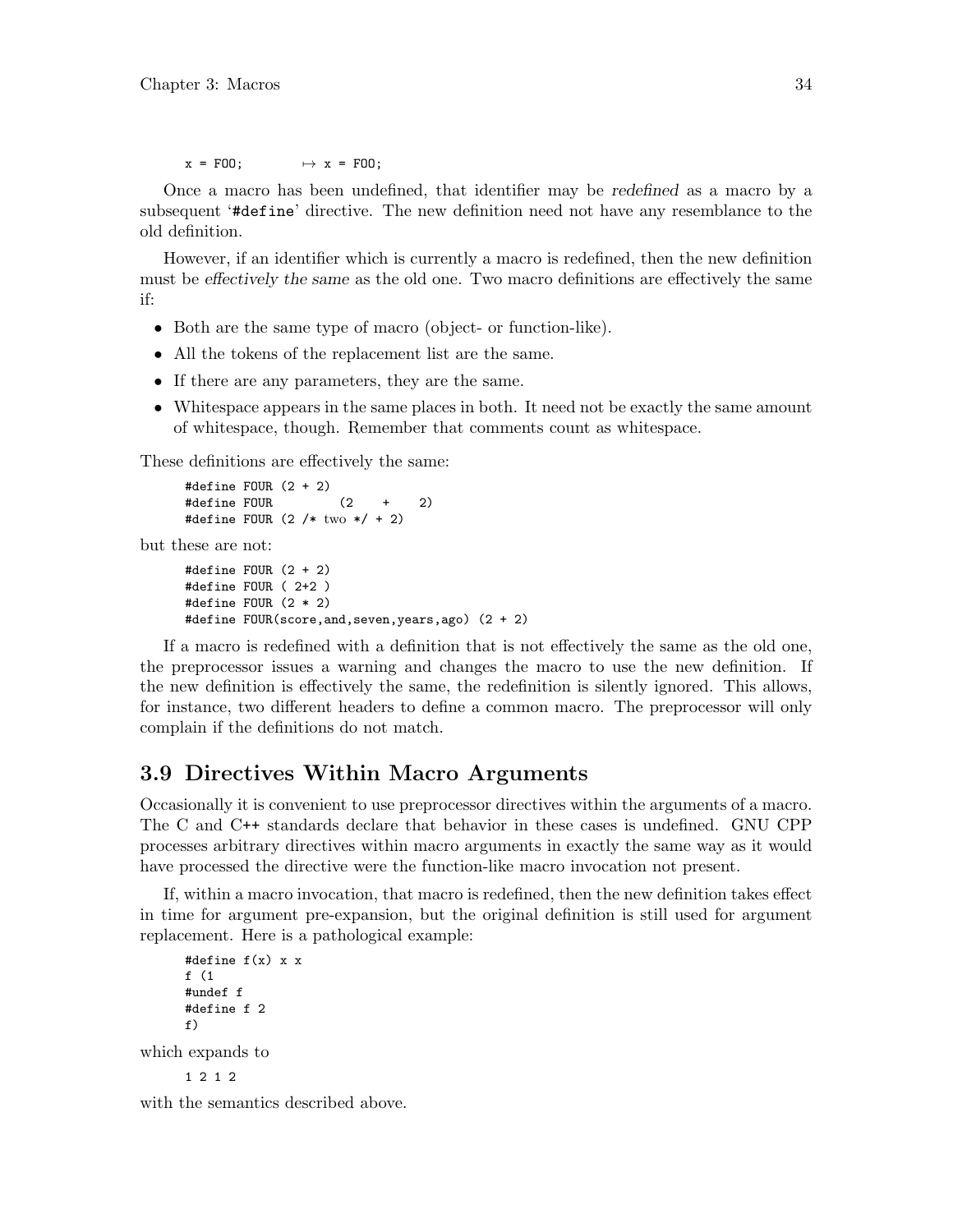# 3.10 Macro Pitfalls

In this section we describe some special rules that apply to macros and macro expansion, and point out certain cases in which the rules have counter-intuitive consequences that you must watch out for.

## 3.10.1 Misnesting

When a macro is called with arguments, the arguments are substituted into the macro body and the result is checked, together with the rest of the input file, for more macro calls. It is possible to piece together a macro call coming partially from the macro body and partially from the arguments. For example,

```
#define twice(x) (2*(x))#define call with 1(x) x(1)call_with_1 (twice)
     \mapsto twice(1)
     \mapsto (2*(1))
```
Macro definitions do not have to have balanced parentheses. By writing an unbalanced open parenthesis in a macro body, it is possible to create a macro call that begins inside the macro body but ends outside of it. For example,

```
#define strange(file) fprintf (file, "%s %d",
...
strange(stderr) p, 35)
     \mapsto fprintf (stderr, "%s %d", p, 35)
```
The ability to piece together a macro call can be useful, but the use of unbalanced open parentheses in a macro body is just confusing, and should be avoided.

## 3.10.2 Operator Precedence Problems

You may have noticed that in most of the macro definition examples shown above, each occurrence of a macro argument name had parentheses around it. In addition, another pair of parentheses usually surround the entire macro definition. Here is why it is best to write macros that way.

Suppose you define a macro as follows,

```
#define ceil_div(x, y) (x + y - 1) / y
```
whose purpose is to divide, rounding up. (One use for this operation is to compute how many int objects are needed to hold a certain number of char objects.) Then suppose it is used as follows:

```
a = ceil_div (b & c, sizeof (int));
     \mapsto a = (b & c + sizeof (int) - 1) / sizeof (int);
```
This does not do what is intended. The operator-precedence rules of C make it equivalent to this:

 $a = (b \& (c + size of (int) - 1)) / size of (int);$ 

What we want is this:

```
a = ((b & c) + sizeof (int) - 1)) / sizeof (int);
```
Defining the macro as

```
#define ceil_div(x, y) ((x) + (y) - 1) / (y)
```
provides the desired result.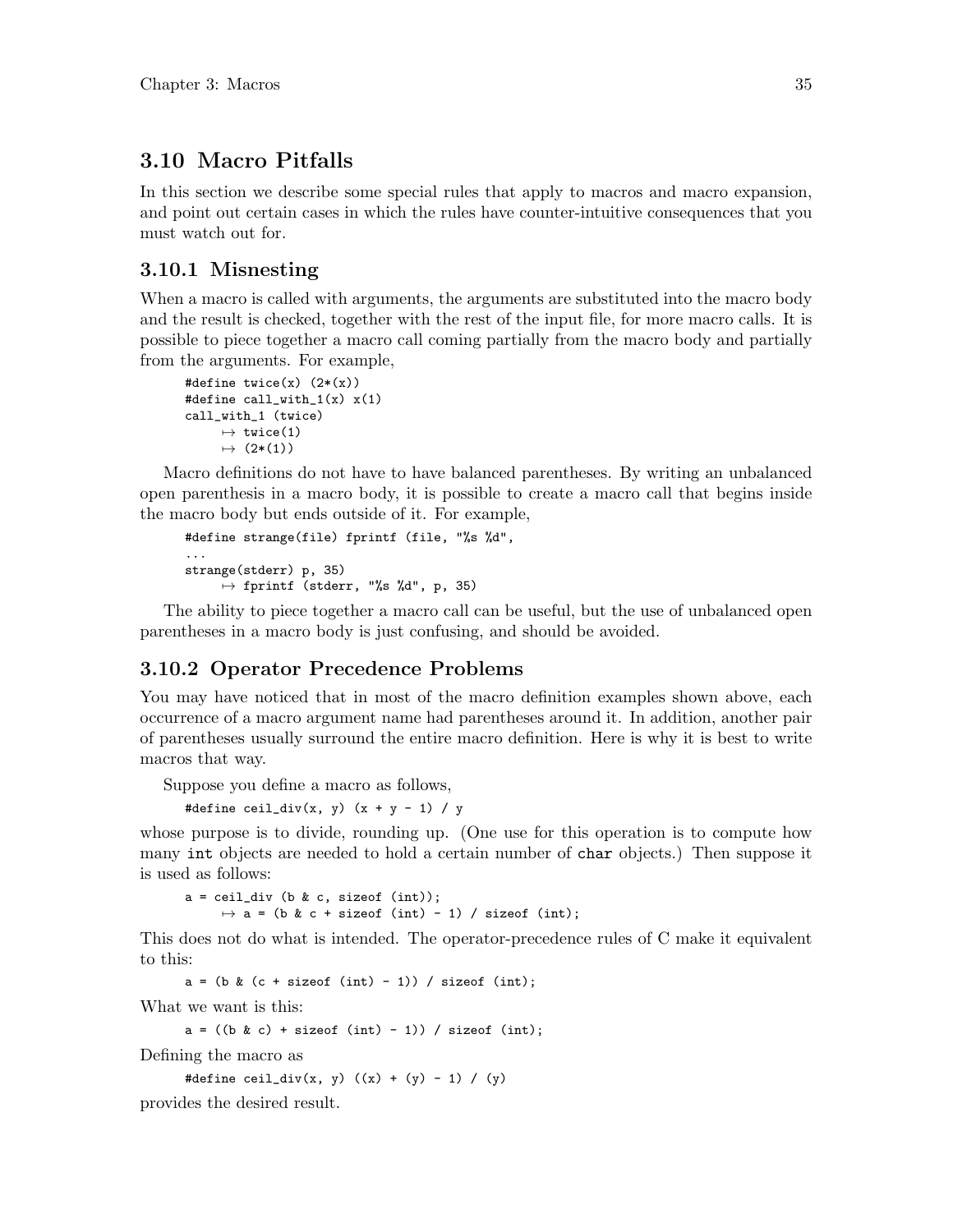Unintended grouping can result in another way. Consider sizeof ceil\_div(1, 2). That has the appearance of a C expression that would compute the size of the type of ceil\_div (1, 2), but in fact it means something very different. Here is what it expands to:

sizeof  $((1) + (2) - 1) / (2)$ 

This would take the size of an integer and divide it by two. The precedence rules have put the division outside the sizeof when it was intended to be inside.

Parentheses around the entire macro definition prevent such problems. Here, then, is the recommended way to define ceil\_div:

#define ceil\_div(x, y)  $(((x) + (y) - 1) / (y))$ 

## 3.10.3 Swallowing the Semicolon

Often it is desirable to define a macro that expands into a compound statement. Consider, for example, the following macro, that advances a pointer (the argument p says where to find it) across whitespace characters:

```
#define SKIP_SPACES(p, limit) \
{ char *lim = (limit);
 while (p < lim) { \qquad \qquad \backslashif (*p++ != ' ' ) {
     p--; break; }}}
```
Here backslash-newline is used to split the macro definition, which must be a single logical line, so that it resembles the way such code would be laid out if not part of a macro definition.

A call to this macro might be SKIP\_SPACES (p, lim). Strictly speaking, the call expands to a compound statement, which is a complete statement with no need for a semicolon to end it. However, since it looks like a function call, it minimizes confusion if you can use it like a function call, writing a semicolon afterward, as in SKIP\_SPACES (p, lim);

This can cause trouble before else statements, because the semicolon is actually a null statement. Suppose you write

```
if (*p != 0)
  SKIP_SPACES (p, lim);
else ...
```
The presence of two statements—the compound statement and a null statement—in between the if condition and the else makes invalid C code.

The definition of the macro SKIP\_SPACES can be altered to solve this problem, using a do ... while statement. Here is how:

```
#define SKIP_SPACES(p, limit) \
  do { char *lim = (limit);while (p < lim) { \qquad \qquad \backslashif (*p++ != ' ' ) {
           p--; break; }}} \
  while (0)
Now SKIP_SPACES (p, lim); expands into
  do {...} while (0);
```
which is one statement. The loop executes exactly once; most compilers generate no extra code for it.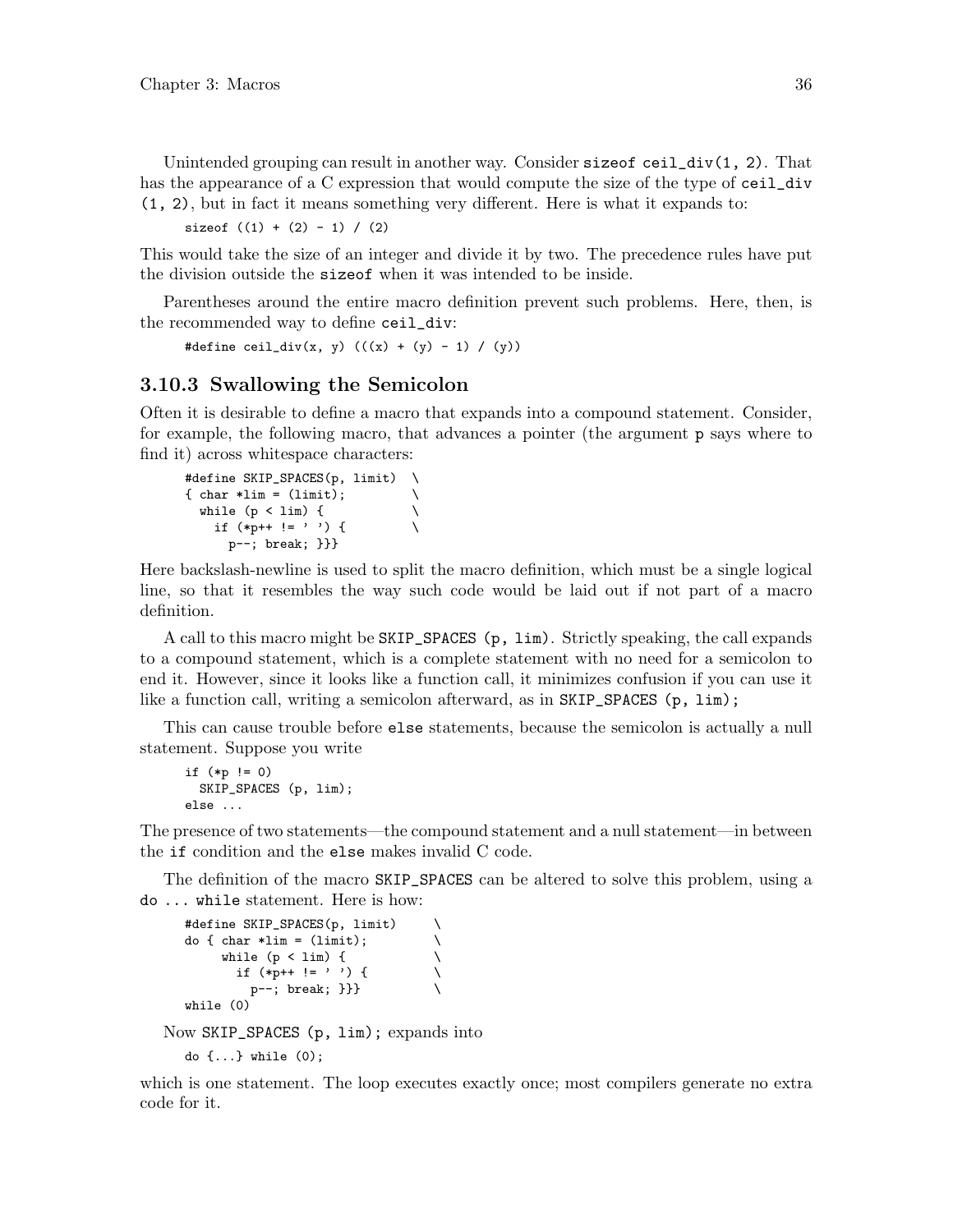## 3.10.4 Duplication of Side Effects

Many C programs define a macro min, for "minimum", like this:

#define  $min(X, Y)$  ( $(X) < (Y)$  ?  $(X)$  :  $(Y)$ )

When you use this macro with an argument containing a side effect, as shown here,

 $next = min(x + y, foo (z));$ 

it expands as follows:

next =  $((x + y) < (foo (z)) ? (x + y) : (foo (z)));$ 

where  $x + y$  has been substituted for X and foo (z) for Y.

The function foo is used only once in the statement as it appears in the program, but the expression foo (z) has been substituted twice into the macro expansion. As a result, foo might be called two times when the statement is executed. If it has side effects or if it takes a long time to compute, the results might not be what you intended. We say that min is an unsafe macro.

The best solution to this problem is to define min in a way that computes the value of foo (z) only once. The C language offers no standard way to do this, but it can be done with GNU extensions as follows:

```
#define min(X, Y) \qquad \qquad \backslash<br>
(\lbrace \text{ typeof } (X) \times_{-} = (X); \qquad \qquad \backslash<br>
\qquad \qquad \text{ typeof } (Y) \times_{-} = (Y); \qquad \qquad \backslash({ typeof (X) x_ - = (X);
        typeof (Y) y = (Y);
        (x_ - < y_ -) ? x_ - : y_ -; })
```
The '({ ... })' notation produces a compound statement that acts as an expression. Its value is the value of its last statement. This permits us to define local variables and assign each argument to one. The local variables have underscores after their names to reduce the risk of conflict with an identifier of wider scope (it is impossible to avoid this entirely). Now each argument is evaluated exactly once.

If you do not wish to use GNU C extensions, the only solution is to be careful when using the macro min. For example, you can calculate the value of foo  $(z)$ , save it in a variable, and use that variable in min:

```
#define min(X, Y) ((X) < (Y) ? (X) : (Y))
...
{
 int tem = foo (z);
 next = min (x + y, tem);\mathbf{I}
```
(where we assume that foo returns type int).

## <span id="page-41-0"></span>3.10.5 Self-Referential Macros

A self-referential macro is one whose name appears in its definition. Recall that all macro definitions are rescanned for more macros to replace. If the self-reference were considered a use of the macro, it would produce an infinitely large expansion. To prevent this, the self-reference is not considered a macro call. It is passed into the preprocessor output unchanged. Consider an example:

#define foo (4 + foo)

where foo is also a variable in your program.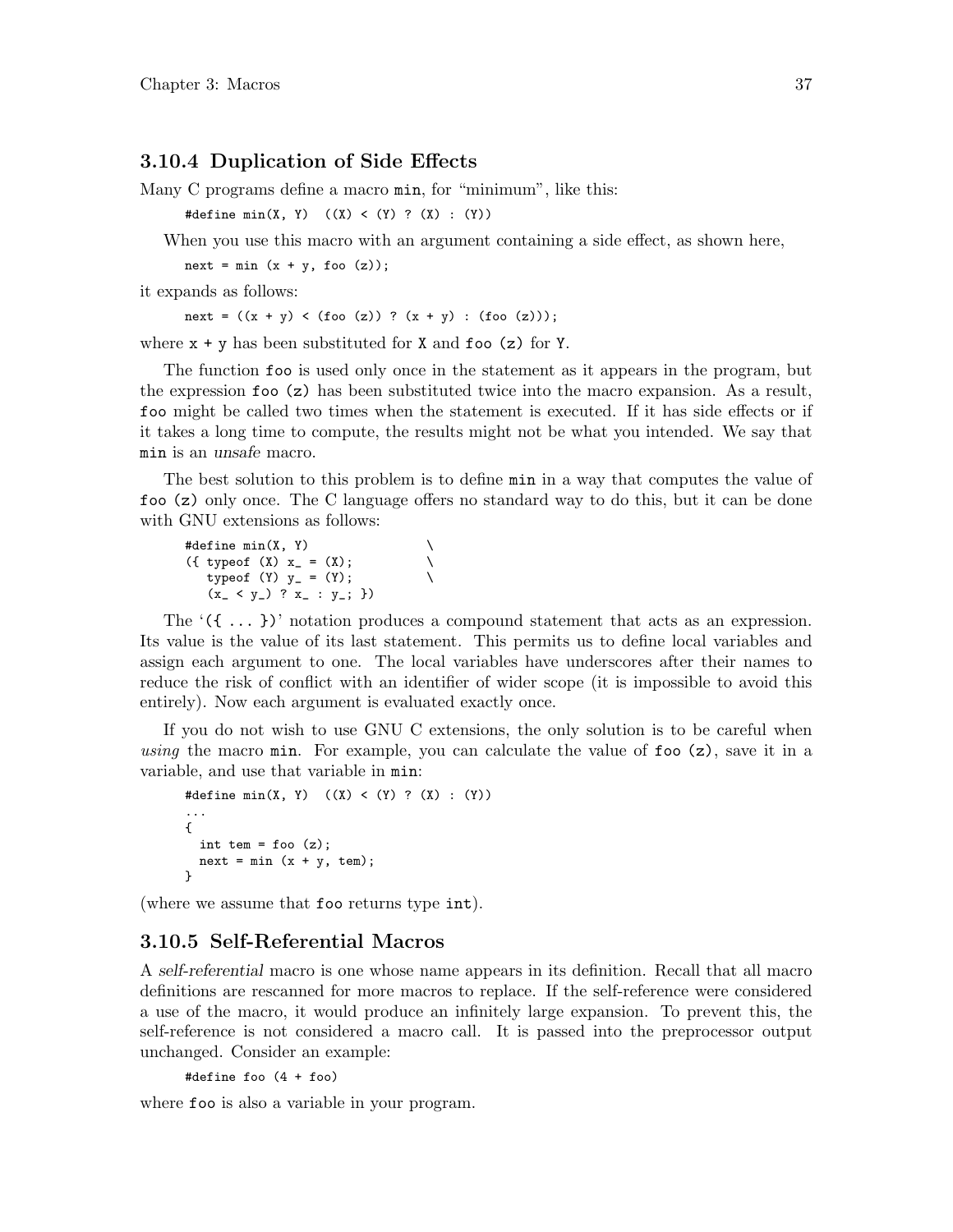Following the ordinary rules, each reference to foo will expand into (4 + foo); then this will be rescanned and will expand into  $(4 + (4 + f_{00}))$ ; and so on until the computer runs out of memory.

The self-reference rule cuts this process short after one step, at  $(4 + f\omega)$ . Therefore, this macro definition has the possibly useful effect of causing the program to add 4 to the value of foo wherever foo is referred to.

In most cases, it is a bad idea to take advantage of this feature. A person reading the program who sees that foo is a variable will not expect that it is a macro as well. The reader will come across the identifier foo in the program and think its value should be that of the variable foo, whereas in fact the value is four greater.

One common, useful use of self-reference is to create a macro which expands to itself. If you write

#### #define EPERM EPERM

then the macro EPERM expands to EPERM. Effectively, it is left alone by the preprocessor whenever it's used in running text. You can tell that it's a macro with '#ifdef'. You might do this if you want to define numeric constants with an enum, but have '#ifdef' be true for each constant.

If a macro x expands to use a macro y, and the expansion of y refers to the macro  $x$ , that is an indirect self-reference of x. x is not expanded in this case either. Thus, if we have

#define  $x$   $(4 + y)$ #define y (2 \* x)

then x and y expand as follows:

$$
x \rightarrow (4 + y)
$$
  
\n
$$
\rightarrow (4 + (2 * x))
$$
  
\n
$$
y \rightarrow (2 * x)
$$
  
\n
$$
\rightarrow (2 * (4 + y))
$$

Each macro is expanded when it appears in the definition of the other macro, but not when it indirectly appears in its own definition.

## 3.10.6 Argument Prescan

Macro arguments are completely macro-expanded before they are substituted into a macro body, unless they are stringized or pasted with other tokens. After substitution, the entire macro body, including the substituted arguments, is scanned again for macros to be expanded. The result is that the arguments are scanned *twice* to expand macro calls in them.

Most of the time, this has no effect. If the argument contained any macro calls, they are expanded during the first scan. The result therefore contains no macro calls, so the second scan does not change it. If the argument were substituted as given, with no prescan, the single remaining scan would find the same macro calls and produce the same results.

You might expect the double scan to change the results when a self-referential macro is used in an argument of another macro (see [Section 3.10.5 \[Self-Referential Macros\], page 37\)](#page-41-0): the self-referential macro would be expanded once in the first scan, and a second time in the second scan. However, this is not what happens. The self-references that do not expand in the first scan are marked so that they will not expand in the second scan either.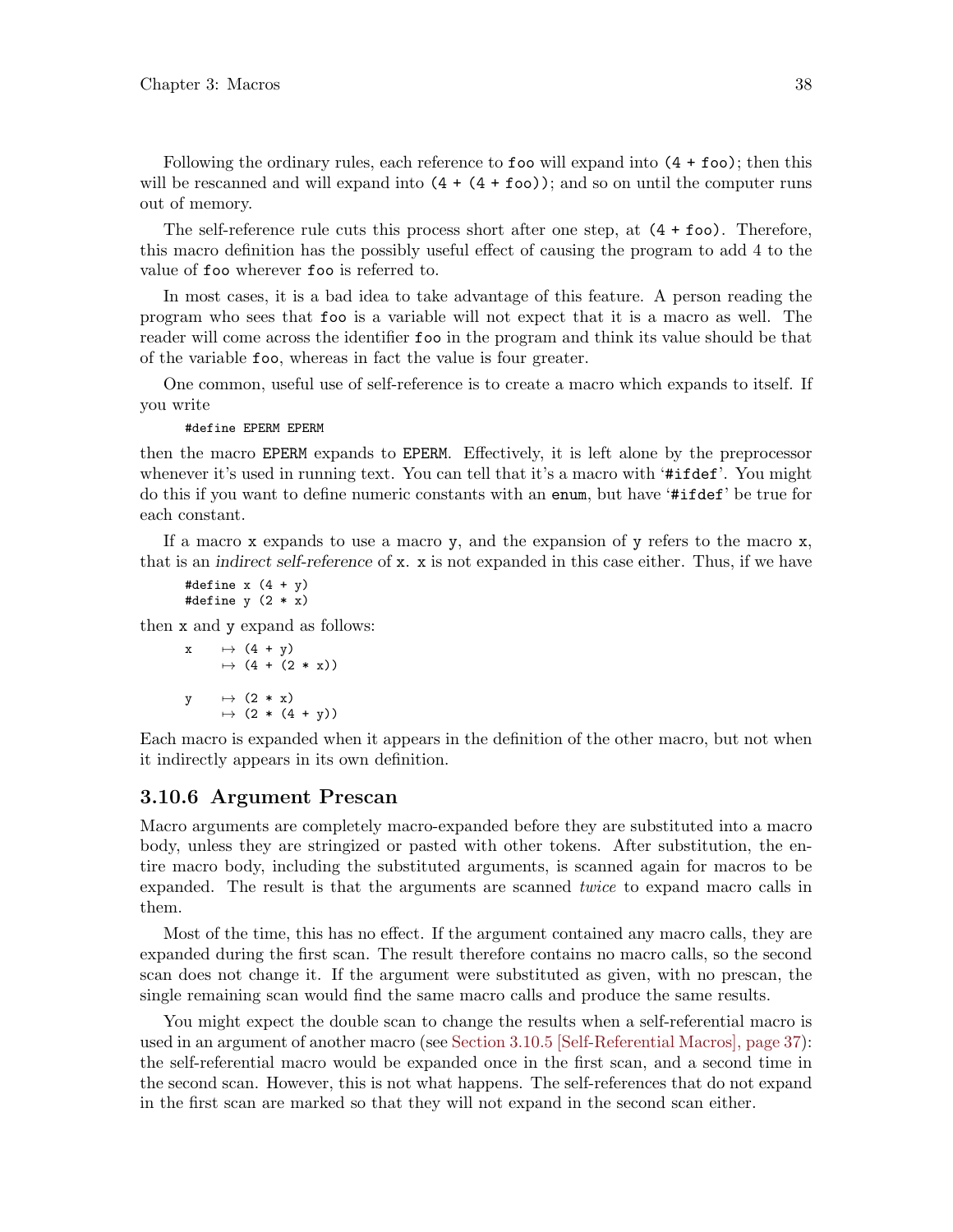You might wonder, "Why mention the prescan, if it makes no difference? And why not skip it and make the preprocessor faster?" The answer is that the prescan does make a difference in three special cases:

• Nested calls to a macro.

We say that nested calls to a macro occur when a macro's argument contains a call to that very macro. For example, if  $f$  is a macro that expects one argument,  $f(f(1))$ is a nested pair of calls to f. The desired expansion is made by expanding f (1) and substituting that into the definition of f. The prescan causes the expected result to happen. Without the prescan,  $f(1)$  itself would be substituted as an argument, and the inner use of f would appear during the main scan as an indirect self-reference and would not be expanded.

• Macros that call other macros that stringize or concatenate.

If an argument is stringized or concatenated, the prescan does not occur. If you want to expand a macro, then stringize or concatenate its expansion, you can do that by causing one macro to call another macro that does the stringizing or concatenation. For instance, if you have

```
#define AFTERX(x) X ## x
#define XAFTERX(x) AFTERX(x)
#define TABLESIZE 1024
#define BUFSIZE TABLESIZE
```
then AFTERX(BUFSIZE) expands to X\_BUFSIZE, and XAFTERX(BUFSIZE) expands to X\_ 1024. (Not to X\_TABLESIZE. Prescan always does a complete expansion.)

• Macros used in arguments, whose expansions contain unshielded commas.

This can cause a macro expanded on the second scan to be called with the wrong number of arguments. Here is an example:

```
#define foo a,b
#define bar(x) lose(x)#define \text{lose}(x) (1 + (x))
```
We would like  $bar(f\circ o)$  to turn into  $(1 + (f\circ o))$ , which would then turn into  $(1 +$  $(a,b)$ ). Instead, bar(foo) expands into  $lose(a,b)$ , and you get an error because lose requires a single argument. In this case, the problem is easily solved by the same parentheses that ought to be used to prevent misnesting of arithmetic operations:

```
#define foo (a,b)
```
or

#define  $bar(x)$  lose $((x))$ 

The extra pair of parentheses prevents the comma in foo's definition from being interpreted as an argument separator.

## 3.10.7 Newlines in Arguments

The invocation of a function-like macro can extend over many logical lines. However, in the present implementation, the entire expansion comes out on one line. Thus line numbers emitted by the compiler or debugger refer to the line the invocation started on, which might be different to the line containing the argument causing the problem.

Here is an example illustrating this:

```
#define ignore_second_arg(a,b,c) a; c
```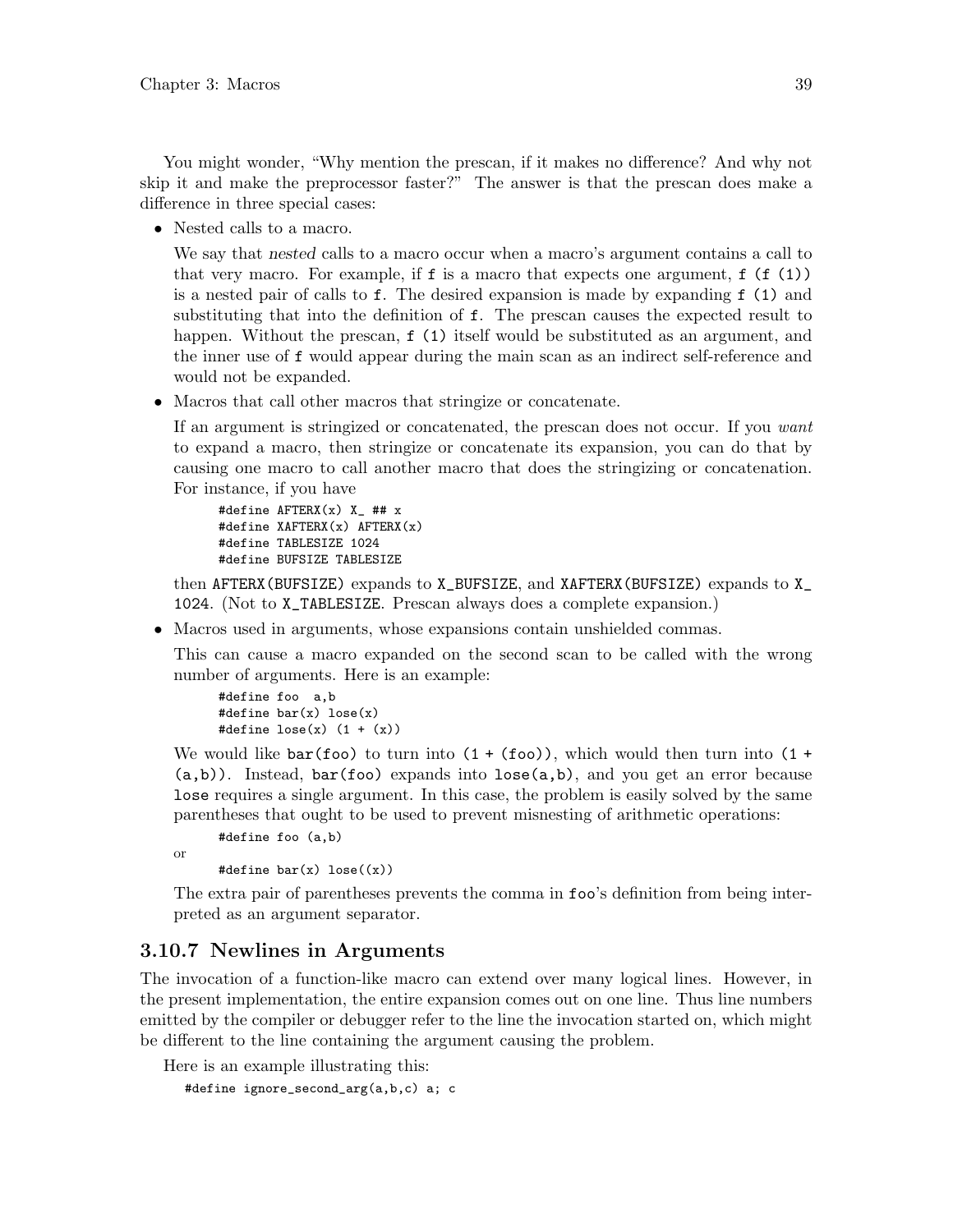```
ignore_second_arg (foo (),
                   ignored (),
                   syntax error);
```
The syntax error triggered by the tokens syntax error results in an error message citing line three—the line of ignore second arg— even though the problematic code comes from line five.

We consider this a bug, and intend to fix it in the near future.

# 4 Conditionals

A conditional is a directive that instructs the preprocessor to select whether or not to include a chunk of code in the final token stream passed to the compiler. Preprocessor conditionals can test arithmetic expressions, or whether a name is defined as a macro, or both simultaneously using the special defined operator.

A conditional in the C preprocessor resembles in some ways an if statement in C, but it is important to understand the difference between them. The condition in an if statement is tested during the execution of your program. Its purpose is to allow your program to behave differently from run to run, depending on the data it is operating on. The condition in a preprocessing conditional directive is tested when your program is compiled. Its purpose is to allow different code to be included in the program depending on the situation at the time of compilation.

However, the distinction is becoming less clear. Modern compilers often do test if statements when a program is compiled, if their conditions are known not to vary at run time, and eliminate code which can never be executed. If you can count on your compiler to do this, you may find that your program is more readable if you use if statements with constant conditions (perhaps determined by macros). Of course, you can only use this to exclude code, not type definitions or other preprocessing directives, and you can only do it if the code remains syntactically valid when it is not to be used.

## 4.1 Conditional Uses

There are three general reasons to use a conditional.

- A program may need to use different code depending on the machine or operating system it is to run on. In some cases the code for one operating system may be erroneous on another operating system; for example, it might refer to data types or constants that do not exist on the other system. When this happens, it is not enough to avoid executing the invalid code. Its mere presence will cause the compiler to reject the program. With a preprocessing conditional, the offending code can be effectively excised from the program when it is not valid.
- You may want to be able to compile the same source file into two different programs. One version might make frequent time-consuming consistency checks on its intermediate data, or print the values of those data for debugging, and the other not.
- A conditional whose condition is always false is one way to exclude code from the program but keep it as a sort of comment for future reference.

Simple programs that do not need system-specific logic or complex debugging hooks generally will not need to use preprocessing conditionals.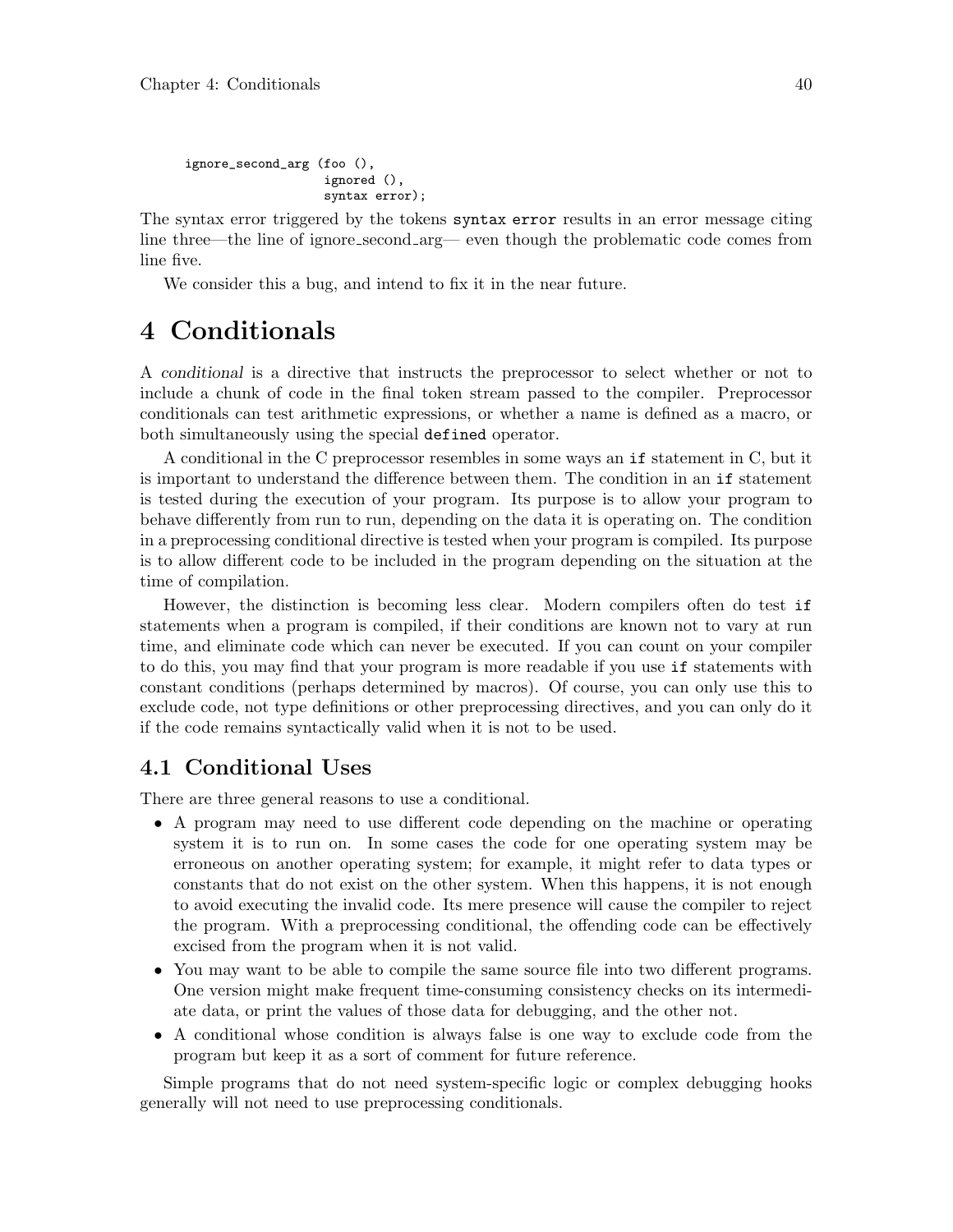## 4.2 Conditional Syntax

A conditional in the C preprocessor begins with a conditional directive: '#if', '#ifdef' or '#ifndef'.

## 4.2.1 Ifdef

The simplest sort of conditional is

```
#ifdef MACRO
```
controlled text

#endif /\* MACRO \*/

This block is called a conditional group. controlled text will be included in the output of the preprocessor if and only if MACRO is defined. We say that the conditional succeeds if MACRO is defined, fails if it is not.

The controlled text inside of a conditional can include preprocessing directives. They are executed only if the conditional succeeds. You can nest conditional groups inside other conditional groups, but they must be completely nested. In other words, '#endif' always matches the nearest '#ifdef' (or '#ifndef', or '#if'). Also, you cannot start a conditional group in one file and end it in another.

Even if a conditional fails, the controlled text inside it is still run through initial transformations and tokenization. Therefore, it must all be lexically valid C. Normally the only way this matters is that all comments and string literals inside a failing conditional group must still be properly ended.

The comment following the '#endif' is not required, but it is a good practice if there is a lot of controlled text, because it helps people match the '#endif' to the corresponding '#ifdef'. Older programs sometimes put MACRO directly after the '#endif' without enclosing it in a comment. This is invalid code according to the C standard. CPP accepts it with a warning. It never affects which '#ifndef' the '#endif' matches.

Sometimes you wish to use some code if a macro is not defined. You can do this by writing '#ifndef' instead of '#ifdef'. One common use of '#ifndef' is to include code only the first time a header file is included. See [Section 2.4 \[Once-Only Headers\], page 9](#page-13-0).

Macro definitions can vary between compilations for several reasons. Here are some samples.

- Some macros are predefined on each kind of machine (see [Section 3.7.3 \[System-specific](#page-36-0) [Predefined Macros\], page 32](#page-36-0)). This allows you to provide code specially tuned for a particular machine.
- System header files define more macros, associated with the features they implement. You can test these macros with conditionals to avoid using a system feature on a machine where it is not implemented.
- Macros can be defined or undefined with the '-D' and '-U' command-line options when you compile the program. You can arrange to compile the same source file into two different programs by choosing a macro name to specify which program you want, writing conditionals to test whether or how this macro is defined, and then controlling the state of the macro with command-line options, perhaps set in the Makefile. See [Chapter 12 \[Invocation\], page 57.](#page-61-0)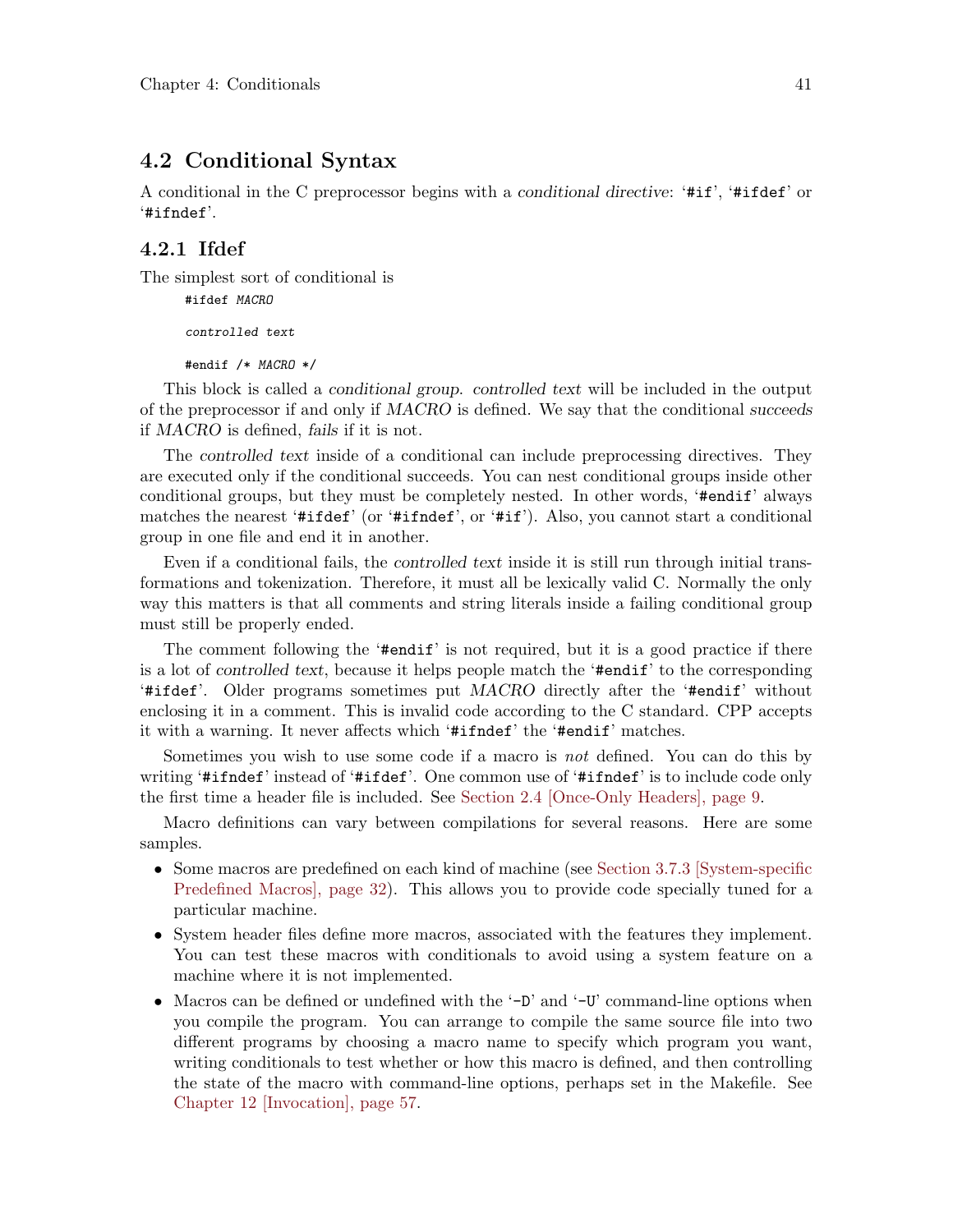• Your program might have a special header file (often called 'config.h') that is adjusted when the program is compiled. It can define or not define macros depending on the features of the system and the desired capabilities of the program. The adjustment can be automated by a tool such as autoconf, or done by hand.

## 4.2.2 If

The '#if' directive allows you to test the value of an arithmetic expression, rather than the mere existence of one macro. Its syntax is

```
#if expression
controlled text
#endif /* expression */
```
expression is a C expression of integer type, subject to stringent restrictions. It may contain

- Integer constants.
- Character constants, which are interpreted as they would be in normal code.
- Arithmetic operators for addition, subtraction, multiplication, division, bitwise operations, shifts, comparisons, and logical operations ( $\&$  and  $| \cdot |$ ). The latter two obey the usual short-circuiting rules of standard C.
- Macros. All macros in the expression are expanded before actual computation of the expression's value begins.
- Uses of the defined operator, which lets you check whether macros are defined in the middle of an '#if'.
- Identifiers that are not macros, which are all considered to be the number zero. This allows you to write #if MACRO instead of #ifdef MACRO, if you know that MACRO, when defined, will always have a nonzero value. Function-like macros used without their function call parentheses are also treated as zero.

In some contexts this shortcut is undesirable. The '-Wundef' option causes GCC to warn whenever it encounters an identifier which is not a macro in an '#if'.

The preprocessor does not know anything about types in the language. Therefore, sizeof operators are not recognized in '#if', and neither are enum constants. They will be taken as identifiers which are not macros, and replaced by zero. In the case of sizeof, this is likely to cause the expression to be invalid.

The preprocessor calculates the value of expression. It carries out all calculations in the widest integer type known to the compiler; on most machines supported by GCC this is 64 bits. This is not the same rule as the compiler uses to calculate the value of a constant expression, and may give different results in some cases. If the value comes out to be nonzero, the '#if' succeeds and the *controlled text* is included; otherwise it is skipped.

## 4.2.3 Defined

The special operator defined is used in '#if' and '#elif' expressions to test whether a certain name is defined as a macro. defined name and defined (name) are both expressions whose value is 1 if name is defined as a macro at the current point in the program, and 0 otherwise. Thus, #if defined MACRO is precisely equivalent to #ifdef MACRO.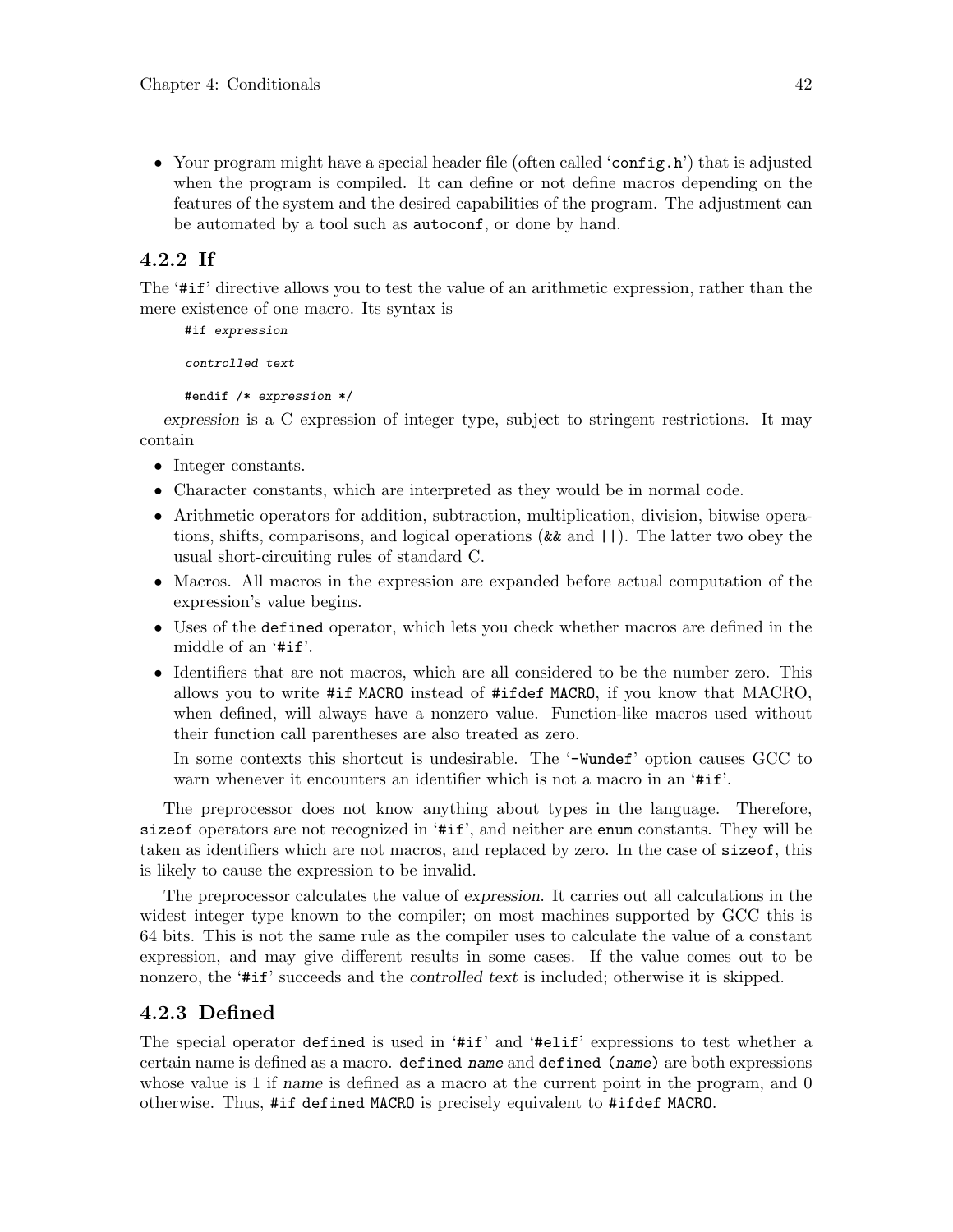defined is useful when you wish to test more than one macro for existence at once. For example,

```
#if defined (__vax__) || defined (__ns16000__)
```
would succeed if either of the names  $\frac{1}{2}$  or  $\frac{1}{2}$  or  $\frac{1}{2}$  is defined as a macro.

Conditionals written like this:

#if defined BUFSIZE && BUFSIZE >= 1024

can generally be simplified to just #if BUFSIZE >= 1024, since if BUFSIZE is not defined, it will be interpreted as having the value zero.

If the defined operator appears as a result of a macro expansion, the C standard says the behavior is undefined. GNU cpp treats it as a genuine defined operator and evaluates it normally. It will warn wherever your code uses this feature if you use the command-line option '-Wpedantic', since other compilers may handle it differently. The warning is also enabled by '-Wextra', and can also be enabled individually with '-Wexpansion-to-defined'.

## 4.2.4 Else

The '#else' directive can be added to a conditional to provide alternative text to be used if the condition fails. This is what it looks like:

```
#if expression
text-if-true
#else /* Not expression */
text-if-false
#endif /* Not expression */
```
If expression is nonzero, the text-if-true is included and the text-if-false is skipped. If expression is zero, the opposite happens.

You can use '#else' with '#ifdef' and '#ifndef', too.

## 4.2.5 Elif

One common case of nested conditionals is used to check for more than two possible alternatives. For example, you might have

```
#if X == 1...
#else /* X != 1 */
#if X == 2...
#else /* X != 2 */
...
#endif /* X != 2 */
#endif /* X != 1 */
```
Another conditional directive, '#elif', allows this to be abbreviated as follows:

```
#if X == 1
...
#elif X == 2
...
#else /* X != 2 and X != 1*/
...
#endif /* X != 2 and X != 1*/
```
'#elif' stands for "else if". Like '#else', it goes in the middle of a conditional group and subdivides it; it does not require a matching '#endif' of its own. Like '#if', the '#elif'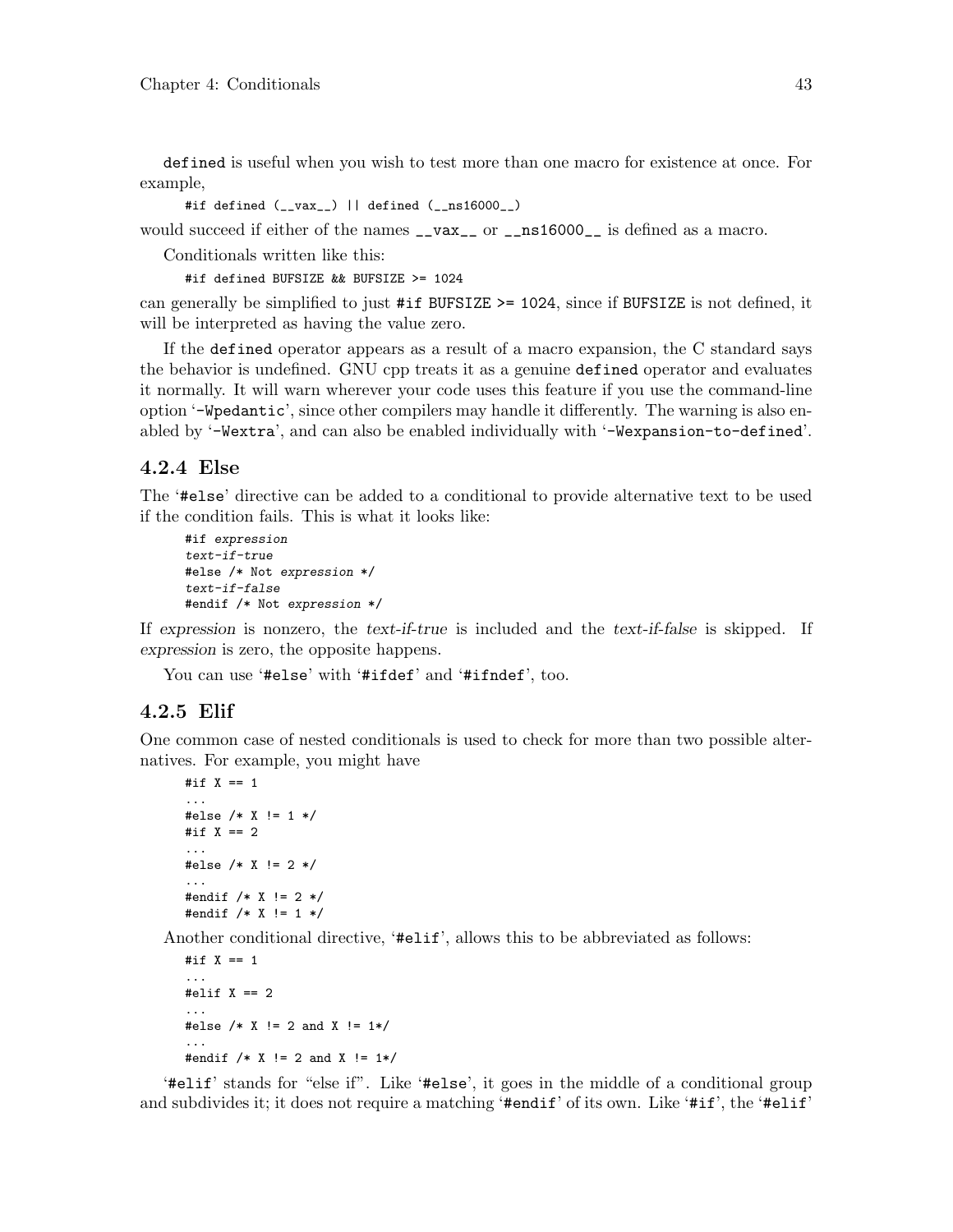directive includes an expression to be tested. The text following the '#elif' is processed only if the original '#if'-condition failed and the '#elif' condition succeeds.

More than one '#elif' can go in the same conditional group. Then the text after each '#elif' is processed only if the '#elif' condition succeeds after the original '#if' and all previous '#elif' directives within it have failed.

'#else' is allowed after any number of '#elif' directives, but '#elif' may not follow '#else'.

## 4.2.6 \_\_has\_attribute

The special operator \_\_has\_attribute (operand) may be used in '#if' and '#elif' expressions to test whether the attribute referenced by its operand is recognized by GCC. Using the operator in other contexts is not valid. In C code, if compiling for strict conformance to standards before C2x, operand must be a valid identifier. Otherwise, operand may be optionally introduced by the attribute-scope:: prefix. The attribute-scope prefix identifies the "namespace" within which the attribute is recognized. The scope of GCC attributes is 'gnu' or '\_\_gnu\_\_'. The \_\_has\_attribute operator by itself, without any operand or parentheses, acts as a predefined macro so that support for it can be tested in portable code. Thus, the recommended use of the operator is as follows:

```
#if defined __has_attribute
# if __has_attribute (nonnull)
# define ATTR_NONNULL __attribute__ ((nonnull))
# endif
#endif
```
The first '#if' test succeeds only when the operator is supported by the version of GCC (or another compiler) being used. Only when that test succeeds is it valid to use \_\_has\_ attribute as a preprocessor operator. As a result, combining the two tests into a single expression as shown below would only be valid with a compiler that supports the operator but not with others that don't.

```
#if defined __has_attribute && __has_attribute (nonnull) /* not portable */
...
#endif
```
## 4.2.7 \_\_has\_cpp\_attribute

The special operator \_\_has\_cpp\_attribute (operand) may be used in '#if' and '#elif' expressions in C++ code to test whether the attribute referenced by its operand is recognized by GCC. \_\_has\_cpp\_attribute (operand) is equivalent to \_\_has\_attribute (operand) except that when operand designates a supported standard attribute it evaluates to an integer constant of the form YYYYMM indicating the year and month when the attribute was first introduced into the C++ standard. For additional information including the dates of the introduction of current standard attributes, see [SD-6: SG10 Feature Test Recommendations.](https://isocpp.org/std/standing-documents/sd-6-sg10-feature-test-recommendations/)

## 4.2.8 \_\_has\_c\_attribute

The special operator \_\_has\_c\_attribute (operand) may be used in '#if' and '#elif' expressions in C code to test whether the attribute referenced by its operand is recognized by GCC in attributes using the '[[]]' syntax. GNU attributes must be specified with the scope 'gnu' or '\_gnu\_' with \_\_has\_c\_attribute. When operand designates a supported standard attribute it evaluates to an integer constant of the form YYYYMM indicating the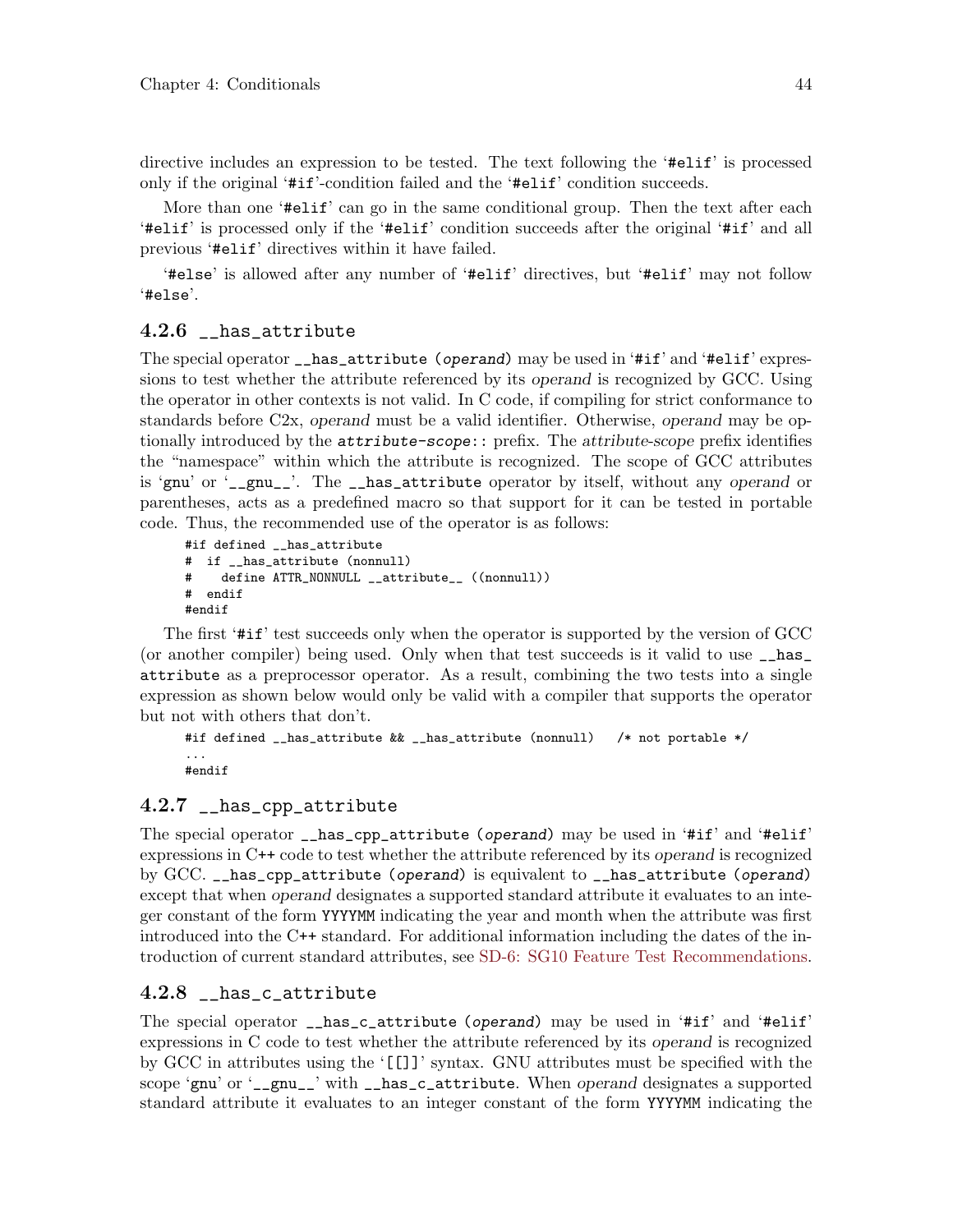year and month when the attribute was first introduced into the C standard, or when the syntax of operands to the attribute was extended in the C standard.

## 4.2.9 \_\_has\_builtin

The special operator \_\_has\_builtin (operand) may be used in constant integer contexts and in preprocessor '#if' and '#elif' expressions to test whether the symbol named by its operand is recognized as a built-in function by GCC in the current language and conformance mode. It evaluates to a constant integer with a nonzero value if the argument refers to such a function, and to zero otherwise. The operator may also be used in preprocessor '#if' and '#elif' expressions. The \_\_has\_builtin operator by itself, without any operand or parentheses, acts as a predefined macro so that support for it can be tested in portable code. Thus, the recommended use of the operator is as follows:

```
#if defined __has_builtin
# if __has_builtin (__builtin_object_size)
# define builtin_object_size(ptr) __builtin_object_size (ptr, 2)
# endif
#endif
#ifndef builtin_object_size
# define builtin_object_size(ptr) ((size_t)-1)
#endif
```
## 4.2.10 \_\_has\_include

The special operator \_\_has\_include (operand) may be used in '#if' and '#elif' expressions to test whether the header referenced by its operand can be included using the '#include' directive. Using the operator in other contexts is not valid. The operand takes the same form as the file in the '#include' directive (see [Section 2.1 \[Include Syntax\],](#page-11-0) [page 7](#page-11-0)) and evaluates to a nonzero value if the header can be included and to zero otherwise. Note that that the ability to include a header doesn't imply that the header doesn't contain invalid constructs or '#error' directives that would cause the preprocessor to fail.

The \_\_has\_include operator by itself, without any operand or parentheses, acts as a predefined macro so that support for it can be tested in portable code. Thus, the recommended use of the operator is as follows:

```
#if defined __has_include
# if __has_include (<stdatomic.h>)
# include <stdatomic.h>
# endif
#endif
```
The first '#if' test succeeds only when the operator is supported by the version of GCC (or another compiler) being used. Only when that test succeeds is it valid to use \_\_has\_ include as a preprocessor operator. As a result, combining the two tests into a single expression as shown below would only be valid with a compiler that supports the operator but not with others that don't.

```
#if defined __has_include && __has_include ("header.h") /* not portable */
...
#endif
```
## 4.3 Deleted Code

If you replace or delete a part of the program but want to keep the old code around for future reference, you often cannot simply comment it out. Block comments do not nest, so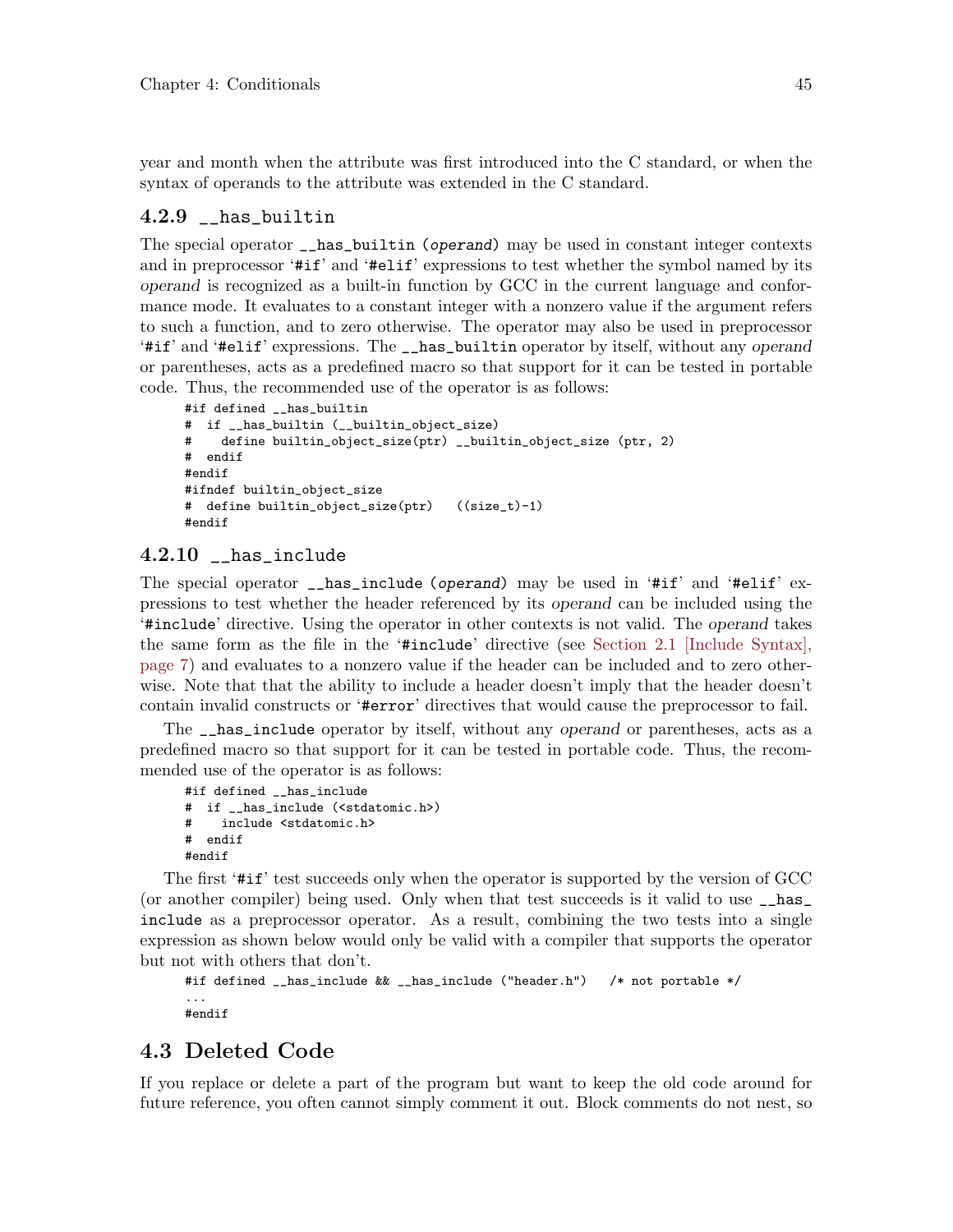the first comment inside the old code will end the commenting-out. The probable result is a flood of syntax errors.

One way to avoid this problem is to use an always-false conditional instead. For instance, put #if 0 before the deleted code and #endif after it. This works even if the code being turned off contains conditionals, but they must be entire conditionals (balanced '#if' and '#endif').

Some people use #ifdef notdef instead. This is risky, because notdef might be accidentally defined as a macro, and then the conditional would succeed. #if 0 can be counted on to fail.

Do not use #if 0 for comments which are not C code. Use a real comment, instead. The interior of #if 0 must consist of complete tokens; in particular, single-quote characters must balance. Comments often contain unbalanced single-quote characters (known in English as apostrophes). These confuse #if 0. They don't confuse '/\*'.

# 5 Diagnostics

The directive '#error' causes the preprocessor to report a fatal error. The tokens forming the rest of the line following '#error' are used as the error message.

You would use '**#error**' inside of a conditional that detects a combination of parameters which you know the program does not properly support. For example, if you know that the program will not run properly on a VAX, you might write

```
#ifdef __vax__
#error "Won't work on VAXen. See comments at get_last_object."
#endif
```
If you have several configuration parameters that must be set up by the installation in a consistent way, you can use conditionals to detect an inconsistency and report it with '#error'. For example,

```
#if !defined(FOO) && defined(BAR)
#error "BAR requires FOO."
#endif
```
The directive '#warning' is like '#error', but causes the preprocessor to issue a warning and continue preprocessing. The tokens following '#warning' are used as the warning message.

You might use '**#warning**' in obsolete header files, with a message directing the user to the header file which should be used instead.

Neither '#error' nor '#warning' macro-expands its argument. Internal whitespace sequences are each replaced with a single space. The line must consist of complete tokens. It is wisest to make the argument of these directives be a single string constant; this avoids problems with apostrophes and the like.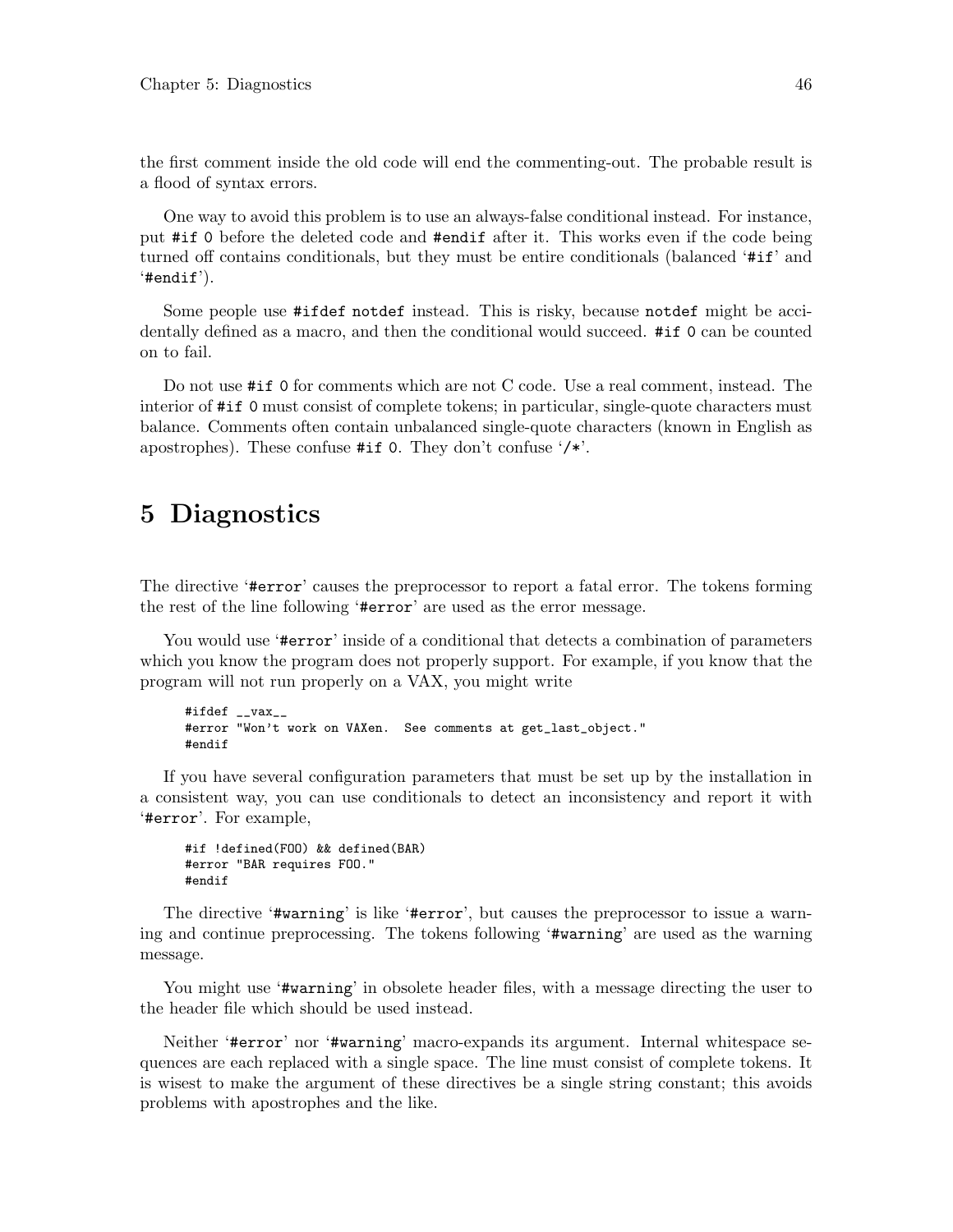# <span id="page-51-0"></span>6 Line Control

The C preprocessor informs the C compiler of the location in your source code where each token came from. Presently, this is just the file name and line number. All the tokens resulting from macro expansion are reported as having appeared on the line of the source file where the outermost macro was used. We intend to be more accurate in the future.

If you write a program which generates source code, such as the bison parser generator, you may want to adjust the preprocessor's notion of the current file name and line number by hand. Parts of the output from bison are generated from scratch, other parts come from a standard parser file. The rest are copied verbatim from bison's input. You would like compiler error messages and symbolic debuggers to be able to refer to bison's input file.

bison or any such program can arrange this by writing '#line' directives into the output file. '#line' is a directive that specifies the original line number and source file name for subsequent input in the current preprocessor input file. '#line' has three variants:

#### #line linenum

linenum is a non-negative decimal integer constant. It specifies the line number which should be reported for the following line of input. Subsequent lines are counted from linenum.

## #line linenum filename

linenum is the same as for the first form, and has the same effect. In addition, filename is a string constant. The following line and all subsequent lines are reported to come from the file it specifies, until something else happens to change that. filename is interpreted according to the normal rules for a string constant: backslash escapes are interpreted. This is different from '#include'.

### #line anything else

anything else is checked for macro calls, which are expanded. The result should match one of the above two forms.

'#line' directives alter the results of the \_\_FILE\_\_ and \_\_LINE\_\_ predefined macros from that point on. See [Section 3.7.1 \[Standard Predefined Macros\], page 20](#page-24-0). They do not have any effect on '#include''s idea of the directory containing the current file.

# 7 Pragmas

The '#pragma' directive is the method specified by the C standard for providing additional information to the compiler, beyond what is conveyed in the language itself. The forms of this directive (commonly known as pragmas) specified by C standard are prefixed with STDC. A C compiler is free to attach any meaning it likes to other pragmas. Most GNU-defined, supported pragmas have been given a GCC prefix.

C99 introduced the \_Pragma operator. This feature addresses a major problem with '#pragma': being a directive, it cannot be produced as the result of macro expansion. \_Pragma is an operator, much like sizeof or defined, and can be embedded in a macro.

Its syntax is \_Pragma (string-literal), where string-literal can be either a normal or wide-character string literal. It is destringized, by replacing all  $\{\n\}'$  with a single  $\'\$  and all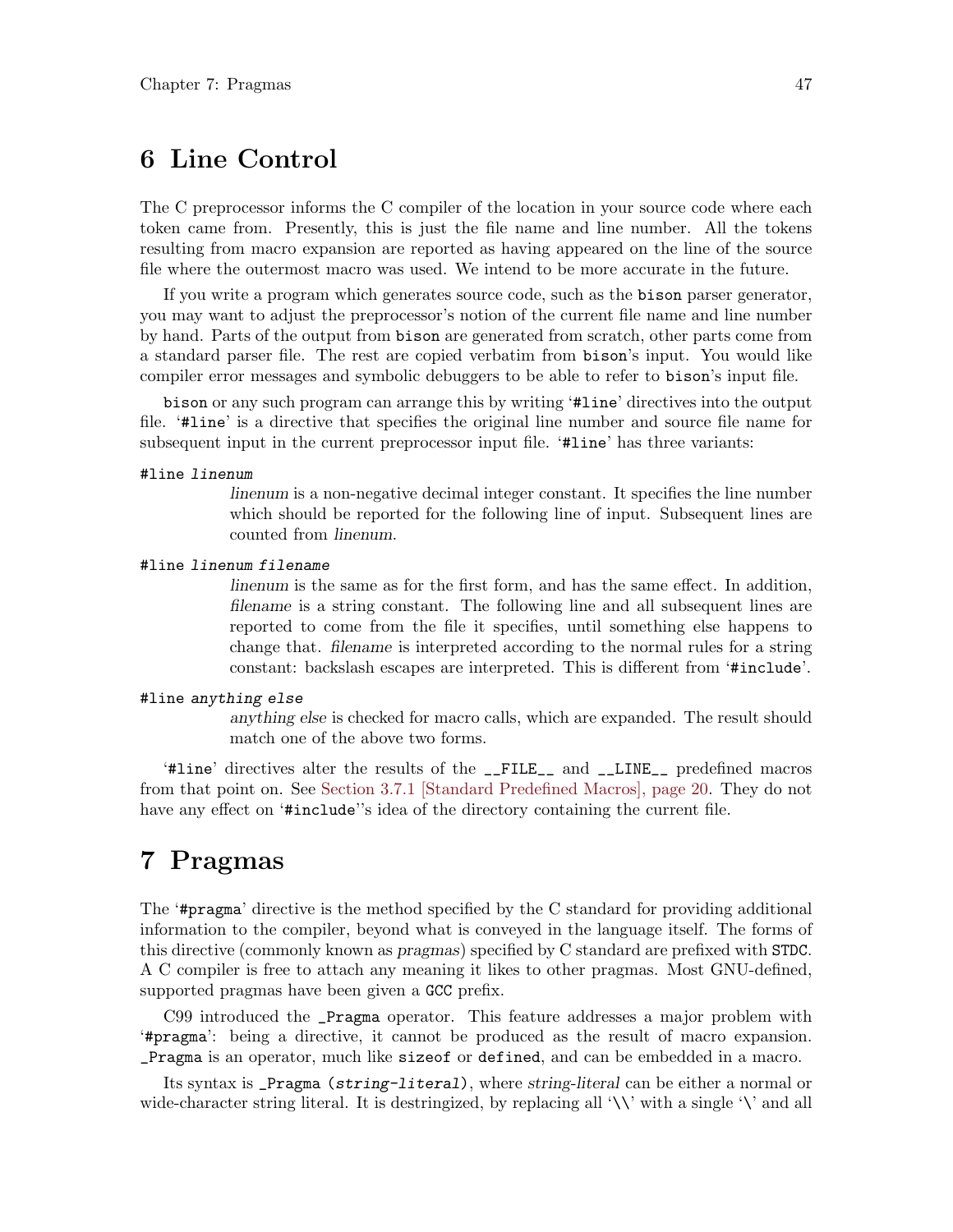'\"' with a '"'. The result is then processed as if it had appeared as the right hand side of a '#pragma' directive. For example,

```
_Pragma ("GCC dependency \"parse.y\"")
```
has the same effect as #pragma GCC dependency "parse.y". The same effect could be achieved using macros, for example

```
#define DO_PRAGMA(x) _Pragma (#x)
DO_PRAGMA (GCC dependency "parse.y")
```
The standard is unclear on where a \_Pragma operator can appear. The preprocessor does not accept it within a preprocessing conditional directive like '#if'. To be safe, you are probably best keeping it out of directives other than '#define', and putting it on a line of its own.

This manual documents the pragmas which are meaningful to the preprocessor itself. Other pragmas are meaningful to the C or C++ compilers. They are documented in the GCC manual.

GCC plugins may provide their own pragmas.

## #pragma GCC dependency

#pragma GCC dependency allows you to check the relative dates of the current file and another file. If the other file is more recent than the current file, a warning is issued. This is useful if the current file is derived from the other file, and should be regenerated. The other file is searched for using the normal include search path. Optional trailing text can be used to give more information in the warning message.

#pragma GCC dependency "parse.y" #pragma GCC dependency "/usr/include/time.h" rerun fixincludes

## #pragma GCC poison

Sometimes, there is an identifier that you want to remove completely from your program, and make sure that it never creeps back in. To enforce this, you can poison the identifier with this pragma. #pragma GCC poison is followed by a list of identifiers to poison. If any of those identifiers appears anywhere in the source after the directive, it is a hard error. For example,

```
#pragma GCC poison printf sprintf fprintf
sprintf(some_string, "hello");
```
will produce an error.

If a poisoned identifier appears as part of the expansion of a macro which was defined before the identifier was poisoned, it will not cause an error. This lets you poison an identifier without worrying about system headers defining macros that use it.

For example,

```
#define strrchr rindex
#pragma GCC poison rindex
strrchr(some_string, 'h');
```
will not produce an error.

## #pragma GCC system\_header

This pragma takes no arguments. It causes the rest of the code in the current file to be treated as if it came from a system header. See [Section 2.8 \[System](#page-16-0) [Headers\], page 12.](#page-16-0)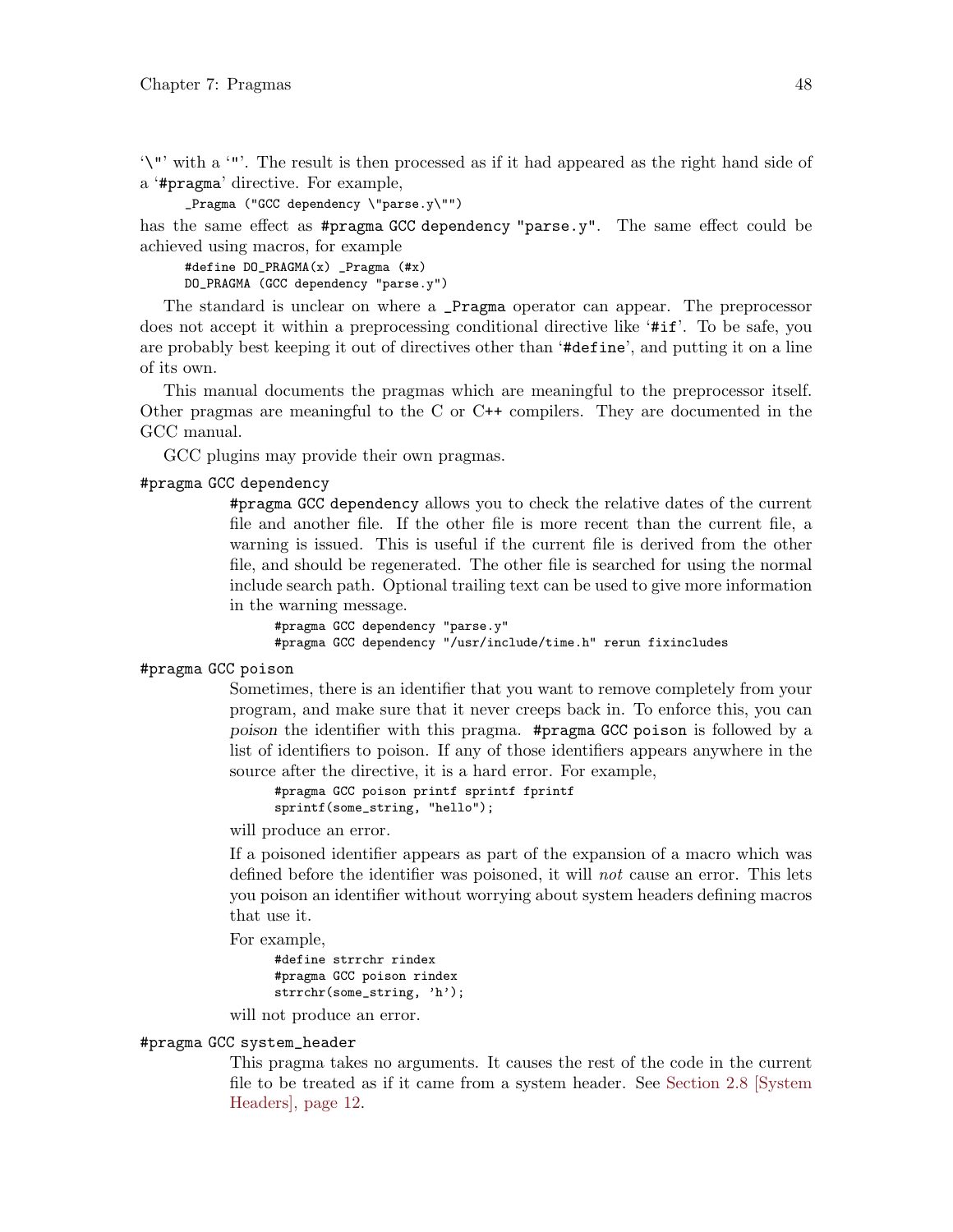#pragma GCC error

#pragma GCC warning "message" causes the preprocessor to issue a warning diagnostic with the text 'message'. The message contained in the pragma must be a single string literal. Similarly, #pragma GCC error "message" issues an error message. Unlike the '#warning' and '#error' directives, these pragmas can be embedded in preprocessor macros using '\_Pragma'.

#pragma once

If #pragma once is seen when scanning a header file, that file will never be read again, no matter what. It is a less-portable alternative to using '#ifndef' to guard the contents of header files against multiple inclusions.

# 8 Other Directives

The '#ident' directive takes one argument, a string constant. On some systems, that string constant is copied into a special segment of the object file. On other systems, the directive is ignored. The '#sccs' directive is a synonym for '#ident'.

These directives are not part of the C standard, but they are not official GNU extensions either. What historical information we have been able to find, suggests they originated with System V.

The null directive consists of a '#' followed by a newline, with only whitespace (including comments) in between. A null directive is understood as a preprocessing directive but has no effect on the preprocessor output. The primary significance of the existence of the null directive is that an input line consisting of just a '#' will produce no output, rather than a line of output containing just a '#'. Supposedly some old C programs contain such lines.

# <span id="page-53-0"></span>9 Preprocessor Output

When the C preprocessor is used with the C, C++, or Objective-C compilers, it is integrated into the compiler and communicates a stream of binary tokens directly to the compiler's parser. However, it can also be used in the more conventional standalone mode, where it produces textual output.

The output from the C preprocessor looks much like the input, except that all preprocessing directive lines have been replaced with blank lines and all comments with spaces. Long runs of blank lines are discarded.

The ISO standard specifies that it is implementation defined whether a preprocessor preserves whitespace between tokens, or replaces it with e.g. a single space. In GNU CPP, whitespace between tokens is collapsed to become a single space, with the exception that the first token on a non-directive line is preceded with sufficient spaces that it appears in the same column in the preprocessed output that it appeared in the original source file. This is so the output is easy to read. CPP does not insert any whitespace where there was none in the original source, except where necessary to prevent an accidental token paste.

Source file name and line number information is conveyed by lines of the form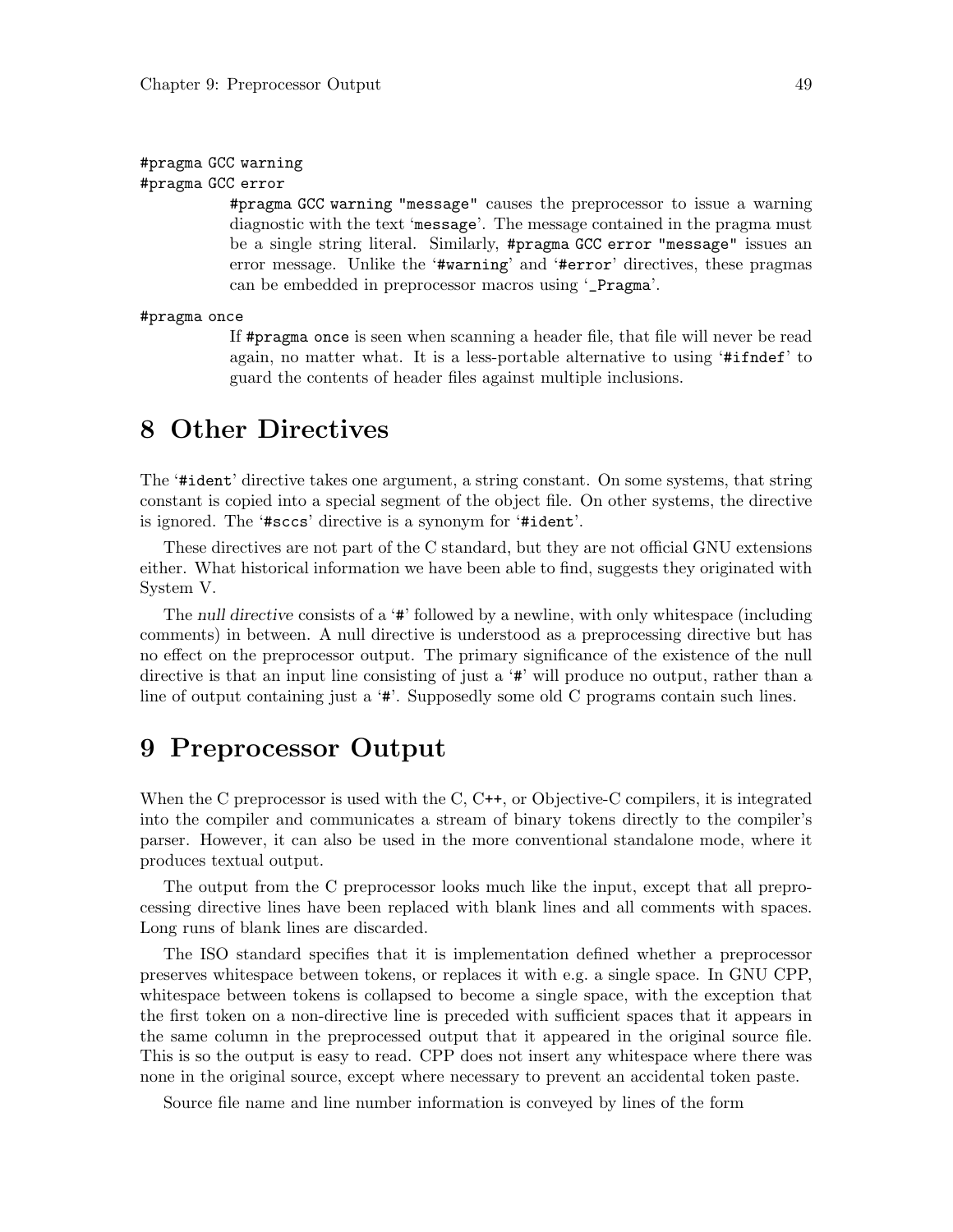#### # linenum filename flags

These are called linemarkers. They are inserted as needed into the output (but never within a string or character constant). They mean that the following line originated in file filename at line linenum. filename will never contain any non-printing characters; they are replaced with octal escape sequences.

After the file name comes zero or more flags, which are  $(1', 2', 3', 0r, 4')$ . If there are multiple flags, spaces separate them. Here is what the flags mean:

- '1' This indicates the start of a new file.
- '2' This indicates returning to a file (after having included another file).
- '3' This indicates that the following text comes from a system header file, so certain warnings should be suppressed.
- '4' This indicates that the following text should be treated as being wrapped in an implicit extern "C" block.

As an extension, the preprocessor accepts linemarkers in non-assembler input files. They are treated like the corresponding '#line' directive, (see [Chapter 6 \[Line Control\], page 47\)](#page-51-0), except that trailing flags are permitted, and are interpreted with the meanings described above. If multiple flags are given, they must be in ascending order.

Some directives may be duplicated in the output of the preprocessor. These are '#ident' (always), '#pragma' (only if the preprocessor does not handle the pragma itself), and '#define' and '#undef' (with certain debugging options). If this happens, the '#' of the directive will always be in the first column, and there will be no space between the '#' and the directive name. If macro expansion happens to generate tokens which might be mistaken for a duplicated directive, a space will be inserted between the '#' and the directive name.

# <span id="page-54-1"></span>10 Traditional Mode

Traditional (pre-standard) C preprocessing is rather different from the preprocessing specified by the standard. When the preprocessor is invoked with the '-traditional-cpp' option, it attempts to emulate a traditional preprocessor.

This mode is not useful for compiling C code with GCC, but is intended for use with non-C preprocessing applications. Thus traditional mode semantics are supported only when invoking the preprocessor explicitly, and not in the compiler front ends.

The implementation does not correspond precisely to the behavior of early pre-standard versions of GCC, nor to any true traditional preprocessor. After all, inconsistencies among traditional implementations were a major motivation for C standardization. However, we intend that it should be compatible with true traditional preprocessors in all ways that actually matter.

## <span id="page-54-0"></span>10.1 Traditional lexical analysis

The traditional preprocessor does not decompose its input into tokens the same way a standards-conforming preprocessor does. The input is simply treated as a stream of text with minimal internal form.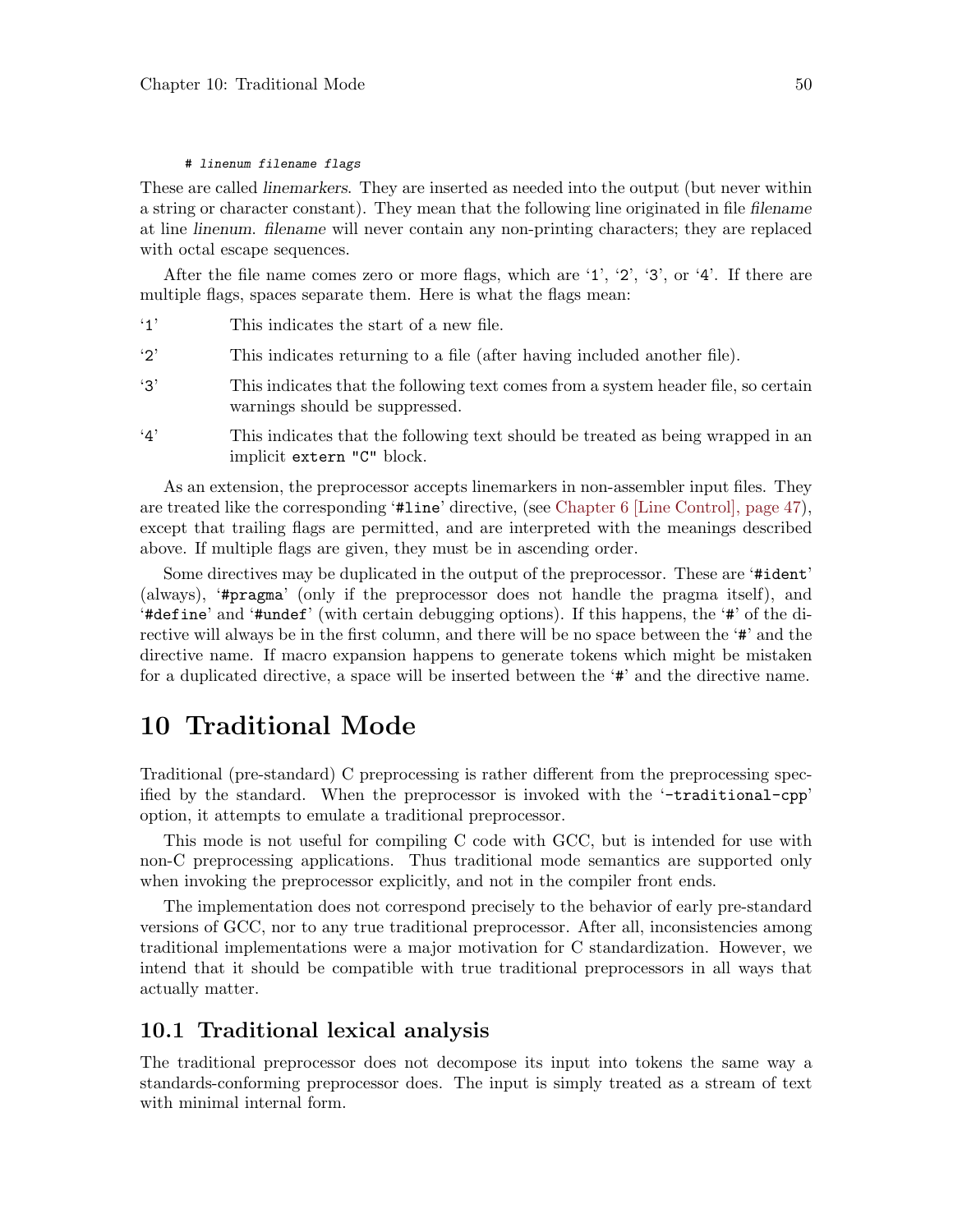This implementation does not treat trigraphs (see [\[trigraphs\], page 2](#page-6-0)) specially since they were an invention of the standards committee. It handles arbitrarily-positioned escaped newlines properly and splices the lines as you would expect; many traditional preprocessors did not do this.

The form of horizontal whitespace in the input file is preserved in the output. In particular, hard tabs remain hard tabs. This can be useful if, for example, you are preprocessing a Makefile.

Traditional CPP only recognizes C-style block comments, and treats the '/\*' sequence as introducing a comment only if it lies outside quoted text. Quoted text is introduced by the usual single and double quotes, and also by an initial  $\langle \cdot \rangle$  in a #include directive.

Traditionally, comments are completely removed and are not replaced with a space. Since a traditional compiler does its own tokenization of the output of the preprocessor, this means that comments can effectively be used as token paste operators. However, comments behave like separators for text handled by the preprocessor itself, since it doesn't re-lex its input. For example, in

#if foo/\*\*/bar

'foo' and 'bar' are distinct identifiers and expanded separately if they happen to be macros. In other words, this directive is equivalent to

#if foo bar

rather than

#if foobar

Generally speaking, in traditional mode an opening quote need not have a matching closing quote. In particular, a macro may be defined with replacement text that contains an unmatched quote. Of course, if you attempt to compile preprocessed output containing an unmatched quote you will get a syntax error.

However, all preprocessing directives other than #define require matching quotes. For example:

```
#define m This macro's fine and has an unmatched quote
"/* This is not a comment. */
/* This is a comment. The following \# include directive
  is ill-formed. */
#include <stdio.h
```
Just as for the ISO preprocessor, what would be a closing quote can be escaped with a backslash to prevent the quoted text from closing.

## 10.2 Traditional macros

The major difference between traditional and ISO macros is that the former expand to text rather than to a token sequence. CPP removes all leading and trailing horizontal whitespace from a macro's replacement text before storing it, but preserves the form of internal whitespace.

One consequence is that it is legitimate for the replacement text to contain an unmatched quote (see [Section 10.1 \[Traditional lexical analysis\], page 50\)](#page-54-0). An unclosed string or character constant continues into the text following the macro call. Similarly, the text at the end of a macro's expansion can run together with the text after the macro invocation to produce a single token.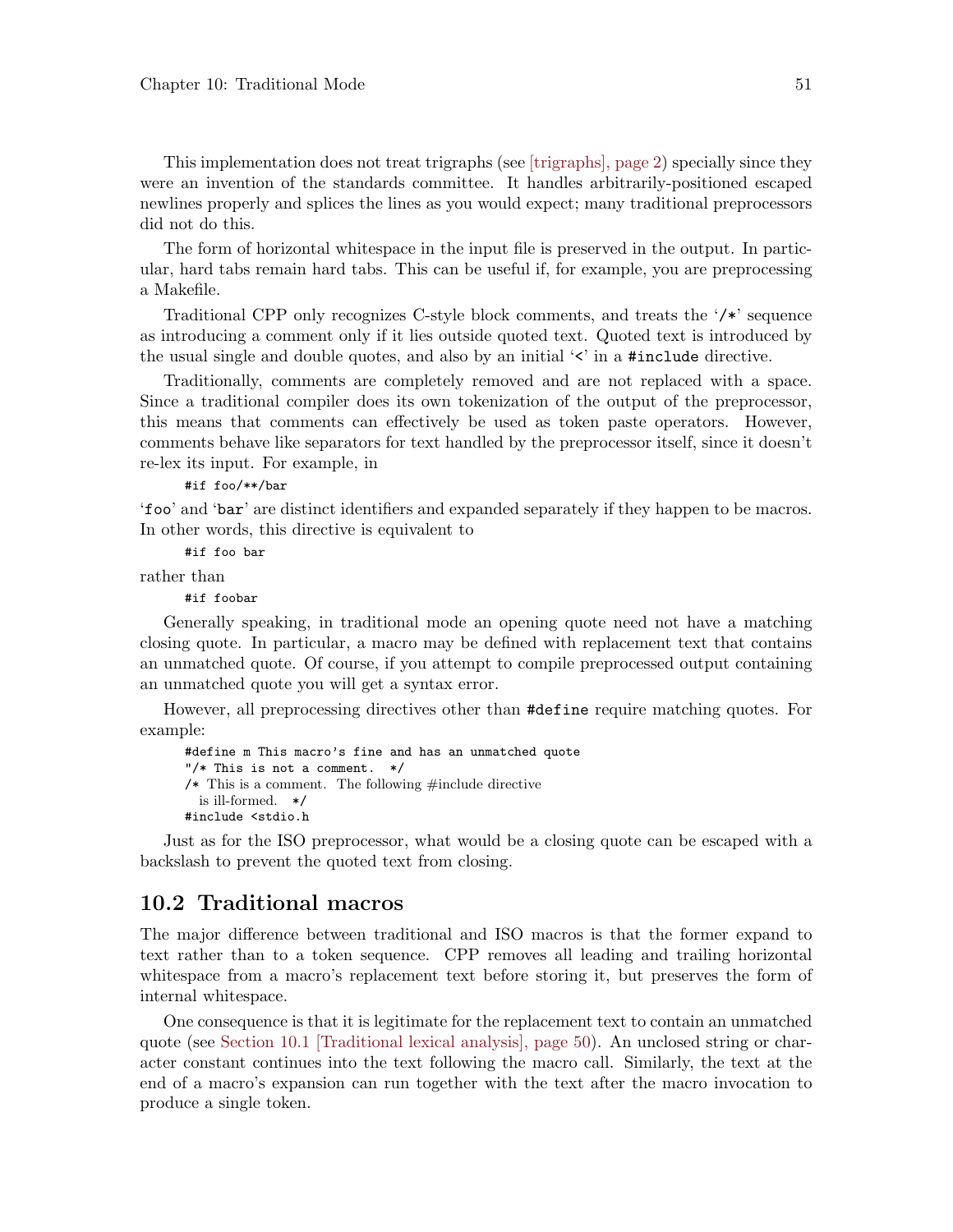Normally comments are removed from the replacement text after the macro is expanded, but if the '-CC' option is passed on the command-line comments are preserved. (In fact, the current implementation removes comments even before saving the macro replacement text, but it careful to do it in such a way that the observed effect is identical even in the function-like macro case.)

The ISO stringizing operator '#' and token paste operator '##' have no special meaning. As explained later, an effect similar to these operators can be obtained in a different way. Macro names that are embedded in quotes, either from the main file or after macro replacement, do not expand.

CPP replaces an unquoted object-like macro name with its replacement text, and then rescans it for further macros to replace. Unlike standard macro expansion, traditional macro expansion has no provision to prevent recursion. If an object-like macro appears unquoted in its replacement text, it will be replaced again during the rescan pass, and so on ad infinitum. GCC detects when it is expanding recursive macros, emits an error message, and continues after the offending macro invocation.

```
#define PLUS +
#define INC(x) PLUS+x
INC(foo);
     \mapsto ++foo:
```
Function-like macros are similar in form but quite different in behavior to their ISO counterparts. Their arguments are contained within parentheses, are comma-separated, and can cross physical lines. Commas within nested parentheses are not treated as argument separators. Similarly, a quote in an argument cannot be left unclosed; a following comma or parenthesis that comes before the closing quote is treated like any other character. There is no facility for handling variadic macros.

This implementation removes all comments from macro arguments, unless the '-C' option is given. The form of all other horizontal whitespace in arguments is preserved, including leading and trailing whitespace. In particular

 $f()$ 

is treated as an invocation of the macro 'f' with a single argument consisting of a single space. If you want to invoke a function-like macro that takes no arguments, you must not leave any whitespace between the parentheses.

If a macro argument crosses a new line, the new line is replaced with a space when forming the argument. If the previous line contained an unterminated quote, the following line inherits the quoted state.

Traditional preprocessors replace parameters in the replacement text with their arguments regardless of whether the parameters are within quotes or not. This provides a way to stringize arguments. For example

```
#define str(x) "x"
str(/* A comment */some text )
     \mapsto "some text "
```
Note that the comment is removed, but that the trailing space is preserved. Here is an example of using a comment to effect token pasting.

```
#define suffix(x) foo_/**/x
suffix(bar)
     \mapsto foo_bar
```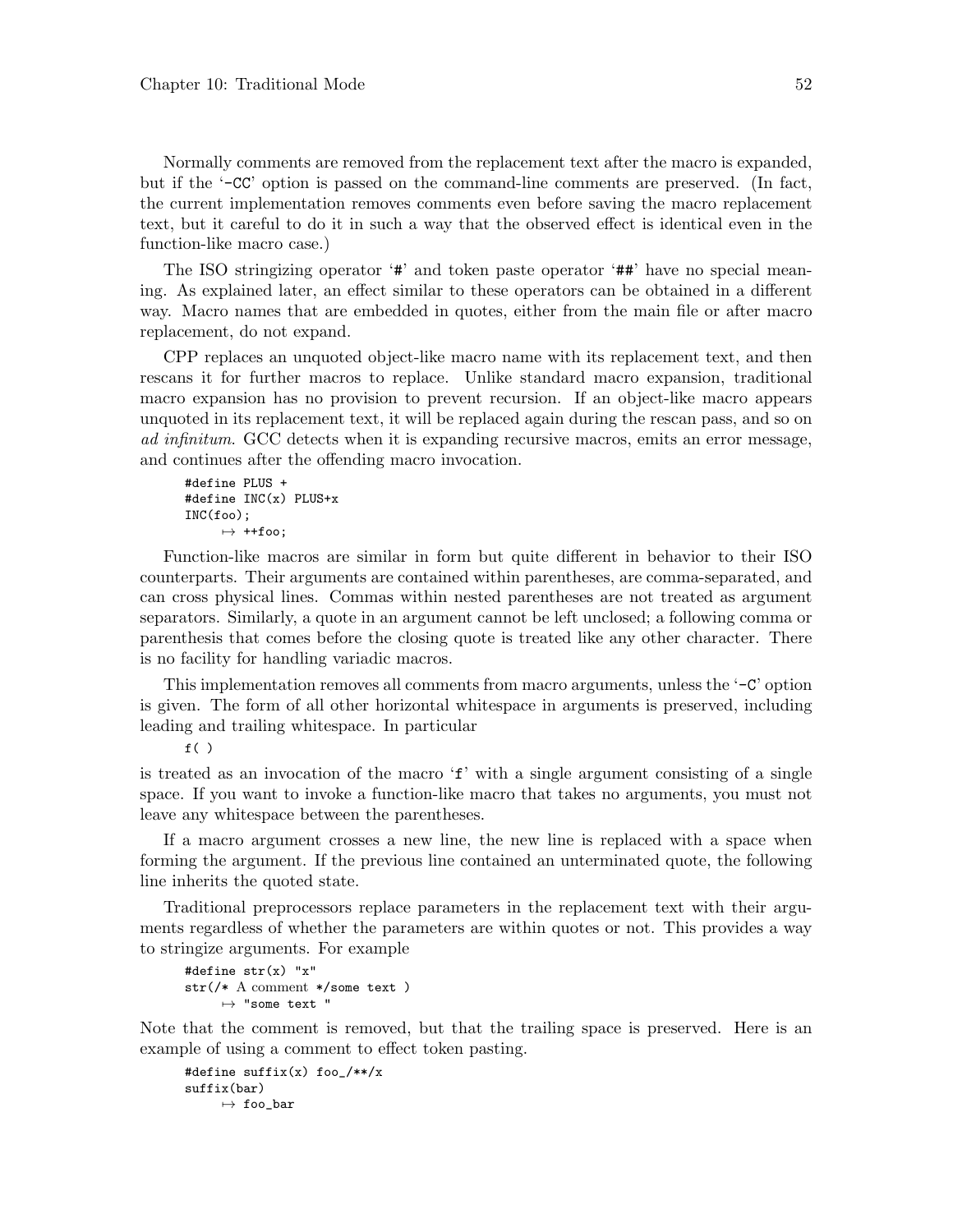# 10.3 Traditional miscellany

Here are some things to be aware of when using the traditional preprocessor.

- Preprocessing directives are recognized only when their leading '#' appears in the first column. There can be no whitespace between the beginning of the line and the '#', but whitespace can follow the '#'.
- A true traditional C preprocessor does not recognize '#error' or '#pragma', and may not recognize '#elif'. CPP supports all the directives in traditional mode that it supports in ISO mode, including extensions, with the exception that the effects of '#pragma GCC poison' are undefined.
- $\bullet$   $\angle$  STDC $\angle$  is not defined.
- If you use digraphs the behavior is undefined.
- If a line that looks like a directive appears within macro arguments, the behavior is undefined.

# 10.4 Traditional warnings

You can request warnings about features that did not exist, or worked differently, in traditional C with the '-Wtraditional' option. GCC does not warn about features of ISO C which you must use when you are using a conforming compiler, such as the '#' and '##' operators.

Presently '-Wtraditional' warns about:

- Macro parameters that appear within string literals in the macro body. In traditional C macro replacement takes place within string literals, but does not in ISO C.
- In traditional C, some preprocessor directives did not exist. Traditional preprocessors would only consider a line to be a directive if the '#' appeared in column 1 on the line. Therefore '-Wtraditional' warns about directives that traditional C understands but would ignore because the '#' does not appear as the first character on the line. It also suggests you hide directives like '#pragma' not understood by traditional C by indenting them. Some traditional implementations would not recognize '#elif', so it suggests avoiding it altogether.
- A function-like macro that appears without an argument list. In some traditional preprocessors this was an error. In ISO C it merely means that the macro is not expanded.
- The unary plus operator. This did not exist in traditional C.
- The 'U' and 'LL' integer constant suffixes, which were not available in traditional C. (Traditional C does support the 'L' suffix for simple long integer constants.) You are not warned about uses of these suffixes in macros defined in system headers. For instance, UINT\_MAX may well be defined as 4294967295U, but you will not be warned if you use UINT\_MAX.

You can usually avoid the warning, and the related warning about constants which are so large that they are unsigned, by writing the integer constant in question in hexadecimal, with no U suffix. Take care, though, because this gives the wrong result in exotic cases.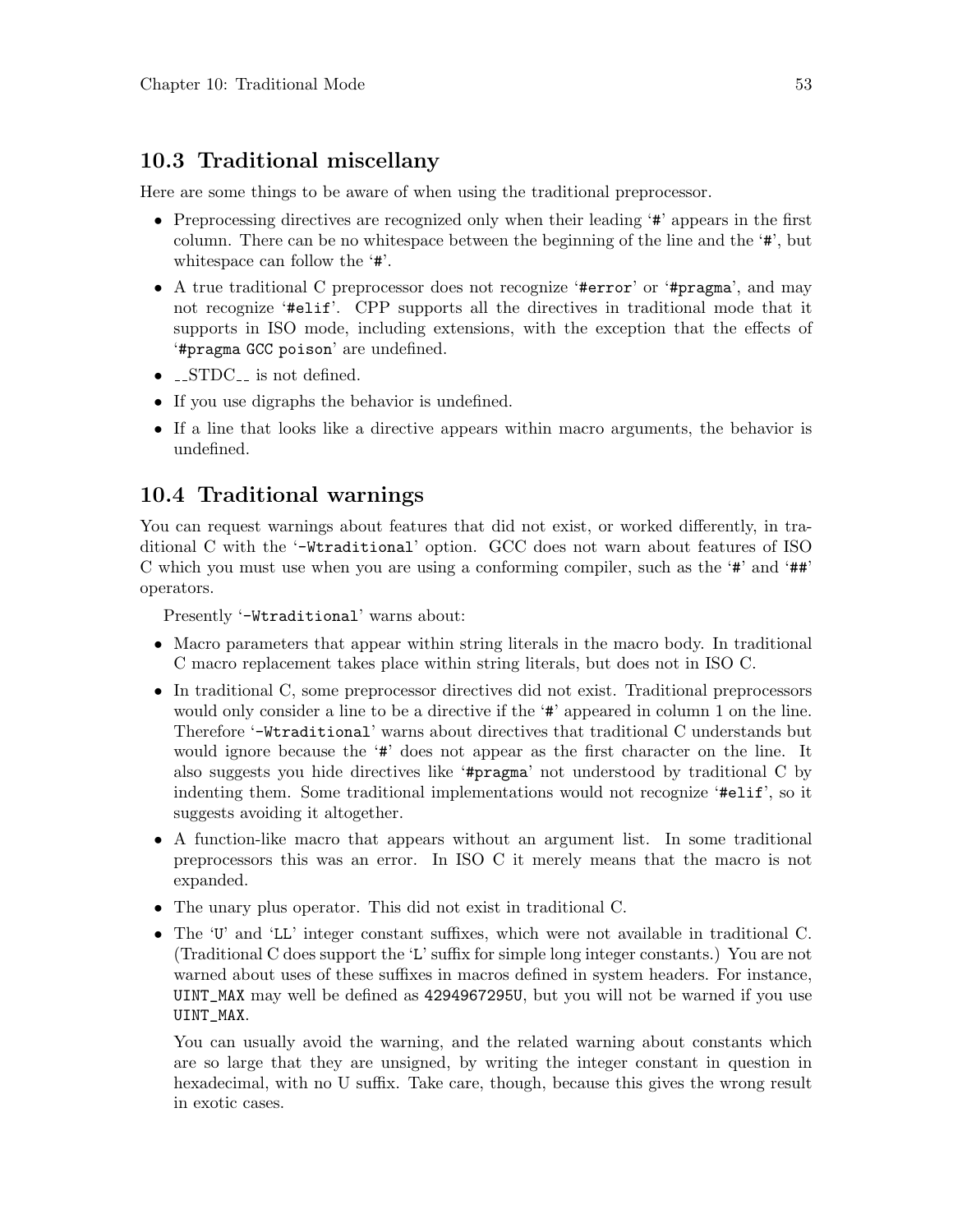# 11 Implementation Details

Here we document details of how the preprocessor's implementation affects its user-visible behavior. You should try to avoid undue reliance on behavior described here, as it is possible that it will change subtly in future implementations.

Also documented here are obsolete features still supported by CPP.

## 11.1 Implementation-defined behavior

This is how CPP behaves in all the cases which the C standard describes as implementationdefined. This term means that the implementation is free to do what it likes, but must document its choice and stick to it.

• The mapping of physical source file multi-byte characters to the execution character set.

The input character set can be specified using the '-finput-charset' option, while the execution character set may be controlled using the '-fexec-charset' and '-fwide-exec-charset' options.

• Identifier characters.

<span id="page-58-0"></span>The C and C++ standards allow identifiers to be composed of '\_' and the alphanumeric characters. C++ also allows universal character names. C99 and later C standards permit both universal character names and implementation-defined characters. In both C and C++ modes, GCC accepts in identifiers exactly those extended characters that correspond to universal character names permitted by the chosen standard.

GCC allows the '\$' character in identifiers as an extension for most targets. This is true regardless of the 'std=' switch, since this extension cannot conflict with standardsconforming programs. When preprocessing assembler, however, dollars are not identifier characters by default.

Currently the targets that by default do not permit '\$' are AVR, IP2K, MMIX, MIPS Irix 3, ARM aout, and PowerPC targets for the AIX operating system.

You can override the default with '-fdollars-in-identifiers' or 'fno-dollars-in-identifiers'. See [\[fdollars-in-identifiers\], page 60.](#page-64-0)

• Non-empty sequences of whitespace characters.

In textual output, each whitespace sequence is collapsed to a single space. For aesthetic reasons, the first token on each non-directive line of output is preceded with sufficient spaces that it appears in the same column as it did in the original source file.

• The numeric value of character constants in preprocessor expressions.

The preprocessor and compiler interpret character constants in the same way; i.e. escape sequences such as '\a' are given the values they would have on the target machine.

The compiler evaluates a multi-character character constant a character at a time, shifting the previous value left by the number of bits per target character, and then or-ing in the bit-pattern of the new character truncated to the width of a target character. The final bit-pattern is given type int, and is therefore signed, regardless of whether single characters are signed or not. If there are more characters in the constant than would fit in the target int the compiler issues a warning, and the excess leading characters are ignored.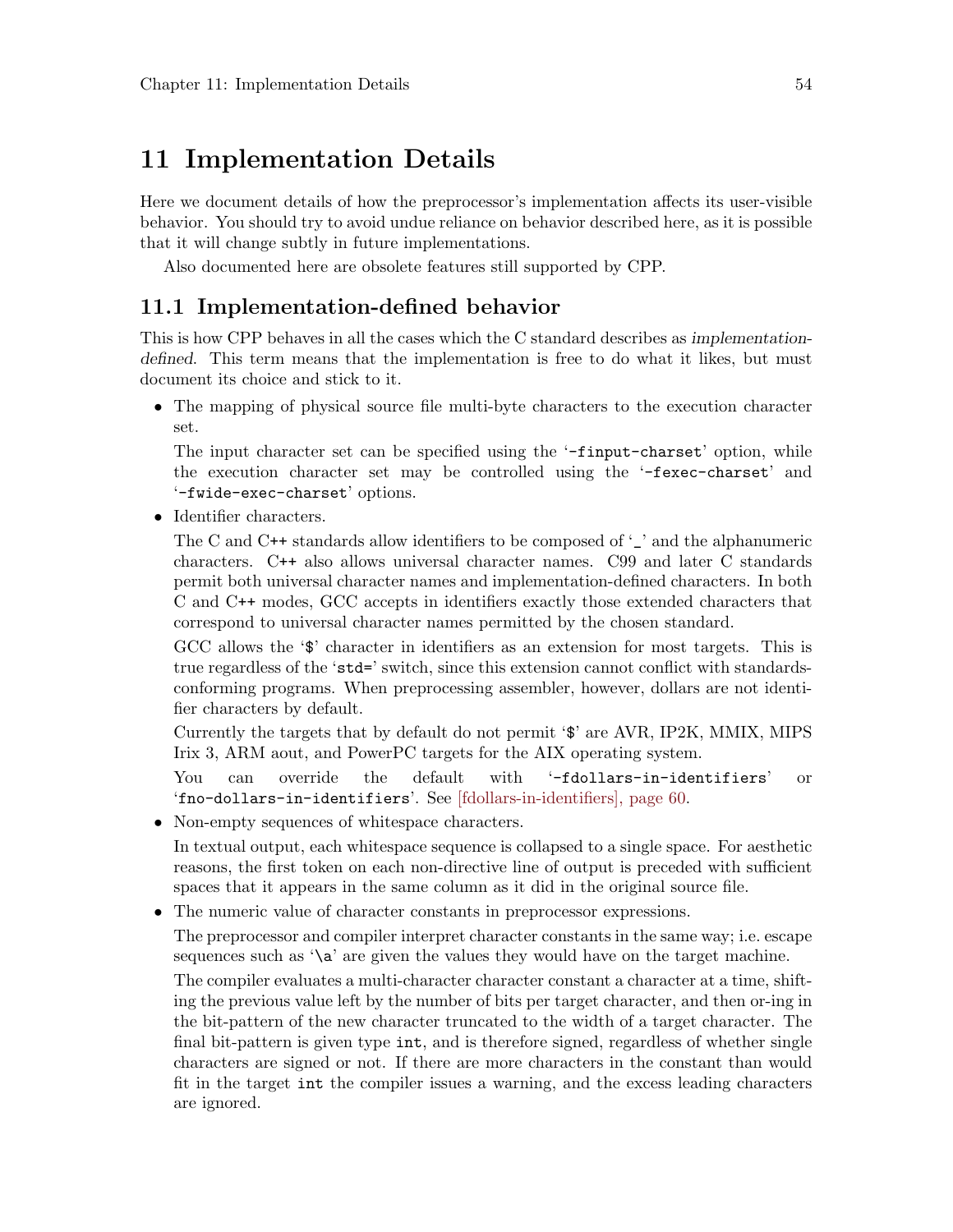For example, 'ab' for a target with an 8-bit char would be interpreted as '(int) ((unsigned char) 'a' \* 256 + (unsigned char) 'b')', and '\234a' as '(int) ((unsigned char)  $\sqrt{234'} * 256 + (unsigned char) 'a')'.$ 

- Source file inclusion. For a discussion on how the preprocessor locates header files, [Section 2.2 \[Include](#page-12-0) [Operation\], page 8](#page-12-0).
- Interpretation of the filename resulting from a macro-expanded '#include' directive. See [Section 2.6 \[Computed Includes\], page 10](#page-14-0).
- Treatment of a '#pragma' directive that after macro-expansion results in a standard pragma.

No macro expansion occurs on any '#pragma' directive line, so the question does not arise.

Note that GCC does not yet implement any of the standard pragmas.

# 11.2 Implementation limits

CPP has a small number of internal limits. This section lists the limits which the C standard requires to be no lower than some minimum, and all the others known. It is intended that there should be as few limits as possible. If you encounter an undocumented or inconvenient limit, please report that as a bug. See Section "Reporting Bugs" in Using the GNU Compiler Collection (GCC).

Where we say something is limited only by available memory, that means that internal data structures impose no intrinsic limit, and space is allocated with malloc or equivalent. The actual limit will therefore depend on many things, such as the size of other things allocated by the compiler at the same time, the amount of memory consumed by other processes on the same computer, etc.

• Nesting levels of '#include' files.

We impose an arbitrary limit of 200 levels, to avoid runaway recursion. The standard requires at least 15 levels.

• Nesting levels of conditional inclusion.

The C standard mandates this be at least 63. CPP is limited only by available memory.

• Levels of parenthesized expressions within a full expression.

The C standard requires this to be at least 63. In preprocessor conditional expressions, it is limited only by available memory.

• Significant initial characters in an identifier or macro name.

The preprocessor treats all characters as significant. The C standard requires only that the first 63 be significant.

• Number of macros simultaneously defined in a single translation unit.

The standard requires at least 4095 be possible. CPP is limited only by available memory.

• Number of parameters in a macro definition and arguments in a macro call.

We allow USHRT\_MAX, which is no smaller than 65,535. The minimum required by the standard is 127.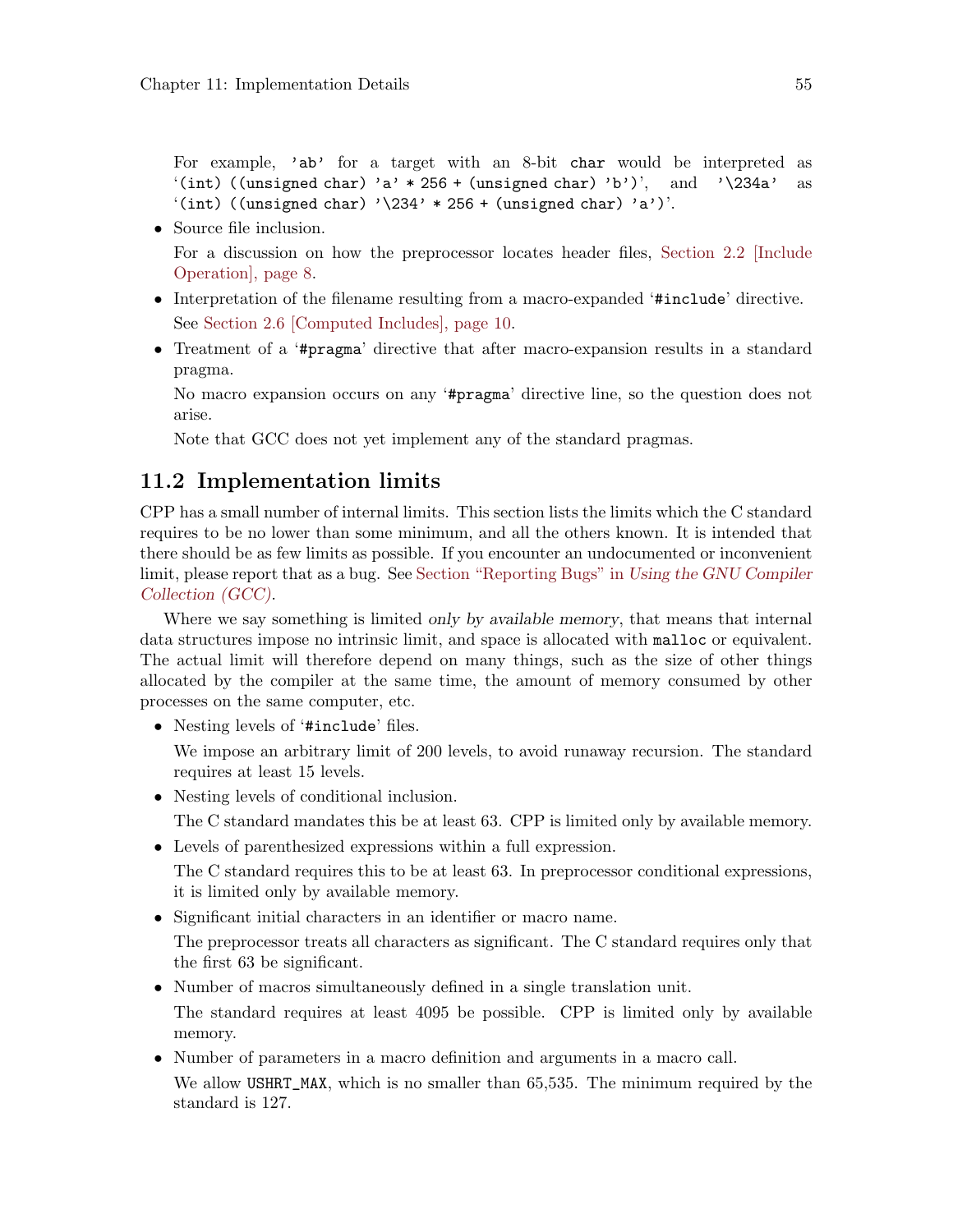• Number of characters on a logical source line.

The C standard requires a minimum of 4096 be permitted. CPP places no limits on this, but you may get incorrect column numbers reported in diagnostics for lines longer than 65,535 characters.

• Maximum size of a source file.

The standard does not specify any lower limit on the maximum size of a source file. GNU cpp maps files into memory, so it is limited by the available address space. This is generally at least two gigabytes. Depending on the operating system, the size of physical memory may or may not be a limitation.

## <span id="page-60-0"></span>11.3 Obsolete Features

CPP has some features which are present mainly for compatibility with older programs. We discourage their use in new code. In some cases, we plan to remove the feature in a future version of GCC.

## 11.3.1 Assertions

Assertions are a deprecated alternative to macros in writing conditionals to test what sort of computer or system the compiled program will run on. Assertions are usually predefined, but you can define them with preprocessing directives or command-line options.

Assertions were intended to provide a more systematic way to describe the compiler's target system and we added them for compatibility with existing compilers. In practice they are just as unpredictable as the system-specific predefined macros. In addition, they are not part of any standard, and only a few compilers support them. Therefore, the use of assertions is less portable than the use of system-specific predefined macros. We recommend you do not use them at all.

An assertion looks like this:

#predicate (answer)

predicate must be a single identifier. answer can be any sequence of tokens; all characters are significant except for leading and trailing whitespace, and differences in internal whitespace sequences are ignored. (This is similar to the rules governing macro redefinition.) Thus, (x + y) is different from (x+y) but equivalent to ( x + y ). Parentheses do not nest inside an answer.

To test an assertion, you write it in an '#if'. For example, this conditional succeeds if either vax or ns16000 has been asserted as an answer for machine.

#if #machine (vax) || #machine (ns16000)

You can test whether *any* answer is asserted for a predicate by omitting the answer in the conditional:

## #if #machine

Assertions are made with the '#assert' directive. Its sole argument is the assertion to make, without the leading '#' that identifies assertions in conditionals.

#### #assert predicate (answer)

You may make several assertions with the same predicate and different answers. Subsequent assertions do not override previous ones for the same predicate. All the answers for any given predicate are simultaneously true.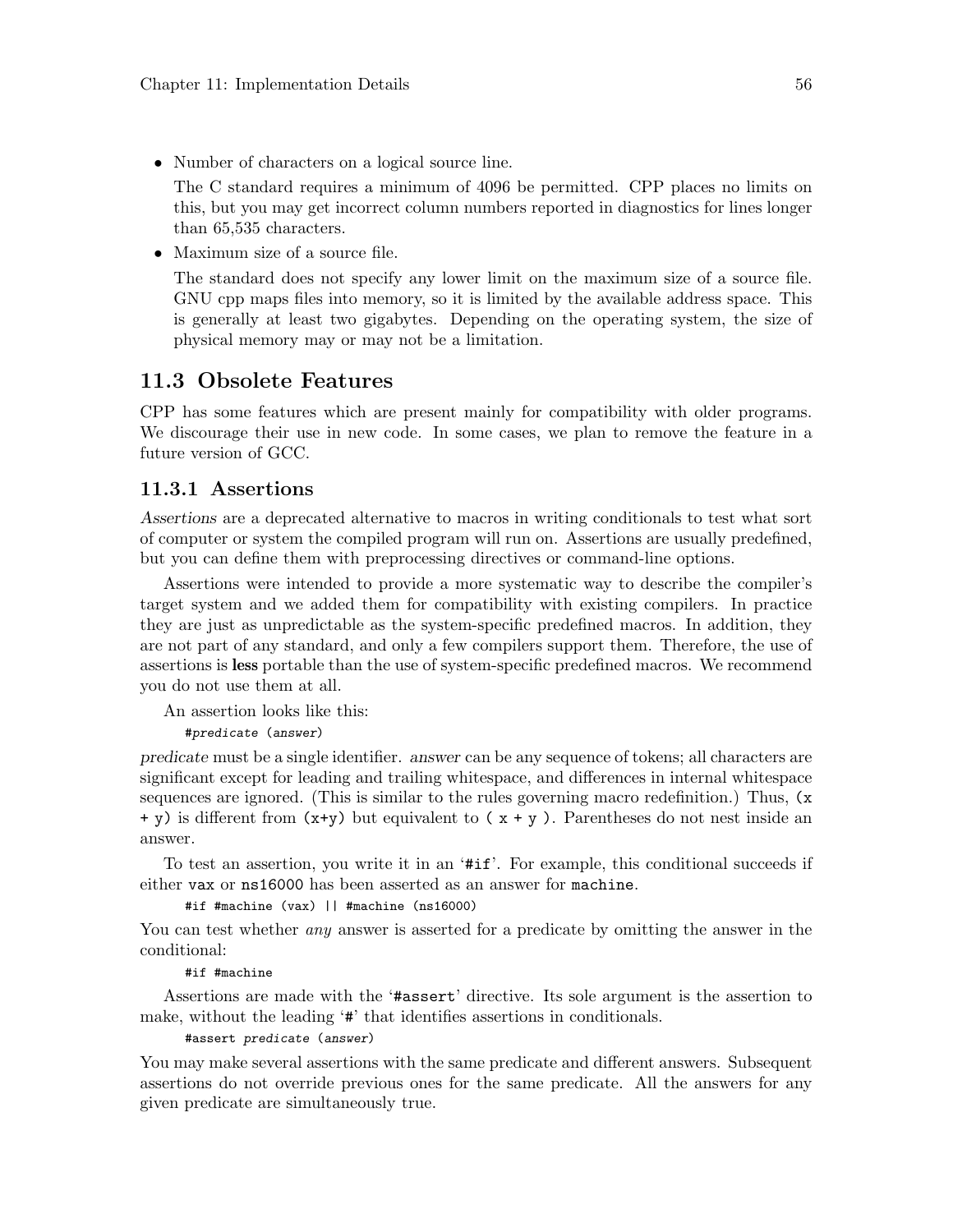Assertions can be canceled with the '#unassert' directive. It has the same syntax as '#assert'. In that form it cancels only the answer which was specified on the '#unassert' line; other answers for that predicate remain true. You can cancel an entire predicate by leaving out the answer:

### #unassert predicate

In either form, if no such assertion has been made, '#unassert' has no effect.

You can also make or cancel assertions using command-line options. See [Chapter 12](#page-61-0) [\[Invocation\], page 57](#page-61-0).

# <span id="page-61-0"></span>12 Invocation

Most often when you use the C preprocessor you do not have to invoke it explicitly: the C compiler does so automatically. However, the preprocessor is sometimes useful on its own. You can invoke the preprocessor either with the cpp command, or via gcc  $-E$ . In GCC, the preprocessor is actually integrated with the compiler rather than a separate program, and both of these commands invoke GCC and tell it to stop after the preprocessing phase.

The cpp options listed here are also accepted by gcc and have the same meaning. Likewise the cpp command accepts all the usual gcc driver options, although those pertaining to compilation phases after preprocessing are ignored.

Only options specific to preprocessing behavior are documented here. Refer to the GCC manual for full documentation of other driver options.

The cpp command expects two file names as arguments, infile and outfile. The preprocessor reads infile together with any other files it specifies with '#include'. All the output generated by the combined input files is written in outfile.

Either infile or outfile may be '-', which as infile means to read from standard input and as outfile means to write to standard output. If either file is omitted, it means the same as if '-' had been specified for that file. You can also use the '-o outfile' option to specify the output file.

Unless otherwise noted, or the option ends in  $\epsilon$ , all options which take an argument may have that argument appear either immediately after the option, or with a space between option and argument: '-Ifoo' and '-I foo' have the same effect.

Many options have multi-letter names; therefore multiple single-letter options may not be grouped: '-dM' is very different from '-d -M'.

-D name Predefine name as a macro, with definition 1.

#### -D name=definition

The contents of definition are tokenized and processed as if they appeared during translation phase three in a '#define' directive. In particular, the definition is truncated by embedded newline characters.

If you are invoking the preprocessor from a shell or shell-like program you may need to use the shell's quoting syntax to protect characters such as spaces that have a meaning in the shell syntax.

If you wish to define a function-like macro on the command line, write its argument list with surrounding parentheses before the equals sign (if any).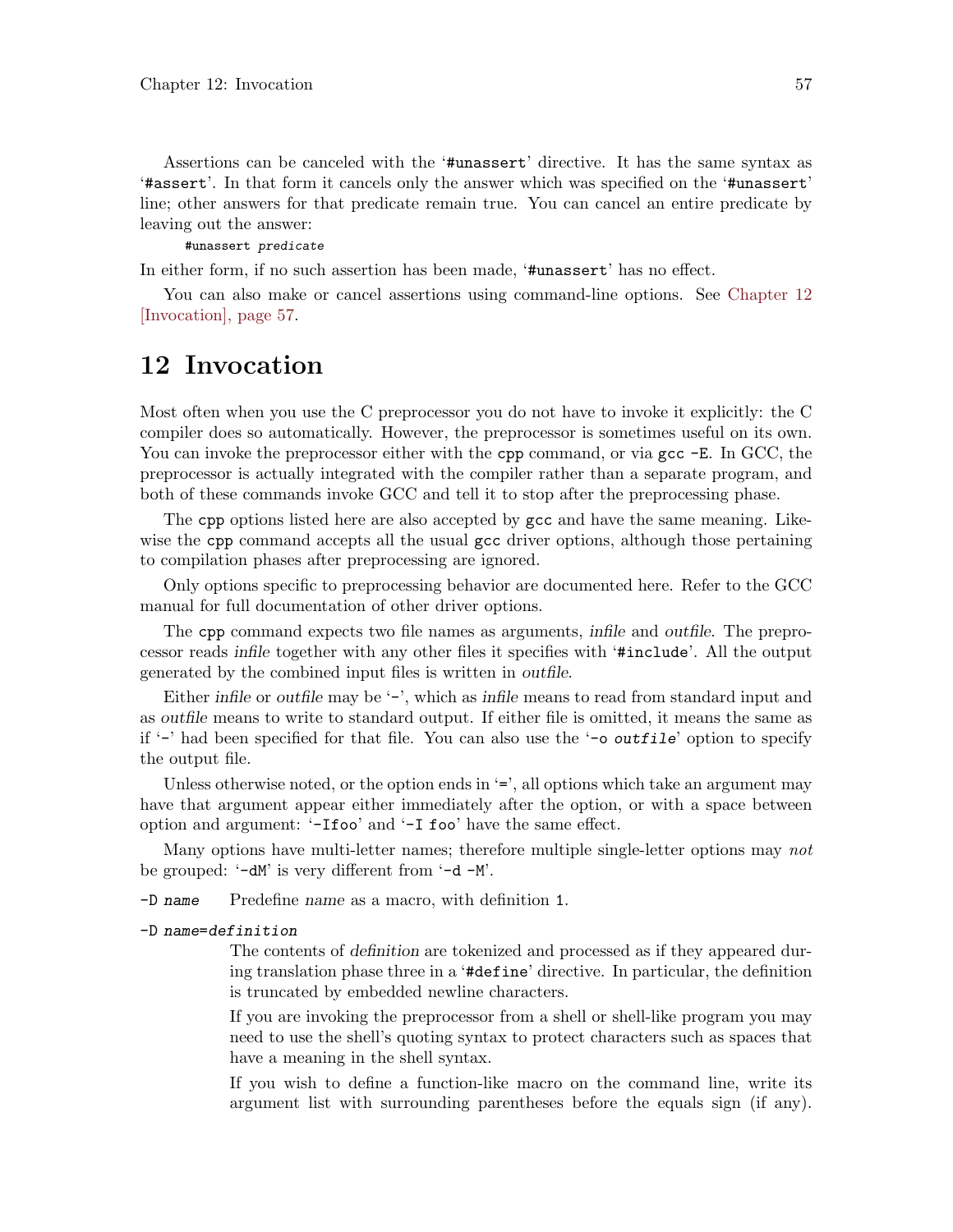Parentheses are meaningful to most shells, so you should quote the option. With sh and csh, '-D'name( $args...$ )=definition'' works.

'-D' and '-U' options are processed in the order they are given on the command line. All '-imacros file' and '-include file' options are processed after all '-D' and '-U' options.

- -U name Cancel any previous definition of name, either built in or provided with a  $\div D'$ option.
- -include file

Process file as if #include "file" appeared as the first line of the primary source file. However, the first directory searched for file is the preprocessor's working directory instead of the directory containing the main source file. If not found there, it is searched for in the remainder of the #include "..." search chain as normal.

If multiple '-include' options are given, the files are included in the order they appear on the command line.

-imacros file

Exactly like '-include', except that any output produced by scanning file is thrown away. Macros it defines remain defined. This allows you to acquire all the macros from a header without also processing its declarations.

All files specified by '-imacros' are processed before all files specified by '-include'.

- -undef Do not predefine any system-specific or GCC-specific macros. The standard predefined macros remain defined. See [Section 3.7.1 \[Standard Predefined Macros\],](#page-24-0) [page 20.](#page-24-0)
- -pthread Define additional macros required for using the POSIX threads library. You should use this option consistently for both compilation and linking. This option is supported on GNU/Linux targets, most other Unix derivatives, and also on x86 Cygwin and MinGW targets.
- -M Instead of outputting the result of preprocessing, output a rule suitable for make describing the dependencies of the main source file. The preprocessor outputs one make rule containing the object file name for that source file, a colon, and the names of all the included files, including those coming from '-include' or '-imacros' command-line options.

Unless specified explicitly (with '-MT' or '-MQ'), the object file name consists of the name of the source file with any suffix replaced with object file suffix and with any leading directory parts removed. If there are many included files then the rule is split into several lines using '\'-newline. The rule has no commands. This option does not suppress the preprocessor's debug output, such as '-dM'. To avoid mixing such debug output with the dependency rules you should explicitly specify the dependency output file with '-MF', or use an environment variable like DEPENDENCIES\_OUTPUT (see [Chapter 13 \[Environment Variables\],](#page-70-0) [page 66\)](#page-70-0). Debug output is still sent to the regular output stream as normal. Passing  $-M'$  to the driver implies  $-E'$ , and suppresses warnings with an implicit  $\cdot$ -w'.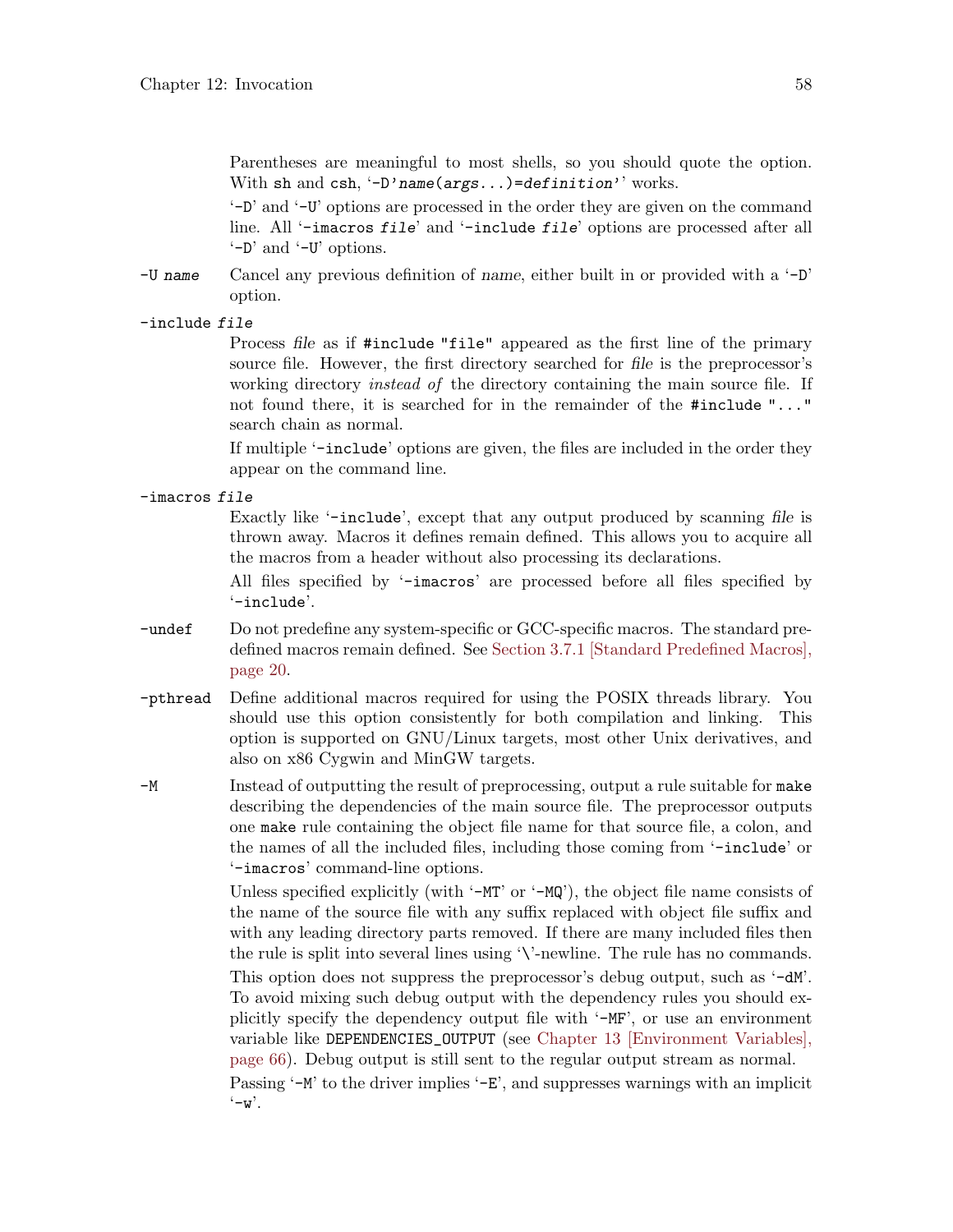-MM Like '-M' but do not mention header files that are found in system header directories, nor header files that are included, directly or indirectly, from such a header.

> This implies that the choice of angle brackets or double quotes in an '#include' directive does not in itself determine whether that header appears in '-MM' dependency output.

<span id="page-63-0"></span> $-MF$  file When used with '-M' or '-MM', specifies a file to write the dependencies to. If no '-MF' switch is given the preprocessor sends the rules to the same place it would send preprocessed output.

> When used with the driver options '-MD' or '-MMD', '-MF' overrides the default dependency output file.

If file is '-', then the dependencies are written to 'stdout'.

-MG In conjunction with an option such as '-M' requesting dependency generation, '-MG' assumes missing header files are generated files and adds them to the dependency list without raising an error. The dependency filename is taken directly from the #include directive without prepending any path. '-MG' also suppresses preprocessed output, as a missing header file renders this useless.

This feature is used in automatic updating of makefiles.

#### -Mno-modules

Disable dependency generation for compiled module interfaces.

-MP This option instructs CPP to add a phony target for each dependency other than the main file, causing each to depend on nothing. These dummy rules work around errors make gives if you remove header files without updating the 'Makefile' to match.

This is typical output:

test.o: test.c test.h

test.h:

## -MT target

Change the target of the rule emitted by dependency generation. By default CPP takes the name of the main input file, deletes any directory components and any file suffix such as '.c', and appends the platform's usual object suffix. The result is the target.

An '-MT' option sets the target to be exactly the string you specify. If you want multiple targets, you can specify them as a single argument to  $-MT$ , or use multiple '-MT' options.

```
For example, '-MT '$(objpfx)foo.o'' might give
     $(objpfx)foo.o: foo.c
```
-MQ target

Same as '-MT', but it quotes any characters which are special to Make. '-MQ '\$(objpfx)foo.o'' gives \$\$(objpfx)foo.o: foo.c

The default target is automatically quoted, as if it were given with '-MQ'.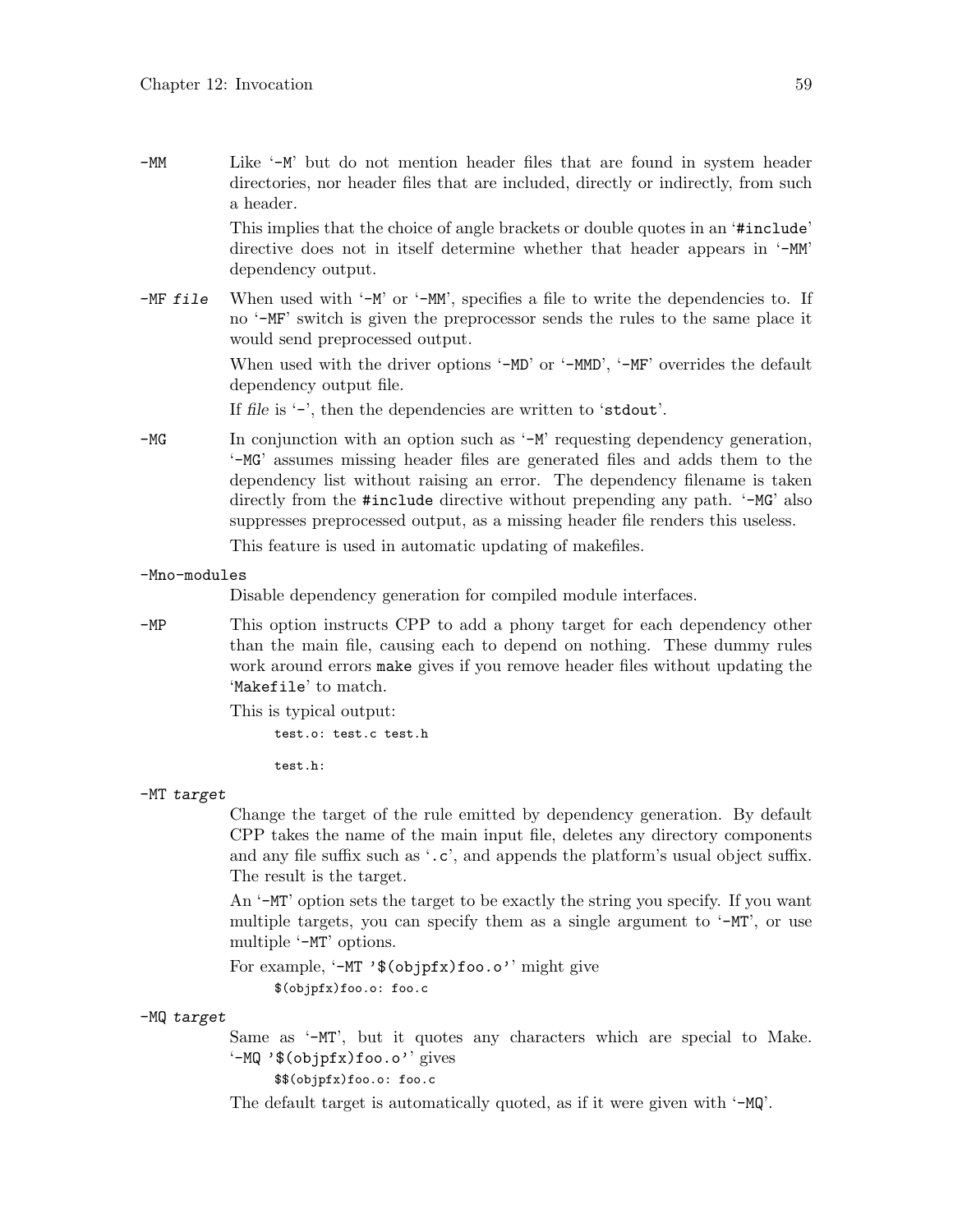-MD '-MD' is equivalent to '-M -MF file', except that '-E' is not implied. The driver determines file based on whether an '-o' option is given. If it is, the driver uses its argument but with a suffix of '.d', otherwise it takes the name of the input file, removes any directory components and suffix, and applies a '.d' suffix.

> If  $\div$ MD' is used in conjunction with  $\div$ E', any  $\div$ o' switch is understood to specify the dependency output file (see  $[-MF]$ , page 59), but if used without  $-E'$ , each '-o' is understood to specify a target object file.

> Since '-E' is not implied, '-MD' can be used to generate a dependency output file as a side effect of the compilation process.

-MMD Like '-MD' except mention only user header files, not system header files.

### -fpreprocessed

Indicate to the preprocessor that the input file has already been preprocessed. This suppresses things like macro expansion, trigraph conversion, escaped newline splicing, and processing of most directives. The preprocessor still recognizes and removes comments, so that you can pass a file preprocessed with  $\div$ -C' to the compiler without problems. In this mode the integrated preprocessor is little more than a tokenizer for the front ends.

'-fpreprocessed' is implicit if the input file has one of the extensions '.i', '.ii' or '.mi'. These are the extensions that GCC uses for preprocessed files created by '-save-temps'.

#### -fdirectives-only

When preprocessing, handle directives, but do not expand macros.

The option's behavior depends on the '-E' and '-fpreprocessed' options.

With  $-F$ , preprocessing is limited to the handling of directives such as #define, #ifdef, and #error. Other preprocessor operations, such as macro expansion and trigraph conversion are not performed. In addition, the '-dD' option is implicitly enabled.

With '-fpreprocessed', predefinition of command line and most builtin macros is disabled. Macros such as \_\_LINE\_\_, which are contextually dependent, are handled normally. This enables compilation of files previously preprocessed with -E -fdirectives-only.

With both '-E' and '-fpreprocessed', the rules for '-fpreprocessed' take precedence. This enables full preprocessing of files previously preprocessed with -E -fdirectives-only.

## <span id="page-64-0"></span>-fdollars-in-identifiers

Accept '\$' in identifiers. See [\[Identifier characters\], page 54](#page-58-0).

## -fextended-identifiers

Accept universal character names and extended characters in identifiers. This option is enabled by default for C99 (and later C standard versions) and C++.

### -fno-canonical-system-headers

When preprocessing, do not shorten system header paths with canonicalization.

### -fmax-include-depth=depth

Set the maximum depth of the nested #include. The default is 200.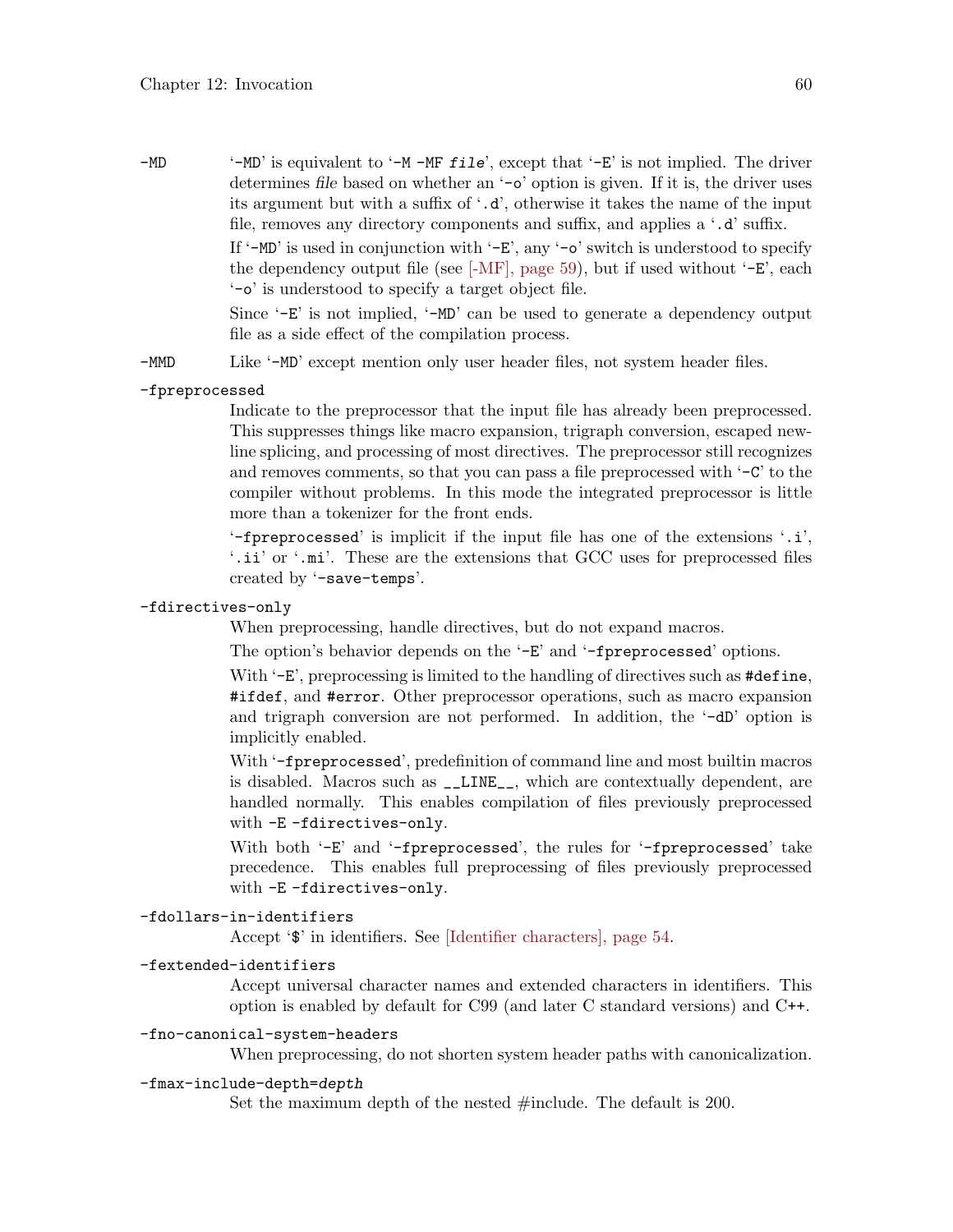#### -ftabstop=width

Set the distance between tab stops. This helps the preprocessor report correct column numbers in warnings or errors, even if tabs appear on the line. If the value is less than 1 or greater than 100, the option is ignored. The default is 8.

### -ftrack-macro-expansion[=level]

Track locations of tokens across macro expansions. This allows the compiler to emit diagnostic about the current macro expansion stack when a compilation error occurs in a macro expansion. Using this option makes the preprocessor and the compiler consume more memory. The level parameter can be used to choose the level of precision of token location tracking thus decreasing the memory consumption if necessary. Value '0' of level de-activates this option. Value '1' tracks tokens locations in a degraded mode for the sake of minimal memory overhead. In this mode all tokens resulting from the expansion of an argument of a function-like macro have the same location. Value '2' tracks tokens locations completely. This value is the most memory hungry. When this option is given no argument, the default parameter value is '2'.

Note that -ftrack-macro-expansion=2 is activated by default.

### -fmacro-prefix-map=old=new

When preprocessing files residing in directory 'old', expand the  $\text{I-FILE}_{-}$  and \_\_BASE\_FILE\_\_ macros as if the files resided in directory 'new' instead. This can be used to change an absolute path to a relative path by using '.' for new which can result in more reproducible builds that are location independent. This option also affects \_\_builtin\_FILE() during compilation. See also '-ffile-prefix-map'.

### -fexec-charset=charset

Set the execution character set, used for string and character constants. The default is UTF-8. charset can be any encoding supported by the system's iconv library routine.

## -fwide-exec-charset=charset

Set the wide execution character set, used for wide string and character constants. The default is UTF-32 or UTF-16, whichever corresponds to the width of wchar\_t. As with '-fexec-charset', charset can be any encoding supported by the system's iconv library routine; however, you will have problems with encodings that do not fit exactly in wchar\_t.

#### -finput-charset=charset

Set the input character set, used for translation from the character set of the input file to the source character set used by GCC. If the locale does not specify, or GCC cannot get this information from the locale, the default is UTF-8. This can be overridden by either the locale or this command-line option. Currently the command-line option takes precedence if there's a conflict. charset can be any encoding supported by the system's iconv library routine.

## -fworking-directory

Enable generation of linemarkers in the preprocessor output that let the compiler know the current working directory at the time of preprocessing. When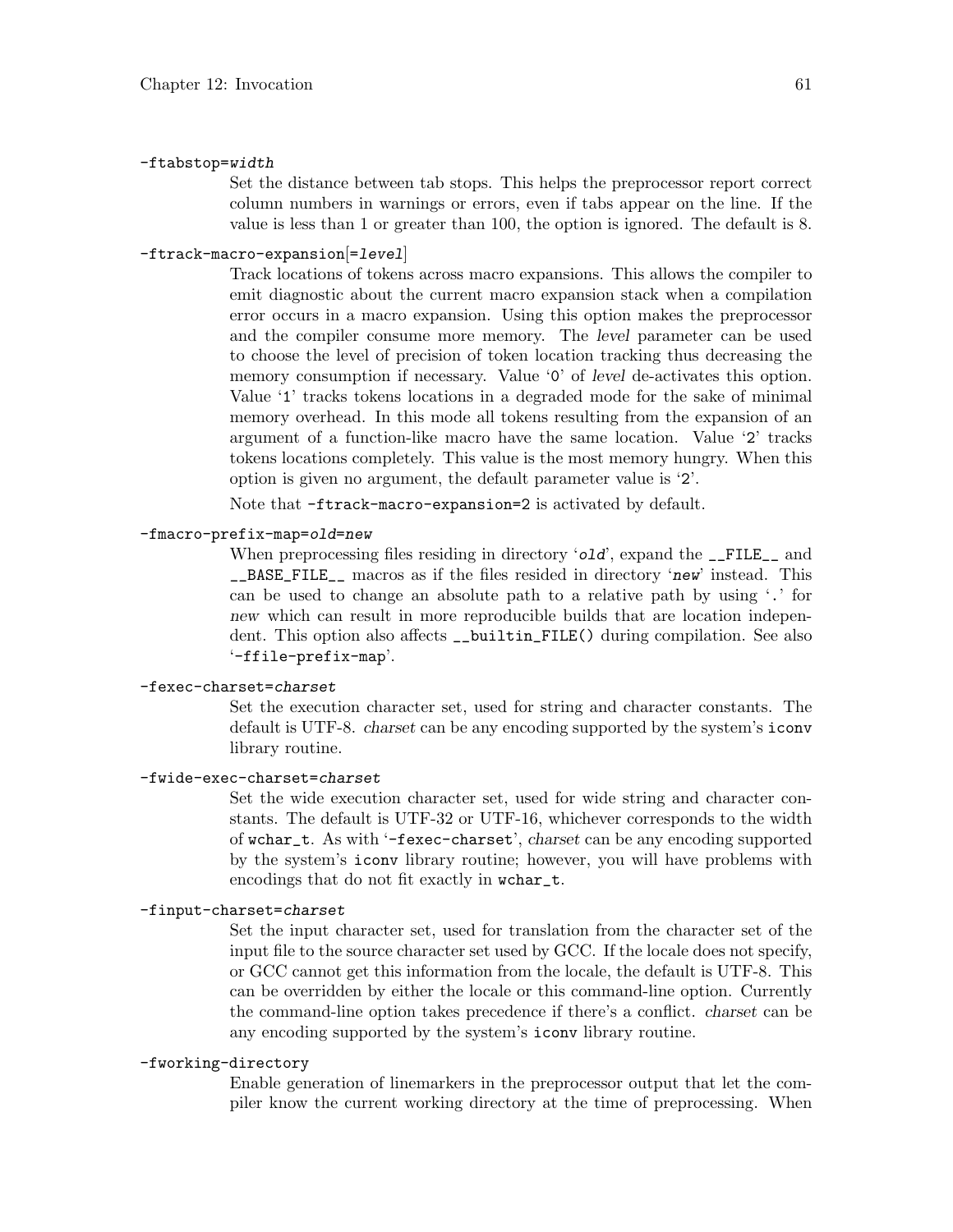this option is enabled, the preprocessor emits, after the initial linemarker, a second linemarker with the current working directory followed by two slashes. GCC uses this directory, when it's present in the preprocessed input, as the directory emitted as the current working directory in some debugging information formats. This option is implicitly enabled if debugging information is enabled, but this can be inhibited with the negated form '-fno-working-directory'. If the '-P' flag is present in the command line, this option has no effect, since no #line directives are emitted whatsoever.

## -A predicate=answer

Make an assertion with the predicate predicate and answer answer. This form is preferred to the older form '-A predicate(answer)', which is still supported, because it does not use shell special characters. See [Section 11.3 \[Obsolete](#page-60-0) [Features\], page 56.](#page-60-0)

## -A -predicate=answer

Cancel an assertion with the predicate predicate and answer answer.

-C Do not discard comments. All comments are passed through to the output file, except for comments in processed directives, which are deleted along with the directive.

> You should be prepared for side effects when using  $-$ C'; it causes the preprocessor to treat comments as tokens in their own right. For example, comments appearing at the start of what would be a directive line have the effect of turning that line into an ordinary source line, since the first token on the line is no longer a '#'.

-CC Do not discard comments, including during macro expansion. This is like '-C', except that comments contained within macros are also passed through to the output file where the macro is expanded.

> In addition to the side effects of the '-C' option, the '-CC' option causes all C++-style comments inside a macro to be converted to C-style comments. This is to prevent later use of that macro from inadvertently commenting out the remainder of the source line.

The '-CC' option is generally used to support lint comments.

-P Inhibit generation of linemarkers in the output from the preprocessor. This might be useful when running the preprocessor on something that is not C code, and will be sent to a program which might be confused by the linemarkers. See [Chapter 9 \[Preprocessor Output\], page 49.](#page-53-0)

### -traditional

### -traditional-cpp

Try to imitate the behavior of pre-standard C preprocessors, as opposed to ISO C preprocessors. See [Chapter 10 \[Traditional Mode\], page 50](#page-54-1).

Note that GCC does not otherwise attempt to emulate a pre-standard C compiler, and these options are only supported with the '-E' switch, or when invoking CPP explicitly.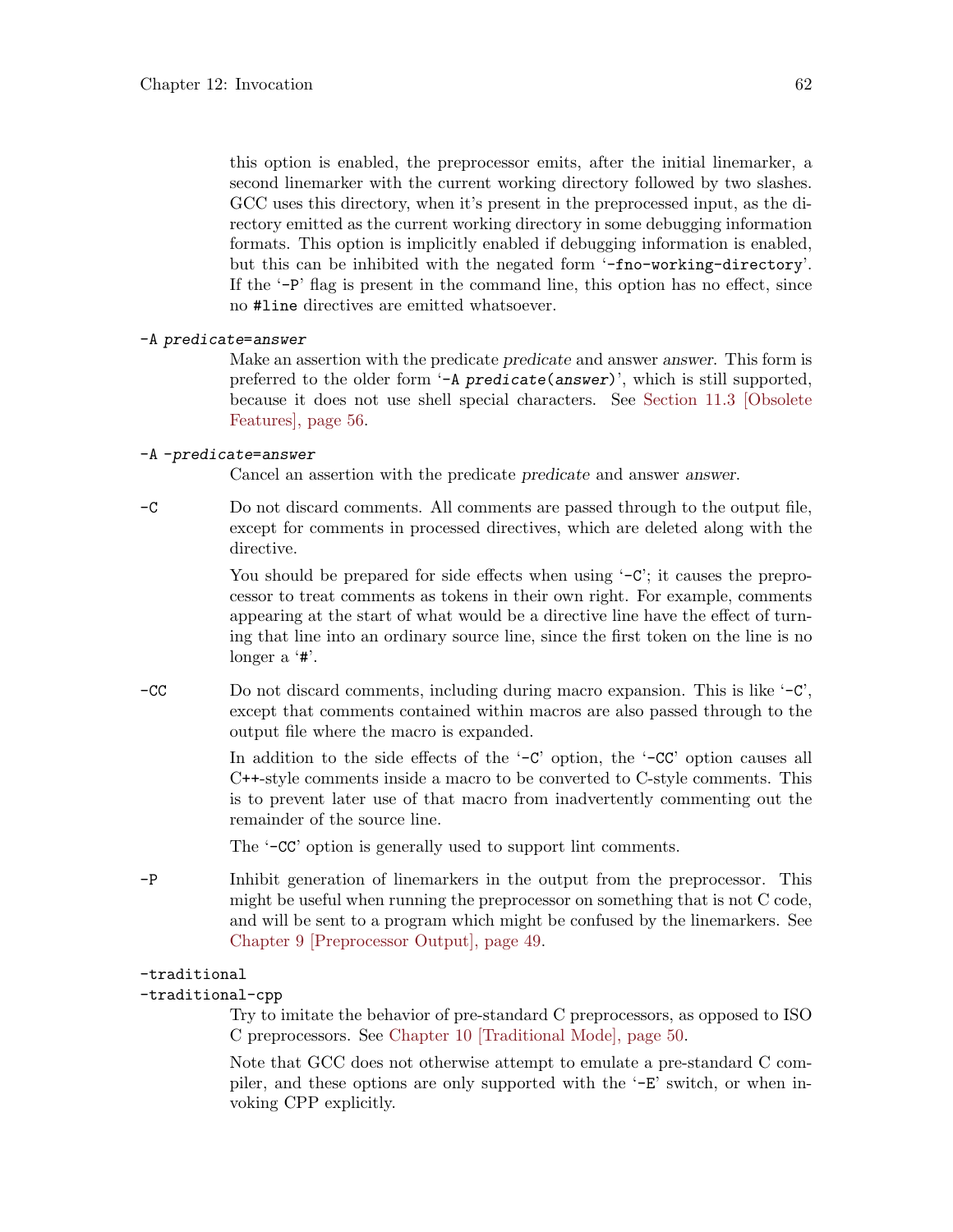### -trigraphs

Support ISO C trigraphs. These are three-character sequences, all starting with '??', that are defined by ISO C to stand for single characters. For example, '??/' stands for '\', so ''??/n'' is a character constant for a newline. See [Section 1.2](#page-6-1) [\[Initial processing\], page 2.](#page-6-1)

By default, GCC ignores trigraphs, but in standard-conforming modes it converts them. See the '-std' and '-ansi' options.

- -remap Enable special code to work around file systems which only permit very short file names, such as MS-DOS.
- -H Print the name of each header file used, in addition to other normal activities. Each name is indented to show how deep in the '#include' stack it is. Precompiled header files are also printed, even if they are found to be invalid; an invalid precompiled header file is printed with  $\ldots$  x' and a valid one with  $\ldots$ !'.

-dletters

Says to make debugging dumps during compilation as specified by letters. The flags documented here are those relevant to the preprocessor. Other letters are interpreted by the compiler proper, or reserved for future versions of GCC, and so are silently ignored. If you specify letters whose behavior conflicts, the result is undefined.

-dM Instead of the normal output, generate a list of '#define' directives for all the macros defined during the execution of the preprocessor, including predefined macros. This gives you a way of finding out what is predefined in your version of the preprocessor. Assuming you have no file 'foo.h', the command

> touch foo.h; cpp -dM foo.h shows all the predefined macros.

- -dD Like '-dM' except in two respects: it does not include the predefined macros, and it outputs both the '#define' directives and the result of preprocessing. Both kinds of output go to the standard output file.
- -dN Like '-dD', but emit only the macro names, not their expansions.
- -dI Output '#include' directives in addition to the result of preprocessing.
- -dU Like '-dD' except that only macros that are expanded, or whose definedness is tested in preprocessor directives, are output; the output is delayed until the use or test of the macro; and '#undef' directives are also output for macros tested but undefined at the time.

### -fdebug-cpp

This option is only useful for debugging GCC. When used from CPP or with '-E', it dumps debugging information about location maps. Every token in the output is preceded by the dump of the map its location belongs to.

When used from GCC without '-E', this option has no effect.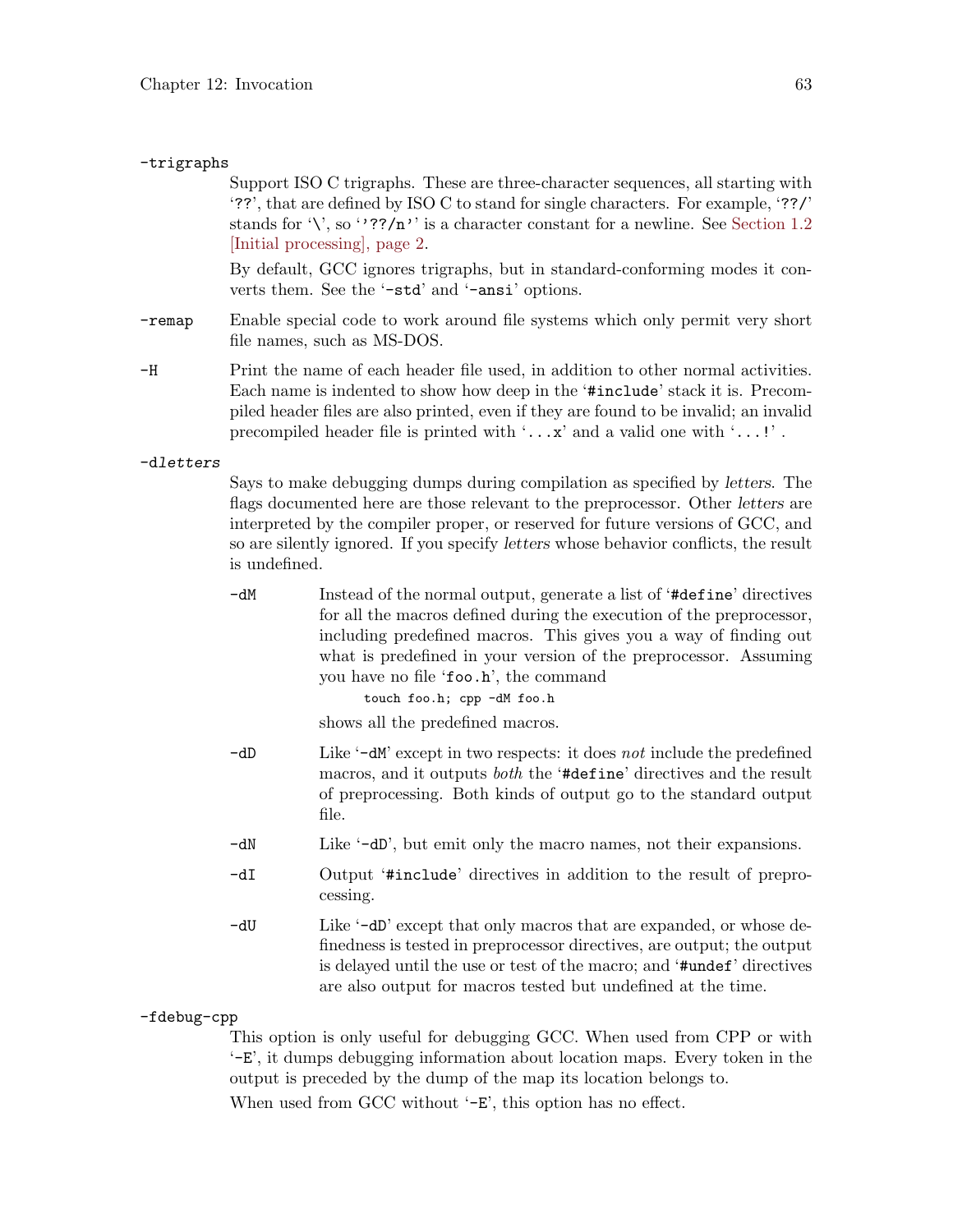-I dir -iquote dir -isystem dir -idirafter dir

> Add the directory dir to the list of directories to be searched for header files during preprocessing. See [Section 2.3 \[Search Path\], page 9.](#page-13-1) If dir begins with '=' or \$SYSROOT, then the '=' or \$SYSROOT is replaced by the sysroot prefix; see '--sysroot' and '-isysroot'.

> Directories specified with '-iquote' apply only to the quote form of the directive, #include "file". Directories specified with '-I', '-isystem', or '-idirafter' apply to lookup for both the #include "file" and #include <file> directives.

> You can specify any number or combination of these options on the command line to search for header files in several directories. The lookup order is as follows:

- 1. For the quote form of the include directive, the directory of the current file is searched first.
- 2. For the quote form of the include directive, the directories specified by '-iquote' options are searched in left-to-right order, as they appear on the command line.
- 3. Directories specified with '-I' options are scanned in left-to-right order.
- 4. Directories specified with '-isystem' options are scanned in left-to-right order.
- 5. Standard system directories are scanned.
- 6. Directories specified with '-idirafter' options are scanned in left-to-right order.

You can use  $\text{-}I'$  to override a system header file, substituting your own version, since these directories are searched before the standard system header file directories. However, you should not use this option to add directories that contain vendor-supplied system header files; use '-isystem' for that.

The '-isystem' and '-idirafter' options also mark the directory as a system directory, so that it gets the same special treatment that is applied to the standard system directories. See [Section 2.8 \[System Headers\], page 12.](#page-16-0)

If a standard system include directory, or a directory specified with '-isystem', is also specified with  $\mathbf{I}$ , the  $\mathbf{I}$  option is ignored. The directory is still searched but as a system directory at its normal position in the system include chain. This is to ensure that GCC's procedure to fix buggy system headers and the ordering for the #include\_next directive are not inadvertently changed. If you really need to change the search order for system directories, use the '-nostdinc' and/or '-isystem' options. See [Section 2.8 \[System Headers\],](#page-16-0) [page 12.](#page-16-0)

-I- Split the include path. This option has been deprecated. Please use '-iquote' instead for '-I' directories before the '-I-' and remove the '-I-' option.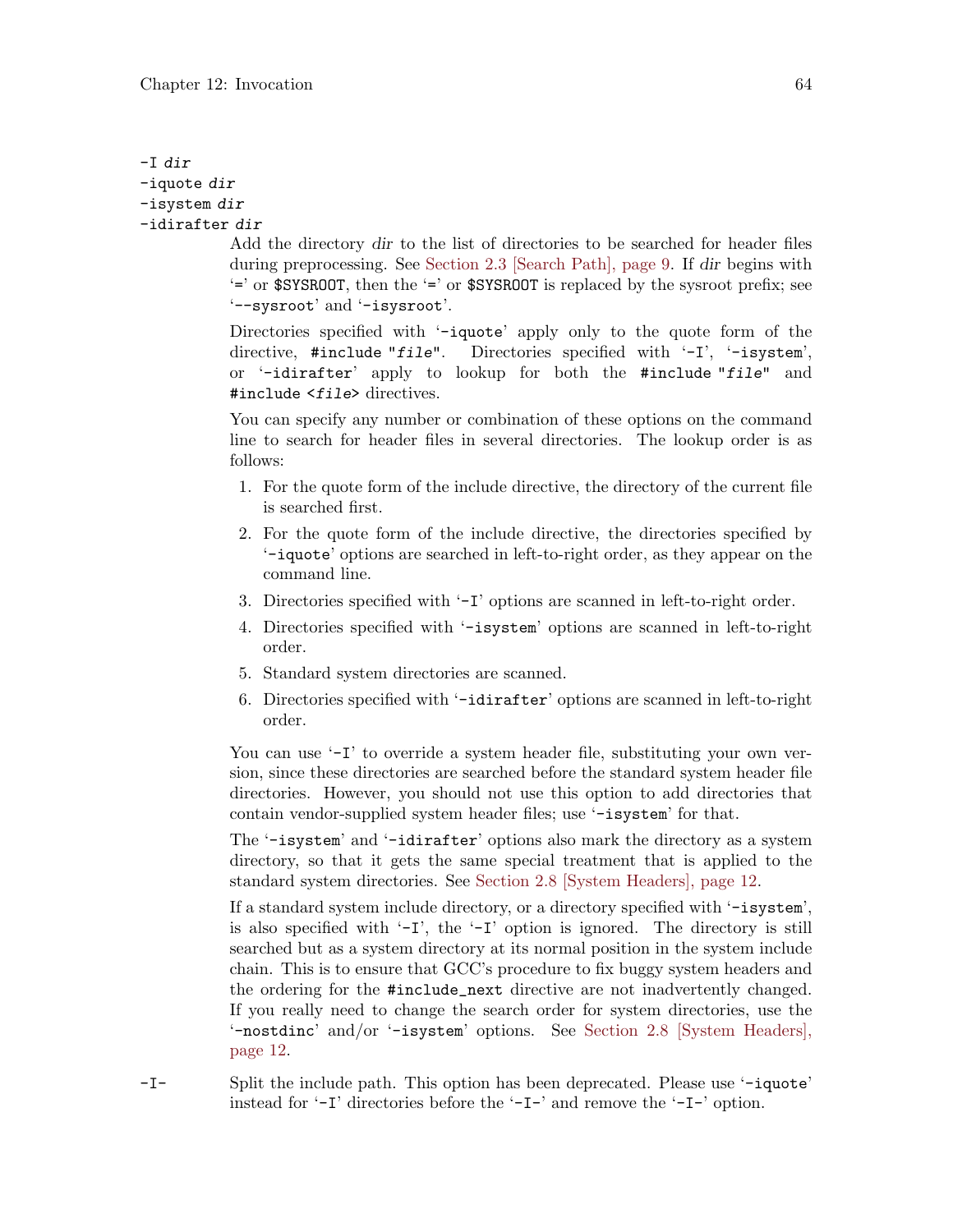Any directories specified with '-I' options before '-I-' are searched only for headers requested with #include "file"; they are not searched for #include <file>. If additional directories are specified with '-I' options after the '-I-', those directories are searched for all '#include' directives.

In addition,  $\left(-I - I\right)$  inhibits the use of the directory of the current file directory as the first search directory for #include "file". There is no way to override this effect of '-I-'. See [Section 2.3 \[Search Path\], page 9.](#page-13-1)

#### -iprefix prefix

Specify prefix as the prefix for subsequent '-iwithprefix' options. If the prefix represents a directory, you should include the final '/'.

## -iwithprefix dir

### -iwithprefixbefore dir

Append dir to the prefix specified previously with '-iprefix', and add the resulting directory to the include search path. '-iwithprefixbefore' puts it in the same place '-I' would; '-iwithprefix' puts it where '-idirafter' would.

#### -isysroot dir

This option is like the '--sysroot' option, but applies only to header files (except for Darwin targets, where it applies to both header files and libraries). See the '--sysroot' option for more information.

#### -imultilib dir

Use dir as a subdirectory of the directory containing target-specific C++ headers.

-nostdinc

Do not search the standard system directories for header files. Only the directories explicitly specified with '-I', '-iquote', '-isystem', and/or '-idirafter' options (and the directory of the current file, if appropriate) are searched.

#### -nostdinc++

Do not search for header files in the C++-specific standard directories, but do still search the other standard directories. (This option is used when building the C++ library.)

#### -Wcomment

#### -Wcomments

Warn whenever a comment-start sequence  $\forall$ \*' appears in a  $\forall$ \*' comment, or whenever a backslash-newline appears in a  $\frac{\ell}{\ell}$  comment. This warning is enabled by '-Wall'.

#### -Wtrigraphs

Warn if any trigraphs are encountered that might change the meaning of the program. Trigraphs within comments are not warned about, except those that would form escaped newlines.

This option is implied by '-Wall'. If '-Wall' is not given, this option is still enabled unless trigraphs are enabled. To get trigraph conversion without warnings, but get the other '-Wall' warnings, use '-trigraphs -Wall -Wno-trigraphs'.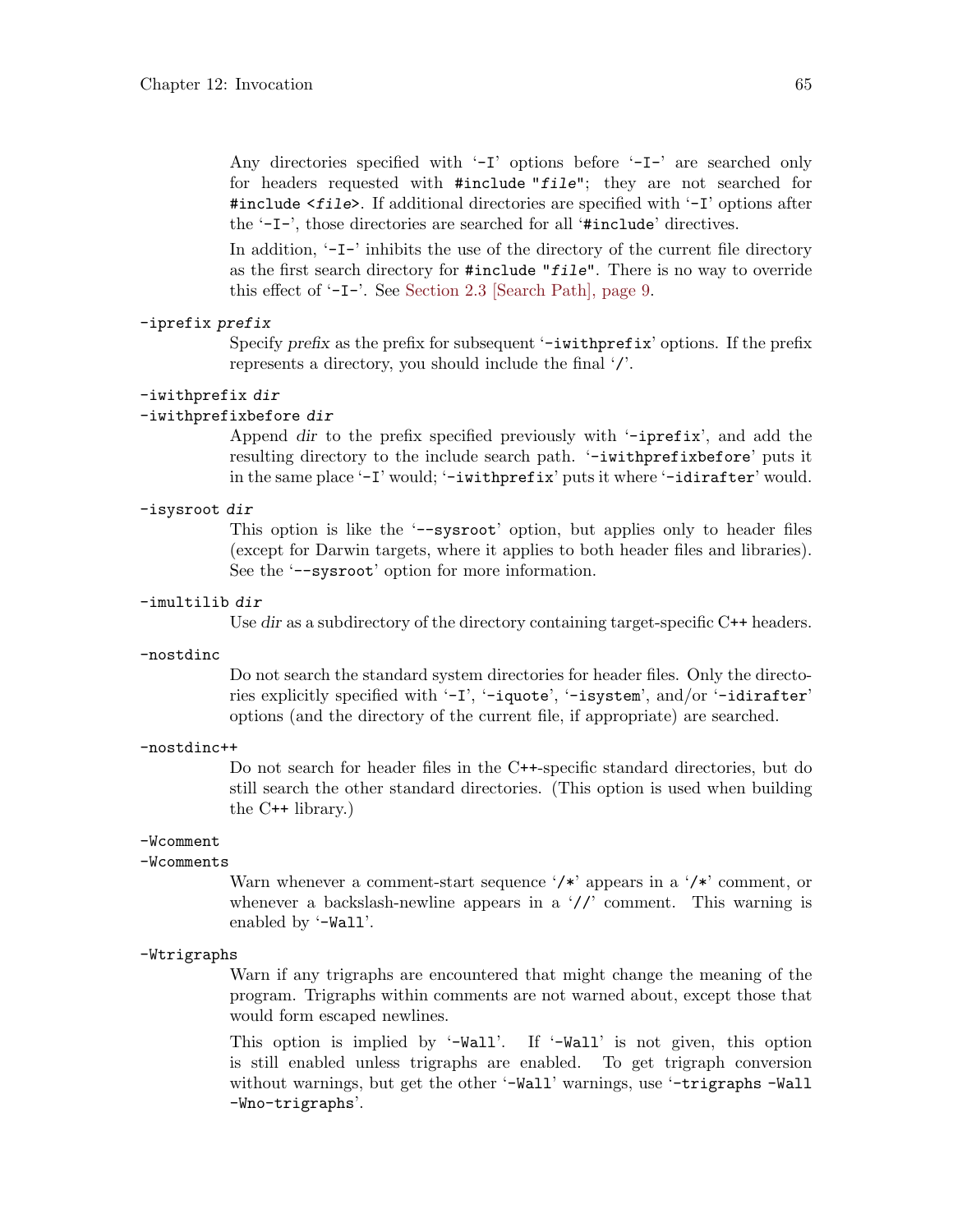-Wundef Warn if an undefined identifier is evaluated in an #if directive. Such identifiers are replaced with zero.

#### -Wexpansion-to-defined

Warn whenever 'defined' is encountered in the expansion of a macro (including the case where the macro is expanded by an '#if' directive). Such usage is not portable. This warning is also enabled by '-Wpedantic' and '-Wextra'.

-Wunused-macros

Warn about macros defined in the main file that are unused. A macro is used if it is expanded or tested for existence at least once. The preprocessor also warns if the macro has not been used at the time it is redefined or undefined.

Built-in macros, macros defined on the command line, and macros defined in include files are not warned about.

Note: If a macro is actually used, but only used in skipped conditional blocks, then the preprocessor reports it as unused. To avoid the warning in such a case, you might improve the scope of the macro's definition by, for example, moving it into the first skipped block. Alternatively, you could provide a dummy use with something like:

#if defined the\_macro\_causing\_the\_warning #endif

-Wno-endif-labels

Do not warn whenever an #else or an #endif are followed by text. This sometimes happens in older programs with code of the form

```
#if FOO
...
#else FOO
...
#endif FOO
```
The second and third FOO should be in comments. This warning is on by default.

# <span id="page-70-0"></span>13 Environment Variables

This section describes the environment variables that affect how CPP operates. You can use them to specify directories or prefixes to use when searching for include files, or to control dependency output.

Note that you can also specify places to search using options such as '-I', and control dependency output with options like '-M' (see [Chapter 12 \[Invocation\], page 57](#page-61-0)). These take precedence over environment variables, which in turn take precedence over the configuration of GCC.

```
CPATH
C_INCLUDE_PATH
CPLUS_INCLUDE_PATH
OBJC_INCLUDE_PATH
```
Each variable's value is a list of directories separated by a special character, much like PATH, in which to look for header files. The special character, PATH\_ SEPARATOR, is target-dependent and determined at GCC build time. For Mi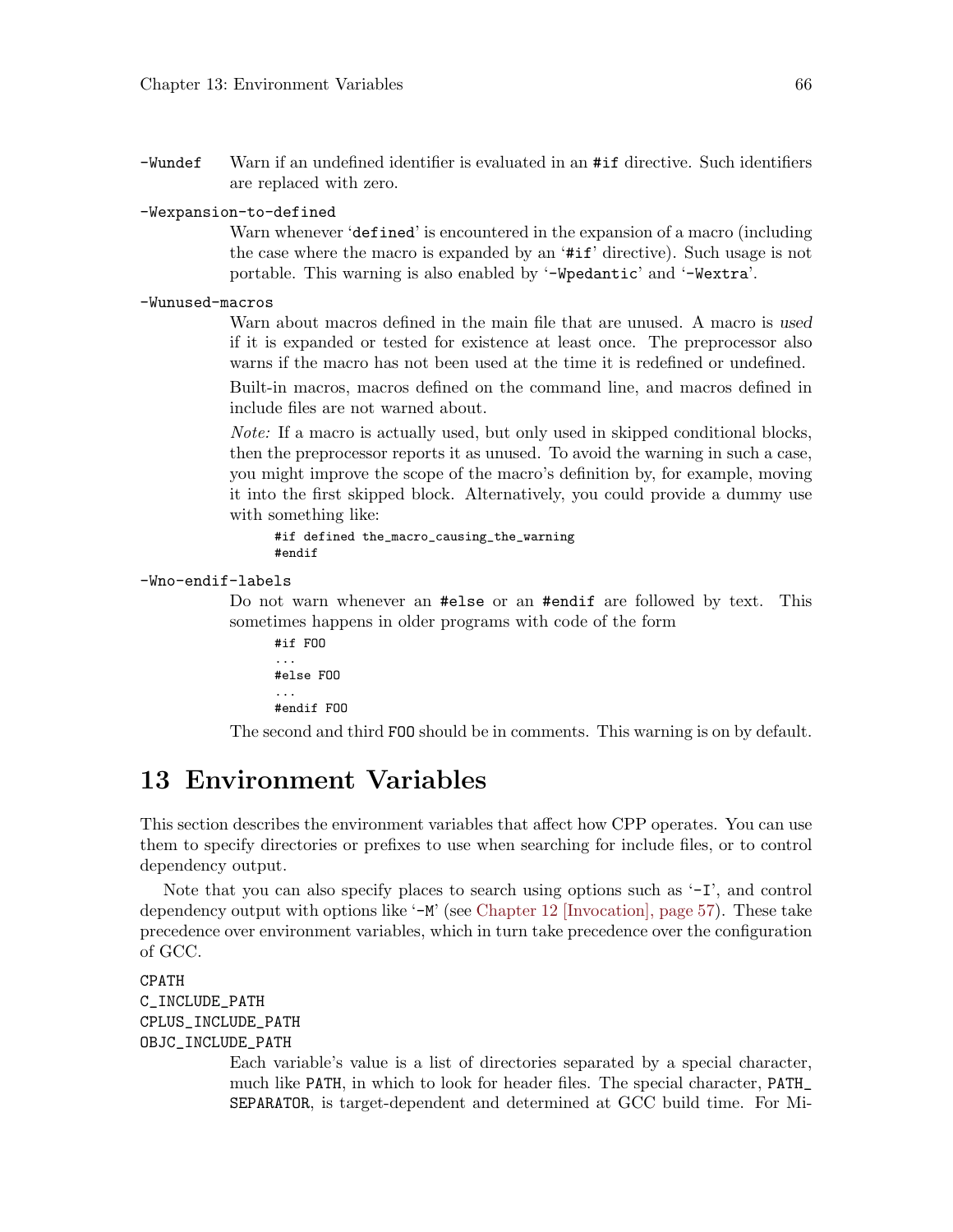crosoft Windows-based targets it is a semicolon, and for almost all other targets it is a colon.

CPATH specifies a list of directories to be searched as if specified with  $-1$ , but after any paths given with '-I' options on the command line. This environment variable is used regardless of which language is being preprocessed.

The remaining environment variables apply only when preprocessing the particular language indicated. Each specifies a list of directories to be searched as if specified with '-isystem', but after any paths given with '-isystem' options on the command line.

In all these variables, an empty element instructs the compiler to search its current working directory. Empty elements can appear at the beginning or end of a path. For instance, if the value of CPATH is :/special/include, that has the same effect as '-I. -I/special/include'.

See also [Section 2.3 \[Search Path\], page 9](#page-13-1).

#### DEPENDENCIES\_OUTPUT

If this variable is set, its value specifies how to output dependencies for Make based on the non-system header files processed by the compiler. System header files are ignored in the dependency output.

The value of DEPENDENCIES\_OUTPUT can be just a file name, in which case the Make rules are written to that file, guessing the target name from the source file name. Or the value can have the form 'file target', in which case the rules are written to file file using target as the target name.

In other words, this environment variable is equivalent to combining the options '-MM' and '-MF' (see [Chapter 12 \[Invocation\], page 57\)](#page-61-0), with an optional '-MT' switch too.

## SUNPRO\_DEPENDENCIES

This variable is the same as DEPENDENCIES\_OUTPUT (see above), except that system header files are not ignored, so it implies '-M' rather than '-MM'. However, the dependence on the main input file is omitted. See [Chapter 12 \[Invocation\],](#page-61-0) [page 57.](#page-61-0)

## SOURCE\_DATE\_EPOCH

If this variable is set, its value specifies a UNIX timestamp to be used in replacement of the current date and time in the \_\_DATE\_\_ and \_\_TIME\_\_ macros, so that the embedded timestamps become reproducible.

The value of SOURCE\_DATE\_EPOCH must be a UNIX timestamp, defined as the number of seconds (excluding leap seconds) since 01 Jan 1970 00:00:00 represented in ASCII; identical to the output of date +%s on GNU/Linux and other systems that support the  $\frac{1}{6}$  extension in the date command.

The value should be a known timestamp such as the last modification time of the source or package and it should be set by the build process.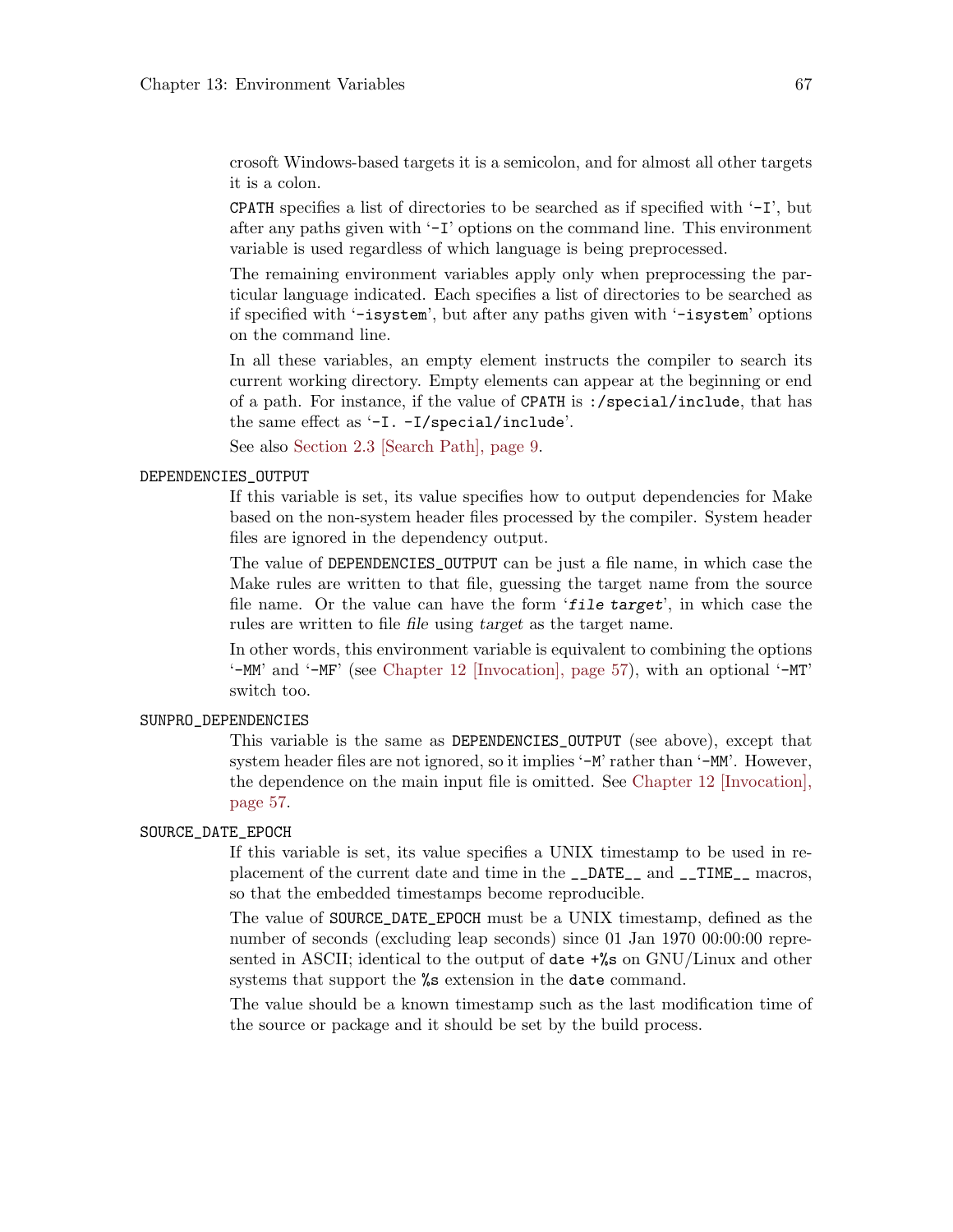## <span id="page-72-0"></span>GNU Free Documentation License

#### Version 1.3, 3 November 2008

Copyright © 2000, 2001, 2002, 2007, 2008 Free Software Foundation, Inc. <http://fsf.org/>

Everyone is permitted to copy and distribute verbatim copies of this license document, but changing it is not allowed.

#### 0. PREAMBLE

The purpose of this License is to make a manual, textbook, or other functional and useful document free in the sense of freedom: to assure everyone the effective freedom to copy and redistribute it, with or without modifying it, either commercially or noncommercially. Secondarily, this License preserves for the author and publisher a way to get credit for their work, while not being considered responsible for modifications made by others.

This License is a kind of "copyleft", which means that derivative works of the document must themselves be free in the same sense. It complements the GNU General Public License, which is a copyleft license designed for free software.

We have designed this License in order to use it for manuals for free software, because free software needs free documentation: a free program should come with manuals providing the same freedoms that the software does. But this License is not limited to software manuals; it can be used for any textual work, regardless of subject matter or whether it is published as a printed book. We recommend this License principally for works whose purpose is instruction or reference.

### 1. APPLICABILITY AND DEFINITIONS

This License applies to any manual or other work, in any medium, that contains a notice placed by the copyright holder saying it can be distributed under the terms of this License. Such a notice grants a world-wide, royalty-free license, unlimited in duration, to use that work under the conditions stated herein. The "Document", below, refers to any such manual or work. Any member of the public is a licensee, and is addressed as "you". You accept the license if you copy, modify or distribute the work in a way requiring permission under copyright law.

A "Modified Version" of the Document means any work containing the Document or a portion of it, either copied verbatim, or with modifications and/or translated into another language.

A "Secondary Section" is a named appendix or a front-matter section of the Document that deals exclusively with the relationship of the publishers or authors of the Document to the Document's overall subject (or to related matters) and contains nothing that could fall directly within that overall subject. (Thus, if the Document is in part a textbook of mathematics, a Secondary Section may not explain any mathematics.) The relationship could be a matter of historical connection with the subject or with related matters, or of legal, commercial, philosophical, ethical or political position regarding them.

The "Invariant Sections" are certain Secondary Sections whose titles are designated, as being those of Invariant Sections, in the notice that says that the Document is released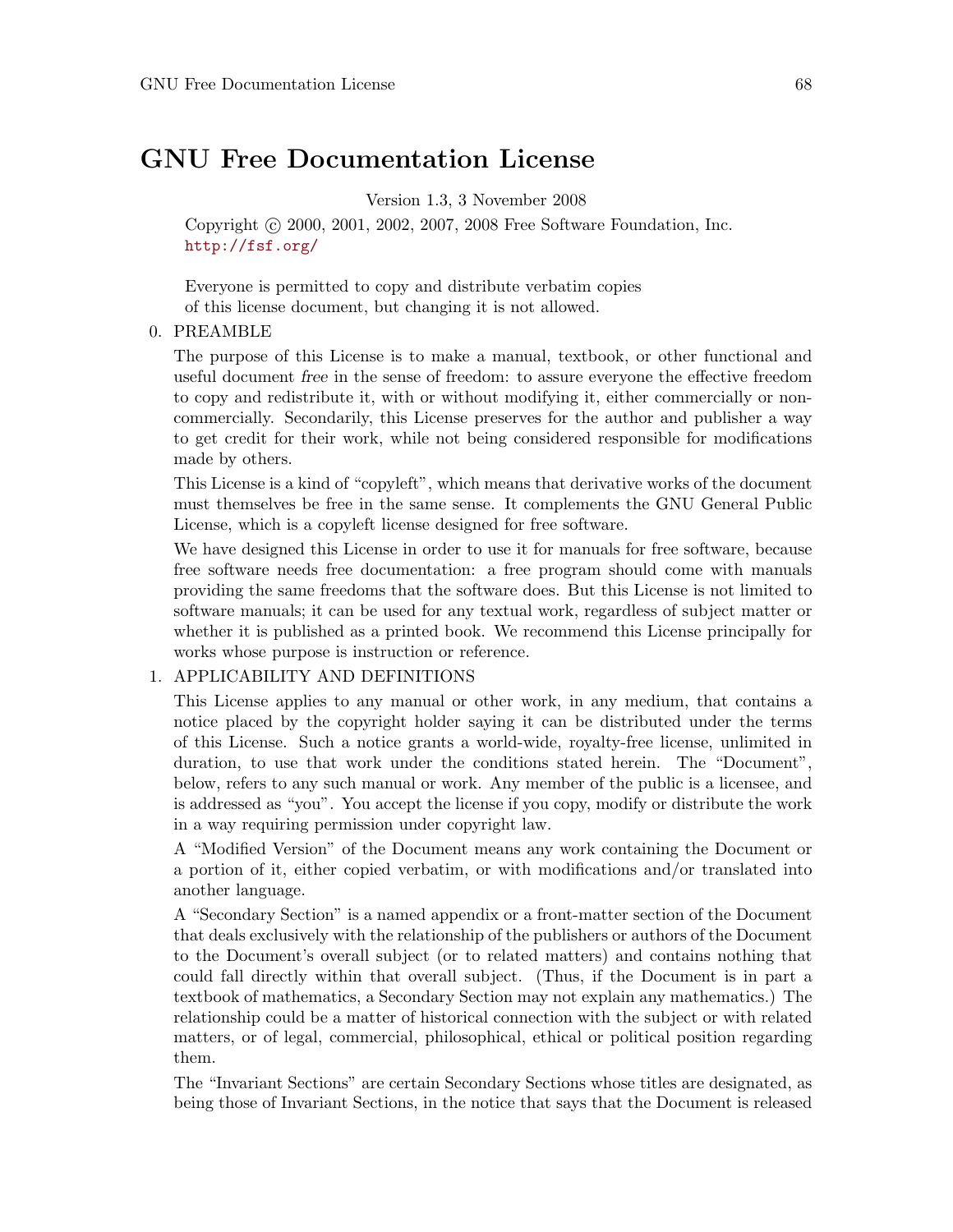under this License. If a section does not fit the above definition of Secondary then it is not allowed to be designated as Invariant. The Document may contain zero Invariant Sections. If the Document does not identify any Invariant Sections then there are none.

The "Cover Texts" are certain short passages of text that are listed, as Front-Cover Texts or Back-Cover Texts, in the notice that says that the Document is released under this License. A Front-Cover Text may be at most 5 words, and a Back-Cover Text may be at most 25 words.

A "Transparent" copy of the Document means a machine-readable copy, represented in a format whose specification is available to the general public, that is suitable for revising the document straightforwardly with generic text editors or (for images composed of pixels) generic paint programs or (for drawings) some widely available drawing editor, and that is suitable for input to text formatters or for automatic translation to a variety of formats suitable for input to text formatters. A copy made in an otherwise Transparent file format whose markup, or absence of markup, has been arranged to thwart or discourage subsequent modification by readers is not Transparent. An image format is not Transparent if used for any substantial amount of text. A copy that is not "Transparent" is called "Opaque".

Examples of suitable formats for Transparent copies include plain ascii without markup, Texinfo input format, LaT<sub>EX</sub> input format, SGML or XML using a publicly available DTD, and standard-conforming simple HTML, PostScript or PDF designed for human modification. Examples of transparent image formats include PNG, XCF and JPG. Opaque formats include proprietary formats that can be read and edited only by proprietary word processors, SGML or XML for which the DTD and/or processing tools are not generally available, and the machine-generated HTML, PostScript or PDF produced by some word processors for output purposes only.

The "Title Page" means, for a printed book, the title page itself, plus such following pages as are needed to hold, legibly, the material this License requires to appear in the title page. For works in formats which do not have any title page as such, "Title Page" means the text near the most prominent appearance of the work's title, preceding the beginning of the body of the text.

The "publisher" means any person or entity that distributes copies of the Document to the public.

A section "Entitled XYZ" means a named subunit of the Document whose title either is precisely XYZ or contains XYZ in parentheses following text that translates XYZ in another language. (Here XYZ stands for a specific section name mentioned below, such as "Acknowledgements", "Dedications", "Endorsements", or "History".) To "Preserve the Title" of such a section when you modify the Document means that it remains a section "Entitled XYZ" according to this definition.

The Document may include Warranty Disclaimers next to the notice which states that this License applies to the Document. These Warranty Disclaimers are considered to be included by reference in this License, but only as regards disclaiming warranties: any other implication that these Warranty Disclaimers may have is void and has no effect on the meaning of this License.

2. VERBATIM COPYING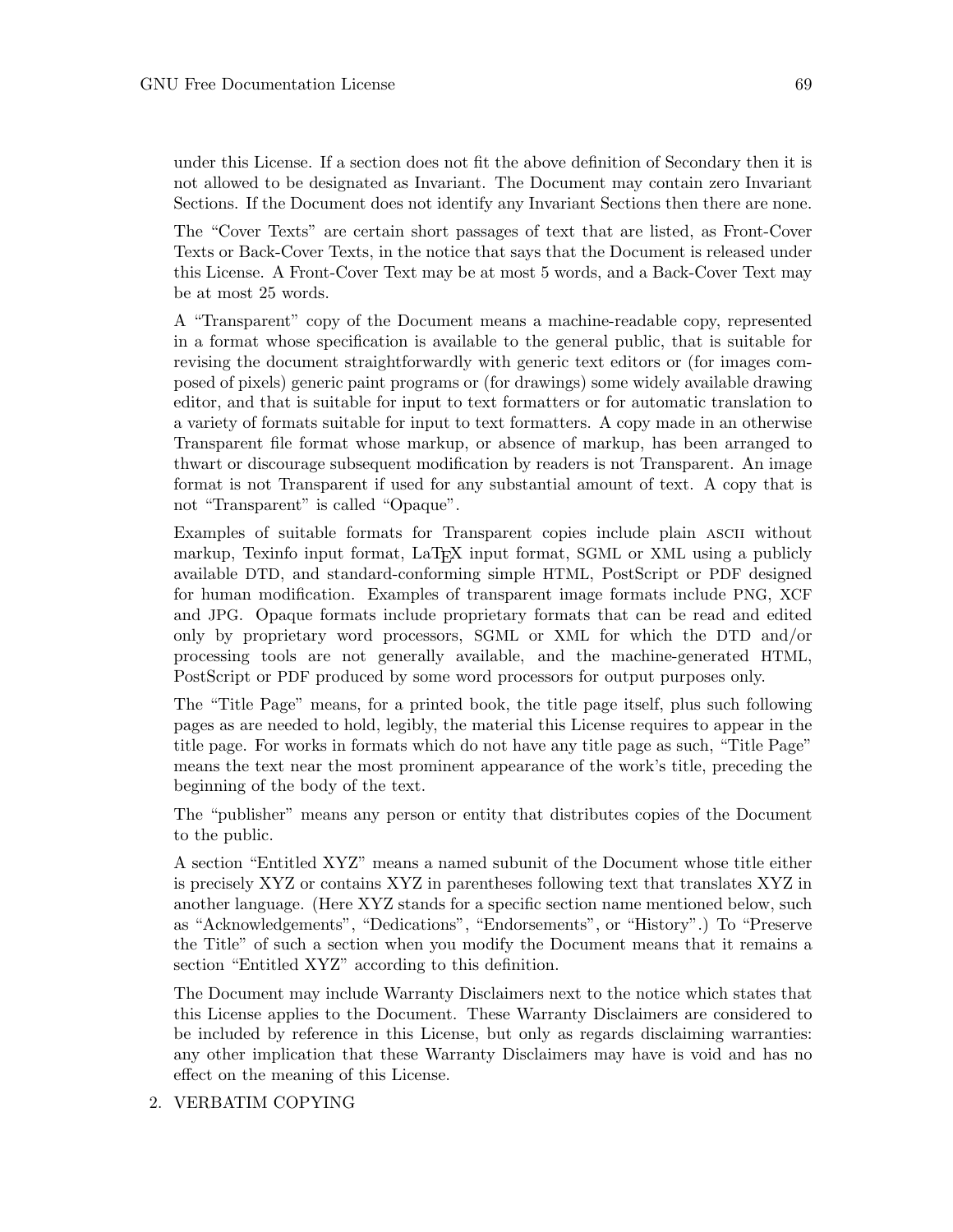You may copy and distribute the Document in any medium, either commercially or noncommercially, provided that this License, the copyright notices, and the license notice saying this License applies to the Document are reproduced in all copies, and that you add no other conditions whatsoever to those of this License. You may not use technical measures to obstruct or control the reading or further copying of the copies you make or distribute. However, you may accept compensation in exchange for copies. If you distribute a large enough number of copies you must also follow the conditions in section 3.

You may also lend copies, under the same conditions stated above, and you may publicly display copies.

### 3. COPYING IN QUANTITY

If you publish printed copies (or copies in media that commonly have printed covers) of the Document, numbering more than 100, and the Document's license notice requires Cover Texts, you must enclose the copies in covers that carry, clearly and legibly, all these Cover Texts: Front-Cover Texts on the front cover, and Back-Cover Texts on the back cover. Both covers must also clearly and legibly identify you as the publisher of these copies. The front cover must present the full title with all words of the title equally prominent and visible. You may add other material on the covers in addition. Copying with changes limited to the covers, as long as they preserve the title of the Document and satisfy these conditions, can be treated as verbatim copying in other respects.

If the required texts for either cover are too voluminous to fit legibly, you should put the first ones listed (as many as fit reasonably) on the actual cover, and continue the rest onto adjacent pages.

If you publish or distribute Opaque copies of the Document numbering more than 100, you must either include a machine-readable Transparent copy along with each Opaque copy, or state in or with each Opaque copy a computer-network location from which the general network-using public has access to download using public-standard network protocols a complete Transparent copy of the Document, free of added material. If you use the latter option, you must take reasonably prudent steps, when you begin distribution of Opaque copies in quantity, to ensure that this Transparent copy will remain thus accessible at the stated location until at least one year after the last time you distribute an Opaque copy (directly or through your agents or retailers) of that edition to the public.

It is requested, but not required, that you contact the authors of the Document well before redistributing any large number of copies, to give them a chance to provide you with an updated version of the Document.

#### 4. MODIFICATIONS

You may copy and distribute a Modified Version of the Document under the conditions of sections 2 and 3 above, provided that you release the Modified Version under precisely this License, with the Modified Version filling the role of the Document, thus licensing distribution and modification of the Modified Version to whoever possesses a copy of it. In addition, you must do these things in the Modified Version:

A. Use in the Title Page (and on the covers, if any) a title distinct from that of the Document, and from those of previous versions (which should, if there were any,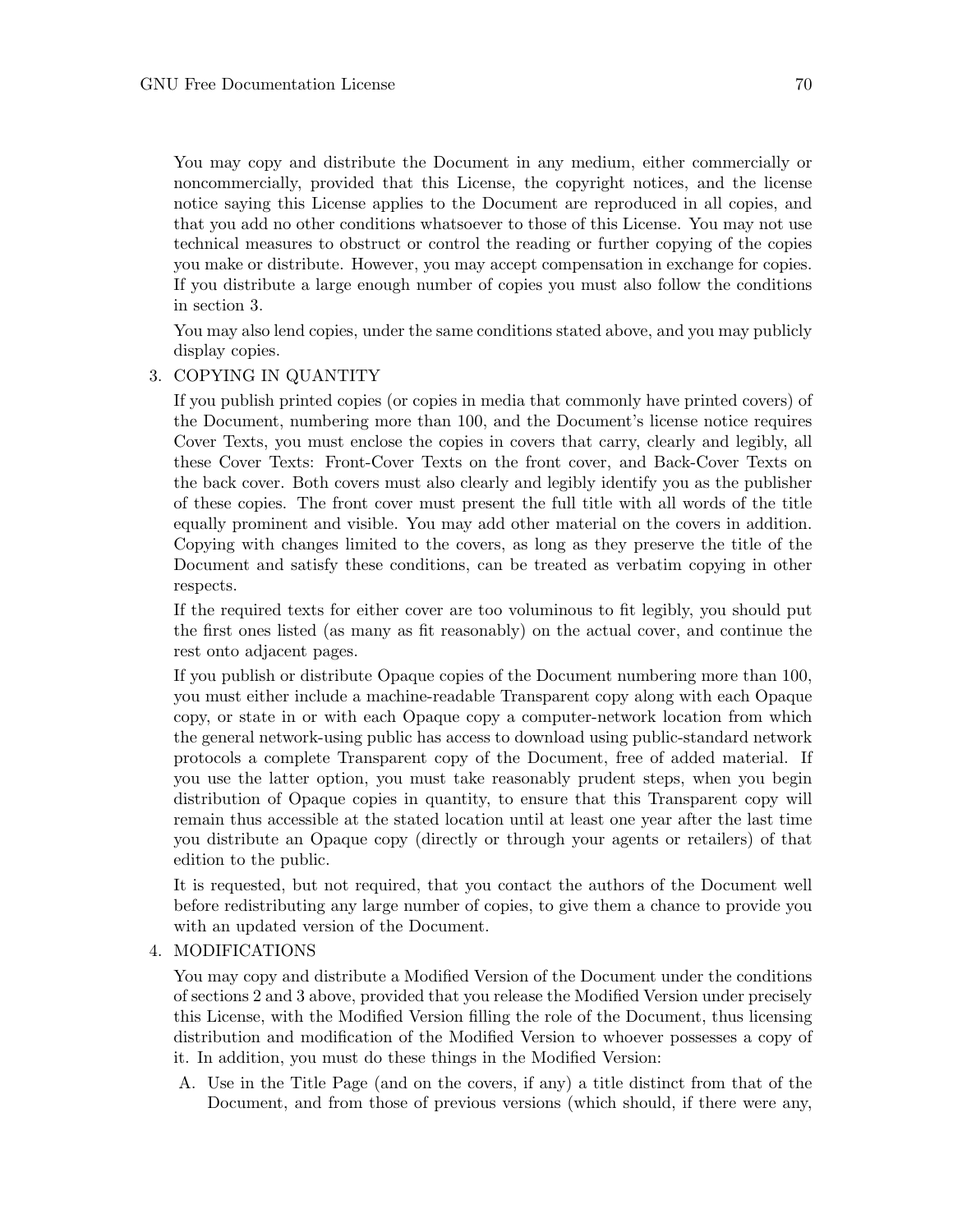be listed in the History section of the Document). You may use the same title as a previous version if the original publisher of that version gives permission.

- B. List on the Title Page, as authors, one or more persons or entities responsible for authorship of the modifications in the Modified Version, together with at least five of the principal authors of the Document (all of its principal authors, if it has fewer than five), unless they release you from this requirement.
- C. State on the Title page the name of the publisher of the Modified Version, as the publisher.
- D. Preserve all the copyright notices of the Document.
- E. Add an appropriate copyright notice for your modifications adjacent to the other copyright notices.
- F. Include, immediately after the copyright notices, a license notice giving the public permission to use the Modified Version under the terms of this License, in the form shown in the Addendum below.
- G. Preserve in that license notice the full lists of Invariant Sections and required Cover Texts given in the Document's license notice.
- H. Include an unaltered copy of this License.
- I. Preserve the section Entitled "History", Preserve its Title, and add to it an item stating at least the title, year, new authors, and publisher of the Modified Version as given on the Title Page. If there is no section Entitled "History" in the Document, create one stating the title, year, authors, and publisher of the Document as given on its Title Page, then add an item describing the Modified Version as stated in the previous sentence.
- J. Preserve the network location, if any, given in the Document for public access to a Transparent copy of the Document, and likewise the network locations given in the Document for previous versions it was based on. These may be placed in the "History" section. You may omit a network location for a work that was published at least four years before the Document itself, or if the original publisher of the version it refers to gives permission.
- K. For any section Entitled "Acknowledgements" or "Dedications", Preserve the Title of the section, and preserve in the section all the substance and tone of each of the contributor acknowledgements and/or dedications given therein.
- L. Preserve all the Invariant Sections of the Document, unaltered in their text and in their titles. Section numbers or the equivalent are not considered part of the section titles.
- M. Delete any section Entitled "Endorsements". Such a section may not be included in the Modified Version.
- N. Do not retitle any existing section to be Entitled "Endorsements" or to conflict in title with any Invariant Section.
- O. Preserve any Warranty Disclaimers.

If the Modified Version includes new front-matter sections or appendices that qualify as Secondary Sections and contain no material copied from the Document, you may at your option designate some or all of these sections as invariant. To do this, add their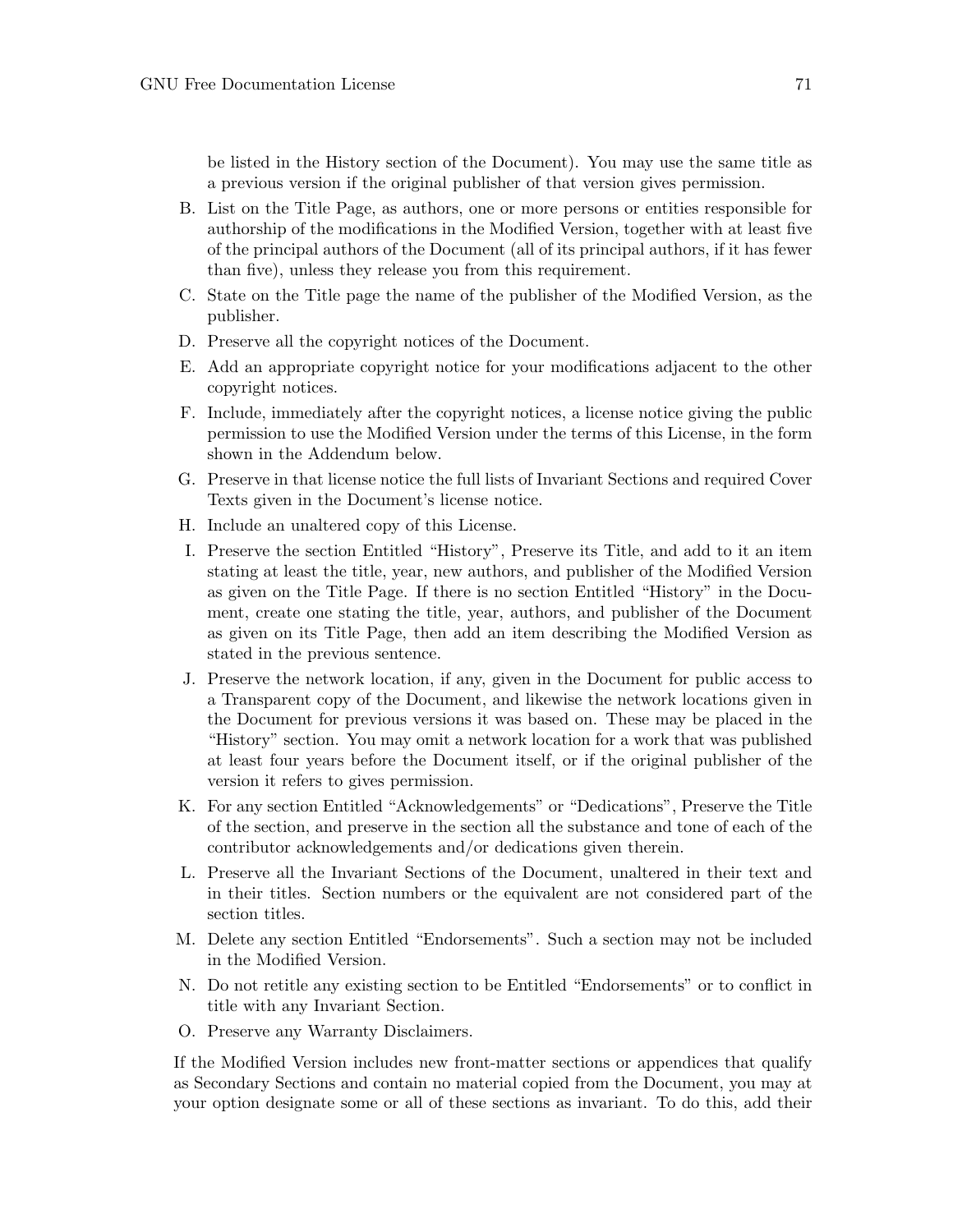titles to the list of Invariant Sections in the Modified Version's license notice. These titles must be distinct from any other section titles.

You may add a section Entitled "Endorsements", provided it contains nothing but endorsements of your Modified Version by various parties—for example, statements of peer review or that the text has been approved by an organization as the authoritative definition of a standard.

You may add a passage of up to five words as a Front-Cover Text, and a passage of up to 25 words as a Back-Cover Text, to the end of the list of Cover Texts in the Modified Version. Only one passage of Front-Cover Text and one of Back-Cover Text may be added by (or through arrangements made by) any one entity. If the Document already includes a cover text for the same cover, previously added by you or by arrangement made by the same entity you are acting on behalf of, you may not add another; but you may replace the old one, on explicit permission from the previous publisher that added the old one.

The author(s) and publisher(s) of the Document do not by this License give permission to use their names for publicity for or to assert or imply endorsement of any Modified Version.

### 5. COMBINING DOCUMENTS

You may combine the Document with other documents released under this License, under the terms defined in section 4 above for modified versions, provided that you include in the combination all of the Invariant Sections of all of the original documents, unmodified, and list them all as Invariant Sections of your combined work in its license notice, and that you preserve all their Warranty Disclaimers.

The combined work need only contain one copy of this License, and multiple identical Invariant Sections may be replaced with a single copy. If there are multiple Invariant Sections with the same name but different contents, make the title of each such section unique by adding at the end of it, in parentheses, the name of the original author or publisher of that section if known, or else a unique number. Make the same adjustment to the section titles in the list of Invariant Sections in the license notice of the combined work.

In the combination, you must combine any sections Entitled "History" in the various original documents, forming one section Entitled "History"; likewise combine any sections Entitled "Acknowledgements", and any sections Entitled "Dedications". You must delete all sections Entitled "Endorsements."

#### 6. COLLECTIONS OF DOCUMENTS

You may make a collection consisting of the Document and other documents released under this License, and replace the individual copies of this License in the various documents with a single copy that is included in the collection, provided that you follow the rules of this License for verbatim copying of each of the documents in all other respects.

You may extract a single document from such a collection, and distribute it individually under this License, provided you insert a copy of this License into the extracted document, and follow this License in all other respects regarding verbatim copying of that document.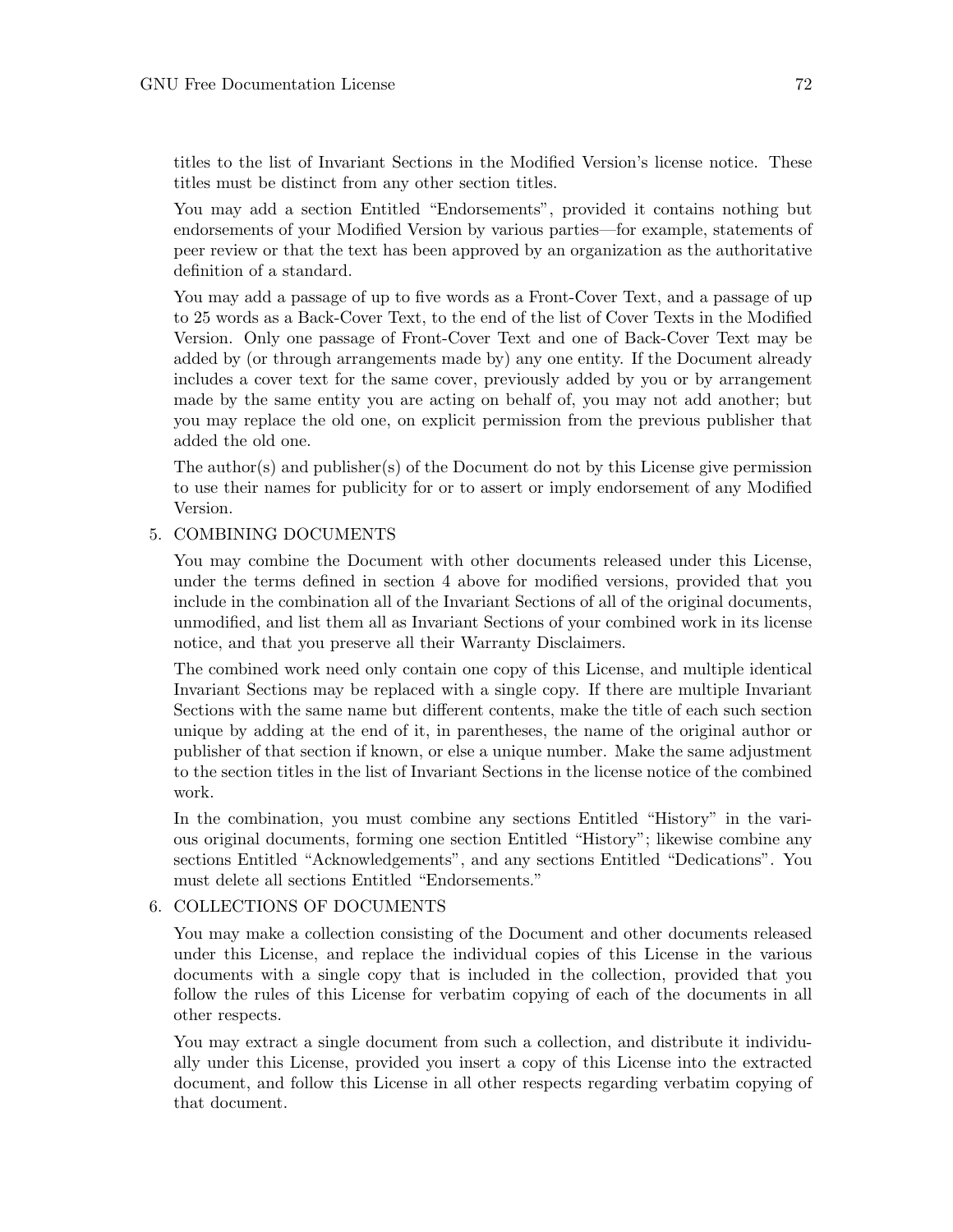#### 7. AGGREGATION WITH INDEPENDENT WORKS

A compilation of the Document or its derivatives with other separate and independent documents or works, in or on a volume of a storage or distribution medium, is called an "aggregate" if the copyright resulting from the compilation is not used to limit the legal rights of the compilation's users beyond what the individual works permit. When the Document is included in an aggregate, this License does not apply to the other works in the aggregate which are not themselves derivative works of the Document.

If the Cover Text requirement of section 3 is applicable to these copies of the Document, then if the Document is less than one half of the entire aggregate, the Document's Cover Texts may be placed on covers that bracket the Document within the aggregate, or the electronic equivalent of covers if the Document is in electronic form. Otherwise they must appear on printed covers that bracket the whole aggregate.

#### 8. TRANSLATION

Translation is considered a kind of modification, so you may distribute translations of the Document under the terms of section 4. Replacing Invariant Sections with translations requires special permission from their copyright holders, but you may include translations of some or all Invariant Sections in addition to the original versions of these Invariant Sections. You may include a translation of this License, and all the license notices in the Document, and any Warranty Disclaimers, provided that you also include the original English version of this License and the original versions of those notices and disclaimers. In case of a disagreement between the translation and the original version of this License or a notice or disclaimer, the original version will prevail.

If a section in the Document is Entitled "Acknowledgements", "Dedications", or "History", the requirement (section 4) to Preserve its Title (section 1) will typically require changing the actual title.

#### 9. TERMINATION

You may not copy, modify, sublicense, or distribute the Document except as expressly provided under this License. Any attempt otherwise to copy, modify, sublicense, or distribute it is void, and will automatically terminate your rights under this License.

However, if you cease all violation of this License, then your license from a particular copyright holder is reinstated (a) provisionally, unless and until the copyright holder explicitly and finally terminates your license, and (b) permanently, if the copyright holder fails to notify you of the violation by some reasonable means prior to 60 days after the cessation.

Moreover, your license from a particular copyright holder is reinstated permanently if the copyright holder notifies you of the violation by some reasonable means, this is the first time you have received notice of violation of this License (for any work) from that copyright holder, and you cure the violation prior to 30 days after your receipt of the notice.

Termination of your rights under this section does not terminate the licenses of parties who have received copies or rights from you under this License. If your rights have been terminated and not permanently reinstated, receipt of a copy of some or all of the same material does not give you any rights to use it.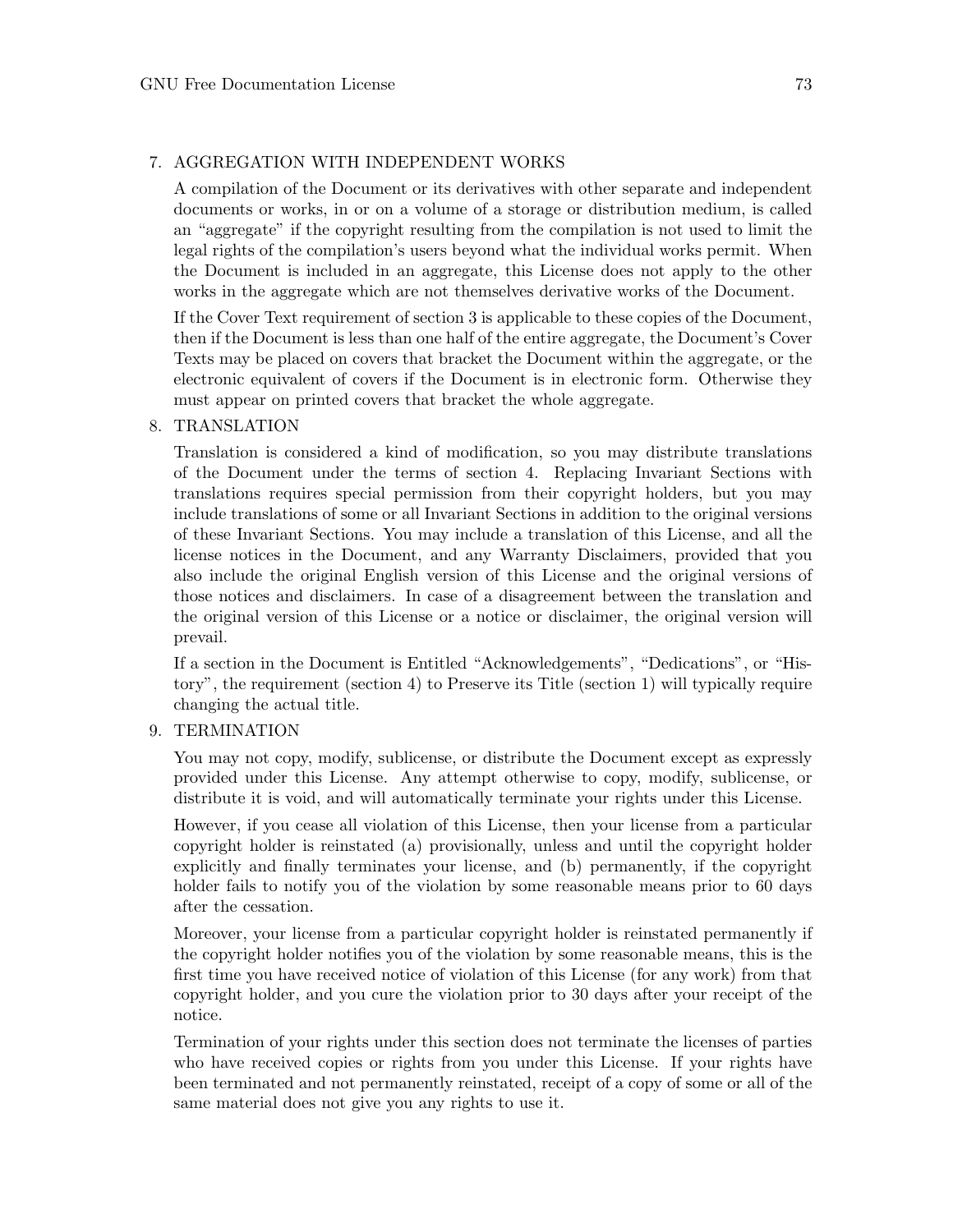#### 10. FUTURE REVISIONS OF THIS LICENSE

The Free Software Foundation may publish new, revised versions of the GNU Free Documentation License from time to time. Such new versions will be similar in spirit to the present version, but may differ in detail to address new problems or concerns. See <http://www.gnu.org/copyleft/>.

Each version of the License is given a distinguishing version number. If the Document specifies that a particular numbered version of this License "or any later version" applies to it, you have the option of following the terms and conditions either of that specified version or of any later version that has been published (not as a draft) by the Free Software Foundation. If the Document does not specify a version number of this License, you may choose any version ever published (not as a draft) by the Free Software Foundation. If the Document specifies that a proxy can decide which future versions of this License can be used, that proxy's public statement of acceptance of a version permanently authorizes you to choose that version for the Document.

#### 11. RELICENSING

"Massive Multiauthor Collaboration Site" (or "MMC Site") means any World Wide Web server that publishes copyrightable works and also provides prominent facilities for anybody to edit those works. A public wiki that anybody can edit is an example of such a server. A "Massive Multiauthor Collaboration" (or "MMC") contained in the site means any set of copyrightable works thus published on the MMC site.

"CC-BY-SA" means the Creative Commons Attribution-Share Alike 3.0 license published by Creative Commons Corporation, a not-for-profit corporation with a principal place of business in San Francisco, California, as well as future copyleft versions of that license published by that same organization.

"Incorporate" means to publish or republish a Document, in whole or in part, as part of another Document.

An MMC is "eligible for relicensing" if it is licensed under this License, and if all works that were first published under this License somewhere other than this MMC, and subsequently incorporated in whole or in part into the MMC, (1) had no cover texts or invariant sections, and (2) were thus incorporated prior to November 1, 2008.

The operator of an MMC Site may republish an MMC contained in the site under CC-BY-SA on the same site at any time before August 1, 2009, provided the MMC is eligible for relicensing.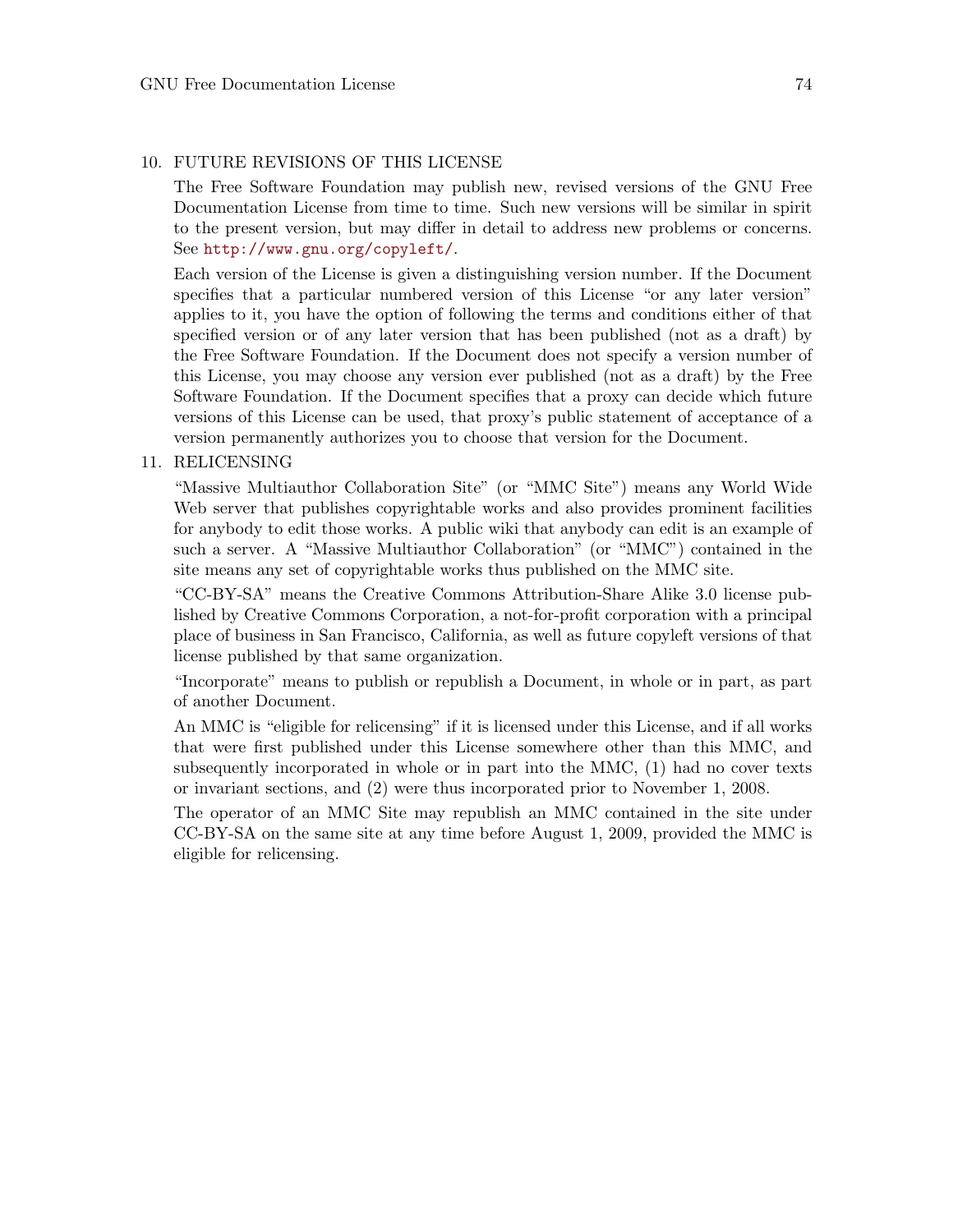### ADDENDUM: How to use this License for your documents

To use this License in a document you have written, include a copy of the License in the document and put the following copyright and license notices just after the title page:

Copyright (C) year your name. Permission is granted to copy, distribute and/or modify this document under the terms of the GNU Free Documentation License, Version 1.3 or any later version published by the Free Software Foundation; with no Invariant Sections, no Front-Cover Texts, and no Back-Cover Texts. A copy of the license is included in the section entitled ''GNU Free Documentation License''.

If you have Invariant Sections, Front-Cover Texts and Back-Cover Texts, replace the "with...Texts." line with this:

> with the Invariant Sections being list their titles, with the Front-Cover Texts being list, and with the Back-Cover Texts being list.

If you have Invariant Sections without Cover Texts, or some other combination of the three, merge those two alternatives to suit the situation.

If your document contains nontrivial examples of program code, we recommend releasing these examples in parallel under your choice of free software license, such as the GNU General Public License, to permit their use in free software.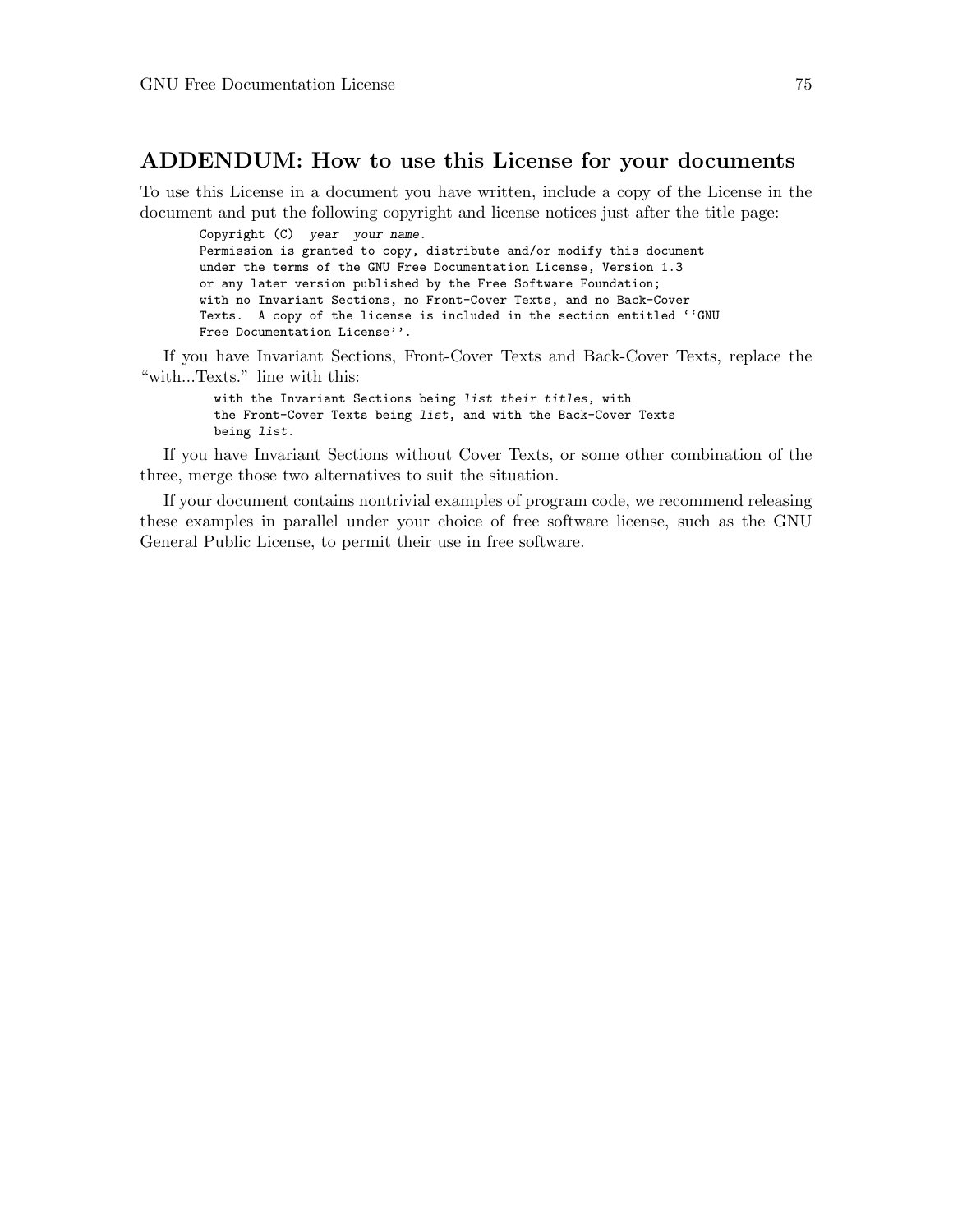# **Index of Directives**

|  | #pragma GCC system_header  13, 48 |  |
|--|-----------------------------------|--|
|  |                                   |  |
|  |                                   |  |
|  |                                   |  |
|  |                                   |  |
|  |                                   |  |
|  |                                   |  |
|  |                                   |  |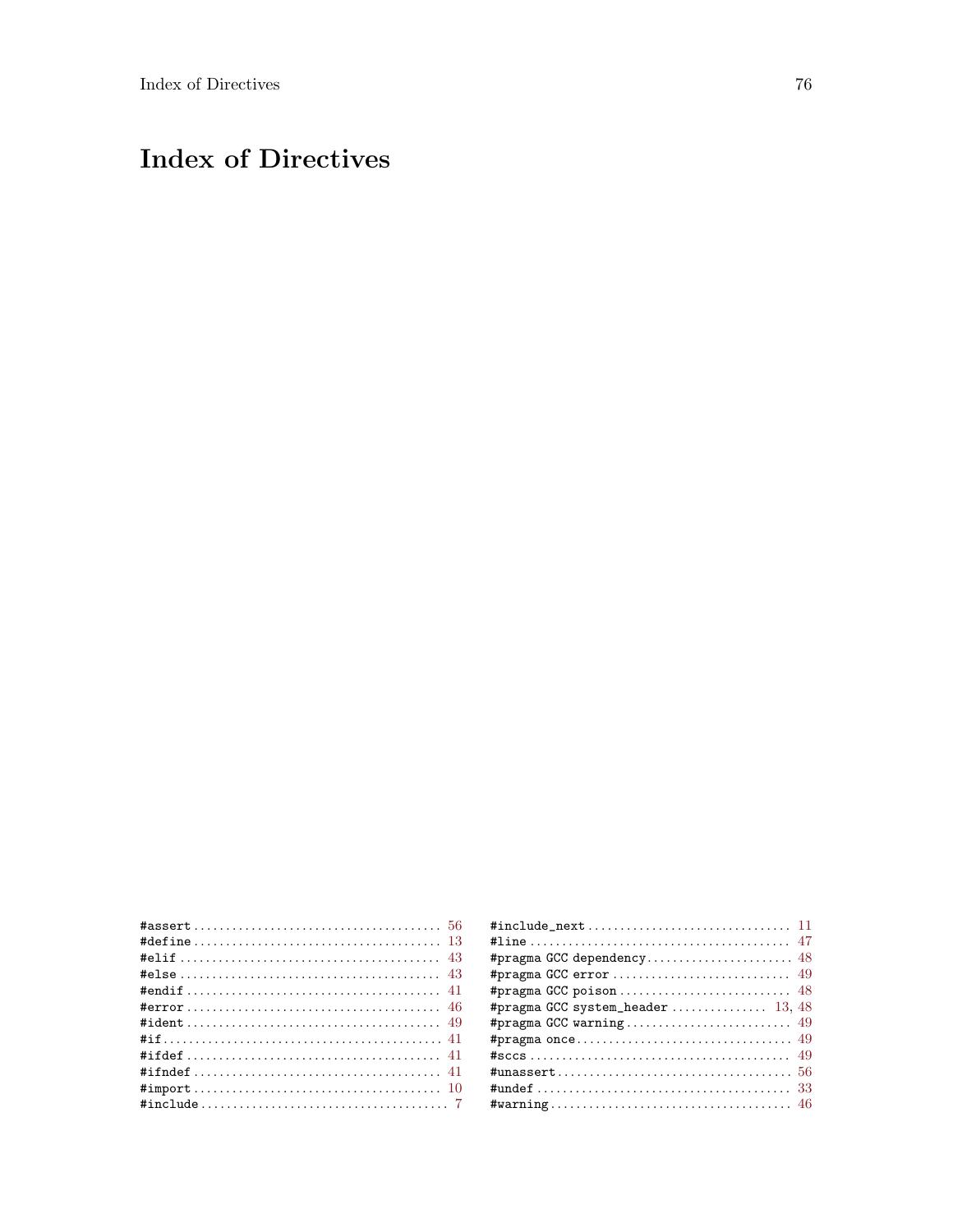Option Index 77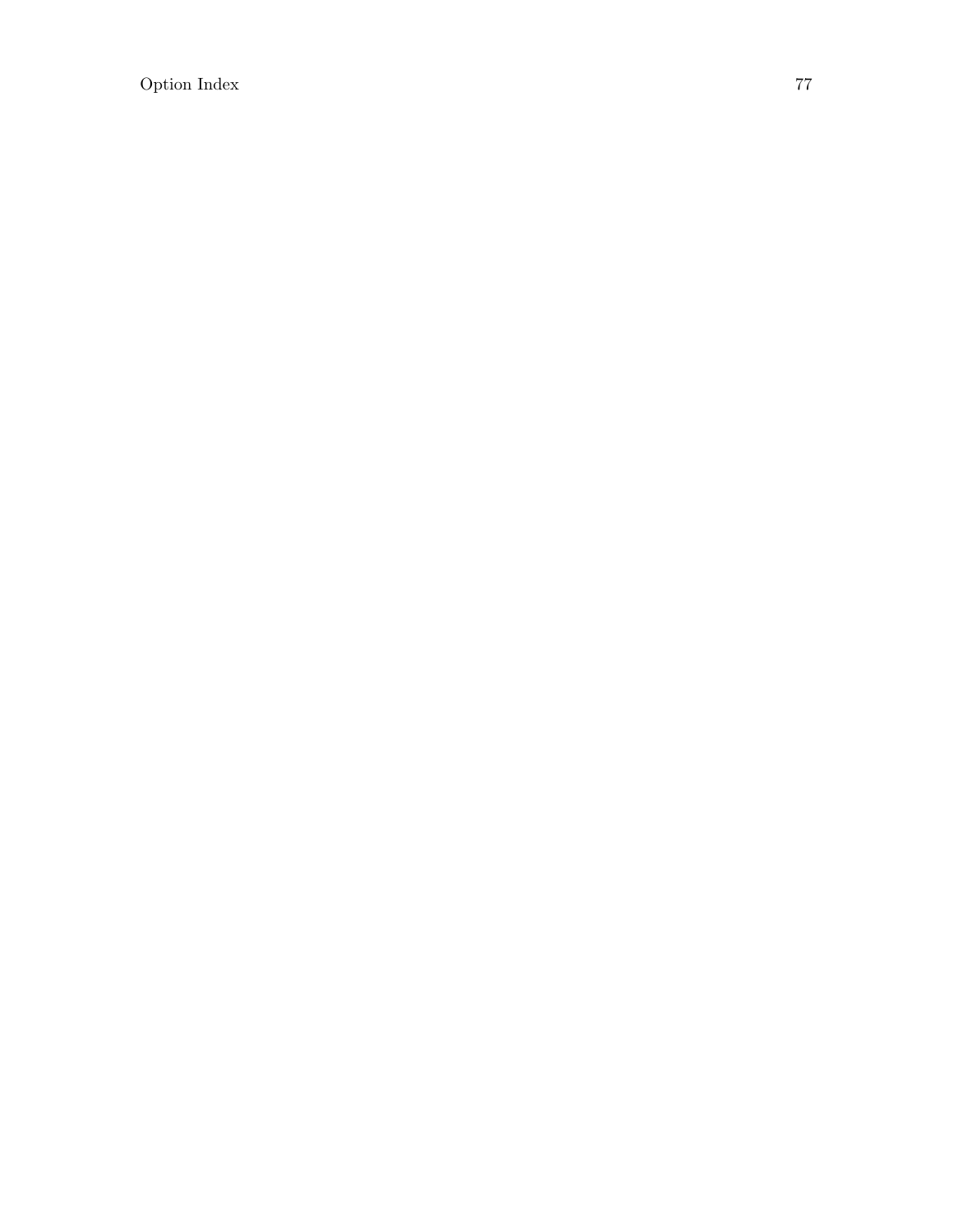# Option Index

CPP's command-line options and environment variables are indexed here without any initial  $\left(-\right)$  or  $\left(-\right)$ .

## $\mathbf C$

## $\mathbf D$

### $\mathbf F$

## $\mathbf H$

|--|--|--|

### $\mathbf{I}$

| $imacros \ldots \ldots \ldots \ldots \ldots \ldots \ldots \ldots \ldots \ldots \ldots 58$ |  |
|-------------------------------------------------------------------------------------------|--|
|                                                                                           |  |
|                                                                                           |  |
|                                                                                           |  |
|                                                                                           |  |
|                                                                                           |  |
|                                                                                           |  |
|                                                                                           |  |
|                                                                                           |  |
|                                                                                           |  |
|                                                                                           |  |

### $\mathbf{M}$

## $\mathbf N$

# $\mathbf{O}$

### ${\bf P}$

## ${\bf R}$

## ${\bf S}$

## $\mathbf T$

## ${\bf U}$

### W

| $\mathtt{Wno\text{-}undef.}\dots\dots\dots\dots\dots\dots\dots\dots\dots\dots\dots\dots\dots\dots\dots\dots\dots\ 66$ |  |
|-----------------------------------------------------------------------------------------------------------------------|--|
|                                                                                                                       |  |
|                                                                                                                       |  |
|                                                                                                                       |  |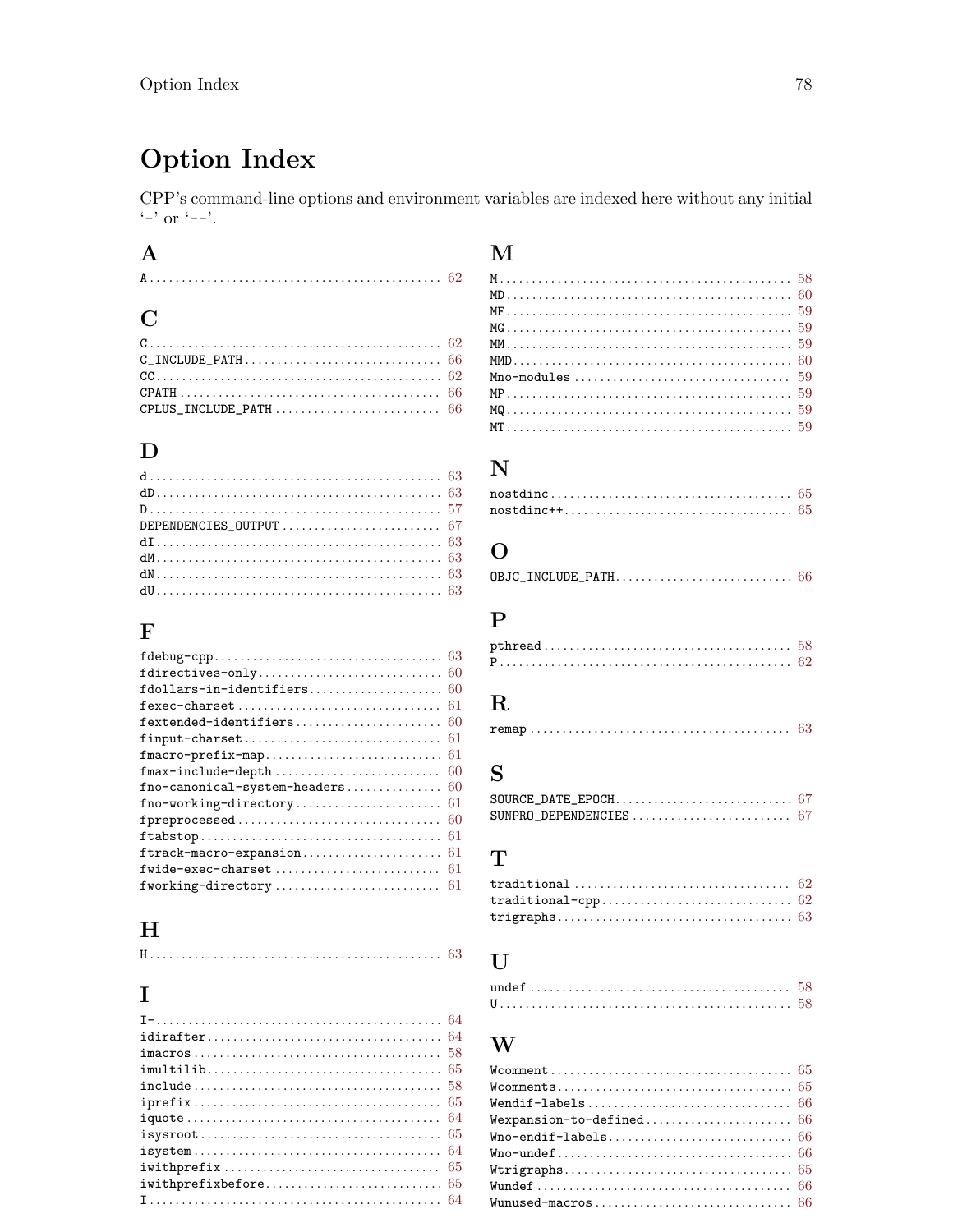# Concept Index

# $#$

| . |  |
|---|--|
|   |  |
|   |  |

### $\equiv$

| $Pragma \ldots \ldots \ldots \ldots \ldots \ldots \ldots \ldots \ldots \ldots \ldots \ldots \quad 47$ |  |
|-------------------------------------------------------------------------------------------------------|--|

# A

# B

# C

| $concatenation \ldots \ldots \ldots \ldots \ldots \ldots \ldots \ldots \ldots \ldots \ldots 17$ |
|-------------------------------------------------------------------------------------------------|
|                                                                                                 |
|                                                                                                 |
|                                                                                                 |
|                                                                                                 |

# D

# E

# F

| FDL, GNU Free Documentation License  68 |  |
|-----------------------------------------|--|
|                                         |  |

# G

# $\mathbf H$

# I

# L

| $linemarks \ldots \ldots \ldots \ldots \ldots \ldots \ldots \ldots \ldots \ldots \ldots$ |
|------------------------------------------------------------------------------------------|

# M

# N